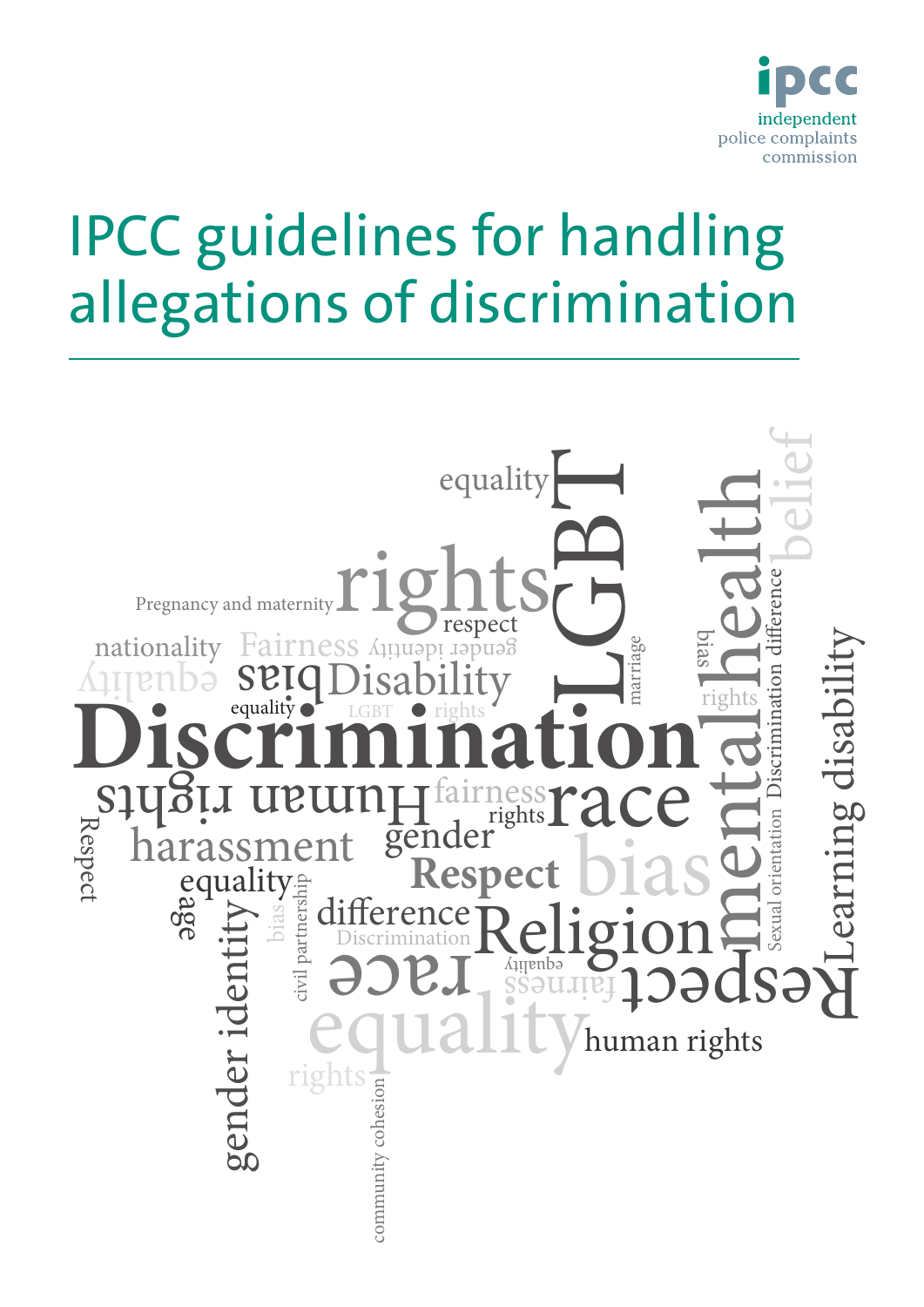# <span id="page-1-0"></span>**Foreword**

It is crucial for public confidence in the police and the police complaints system that allegations of discrimination are handled properly. Fairness is a core principle underpinning the concept of policing by consent, and unfair or unlawful discrimination fundamentally undermines this principle.

Investigating and resolving allegations of discrimination is undoubtedly challenging. Nonetheless, the police complaints system and those who handle police complaints must be able to rise to this challenge if the police are to retain the confidence of all communities and groups. These guidelines support complaint handlers to do this by providing detailed step-by-step advice supported by practical examples.

I would like to thank everyone who contributed to the development of the guidelines. We heard from a range of organisations with an interest in all forms of discrimination: community groups, complainants and their representatives, and police forces and police representative organisations. We were also assisted by a reference group, which included representatives from the Equality and Human Rights Commission, the Discrimination Law Association, the College of Policing and the National Police Chiefs' Council. The views, experiences and expertise of all those who contributed have shaped and enriched these guidelines.

The guidelines set the standards that complainants, families and other interested parties should expect when allegations of discrimination are made against the police. They are also the standards that we will hold police forces to when we make decisions on appeals and are those that we will apply when we carry out our own investigations into allegations of discrimination.

**Dame Anne Owers** Chair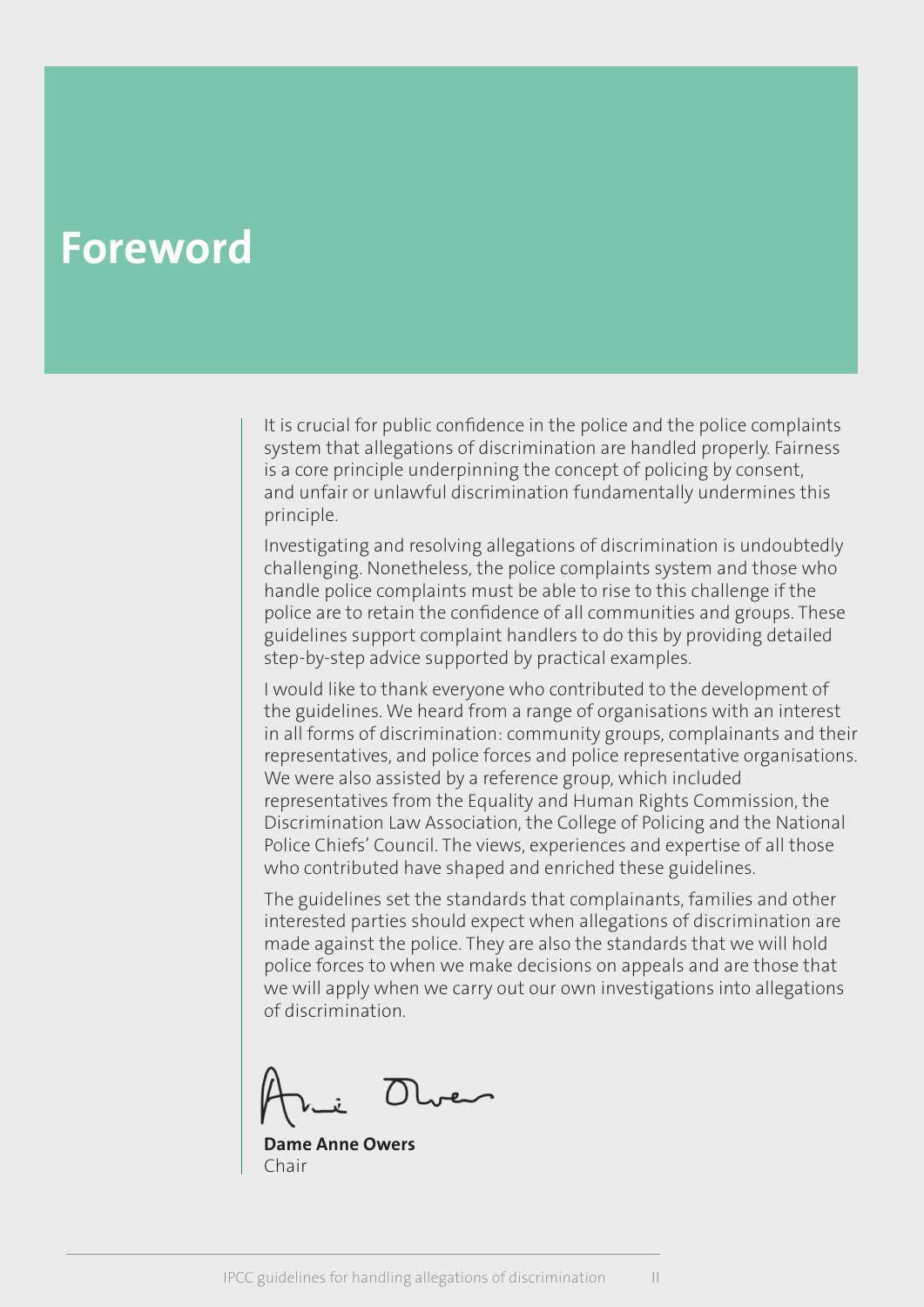#### **Please read the [full document](https://policeconduct.gov.uk/sites/default/files/Documents/research-learning/IOPC_discrimination_guidelines_updated_March_2020.pdf) on applying the IPCC guidance on dealing with allegations of discrimination to IOPC cases after 1 February 2020.**

#### The police Standards of Professional Behaviour require that:

Police officers act with fairness and impartiality. They do not discriminate unlawfully or unfairly.

The Police (Conduct) Regulations 2012

#### The Home Office has issued guidance about how this standard should be applied. It states:

Police officers carry out their duties with fairness and impartiality and in accordance with current equality legislation. In protecting others' human rights, they act in accordance with Article 14 of the European Convention on Human Rights.

Police officers need to retain the confidence of all communities and therefore respect all individuals and their traditions, beliefs and lifestyles provided that such are compatible with the rule of law. In particular police officers do not discriminate unlawfully or unfairly when exercising any of their duties, discretion or authority.

Police officers pay due regard to the need to eliminate unlawful discrimination and promote equality of opportunity and good relations between persons of different groups.

Police managers have a particular responsibility to support the promotion of equality and by their actions to set a positive example.

Different treatment of individuals which has an objective justification may not amount to discrimination.

#### Home Office Guidance: Police Officer Misconduct, Unsatisfactory Performance and Attendance Management Procedures

#### The Code of Ethics also commits police officers to this standard and gives examples of how it can be met:

According to this standard you must:

- uphold the law regarding human rights and equality
- treat all people fairly and with respect
- treat people impartially

Examples of meeting this standard are when you:

- show compassion and empathy, as appropriate, to people you come into contact with
- treat people according to their needs
- recognise that some individuals who come into contact with the police are vulnerable and may require additional support and assistance
- take a proactive approach to opposing discrimination so as to adequately support victims, encourage reporting and prevent future incidents
- act and make decisions on merit, without prejudice and using the best available information
- consider the needs of the protected characteristic groupings age, disability, gender reassignment, marriage and civil partnership, pregnancy and maternity, race, religion and belief, sex and sexual orientation
- actively seek or use opportunities to promote equality and diversity

Code of Ethics, College of Policing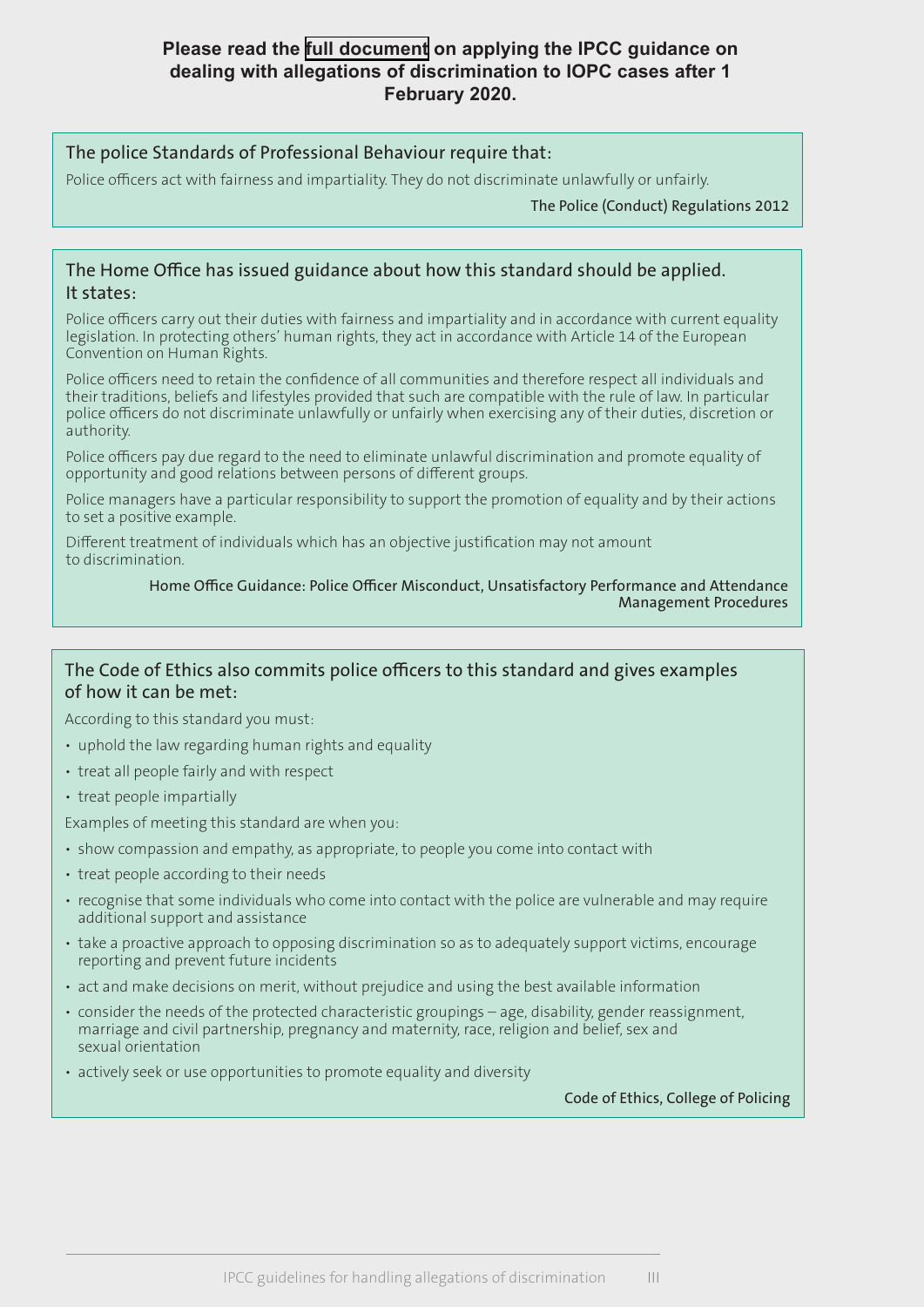# <span id="page-3-0"></span>IPCC guidelines for handling allegations of discrimination

Summary guide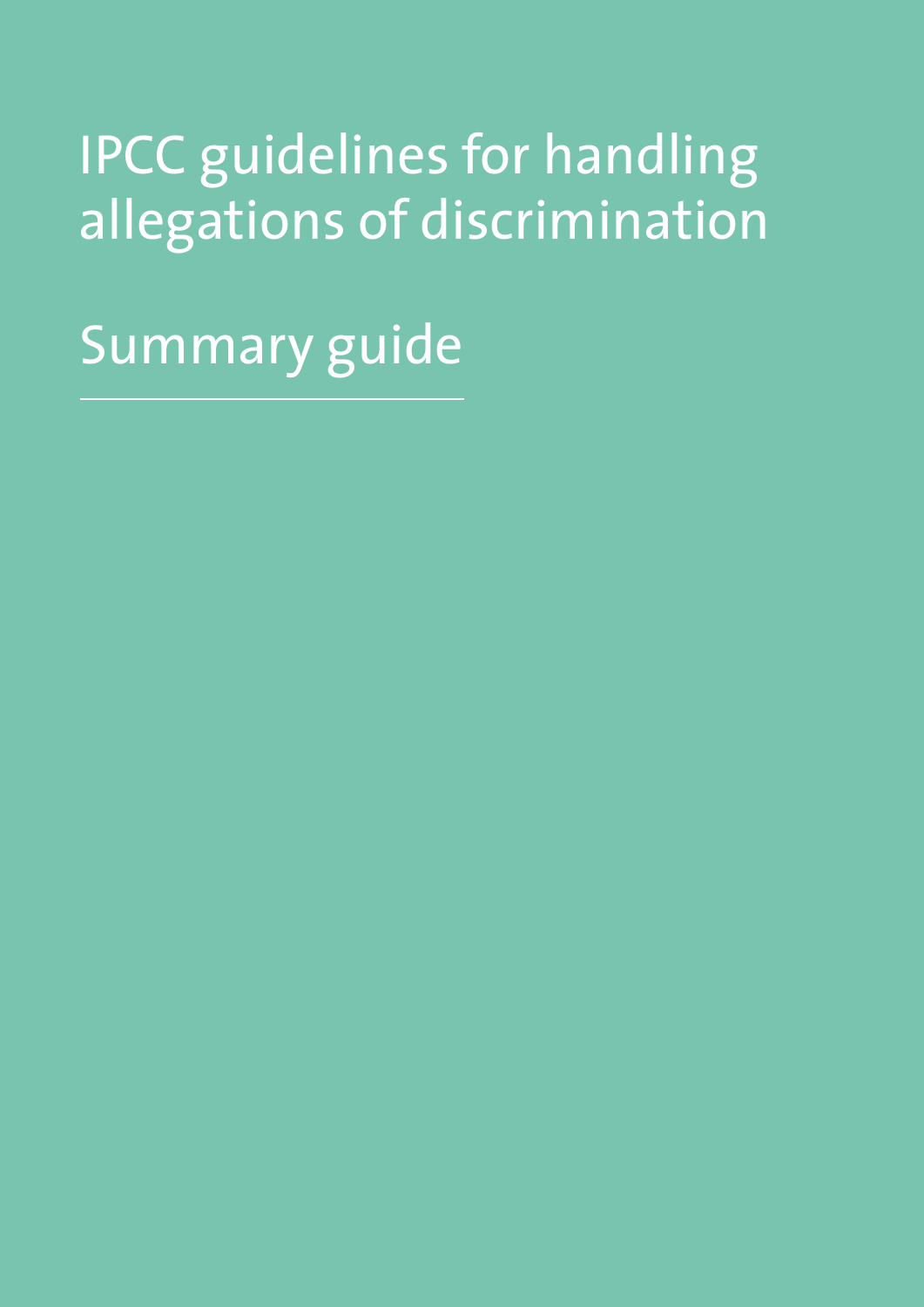# "Police officers act with fairness and impartiality. They do not discriminate unlawfully or unfairly."

Standards of Professional Behaviour

# **[Defining discrimination](#page-12-0)**

Discrimination means treating someone badly or unfairly because of a characteristic they share with others.

Unlawful discrimination is set out under the Equality Act 2010. It includes:

| Direct discrimination:   | when someone is treated less favourably<br>than another person because of a<br>protected characteristic                                                       |
|--------------------------|---------------------------------------------------------------------------------------------------------------------------------------------------------------|
| Indirect discrimination: | when a policy or practice which applies to<br>all puts a protected group at a disadvantage<br>and the policy or practice cannot be<br>objectively justified   |
| Harassment:              | unwanted conduct relating to a relevant<br>protected characteristic which violates<br>dignity or creates an intimidating, hostile<br>or degrading environment |
| Victimisation:           | where a person is treated badly because<br>they have complained about discrimination                                                                          |

The [protected characteristics](#page-13-0) are age, disability, gender reassignment, marriage and civil partnership, pregnancy and maternity, race, religion and belief, sex and sexual orientation.

There are additional protections under the Equality Act relating to [disability](#page-74-0):

| Discrimination arising<br>from disability: | when a disabled person is treated<br>unfavourably because of something<br>connected with their disability and the<br>treatment cannot be objectively justified                                                                                         |
|--------------------------------------------|--------------------------------------------------------------------------------------------------------------------------------------------------------------------------------------------------------------------------------------------------------|
| Failure to make<br>reasonable adjustments: | police forces, as public authorities, have<br>a duty to make reasonable adjustments<br>to make sure that disabled people are<br>not substantially disadvantaged in their<br>interactions with police - failure to do so<br>is a form of discrimination |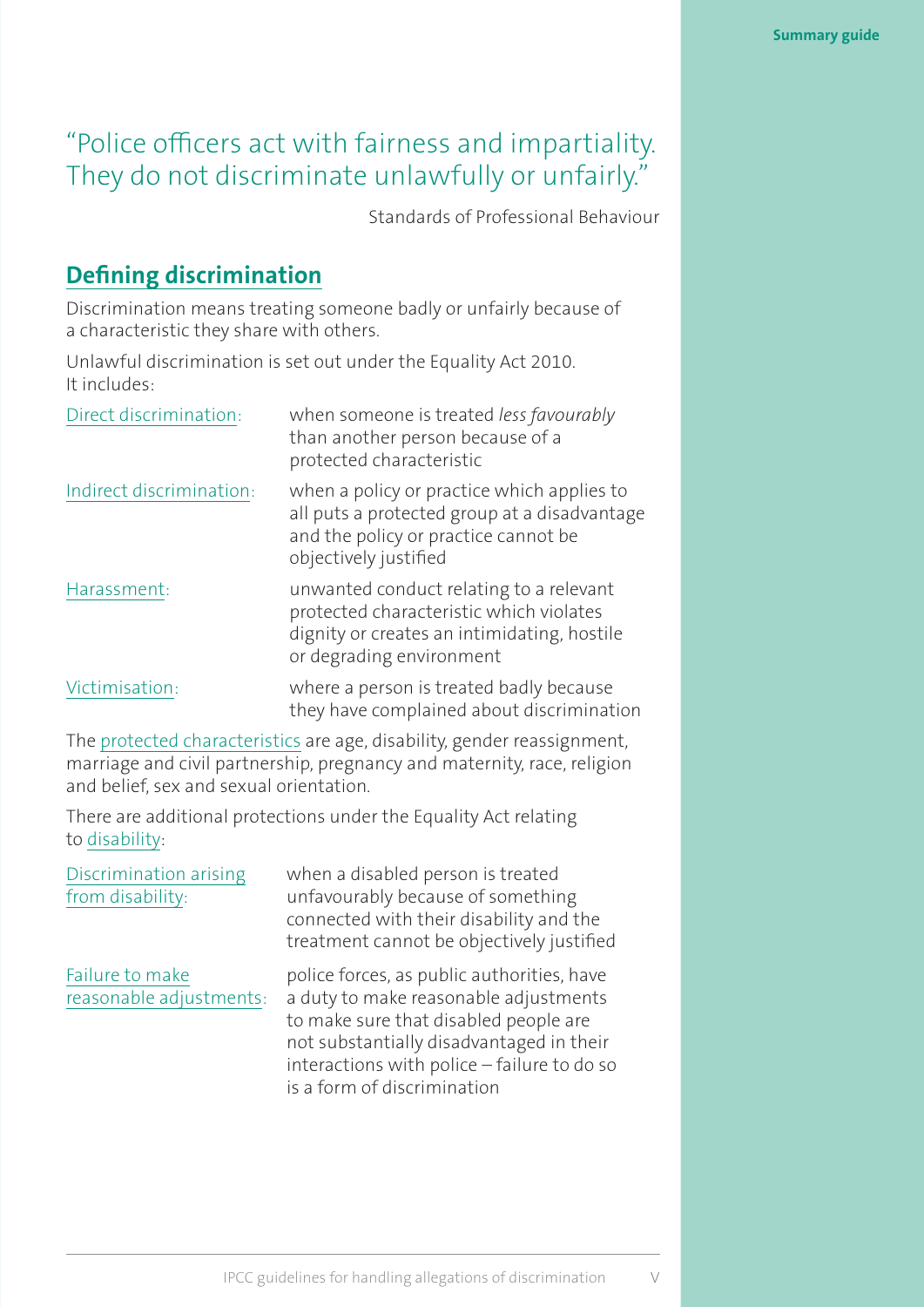The Standards of Professional Behaviour also say that *police officers must not discriminate [unfairly.](#page-12-1)* This covers discrimination of other identifiable groups not protected under the Equality Act, such as homeless people or sex workers or alternative sub-culture groups such as goths, emos or punks.

These guidelines apply to all allegations of discrimination arising in police complaints, recordable conduct matters, and death and serious injury investigations.

## **[Engaging with the complainant](#page-19-0)**

Discrimination complaints will often involve a complainant who already has very low levels of trust in the police. Failure to engage effectively and empathetically with the complainant is likely to reinforce this mistrust and undermine confidence in the complaints process. The investigating officer should:

- Contact the complainant at the beginning of the complaints process to explore why the complainant feels that they have been discriminated against and update the complainant on progress at least every 28 days.
- Respect the complainant's point of view, approaching the allegation with an open mind and recognising the impact on the complainant.
- Be sensitive to individual needs and equality issues making suitable adjustments and accommodations to make sure the complainant can engage safely and effectively with the complaints system.

# **[Assessing gravity](#page-23-0)**

An important part of handling all police complaints and conduct matters is the assessment of the seriousness of the alleged misconduct. This informs decisions about how the matter should be dealt with. Factors which could raise the seriousness of the alleged conduct in a discrimination case include:

- Impact particularly foreseeable harmful impact, including failure to take account of a person's known vulnerability or known community tensions.
- Intent any indication that the alleged discrimination was intentional or malicious.
- Serious negligence or recklessness for example, serious failures to follow force policy where the person should have known to do so.
- Repeat behaviour if the alleged behaviour fits with previous patterns of behaviour or previous complaints.
- Level of responsibility senior officers have a particular responsibility to uphold standards and set an example which should be taken into account in this assessment.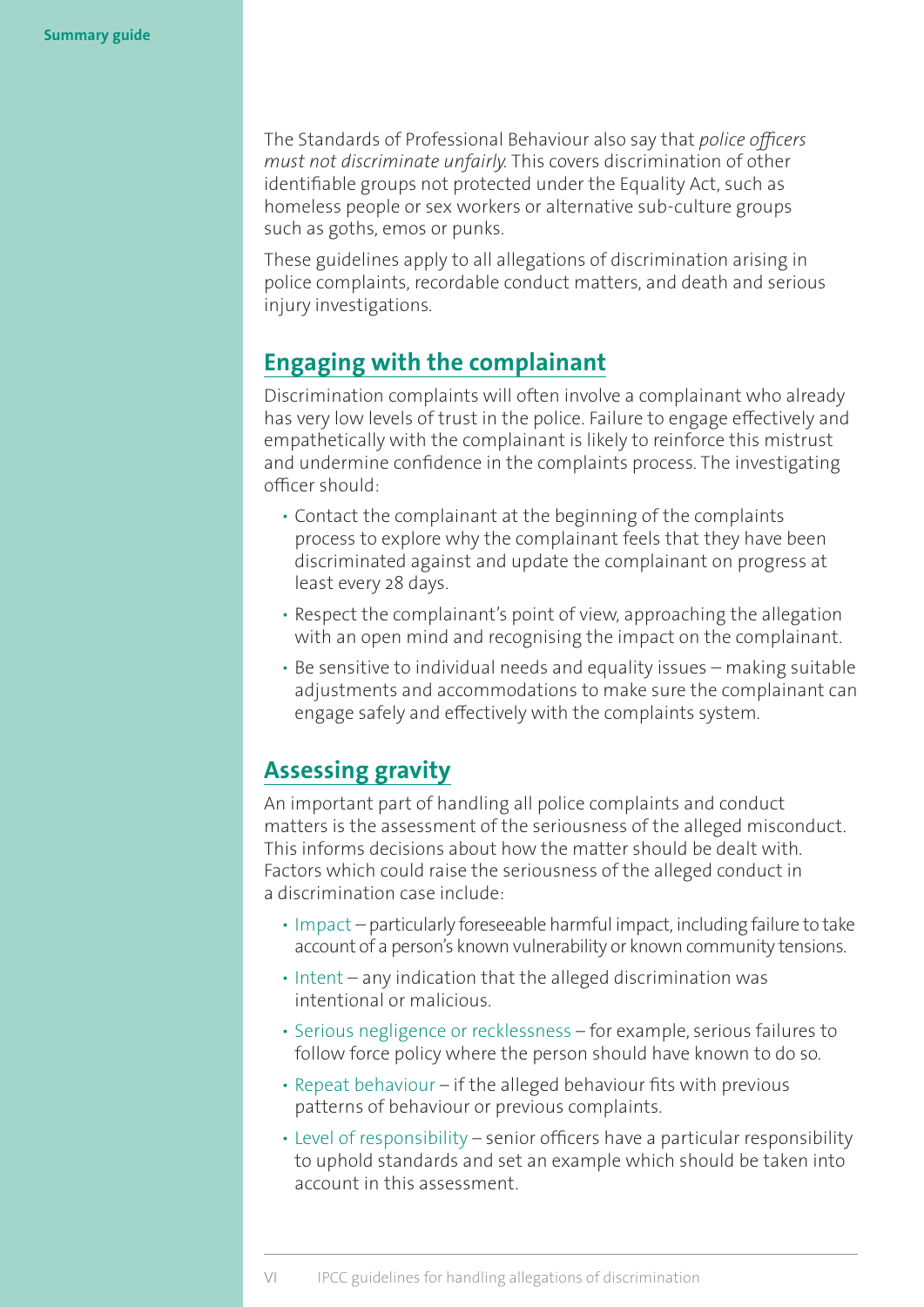Click on the links below for more detailed guidance about how an assessment of the gravity of the alleged discriminatory conduct should inform decisions around:

- [referral to the IPCC](#page-24-0)
- [recording and referring conduct matters](#page-26-0)
- [deciding if a matter can be locally resolved](#page-30-0)
- [severity assessments and deciding the level of investigation](#page-32-0)

# **[Conducting the investigation](#page-49-0)**

Investigating officers should have a good understanding of equality and diversity issues and have an appropriate level of knowledge, skills and experience to be able to apply these guidelines effectively.

The terms of reference for the investigation should clearly refer to and address any discrimination allegations raised.

# **[Understanding the allegation of discrimination](#page-35-0)**

At the beginning of an investigation, the investigating officer should take steps to build their understanding of the discrimination alleged, including the types of assumptions, prejudice or bias that might have informed the police officer's or staff member's decisions, actions or behaviour. This should inform the lines of enquiry for the investigation.

To do this the investigating officer should consider:

- What does the complainant say about why they think they were discriminated against?
- What do you know about the type of discrimination alleged? through other complaints, training, local knowledge etc.
- What else do you need to find out? drawing on expertise, research and reports.

Click on the links below to see examples of this approach applied to allegations of discrimination across a range of protected characteristics:

- [racism](#page-37-0)
- [discrimination on grounds](#page-41-0) of religion or belief
- [homophobia and biphobia](#page-42-0)
- [transphobia](#page-43-0)
- [disability discrimination](#page-45-0)
- [ageism](#page-46-0)
- [sexism](#page-47-0)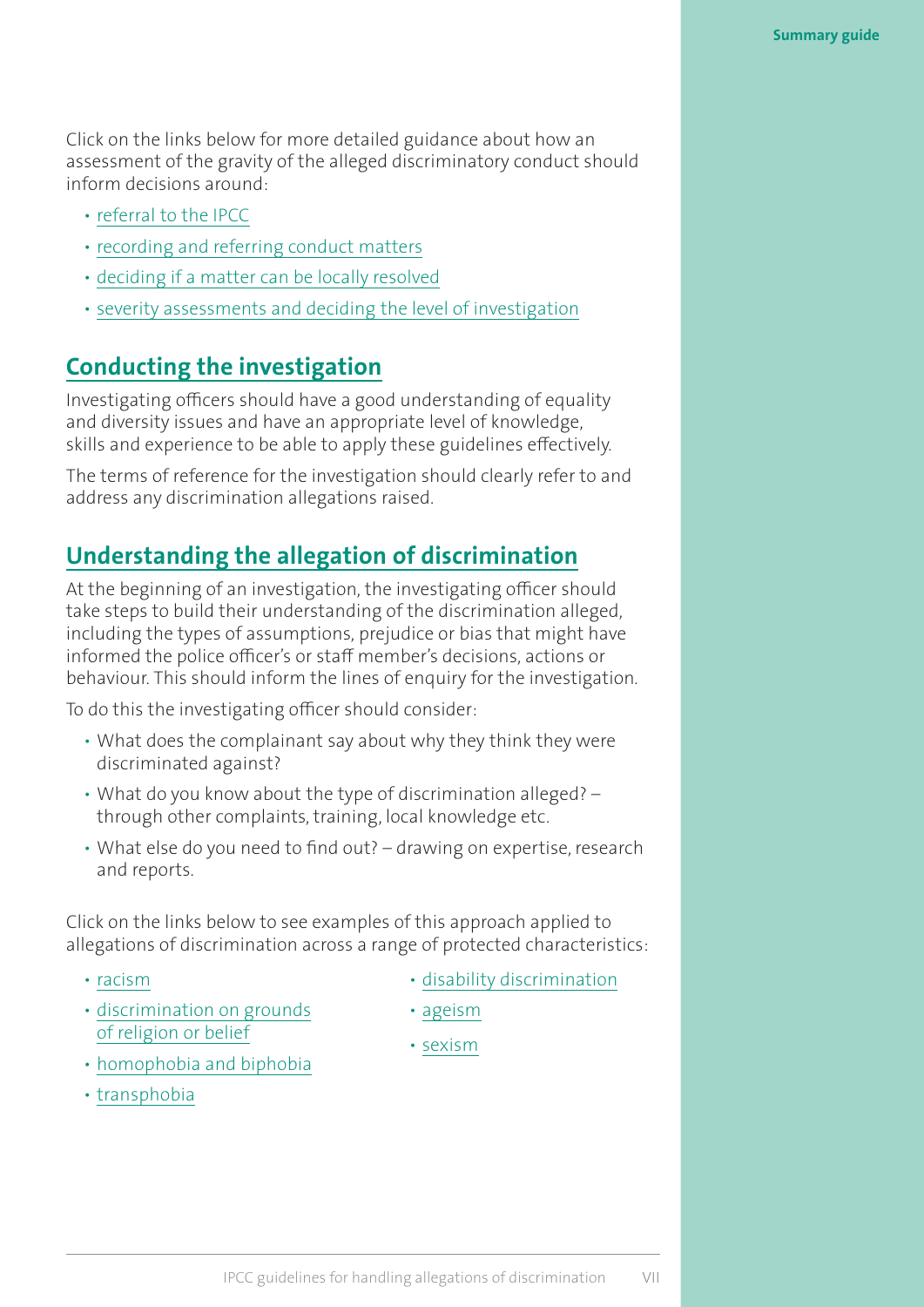# **[Lines of enquiry](#page-49-0)**

Standard lines of enquiry should be followed to try to find out what happened and why. It is common in discrimination cases for there to be little or no direct evidence available to support an allegation. The investigation will need to consider whether there is other evidence from which an upheld or case to answer finding can be drawn. This includes:

#### [Complaint history and patterns of behaviour](#page-50-0)

- Officer complaint history should be considered in all cases.
- Other patterns of behaviour evidence (such as trends in stop and search) should be considered where available, proportionate and relevant to the allegation.

#### [Comparator evidence](#page-53-0)

• In most cases, deciding a case to answer for discrimination will involve comparing how the complainant was treated against how a person who does not have the same protected characteristic would have been treated in the same situation. Investigating officers should look for evidence that supports this type of comparison.

#### [Language](#page-57-0)

• An assessment of language used, including language used in any records relating to the incident in question or arising from the complaint investigation.

# **[Probing the officer or staff member's account](#page-59-0)**

In discrimination cases, it is important to get an account from the officer or staff member and to unpick and challenge why they acted in the way that they did.

Questions should focus on:

- why they took the actions that they did
- what assumptions or assessments were made
- what were the reasons for these

The officer or staff member should also be asked to reflect on:

- why the complainant might have felt discriminated against and what could have been done differently to change this
- their experience and training and whether they felt adequately equipped to deal with the situation they faced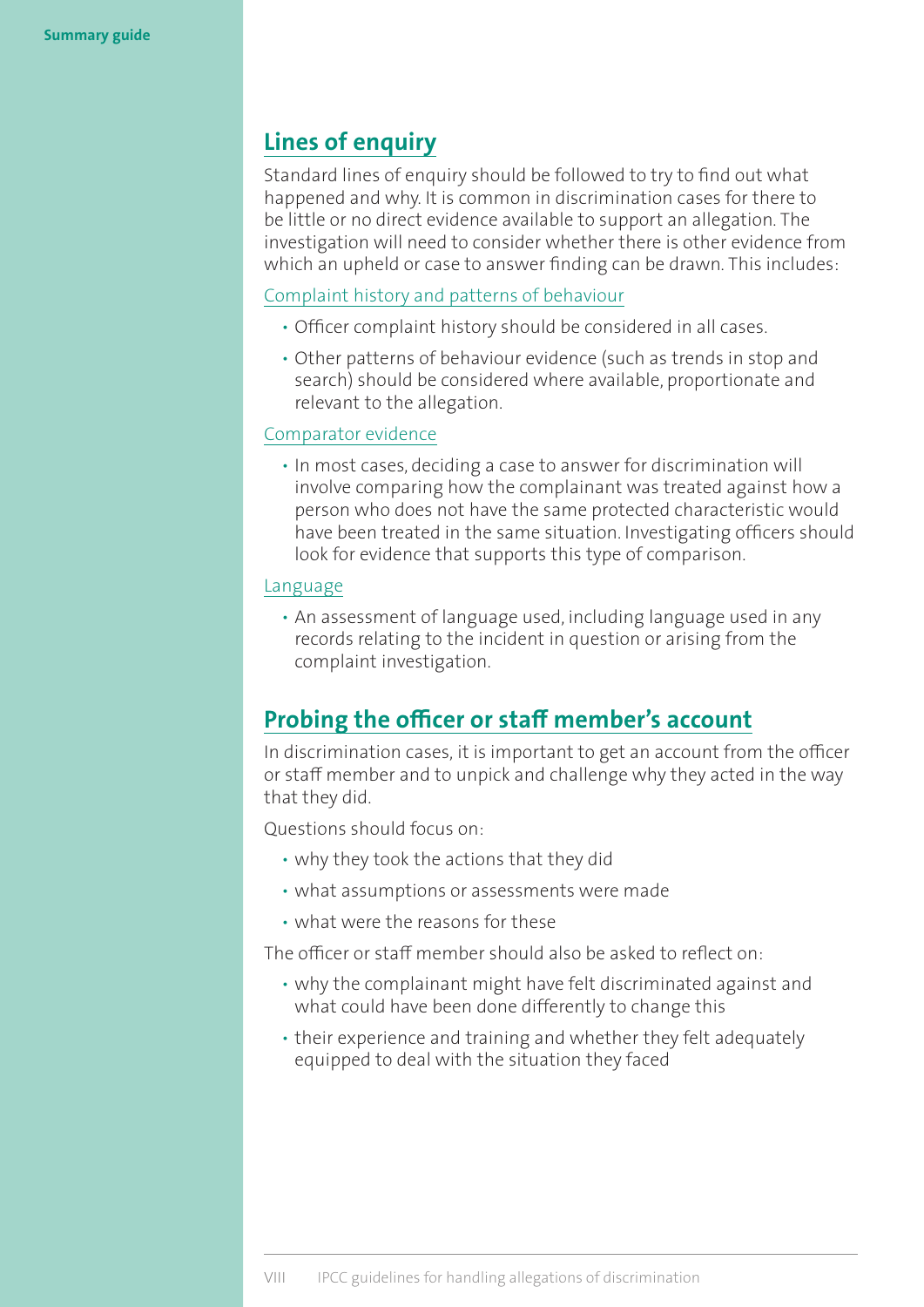# **[Organisational issues](#page-63-0)**

Organisational issues and organisation learning should be considered when they arise from enquiries into the particular incident that the complaint is about. If an investigation finds a case to answer for discrimination or individual learning is identified, proportionate consideration should be given to whether the issues found show a broader team-wide or organisation-wide issue.

However, it will not usually be within the scope of an individual complaint investigation to answer the broader question of whether the force is institutionally discriminatory. Other organisations such as Her Majesty's Inspectorate of Constabulary (HMIC) or the Equality and Human Rights Commission (EHRC) may be able to undertake this type of inquiry.

# **[Findings](#page-66-0)**

Discrimination complaints, like all other complaints, are assessed on the balance of probabilities.

In some cases there will be clear evidence of discrimination which will lead to a case to answer or upheld finding. In many cases the investigating officer will need to assess the cumulative picture of circumstantial evidence which could include patterns of behaviour, comparator evidence, any language of concern or evidence that the officer/staff member acted in a way that fits with discriminatory stereotyping.

The assessment should consider:

- The cumulative weight of all the evidence and the credibility of competing accounts.
- Any non-discriminatory reasons given by the officer or staff member to explain the behaviour, and whether these reasons are plausible and credible.
- Whether the complainant would have been treated differently if they did not have that protected characteristic, or belong to that group.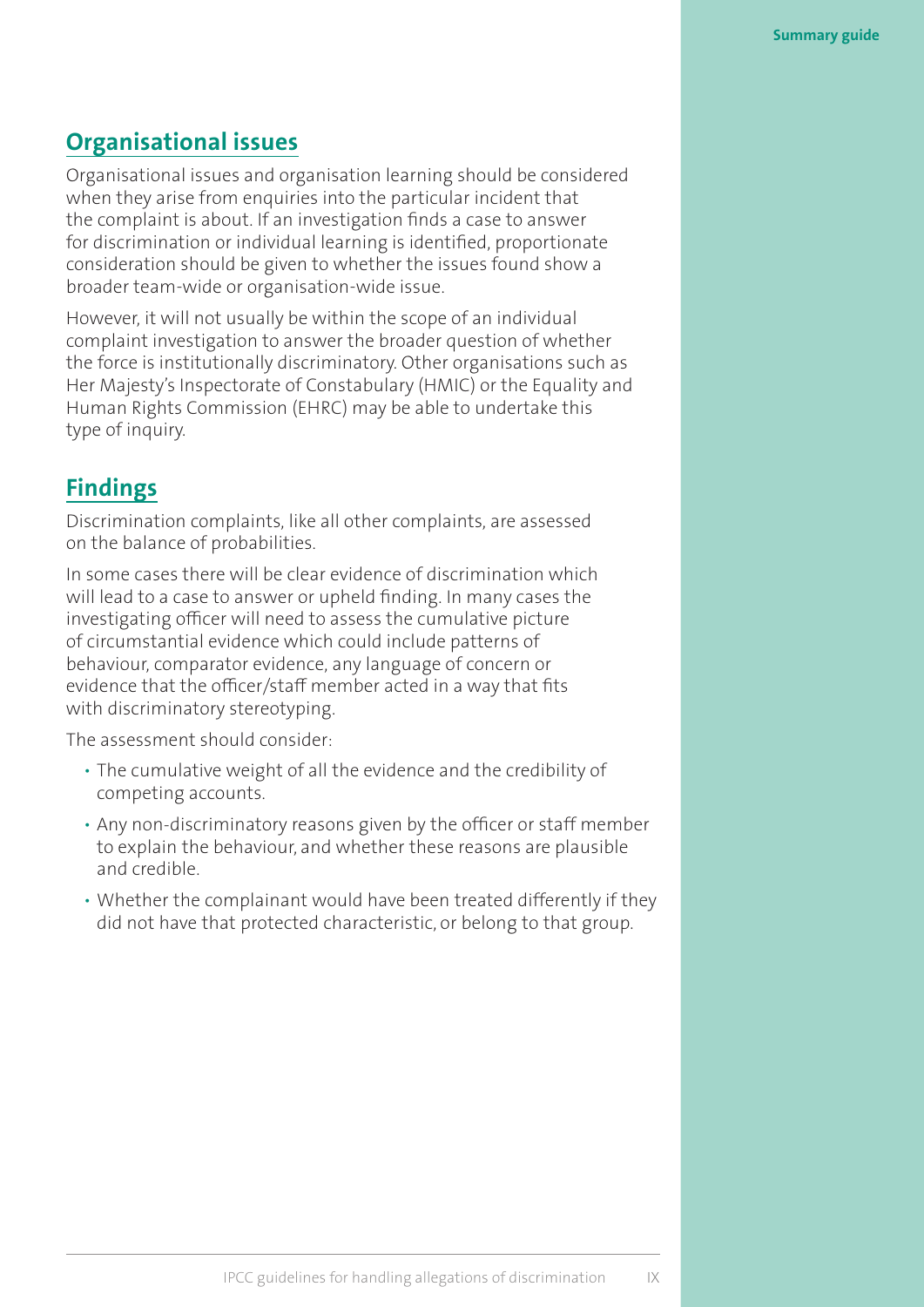## **[Outcomes and resolution](#page-71-0)**

All complaint handling should try to resolve and rebuild trust. A resolution focused outcome should:

- Show respect for the complainant's point of view and the value of their complaint – even if there is not enough evidence to uphold the complaint or to find a case to answer for discrimination.
- Give a clear, evidence-based response to the discrimination allegation (as well as other allegations made).
- Give a clear explanation of what the investigation found about what happened and why.
- Openly recognise and apologise for any failings found.
- Take appropriate action in relation to any officer or staff member who has acted inappropriately, including disciplinary action where relevant.
- Show how the individual and the organisation will learn from the complaint to stop the same thing from happening again.
- Reflect on best practice and whether there is anything the officer or staff member could have done differently that would have improved the experience for the complainant.

It will sometimes be appropriate for a case to answer for discrimination to be dealt with at the more serious end of the spectrum in terms of disciplinary action. However, in cases where the behaviour is clearly unintentional, it may be appropriate for the response to focus on learning and changing behaviour or attitudes.

The IPCC expects that disciplinary panels will have regard for this guidance when considering allegations of discriminatory behaviour.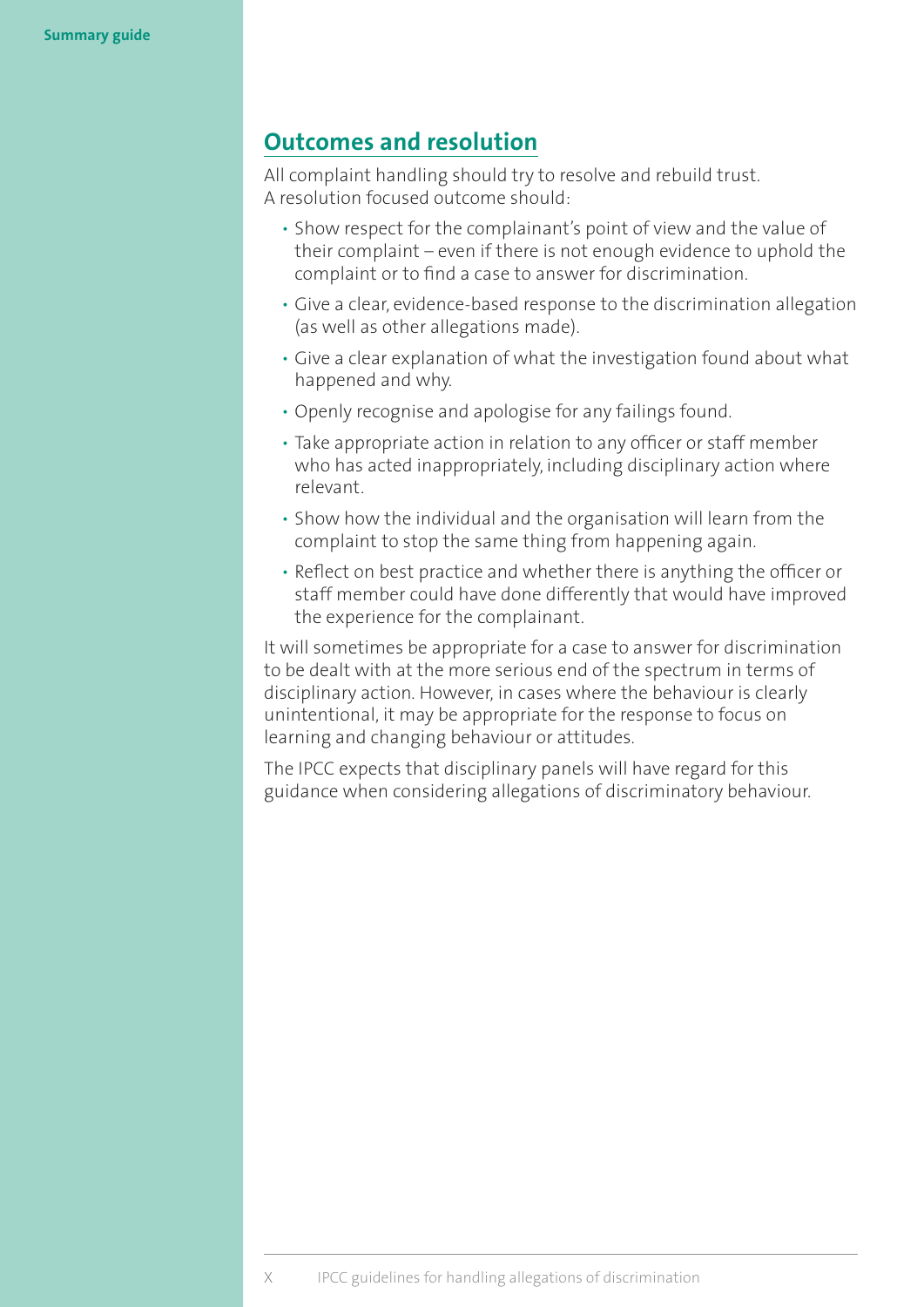# **IPCC guidelines for handling allegations of discrimination**

# **Contents**

| <b>Foreword</b>                                         | Ш              |
|---------------------------------------------------------|----------------|
| <b>Summary guide</b>                                    | $\mathsf{IV}$  |
| 1. Defining discrimination                              | 1              |
| Standards of Professional Behaviour-                    |                |
| equality and diversity                                  | 1              |
| Unlawful and unfair discrimination                      |                |
| Tests for discrimination                                | $\overline{3}$ |
| Direct discrimination                                   | $\overline{3}$ |
| Harassment                                              | 5              |
| Indirect discrimination and organisational issues       |                |
| Victimisation                                           | 6              |
| Disability discrimination                               | 6              |
| Criminal offences and hate crime guidance               | $\overline{7}$ |
| 2. Engaging with the complainant                        | 8              |
| Contacting the complainant to explore their allegations |                |
| Keeping the complainant informed                        | 9              |
| Showing respect and working towards resolution          | 9              |
| Sensitivity to individual needs and equality issues     | 10             |
| 3. Assessing complaints and gravity factors             | 12             |
| Referral to the IPCC                                    | 13             |
| Recording and referring conduct matters                 | 15             |
| Local resolution                                        | 19             |
| Severity assessments                                    | 21             |
| 4. Understanding the allegation of discrimination       | 24             |
| Racism                                                  | 26             |
| Discrimination on grounds of religion or belief         | 30             |
| Homophobia and biphobia                                 | 31             |
| Transphobia                                             | 32             |
| Disability discrimination                               | 34             |
| Ageism                                                  | 35             |
| Sexism                                                  | 36             |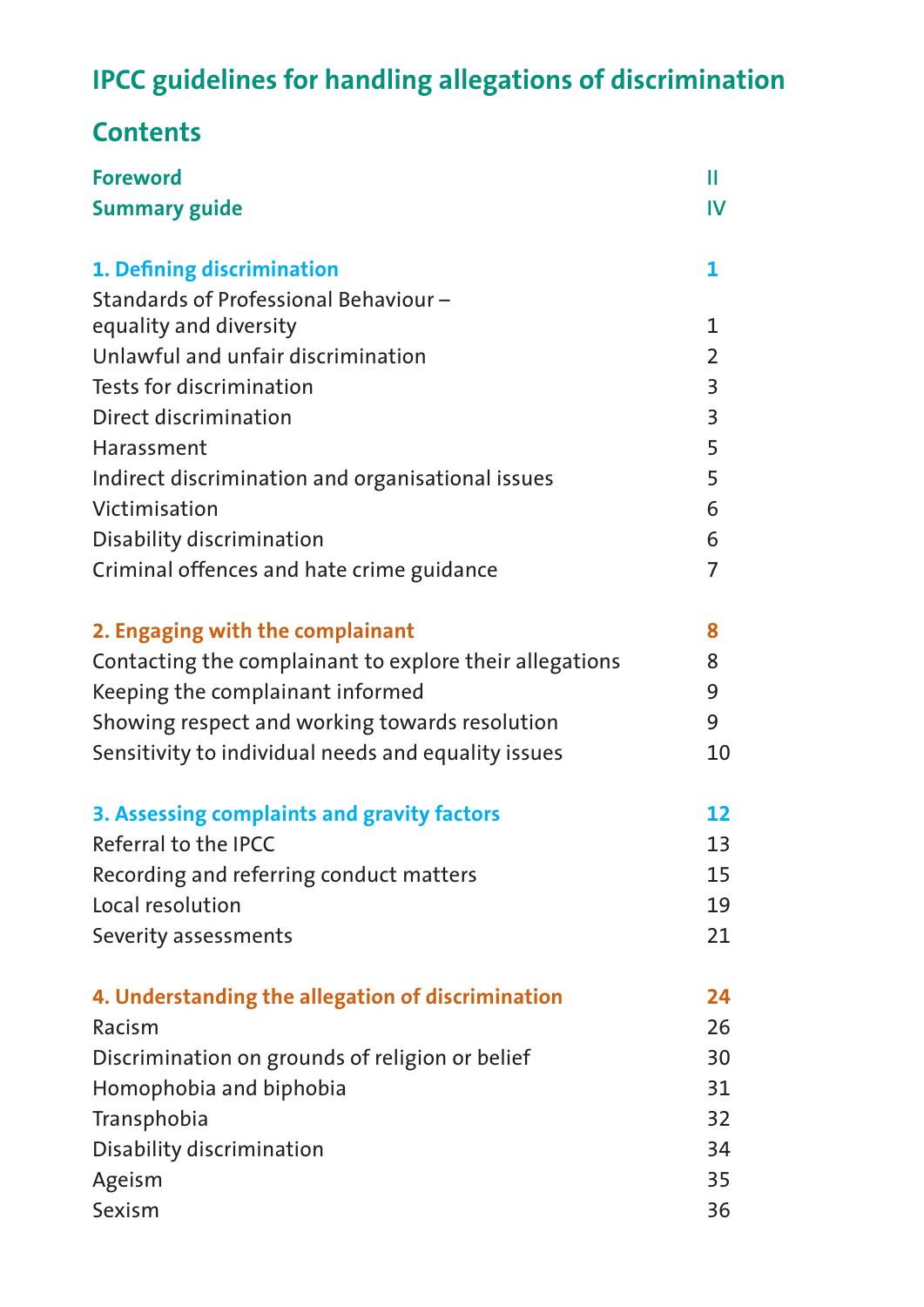| 5. Conducting the investigation                      | 38       |
|------------------------------------------------------|----------|
| Appointing an investigating officer                  |          |
| Terms of reference                                   | 38<br>38 |
| Lines of enquiry                                     | 38       |
| Considering officer complaint history and other      |          |
| patterns of behaviour evidence                       | 39       |
| Making comparisons - comparator evidence             | 42       |
| Discriminatory language                              | 46       |
| Probing the officer or staff member's account        | 48       |
| Institutional discrimination and                     |          |
| organisational issues                                | 52       |
| <b>6. Findings and outcomes</b>                      | 55       |
| Assessing the evidence                               | 56       |
| Outcomes and resolution                              | 60       |
| Learning and best practice                           | 61       |
| 7. Handling allegations of disability discrimination | 63       |
| Which test to apply?                                 | 63       |
| Discrimination arising from disability               | 65       |
| Duty to make reasonable adjustments                  | 68       |
| 8. Embedding the guidelines                          | 72       |
| Annex A - other resources                            | 75       |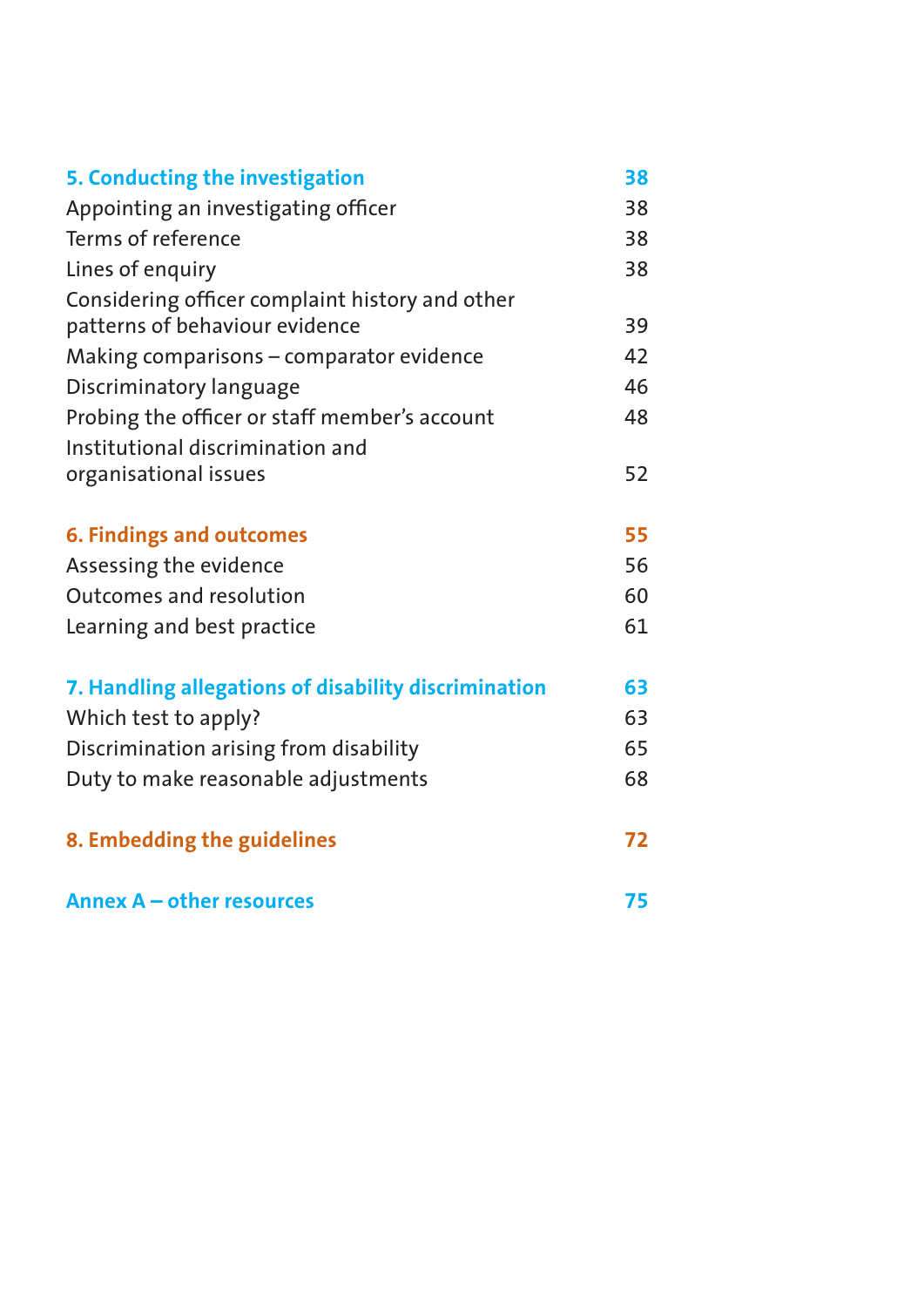# <span id="page-12-0"></span>**1. Defining discrimination**

# **Standards of Professional Behaviour – equality and diversity**

 $1.1$  The police Standards of Professional Behaviour<sup>1</sup> set out what is and is not acceptable behaviour for the police. The standard relating to equality and diversity states that:

#### **Police officers act with fairness and impartiality. They do not discriminate unlawfully or unfairly.**

- 1.2 Where an allegation of discrimination is made against the police it will need to be recorded and assessed against this standard.
- 1.3 Where discrimination is alleged, it will often be appropriate to consider other Standards of Professional Behaviour as well as, and together with, this principle. In particular, it is common that the standard relating to authority, respect and courtesy will also be relevant where an allegation of discrimination is made. This standard requires that:

*Police officers act with self-control and tolerance, treating members of the public and colleagues with respect and courtesy. Police officers do not abuse their powers or authority and respect the rights of all individuals.*

1.4 Complaint and conduct investigations should give proper consideration to all the standards that are engaged. However, if discrimination is alleged, the equality and diversity standard will always be appropriate to consider and is the focus of this guidance.

<span id="page-12-1"></span><sup>1.</sup> The Standards of Professional Behaviour are set out in Schedule 2 of the Police (Conduct) Regulations 2012.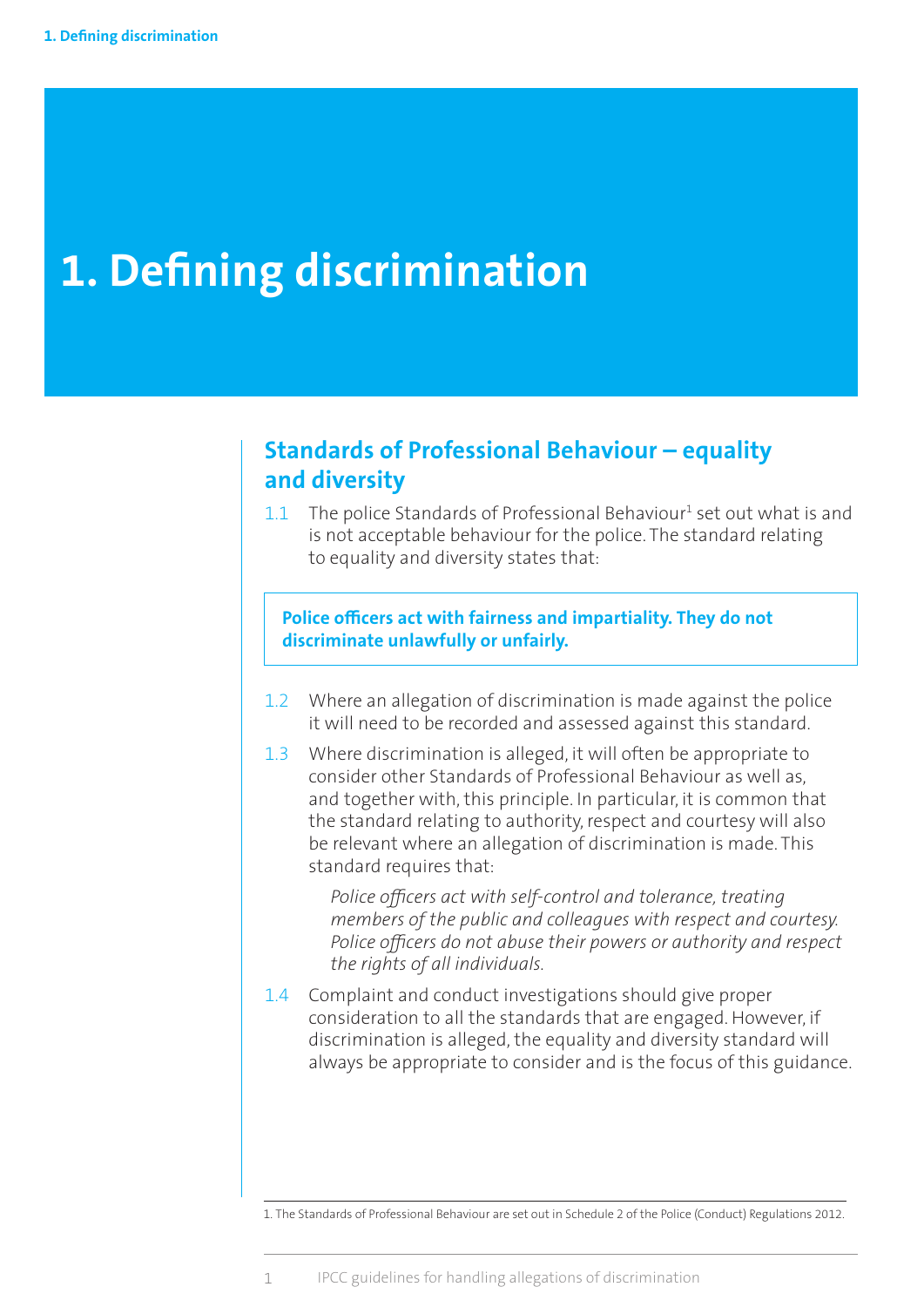## <span id="page-13-0"></span>**Unlawful and unfair discrimination**

- 1.5 The Standards of Professional Behaviour say that police officers must not discriminate unlawfully. The Equality Act 2010 defines unlawful discrimination and includes a number of different tests which should form the basis for the assessment of discrimination allegations made against the police<sup>2</sup>. .
- 1.6 The Equality Act prohibits discrimination relating to the 'protected characteristics'. The protected characteristics are:
	- Age this includes age defined groups such as elderly people or 'over 50s' (but does not include those under 18).
	- Disability any physical or mental impairment which has substantial and long term adverse effects on a person's ability to carry out normal day-to-day activities<sup>3</sup>. .
	- Gender reassignment this applies to people who express their gender in a way that differs from or is inconsistent with the physical sex they were born with.
	- Marriage and civil partnership i.e. people who are married or in civil partnership.
	- Pregnancy and maternity covers pregnancy and a period of 26 weeks after giving birth.
	- Race this includes colour, nationality and ethnic or national origins.
	- Religion or belief any religion or religious or philosophical belief (including no such religion or belief).
	- Sex i.e. male or female.
	- Sexual orientation heterosexual, bisexual, gay or lesbian.
- 1.7 The Standards of Professional Behaviour also say that *police officers must not discriminate unfairly.* This covers discrimination of other identifiable groups that are not protected under the Equality Act. This could include, for example, homeless people or sex workers or groups from a particular town/region or from alternative subcultures such as goths, emos or punks. It could also include minority language speakers, such as Welsh language speakers, and it could include young people and children, as under 18s are not covered by the protection from age discrimination under the Equality Act.

<sup>2.</sup> The Equality and Human Rights Commission has issued a statutory code of practice for services, public [functions and associations](http://www.equalityhumanrights.com/publication/services-public-functions-and-associations-statutory-code-practice) that provides further guidance on the tests for discrimination under the Equality Act 2010.

<sup>3.</sup> This could be physical or learning disabilities as well as serious ongoing mental illness. People with severe disfigurements and people suffering from multiple sclerosis, HIV and cancer are also included within the definition. Further guidance on the definition of disability is available from the [Equality and Human Rights](http://www.equalityhumanrights.com/your-rights/equal-rights/disability-0)  [Commission.](http://www.equalityhumanrights.com/your-rights/equal-rights/disability-0)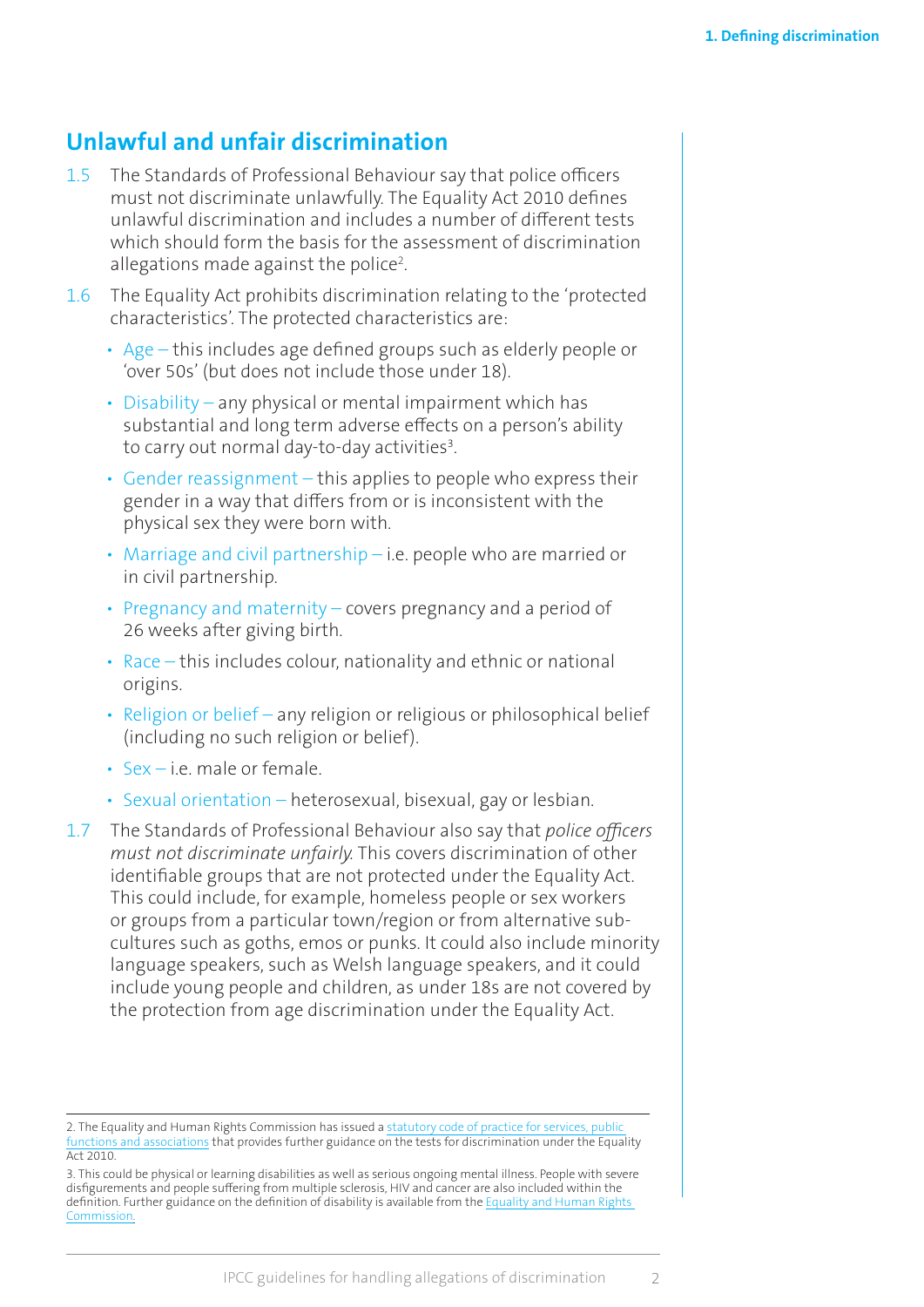<span id="page-14-0"></span>1.8 While the protected characteristics are referred to throughout this guidance, the guidelines should be used as a tool to help the assessment of any allegations of unfair discriminatory behaviour – regardless of whether the allegation refers to a protected characteristic.

### **Tests for discrimination**

#### Direct discrimination

1.9 Where an allegation is made that a person was *treated differently* by the police *because of* their race/gender/gender identity/religion/ disability etc. – it will be relevant to consider the test for 'direct discrimination' under the Equality Act.

**Direct discrimination is when someone is treated less favourably than another person because of a protected characteristic.**

1.10 The key elements of this test are:

Less favourable treatment

- This means being treated *differently or worse*. It is not necessary to show actual harm – it only needs to be shown that it is *reasonable* that the person would *prefer not to have been treated differently in that way.*
- Less favourable treatment' suggests a comparison i.e. 'less favourable than who?' The 'who' is a person in the same situation who does not have the same protected characteristic (for example, you might compare the treatment of a black person to how a white person would have been treated in the same circumstances). Making this comparison is a key part of the investigation process and is discussed later in this guidance.

Because of a protected characteristic

- This means that the characteristic needs to be *a cause* of the less favourable treatment but *does not need to be the only or even the main cause.*
- Discrimination may relate to more than one protected characteristic (e.g. race *and* religion, or gender *and* sexual orientation).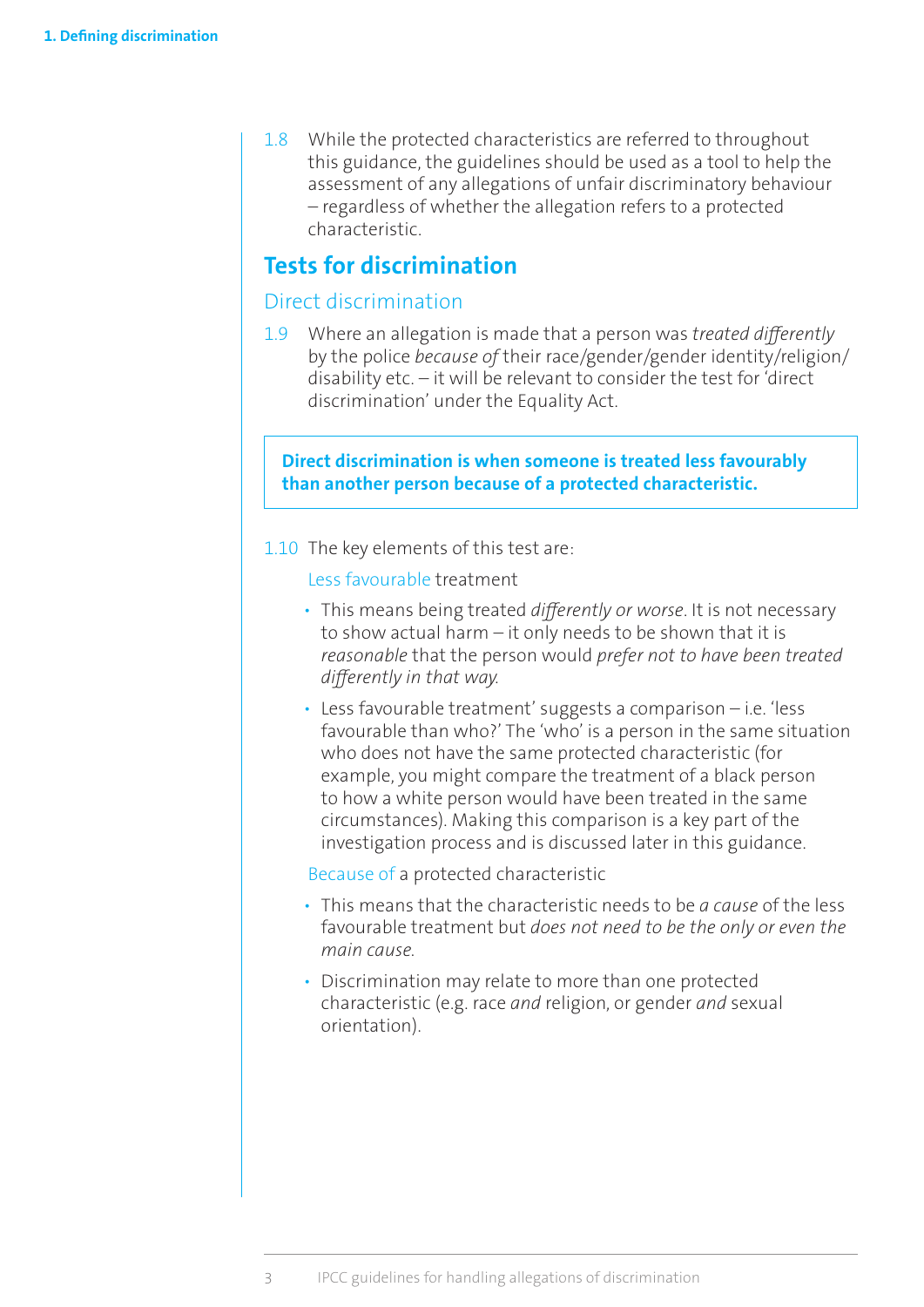1.11 These principles need to be considered together – the question to ask is:

**Would the person have been treated in this way but for their protected characteristic (i.e. their race/religion/sex/sexual orientation/gender reassignment/age/disability etc)?**

#### Example – a complaint about direct discrimination

Mr A is a 16-year-old boy who is black. He was leaving a station and was following his friend who was a few steps in front of him and who is white. Mr A complains that he was stopped and searched under the Misuse of Drugs Act but his friend was not. Mr A alleges that there was no good reason for the stop and search. He believes that he was stopped and searched because he is black.

Mr A is complaining that he was treated less favourably (he was stopped and searched and his friend was not) *because* of his race. This is an allegation of direct discrimination.

#### 1.12 Important to note:

- A person can discriminate against another person even if they share the same protected characteristic (e.g. a black person could racially discriminate against another black person).
- If someone is treated less favourably because they are *thought* to have a protected characteristic, this is discrimination even if it turns out that they do not have that characteristic (e.g. if a person is homophobic in their actions towards another person, it is discrimination even if the targeted person is not gay).
- It is discrimination if a person is treated less favourably because of the protected characteristic of a person they are associated with (e.g. a parent of a disabled person could be discriminated against because of their child's disability).
- It is not unlawful to treat a disabled person more favourably compared to a non-disabled person.
- The Equality Act also provides for positive action to be taken in certain limited circumstances and this could involve introducing policies and practices which treat members of a group who share a particular protected characteristic more favourably than other groups.4

<sup>4.</sup> Further guidance on positive action is provided in the Equality and Human Rights Commission codes [of practice.](http://www.equalityhumanrights.com/publication/services-public-functions-and-associations-statutory-code-practice)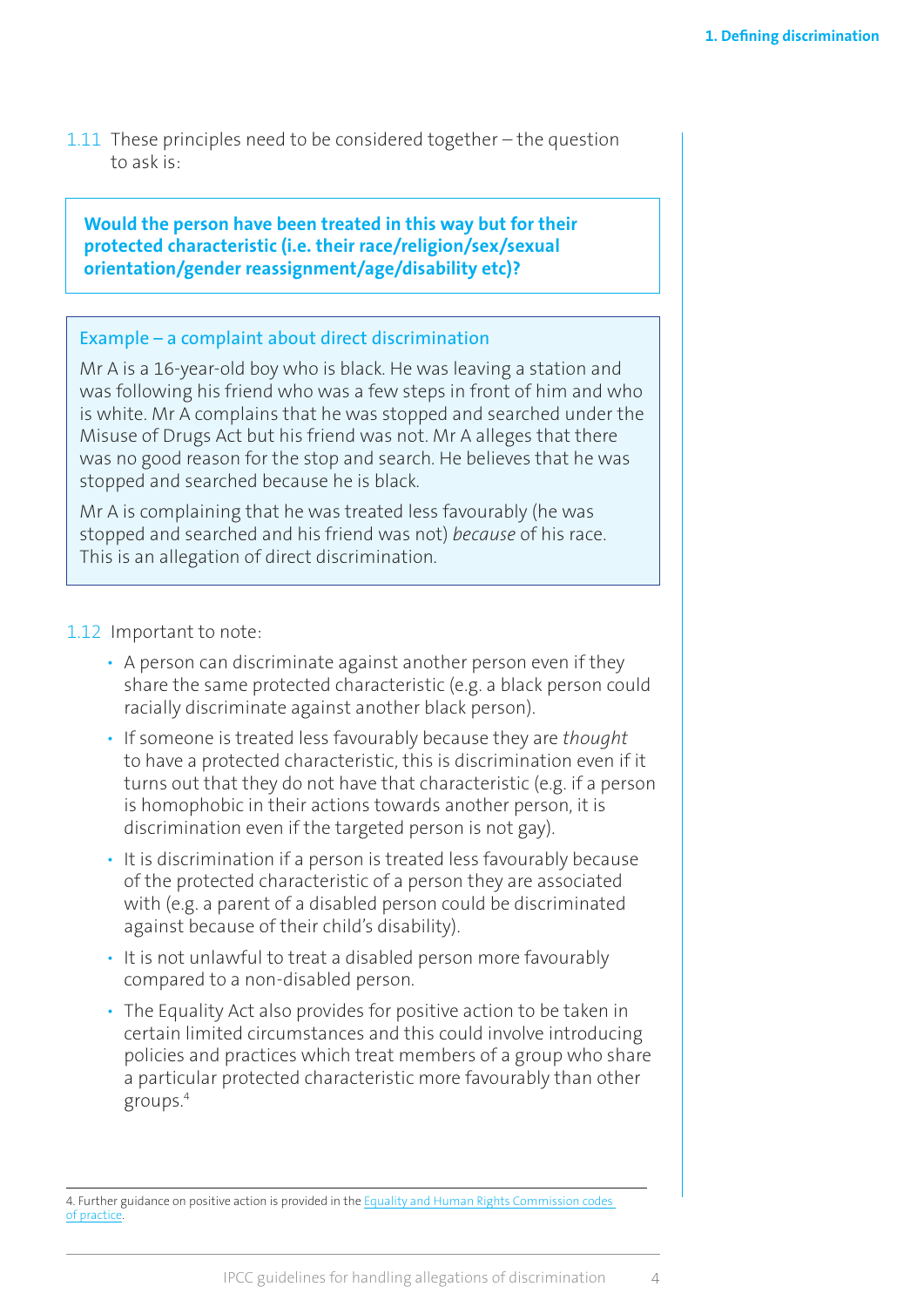#### <span id="page-16-0"></span>Harassment

1.13 The Equality Act also prohibits harassment relating to a relevant protected characteristic.

**Harassment is unwanted conduct which violates dignity or creates an intimidating, hostile, degrading, humiliating or offensive environment.**

1.14 This would include making offensive comments or jokes or insulting gestures that relate to a relevant protected characteristic – even if these are not specifically directed at the complainant themselves.

#### Example – a complaint about harassment

Ms B complains that while she was detained in police custody she overheard a group of police officers making rude and sexually suggestive comments about another female detainee. She complains that she found this upsetting and that it made her more uneasy and fearful about being held in custody.

The comments were not directed at Ms B. However, the conduct complained about relates to a relevant protected characteristic and Ms B has said that the officers' actions were both unwanted and created an offensive and even intimidating environment. Ms B's discrimination complaint should be considered in light of the test for harassment.

#### Indirect discrimination and organisational issues

- 1.15 Discrimination can occur at an organisational level.
- 1.16 This may be direct discrimination if formal or informal policies, practices or organisational culture result in less favourable treatment of a particular protected group. It may also be a breach of the public sector equality duty<sup>5</sup>.
- 1.17 Sometimes a policy or practice can be applied equally across all groups but the result is still that a particular protected group are put at a disadvantage. If the policy or practice can be justified as a 'proportionate means of achieving a legitimate aim' it will not be discriminatory. However, if the policy or practice cannot be appropriately justified – this would be *indirect discrimination.*
- 1.18 Complaints about organisational issues will often, rightly, be recorded and dealt with as direction and control matters. However, organisational issues may arise in relation to a complaint about conduct. This is discussed in more detail on page 52.

<sup>5.</sup> The public sector equality duty is outlined on [page](#page-83-0) 72. See the [Equality and Human Rights Commission](http://www.equalityhumanrights.com/private-and-public-sector-guidance/public-sector-providers/public-sector-equality-duty)  [website](http://www.equalityhumanrights.com/private-and-public-sector-guidance/public-sector-providers/public-sector-equality-duty) for further information.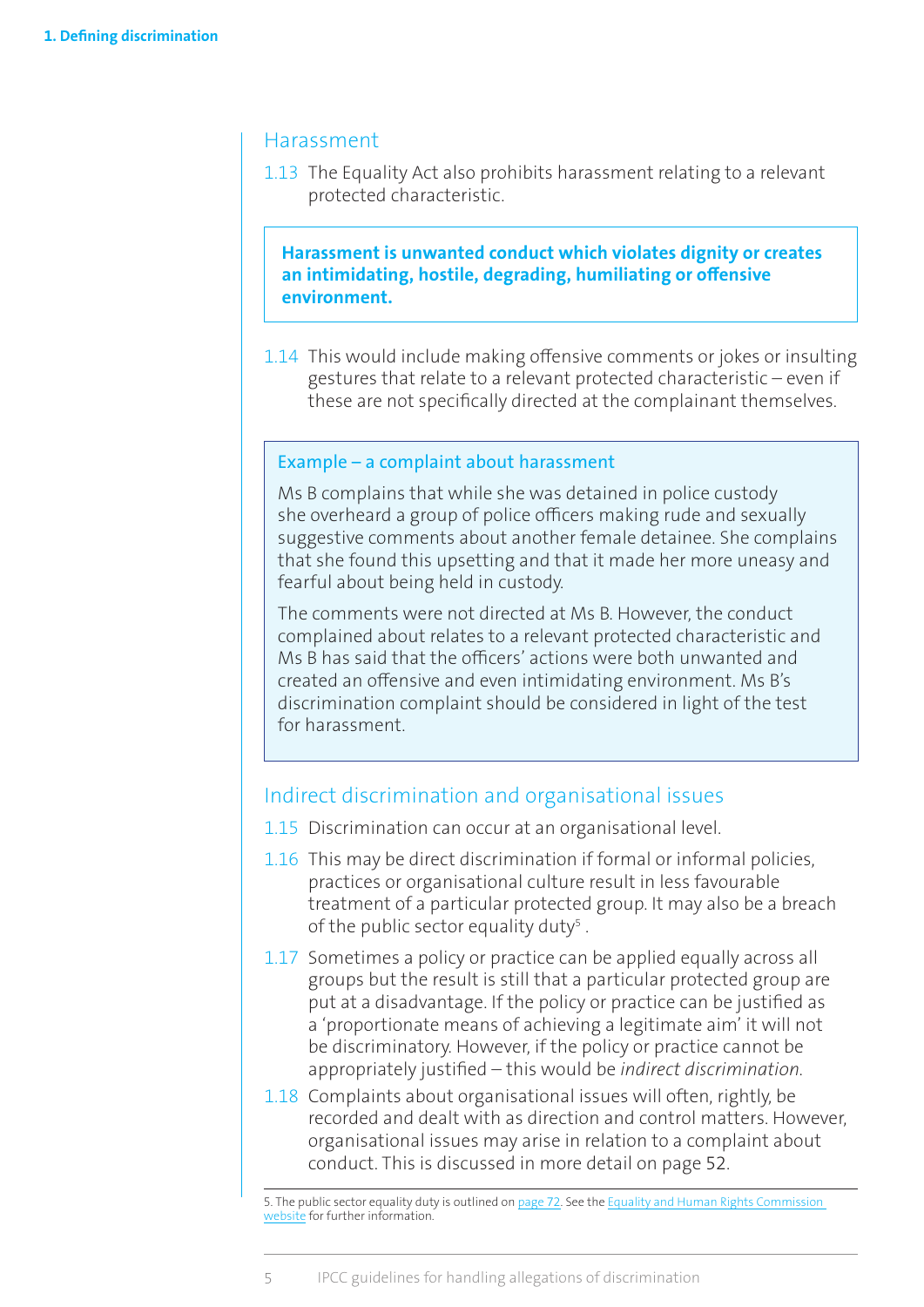#### <span id="page-17-0"></span>Example – a complaint about indirect discrimination

Mr D is a Jewish man and wears a yarmulke (skull cap). He complains that when he was arrested and detained in custody he was required to remove his yarmulke which he feels was discriminatory. Mr D states that he was told by the custody sergeant that he had to remove the yarmulke because it was policy for all detainees to remove any hats or head gear when entering custody.

Mr D complains that, while the same policy applies to all, he is disproportionately affected as removing his yarmulke challenges and undermines his religious observance. This complaint raises issues of indirect discrimination.

#### Victimisation

1.19 Discrimination can take the form of victimisation. This is where a person is treated badly because they have complained or have taken legal action about discrimination (or if they have supported someone else taking action).

#### Disability discrimination

- 1.20 The protection against direct and indirect discrimination, as well as harassment and victimisation, applies to disabled people. However, there are additional protections under the Equality Act relating to disability which mean that, in some circumstances, the police should treat disabled people differently to take account of their disability.
- 1.21 It may be discrimination if the police fail to make reasonable adjustments for, or to appropriately take account of, a person's disability.
- 1.22 Specific guidance around disability discrimination and making reasonable adjustments is provided in [chapter 7.](#page-74-0)

#### Discrimination and human rights

1.23 Article 14 of the European Convention on Human Rights also provides protection from discrimination. This protection only applies where it is alleged that discrimination has affected a person's ability to enjoy one or more of the other human rights set out in the Convention. For example, Article 14 would apply if an allegation was made that discriminatory actions led to a death in custody, as a death in custody would engage Article 2 (the right to life), and also if there was an allegation that discrimination played a part in an allegation of inhuman or degrading treatment (Article 3).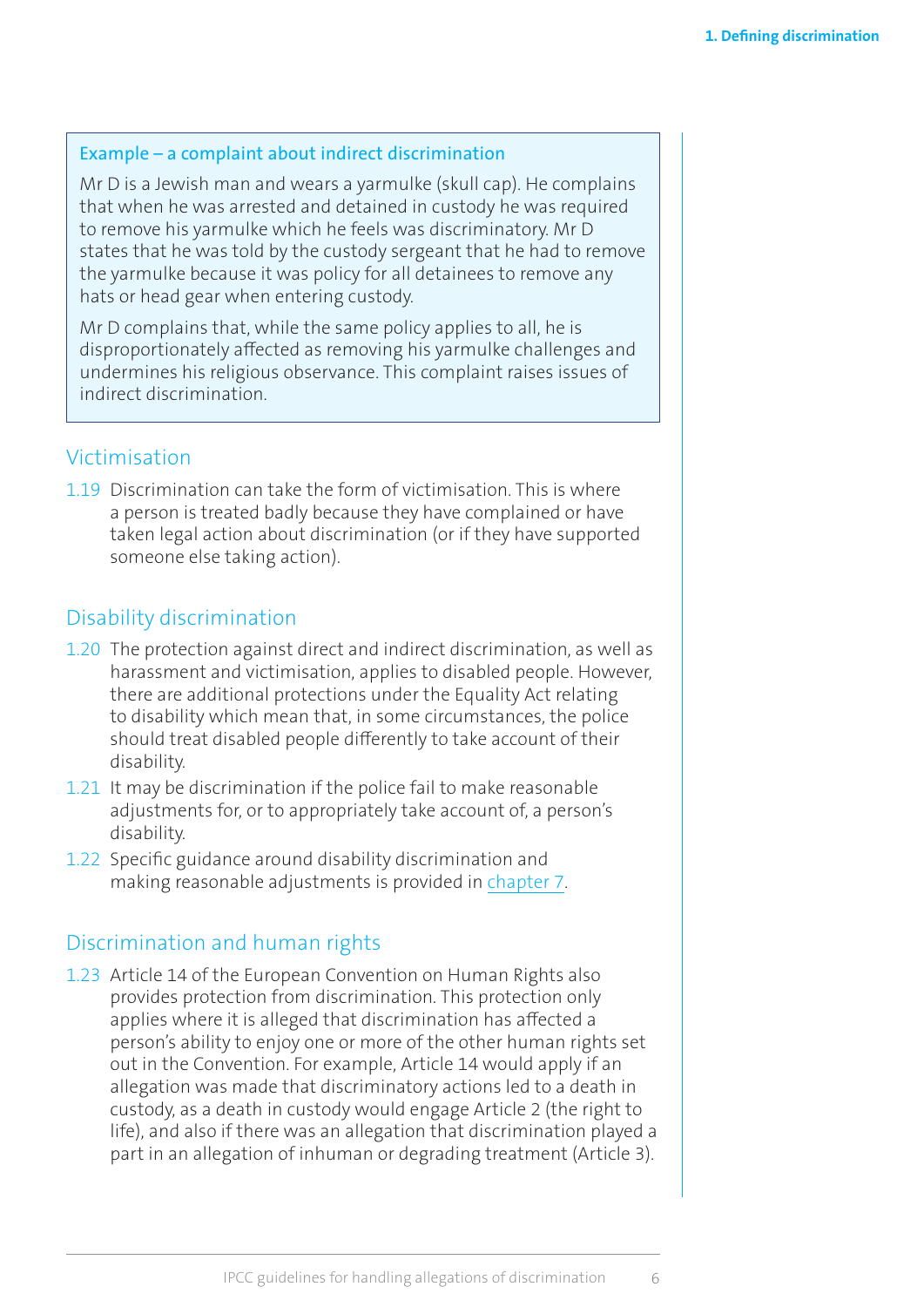- <span id="page-18-0"></span>1.24 For the purpose of Article 14, discrimination is when a person is treated less favourably than another person in a similar situation and the treatment cannot be objectively and reasonably justified. The protection against discrimination applies to a wide range of characteristics including sex, race, colour, language, religion, political or other opinion, national or social origin, association with a national minority, property, birth, or 'other status'. 'Other status' could include sexual orientation, gender identity, disability, marital status, trade union membership, imprisonment, and age (including children or young people) among other things.
- 1.25 The application of Article 14 extends beyond the protected characteristics in the Equality Act, and so it may apply to complaints or conduct matters that involve allegations of unfair discrimination as well those that involve allegations of unlawful discrimination.

## **Criminal offences and hate crime guidance**

- 1.26 Discrimination by itself is not a criminal offence. However, discrimination can be considered as an aggravating factor for any criminal offence, as well as being a part of certain specific offences such as the offence of incitement to racial hatred.
- 1.27 Where a criminal allegation is made against the police, and it is alleged that the criminal behaviour was motivated by hostility or prejudice against an identifiable group of people, the allegation should be dealt with as an allegation of hate crime in accordance with the College of Policing Hate Crime Operational Guidance<sup>6</sup>. These guidelines will also continue to apply.
- 1.28 The Hate Crime Operational Guidance sets out the reporting requirements, as well as the relevant legislative framework for considering criminal allegations aggravated by discriminatory prejudice or hostility.
- 1.29 All allegations of criminal offences aggravated by discrimination against a protected characteristic must be referred to the IPCC. More information about referring discrimination matters to the IPCC can be found in [chapter](#page-23-0) 3.

6. [Hate Crime Operational Guidance 2014,](http://library.college.police.uk/docs/college-of-policing/Hate-Crime-Operational-Guidance.pdf) College of Policing.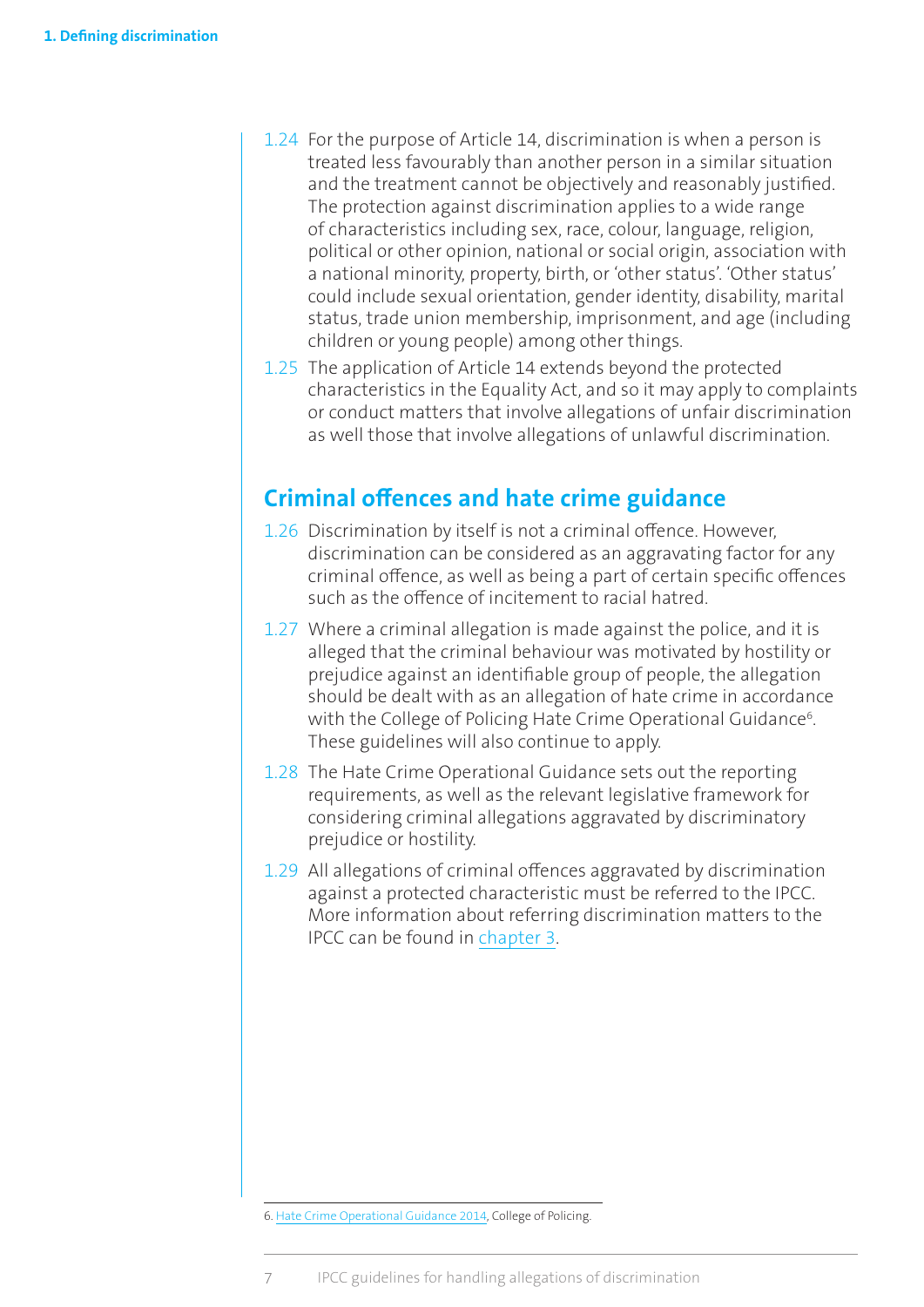# <span id="page-19-0"></span>**2. Engaging with the complainant**

- $2.1$  Discrimination complaints will often involve a complainant<sup>7</sup> who already has very low levels of trust in the police and who may be expecting further discrimination in the police response to their complaint.
- 2.2 Open, effective and empathetic engagement with the complainant from the start of the complaints process to its end is essential to building and maintaining confidence in the complaints process.

### **Contacting the complainant to explore their allegations**

- 2.3 It is particularly important in discrimination complaints that the investigating officer has a clear understanding of the allegation made and *why* the complainant feels that they have been discriminated against.
- 2.4 Meaningful contact with the complainant should be made or attempted at the beginning of the complaints process. This should happen in all cases, unless there are good, well documented reasons why it is not possible or appropriate.
- 2.5 The types of questions that should be explored with the complainant include:
	- What was it that made you believe the person serving with the police's words or actions were discriminatory?
	- Do you feel that the person serving with the police made assumptions about you because of your protected characteristic? What were these assumptions? How did they impact on the actions of the police?
	- Did you note any differences in the way you were treated compared with others?

7. The term 'complainant' is used throughout these guidelines. However, the same principles apply to family members or other interested persons in investigations into death or serious injury or recordable conduct matters.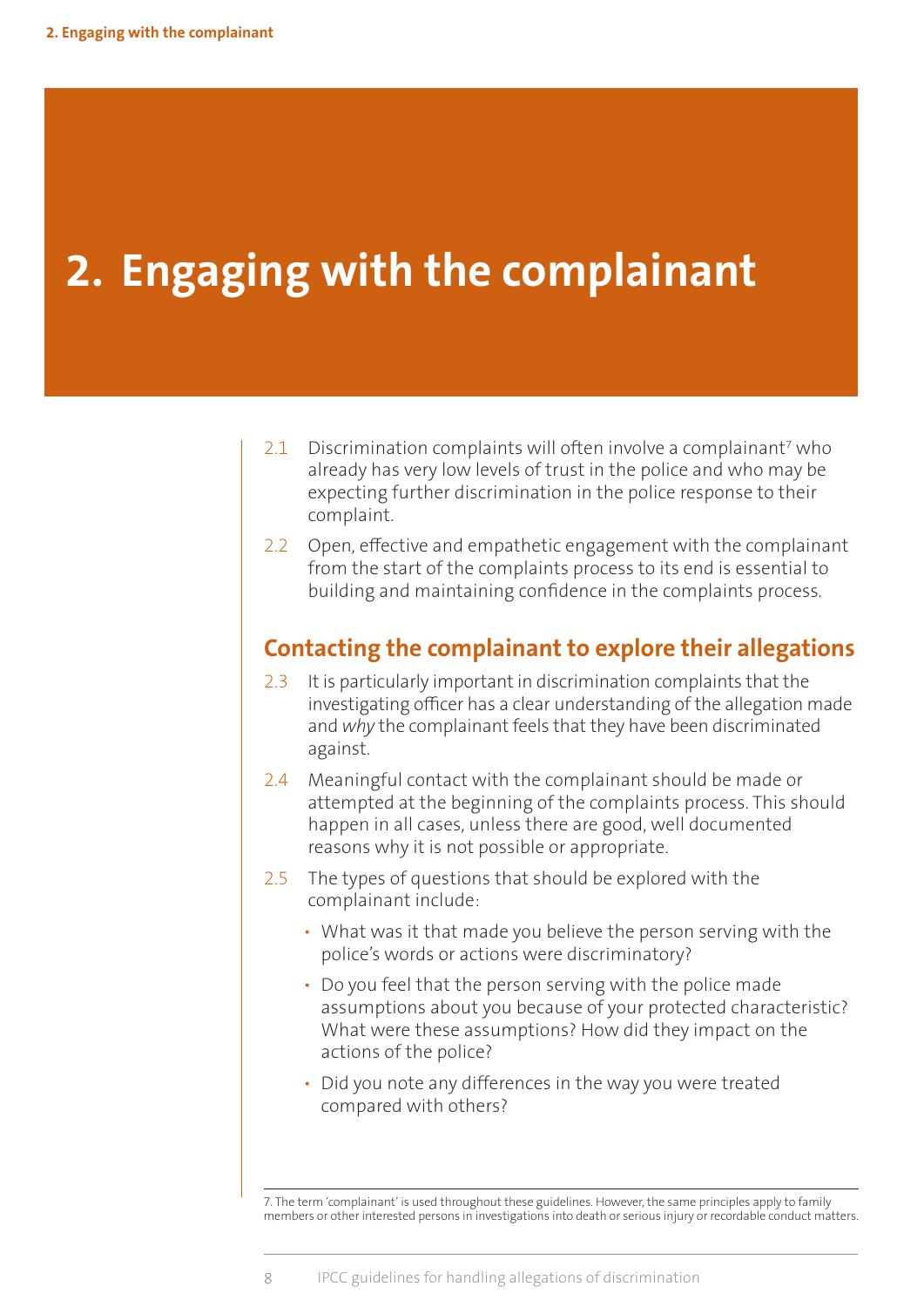- <span id="page-20-0"></span>• Did you note any differences in the way that this person serving with the police behaved compared with other persons serving with the police (either on this or other occasions)?
- Was there anything about the person serving with the police's language that added to your concern?
- Did anyone else witness the incident and were any comments or reactions expressed to you at the time or since?
- What was the impact on you? How did it make you feel?
- What would you see as a good outcome from the complaints process?

## **Keeping the complainant informed**

- 2.6 Investigating officers must make sure that the complainant is updated about the progress of the investigation every 28 days throughout the investigation, as required under the Police Reform Act. If there is a delay between when a complaint is received and when an investigation can start (or an investigating officer is allocated to deal with the case) the appropriate authority should update the complainant about this delay and give a timeframe for when the investigation will start.
- 2.7 Any gaps in contact can quickly undermine confidence in the fairness and robustness of the complaint handling process. This confidence, once lost, is difficult to regain even if an effective investigation is then undertaken.

# **Showing respect and working towards resolution**

- 2.8 The complaints process should seek to resolve and rebuild trust regardless of the outcome of the complaint and regardless of whether the matter is locally resolved or investigated. This resolution focus should inform all contact with the complainant, from early contact to explore the complaint, to the final outcome letter or report.
- 2.9 The complainant should come away from the complaints process feeling that their complaint was valued and it was worthwhile making the effort to complain. To do this, the investigating officer must show respect for the complainant's point for view, including when there is not enough evidence to uphold the complaint. This includes recognising the impact the matter has had on the complainant. It also means that the investigating officer must show that they are approaching the complaint with an open mind.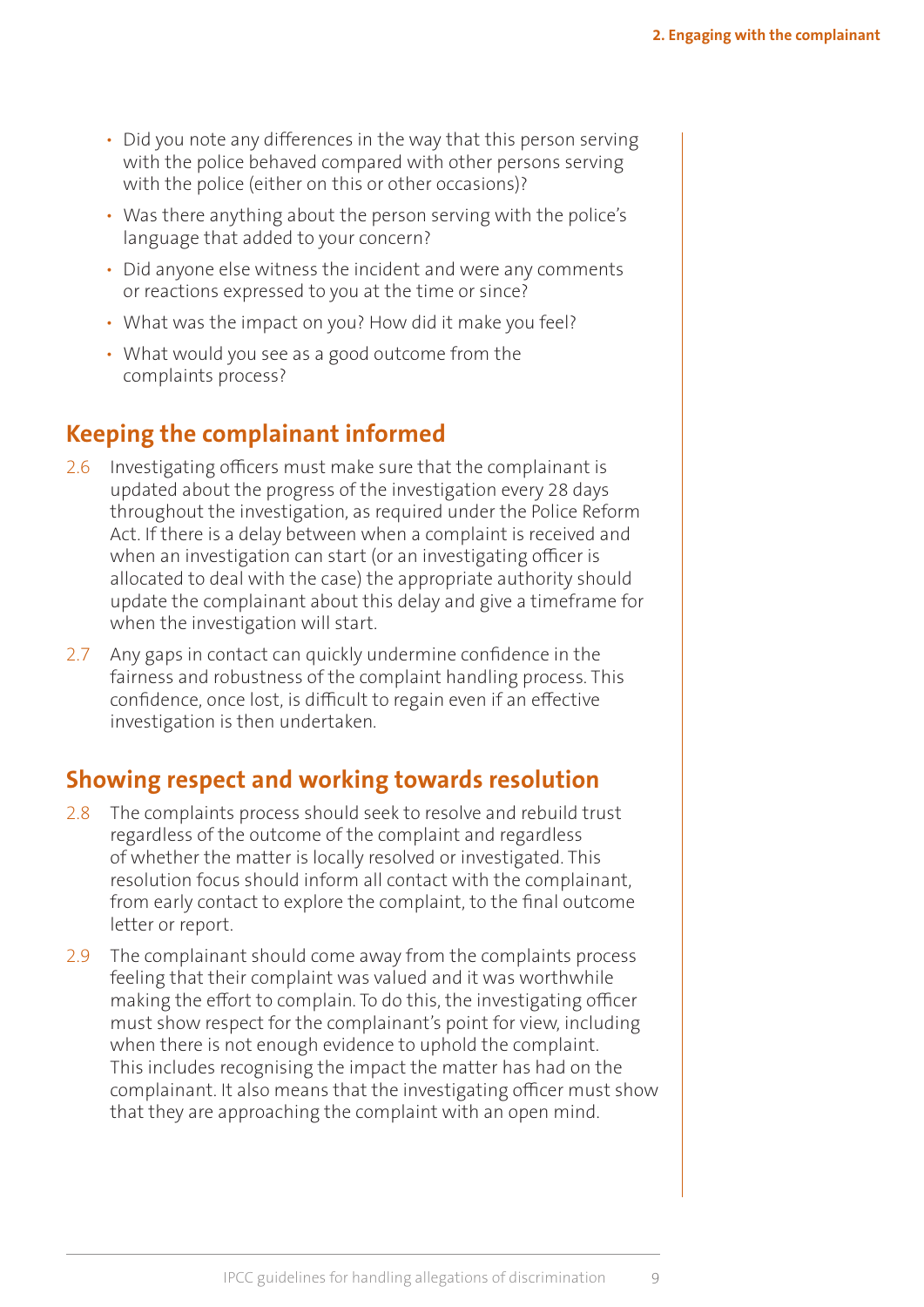#### <span id="page-21-0"></span>[Case study – from the IPCC report on police handling of allegations](http://www.ipcc.gov.uk/sites/default/files/Documents/guidelines_reports/IPCC_report_police_handling_of_allegations_of_discrimination_June2014.pdf)  [of discrimination](http://www.ipcc.gov.uk/sites/default/files/Documents/guidelines_reports/IPCC_report_police_handling_of_allegations_of_discrimination_June2014.pdf)

A police force campaign involved visiting members of the public to tell them that they were banned from an event. The local press shadowed the police while they visited people. A complaint was made that one of the officers called a member of the public a "black bastard".

The investigating officer decided that because the media was there and had not separately reported the incident, the alleged incident could not have happened. The officer complained about provided a two-line email account that simply denied the allegation. The investigating officer did not challenge this. There were nine officers there, but the investigating officer did not speak to any of the other eight officers or the journalists present.

The investigating officer's refusal to consider the possibility that the allegation could be true shows a fundamental lack of respect for the complainant and led to a poor investigation that failed to follow basic lines of enquiry.

### **Sensitivity to individual needs and equality issues**

- 2.10 Discrimination complaints, by their very nature, raise equalities issues. Investigating officers should take particular care that their approach to dealing with the complaint and engaging with the complainant represents a best practice approach to equality and diversity and is consistent with the force's published equality objectives.
- 2.11 Particular care should be taken to make appropriate adjustments and accommodations to make sure the complainant can engage safely and effectively with the complaints system.
- 2.12 This could include:
	- Making reasonable adjustments where a complainant has a disability. The police are required by law to make reasonable adjustments for disabled people. Complainants with disabilities should be asked about what adjustments would help them to engage effectively with the complaints process.
	- Providing an interpreter or other assistance where a person does not speak fluent English.
	- Appropriate recognition and accommodation of cultural or religious needs where these are raised by the complainant.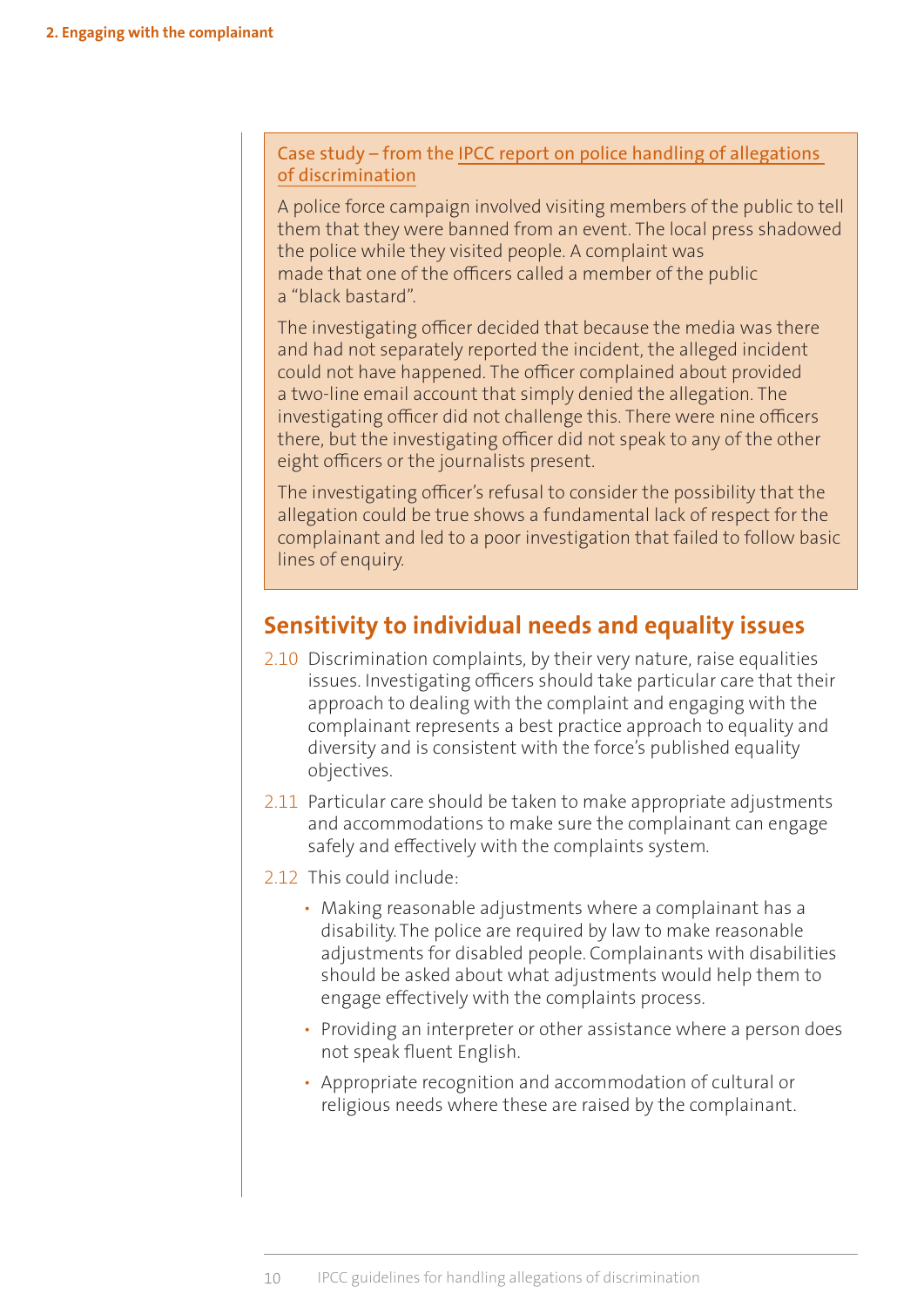- If a complainant has learning disabilities or other impairments that may impact on their capacity to express their complaint effectively, it may be appropriate to follow the principles of an Achieving Best Evidence interview or otherwise make sure that the complainant is appropriately supported to make their complaint.
- Recognising and valuing the support provided by advocacy services, support workers, and legal advisers where the complainant has used these types of services.
- It may be appropriate to offer contact with an officer of the same gender or with specialist knowledge about the type of discrimination alleged, depending on the complaint, and where it is possible to do so.
- 2.13 Great care should be taken to respect complainant privacy and confidentiality – particularly where a complaint may reveal information about the complainant that is not widely known (for example, information about a person's mental health, sexual orientation, gender identity etc). Depending on the circumstances, it can be a criminal offence to reveal protected information about a person's gender identity history if that person has a gender recognition certificate.
- 2.14 Complainants with low levels of trust in the police may be unwilling to go to a police station or to have a police officer come to their home to discuss a complaint. While it is important to try to engage with the complainant to get a good understanding of their complaint, their preferences should be respected – for example if they wish to be contacted through a solicitor or advocate, or only by phone or email.

#### Example – insensitive engagement

Mrs F, an Asian woman, made a complaint of discrimination against the police. Two uniformed police officers went to Mrs F's home to take down details of her complaint and to discuss how she would like to progress the matter. Mrs F lives on a housing estate which has a tight knit community with a history of poor relations with the police.

Mrs F found the police visiting her home intimidating. She does not want to deal directly with the police and is fearful that other residents who saw the police come to her flat will think she is in trouble with the police or informing on others.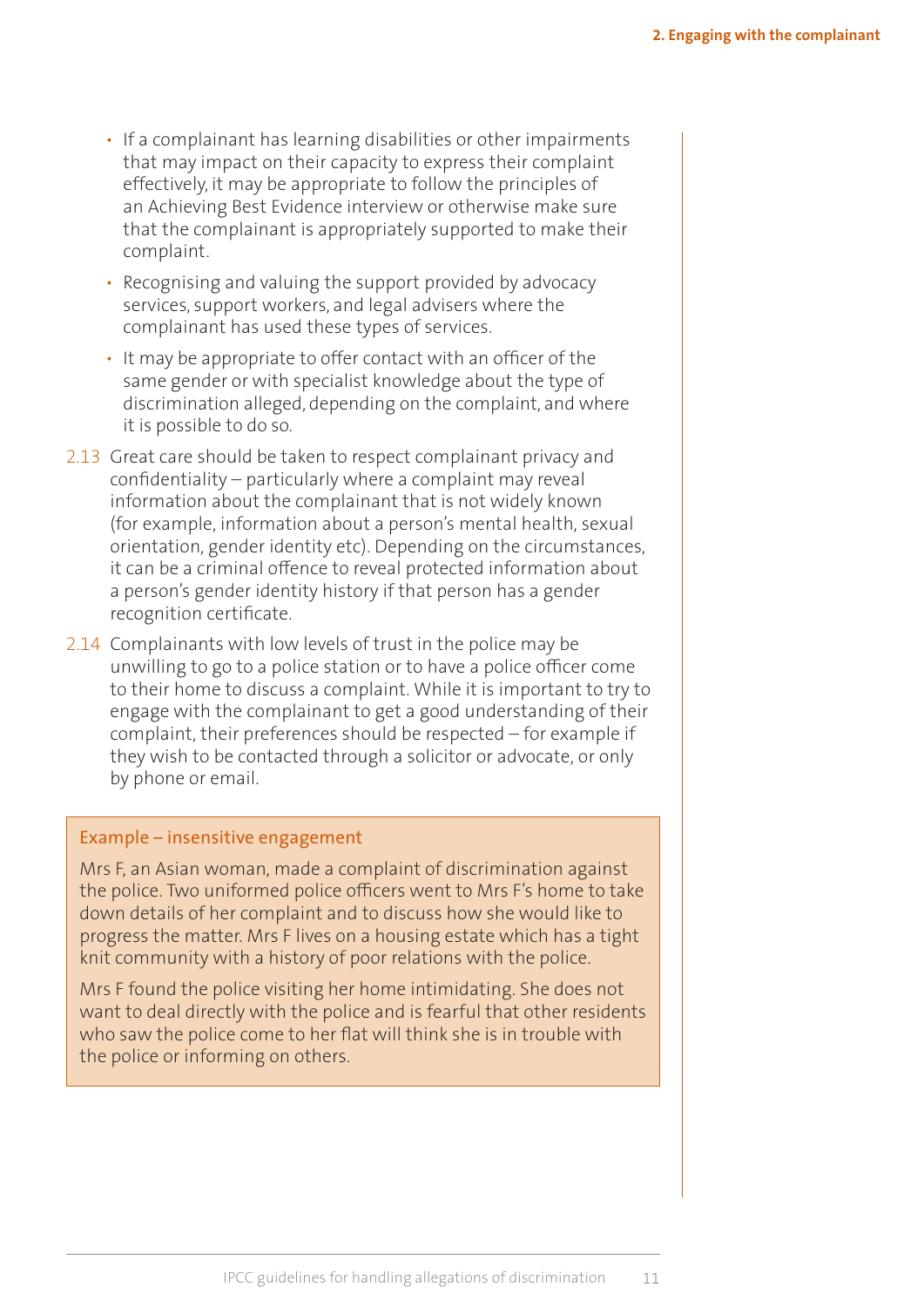# <span id="page-23-0"></span>**3. Assessing complaints and gravity factors**

- 3.1 An important part of handling all police complaints and conduct matters is the assessment of the seriousness of the alleged misconduct.
- 3.2 This assessment, which will be ongoing throughout the investigation, informs decisions about whether a case needs to be referred to the IPCC, whether a complaint is suitable for local resolution or formal investigation, and the level of that investigation. It will also inform decisions around the level of sanction or the type of action required as an outcome.
- 3.3 Allegations of discrimination must be treated seriously. Fairness is a core principle which underpins the concept of policing by consent, and unfair or unlawful discrimination fundamentally undermines this principle. However, not all allegations of discrimination are at the most serious end of the spectrum: all allegations must be assessed individually.
- 3.4 Factors to consider that would raise the gravity of the alleged conduct in a discrimination complaint include (but are not limited to):
	- Impact the impact on both the person affected and the wider community should be considered. In particular, a matter should be viewed as more serious where significant harmful impact could reasonably have been foreseen and reasonable steps were not taken to prevent this. This could include failure to take account of a person's vulnerability or known community tensions. The gravity of the alleged conduct will also be raised if the discrimination can be seen to have impacted on a person's exercise of their human rights.
	- Intent it is not necessary to show intent to find a case to answer for discrimination. However, an allegation of discrimination will be more serious where there is an indication that the alleged discrimination was intentional or malicious – for example where actions are underpinned by homophobic/racist/sexist attitudes. An indication of intent is not limited to where a person openly holds and expresses discriminatory views.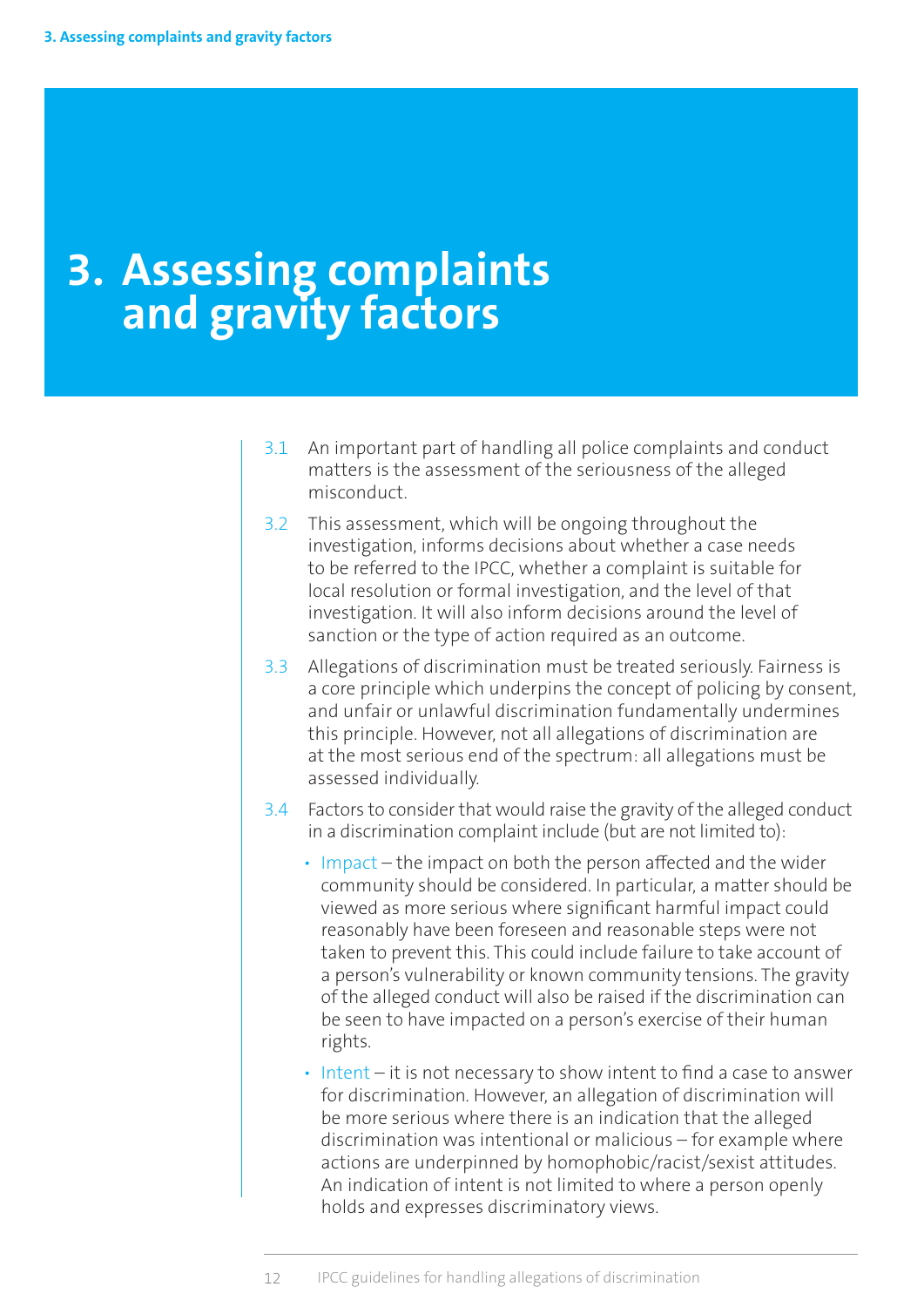<span id="page-24-0"></span>It could include where there is evidence that the complainant was specifically targeted due to their protected characteristic.

- Serious negligence or recklessness for example, failing to follow policy or provide a duty of care where the officer or staff member should have known to do so. Particularly relevant to the assessment of discrimination allegations will be any serious failure to follow policies or guidance targeted at addressing discrimination or protecting vulnerable groups such as hate crime policies or guidance on responding to people in mental health crisis.
- Repeat behaviour does the alleged behaviour fit with previous patterns of behaviour? Have complaints against the officer or staff member about similar behaviour been made before? The officer or staff member's complaint record should always be considered.
- Level of responsibility senior officers have a particular responsibility to uphold standards and set an example to those they lead. The position of policing leaders as role models in relation to demonstrating and encouraging ethical behaviour is outlined in the Code of Ethics. This should be taken into account in any assessment of the seriousness of the alleged conduct.
- 3.5 Allegations of discrimination will often appear as an aggravating factor in relation to other alleged misconduct – for example, an allegation that an officer used excessive force against a person because of their race.
- 3.6 In this case, an assessment of gravity will need to consider the seriousness of the allegations together (i.e. both the seriousness of the alleged use of excessive force and the seriousness of the discriminatory conduct).
- 3.7 Examples are provided below to show how consideration of these gravity factors might apply to the decision to refer a matter to the IPCC, decisions around identifying recordable conduct, the decision about whether a complaint is suitable for local resolution, and the special requirements and severity assessment decisions.

# **Referral to the IPCC**

- 3.8 Where a complaint of discrimination is made and recorded under the Police Reform Act, the appropriate authority must assess whether it needs to be referred to the IPCC.
- 3.9 Any of the grounds for referral may apply. However, there is a specific referral ground that relates to discrimination allegations.
- 3.10 Under the Police Reform Act, an appropriate authority must refer a matter to the IPCC if it includes an allegation of conduct which constitutes: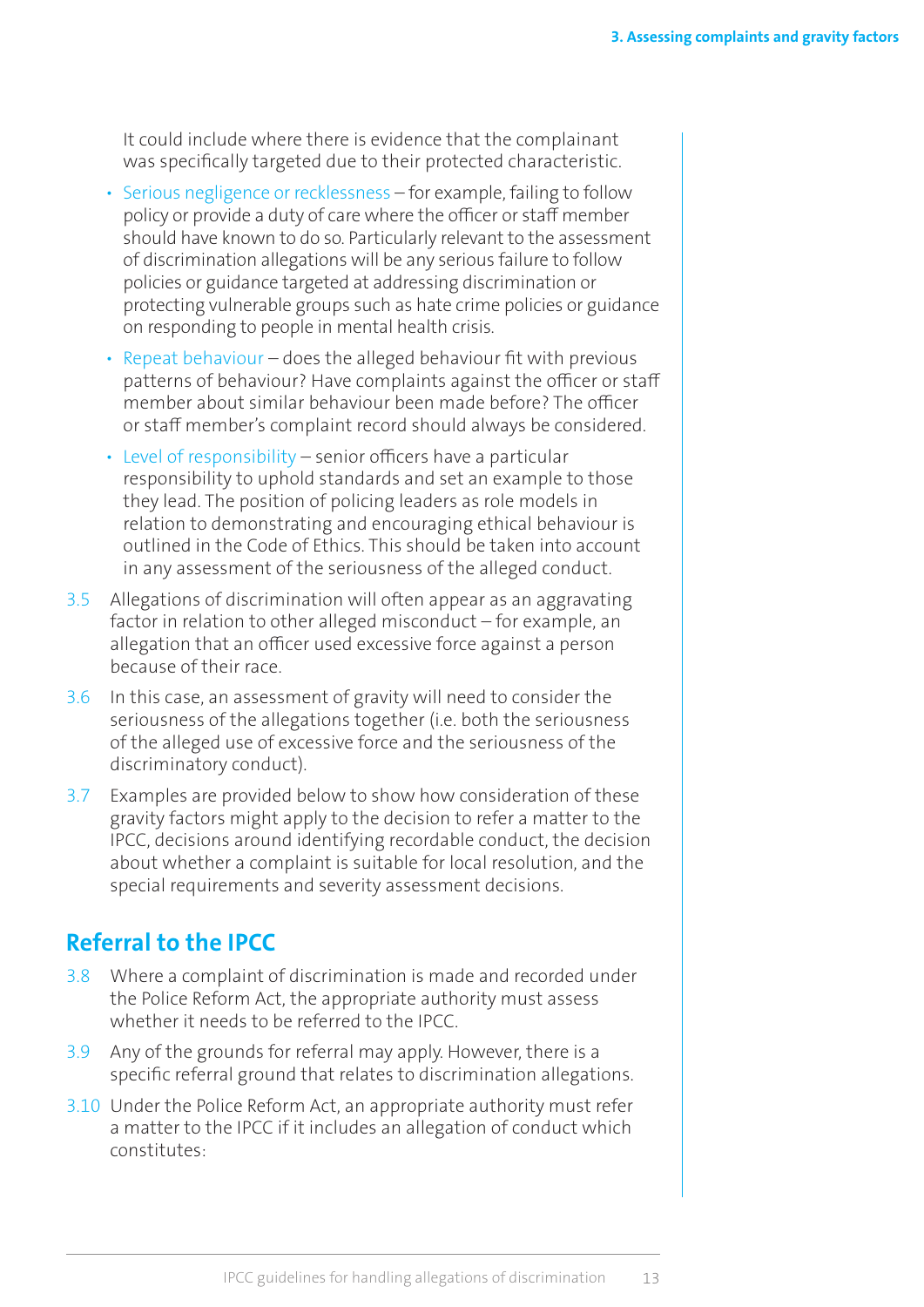- A criminal offence or behaviour which is liable to lead to misconduct proceedings.
- And which, in either case, is aggravated by discriminatory behaviour on the grounds of a person's race, sex, religion or other status identified by the IPCC (which includes the other protected characteristics).
- 3.11 This criterion is met if the alleged behaviour, without the discrimination element, would amount to a criminal offence or behaviour which is liable to lead to a disciplinary sanction *and* it is alleged that discrimination was a reason for this behaviour.
- 3.12 The referral ground requires an assessment of the gravity of the underlying conduct without the discrimination element (to decide if it is an allegation of a criminal offence or behaviour liable to lead to a disciplinary sanction). It will not be necessary to assess the gravity of the discrimination element (e.g. to consider intent) – only that discrimination is alleged as an aggravating factor.

#### Example – applying the criteria for referral to the IPCC

Ms S, a trans woman, reported to police that she had received verbal abuse from her neighbour about being transgender. She was visited by two neighbourhood police officers. She reported more incidents to these officers and told them that the abuse was getting more frequent and more serious in nature with the neighbour shouting abuse and even death threats at her. Ms S says that she told officers that she feared for her safety but nothing was done. She says that the officers suggested that she 'tone down' her outfits when she was out in the local area.

Ms S complains that the officers' comments were transphobic and reveal a discriminatory attitude that had led to the police failing to investigate her repeated reports of escalating hate crime. She says that she is now fearful to leave her home.

In this case, the allegation of a failure to investigate repeated reports of hate crimes could lead to disciplinary proceedings. The complainant has alleged that this failure resulted from discrimination, so it meets the criteria for mandatory referral.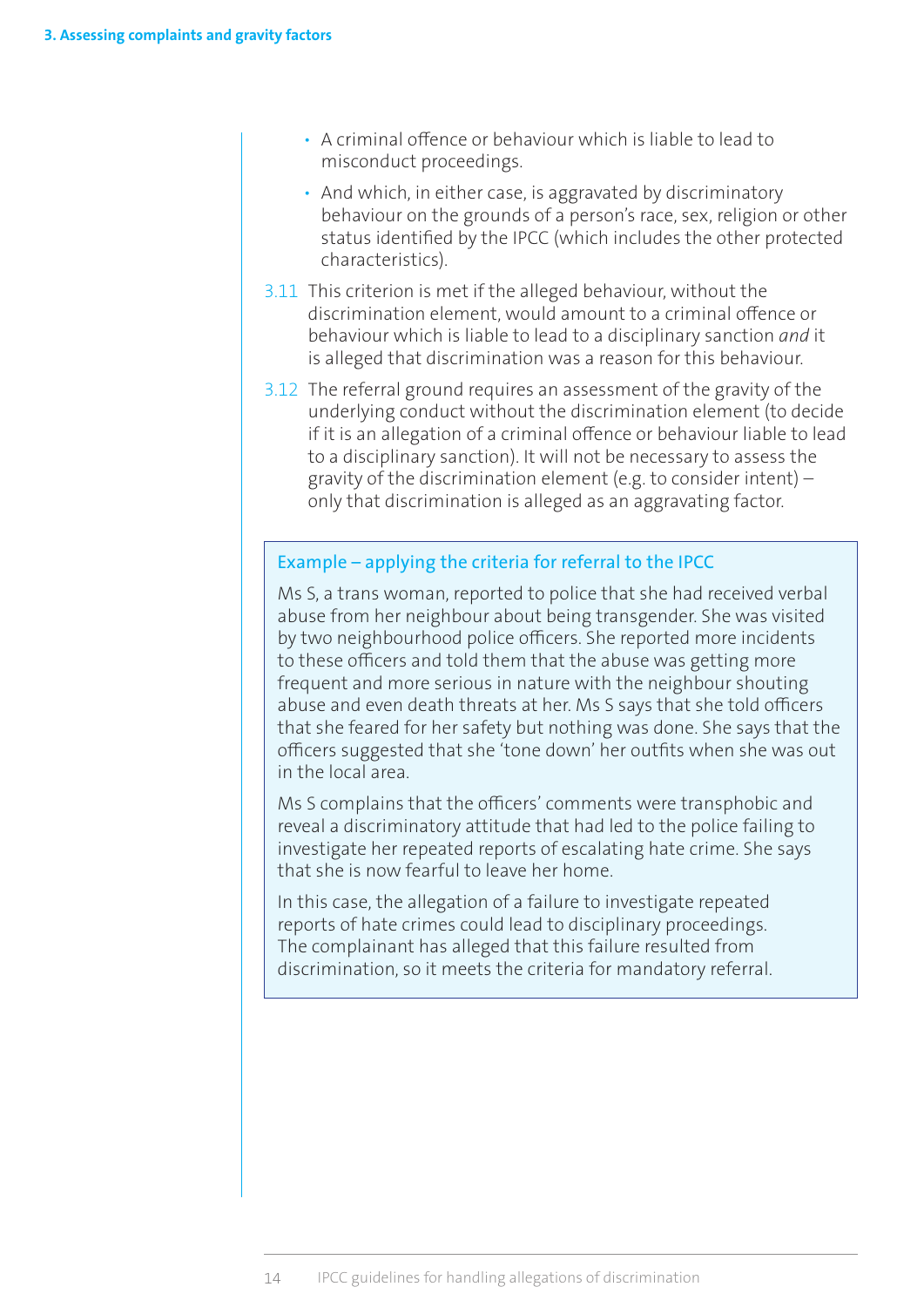#### <span id="page-26-0"></span>Voluntary referrals

- 3.13 There may be allegations involving discrimination where there are no underlying criminal offences or behaviour liable to lead to a disciplinary sanction – but the seriousness of the discrimination allegation itself means that it would be appropriate to refer the matter to the IPCC. This may also be the case where a serious allegation is made of unfair discrimination relating to a group that is not specifically protected under the Equality Act and is not, therefore, included in the mandatory referral criteria relating to discrimination (such unfair discrimination is discussed on [page](#page-13-0) 2)<sup>8</sup>. In such cases, the appropriate authority should consider referring the matter to the IPCC voluntarily.
- 3.14 The IPCC encourages appropriate authorities to voluntarily refer complaints or recordable conduct matters where the seriousness of the subject matter or exceptional circumstances justify referral. This includes where:
	- the complaint or recordable conduct matter could have a significant impact on public confidence or on the confidence of particular communities
	- it is felt there is a need for independent involvement in the investigation
- 3.15 Consideration should be given to the gravity factors on [page](#page-23-0) 12 when making this assessment. For example, it may be appropriate to voluntarily refer a matter if the case involves a very senior officer and the alleged discrimination could undermine confidence in their role or in the police generally; or if there is evidence of a serious systemic issue.
- 3.16 Clear reasons for referring the matter should be explained when a voluntary referral is made. Relevant issues to be covered include not just the nature of the allegations, but any serious concerns or exceptional circumstances having an impact on the complainant and the community, and why independent oversight is needed. This is important information for the IPCC to consider when deciding how the matter should be investigated and the level of IPCC involvement.

# **Recording and referring conduct matters**

- 3.17 Assessing the seriousness of alleged discriminatory conduct is also relevant to decisions about recording conduct matters under the Police Reform Act and referring conduct matters to the IPCC.
- 3.18 A conduct matter is any matter which:
	- is not the subject of a complaint

<sup>8.</sup> The IPCC's [Statutory Guidance](http://www.ipcc.gov.uk/page/statutory-guidance) sets out that the mandatory referral criteria relating to discrimination applies to the protected characteristics under the Equality Act.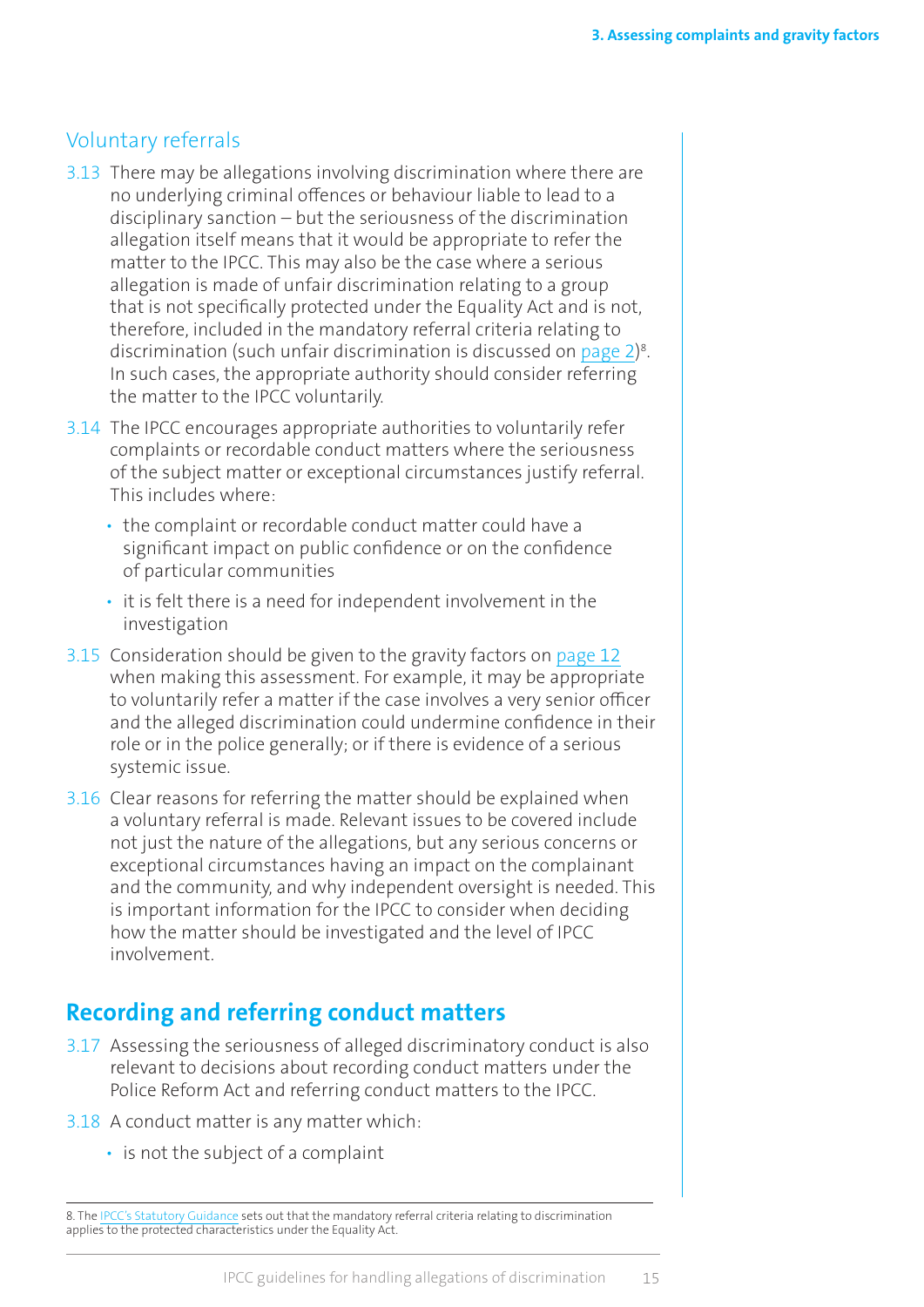- <span id="page-27-0"></span>• where there is an indication that a person serving with the police may have committed a criminal offence or behaved in a manner that would justify disciplinary proceedings
- 3.19 The Police Reform Act sets out a range of circumstances where conduct matters must be 'recorded' and therefore brought within the police complaints system.
- 3.20 It is important that forces have in place robust processes for identifying and recording conduct matters under the Police Reform Act where required to do so to make sure that there is proper individual accountability and that trends of concern, repeat behaviours, and opportunities for learning are not missed.
- 3.21 If a conduct matter that includes an allegation of discrimination has been referred to the IPCC and the IPCC decides that the matter should be investigated (either by the local force or by the IPCC), the investigation should be conducted in accordance with these guidelines.

#### Conduct matters arising through civil proceedings

- 3.22 Allegations of discrimination may be made against a police force through civil proceedings. All conduct matters raised in civil proceedings must be recorded unless:
	- the matter is repetitious of a previously recorded complaint or conduct allegation
	- the conduct has been, or is currently, the subject of criminal or disciplinary proceedings
- 3.23 Forces should take steps to identify recordable conduct matters arising from civil proceedings at the time that the force receives notification that civil proceedings have been, or are likely to be, brought. Once a conduct matter is recorded, the appropriate authority must decide whether to refer the matter to the IPCC. The grounds for mandatory referral and voluntary referral are the same as for a complaint. These are discussed on [page](#page-24-0) 13.

### Conduct matters arising in other circumstances (not in civil proceedings)

- 3.24 If a conduct matter arises in circumstances other than in civil proceedings (and it is not repetitious or already subject to criminal or disciplinary proceedings) it must be recorded under the Police Reform Act if any of the following criteria apply:
	- $\cdot$  it meets any of the mandatory referral criteria<sup>9</sup>

<sup>9.</sup> The [IPCC's Statutory Guidance](http://www.ipcc.gov.uk/page/statutory-guidance) provides further explanation of the mandatory referral criteria.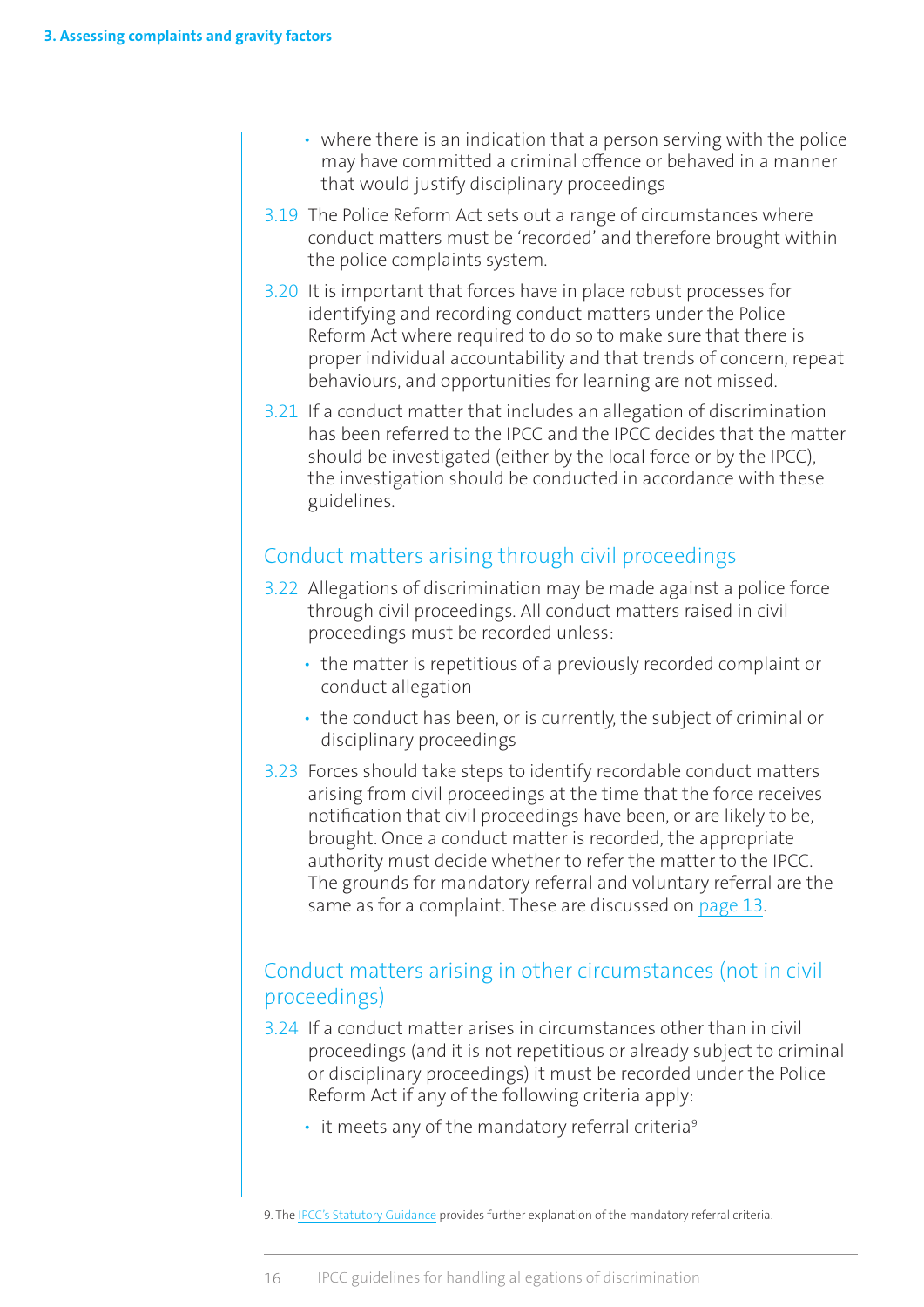- the alleged conduct has had an adverse effect on a member of public
- it involves conduct whose gravity or other exceptional circumstances make it appropriate to record
- 3.25 If the conduct matter meets the mandatory referral criteria, it must be both recorded and referred to the IPCC. If the conduct matter does not meet the mandatory referral criteria, but meets one of the other grounds for recording, the appropriate authority should consider whether or not to refer the matter to the IPCC voluntarily.
- 3.26 Consideration should be given to the gravity factors on [page](#page-23-0) 12 when assessing whether a matter should be recorded and voluntarily referred due to its gravity or other exceptional circumstances. The IPCC expects that conduct matters that involve allegations of discrimination which could have a significant impact on community cohesion or on community confidence in policing should be recorded and referred to the IPCC.

#### Example – recording and referring a discrimination conduct matter

A report is received from an internal whistle-blower about comments made by Chief Inspector C among a group of junior officers at drinks after work. It is alleged that Chief Inspector C made a number of very offensive and sexist comments about women, and particularly about feminists and female advocates that he had dealt with in cases involving domestic violence and rape.

In this case the conduct (making offensive or inappropriate comments while off-duty) without the discriminatory element might be unlikely to justify disciplinary proceedings. As such, the alleged conduct would not appear to meet the mandatory referral criteria relating to conduct aggravated by discrimination.

However, the seriousness of the alleged discriminatory conduct may, in itself, mean that recording and referral is appropriate. The conduct involves a high ranking officer and the alleged comments are made in a context in which they could both influence and intimidate more junior officers. The allegation also raises serious questions about whether the discriminatory opinions allegedly expressed might impact on the Chief Inspector's approach to policing the public in a fair and safe manner. The seriousness of the alleged discriminatory conduct meets the criteria for recording. For the same reasons, it would be appropriate for the appropriate authority to voluntarily refer this matter to the IPCC.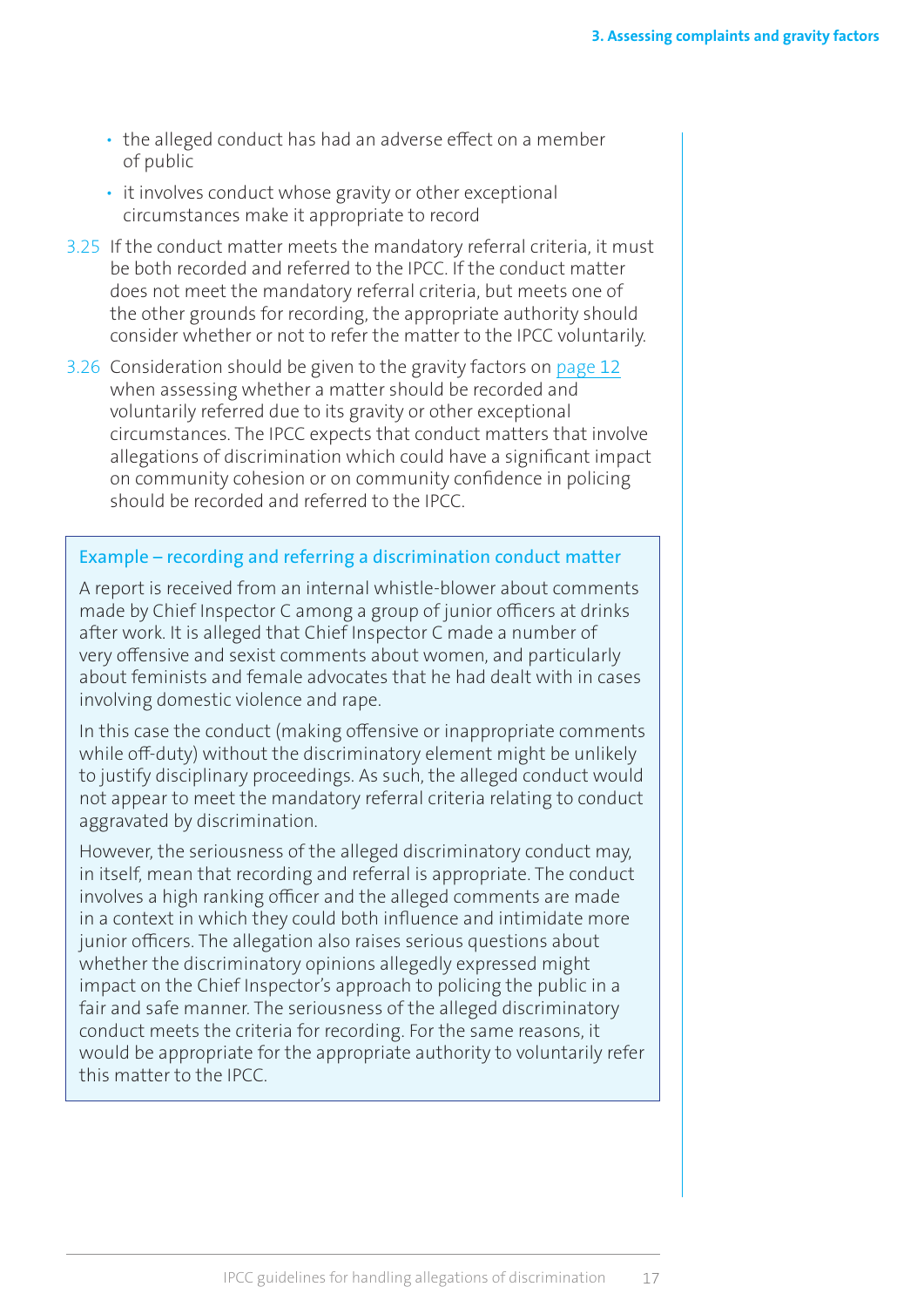#### Conduct matters arising from internal grievance procedures

- 3.27 The police complaints system, in general, is not the appropriate forum for dealing with internal employment matters within the police force – including those where a police officer alleges that they have been discriminated against by another officer in an employment context.
- 3.28 However, there are circumstances where such matters should be recorded under the Police Reform Act.
- 3.29 Police forces have internal grievance processes in place to deal with employment disputes which may lead to disciplinary proceedings. If an internal grievance leads to disciplinary proceedings, it is not necessary to make a separate recording decision under the Police Reform Act as conduct matters do not need to be recorded where the conduct is already being dealt with through disciplinary or criminal proceedings.
- 3.30 However, if following an internal grievance process, no disciplinary or criminal proceedings are pursued but a successful claim is later brought at an employment tribunal or through civil proceedings, an assessment must then be made about whether there are conduct matters that need to be recorded and referred to the IPCC in light of the findings of the court or tribunal.
- 3.31 The same criteria and considerations outlined on [page](#page-27-0) 16 should then be applied when assessing whether the matter should be recorded and referred to the IPCC. Importantly, issues of discrimination that are seen to limit the career progression of police officers from minority groups can have a significant impact on confidence in policing amongst minority communities. This impact should be taken into account in decisions made about whether to record and refer these types of matters to the IPCC.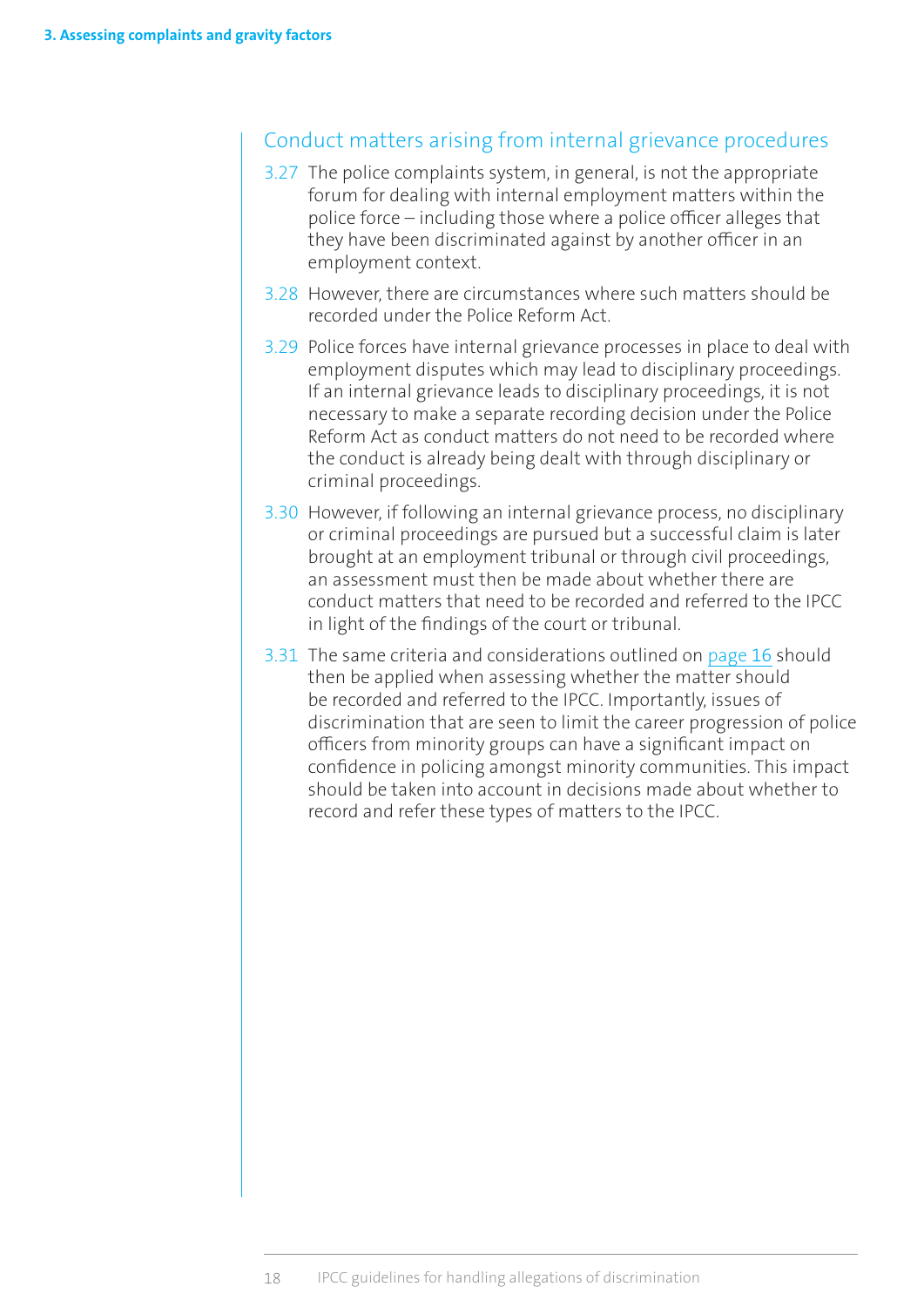#### <span id="page-30-0"></span>Example – recording and referring a discrimination allegation arising following an employment tribunal decision

PC R, a female, British Chinese officer, made an internal complaint that she was discriminated against by Inspector S on the grounds of sex and race when she was passed over for promotion. Her allegation was dealt with through an internal grievance process which did not uphold her complaint and no disciplinary proceedings were brought.

PC R took her case before an employment tribunal which found in her favour. The tribunal found that the decision not to promote her was based on negative feedback received from supervising officers. It concluded that where supervisors had been asked to appraise her performance, the questions had been framed with the intention of getting a negative response – asking, for example, whether the challenges of balancing work and home life/childcare had impacted on her recent performance. Similar questions were not asked in relation to the other candidates who were white and male.

The allegation of discrimination against Inspector S should be recorded as a conduct matter because:

- no prior public complaint has been made
- there is an indication of conduct that would justify disciplinary proceedings
- Inspector S is not already subject to disciplinary proceedings for the alleged conduct

The alleged conduct also meets the criteria for mandatory referral as, even without the allegation of discrimination, the unfair targeting of a person by seeking specifically negative appraisals in a selection process would be conduct that would justify disciplinary proceedings. In this case, it is suggested that this conduct was aggravated by discrimination on the grounds of race and sex.

This allegation would need to be recorded and referred to the IPCC.

# **Local resolution**

- 3.32 A complaint must meet both of the following conditions to be suitable for local resolution:
	- the conduct that is being complained about (even if it were proved) would not justify bringing criminal or disciplinary proceedings
	- the conduct complained about (even if it were proved) would not involve the infringement of a person's rights under Article 2 or 3 of the European Convention on Human Rights $10$

<sup>10.</sup> Article 2 of the European Convention on Human Rights protects the right to life. Article 3 prohibits torture, and inhuman or degrading treatment or punishment.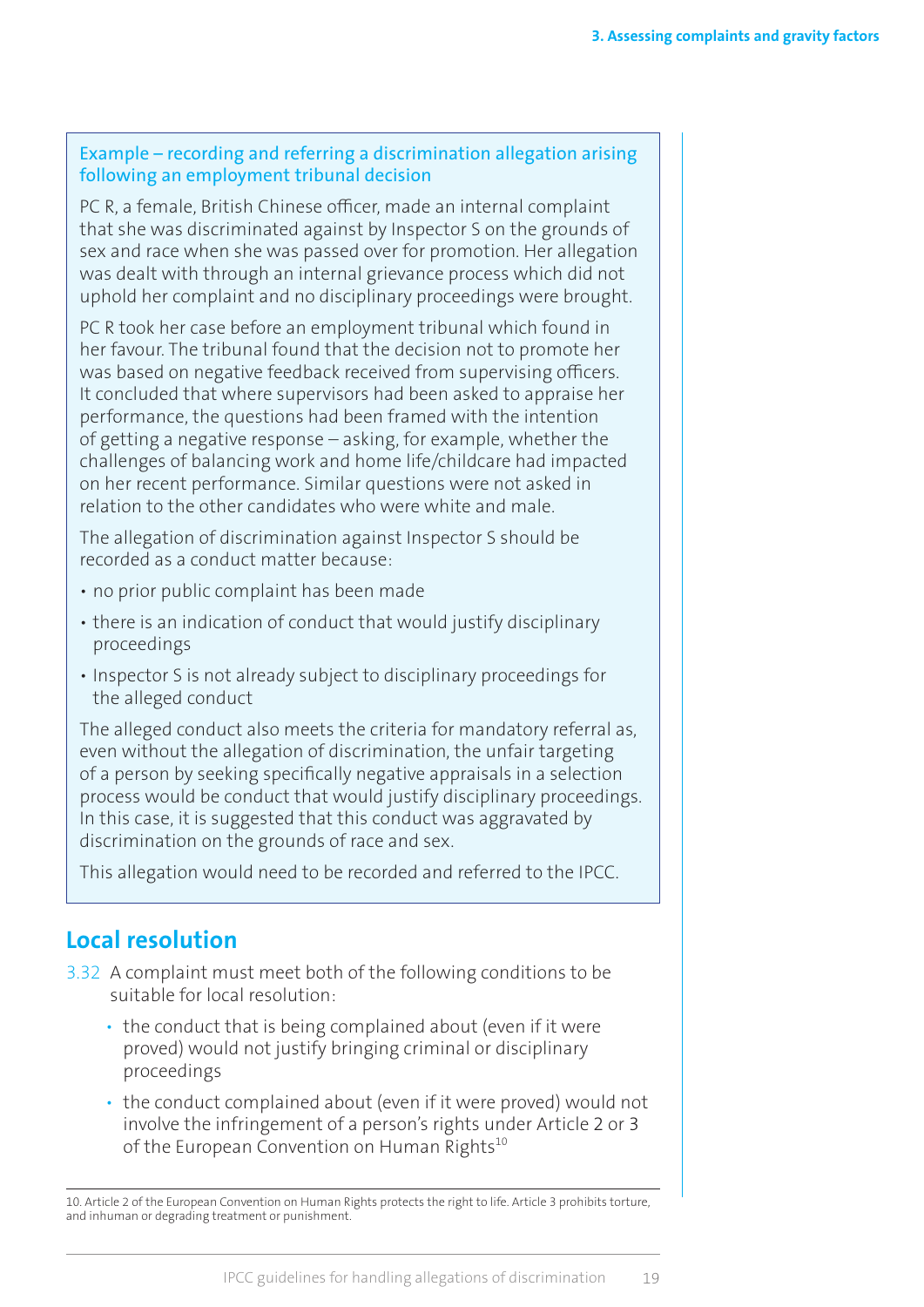- 3.33 The local resolution test is based on the complaint made. It is appropriate to make the assessment about whether the complaint is suitable for local resolution *after* speaking to the complainant to better understand their discrimination complaint.
- 3.34 An allegation of discrimination will often, rightly, raise the seriousness of a case and discrimination allegations will often not be suitable for local resolution. Some examples of where discrimination complaints might be suitable for local resolution (having regard for the gravity factors at [page](#page-23-0) 12) are provided below.

#### Example – complaint suitable for local resolution

Ms J, an Asian woman, was walking to a conference venue to attend a work related conference. Near to the venue, a large pro-Palestinian demonstration was taking place. There was a significant police presence and the police were directing members of the public away from the area. Ms J says that she was approached by a police officer when she tried to make her way to the conference venue and was told that she would need to join the demonstration from another street as the police had blocked off this approach. She explained that she was not looking to join the protest but to access the conference venue. The police officer asked her to contact the venue so that they could send a person out to come to get her. She did this. When she got inside the venue she found that the other conference attendees, who were white, had not had the same problems getting through the police line as she had.

Ms J made a complaint that she was treated differently because of her race and that it was immediately assumed that she was trying to join the demonstration, or worse, that she was likely to cause trouble. She does not know who the officer who spoke to her was, but she wants an apology from the force and asks that the officers involved in policing the demonstration on that day be made aware of the difference in treatment that she received as she feels that acceptance of this type of racism undermines policing.

This complaint is likely to be suitable for local resolution. It does not seem that this allegation would lead to criminal or disciplinary proceedings for the officer. Local resolution could be an effective way of achieving the outcome the complainant is seeking.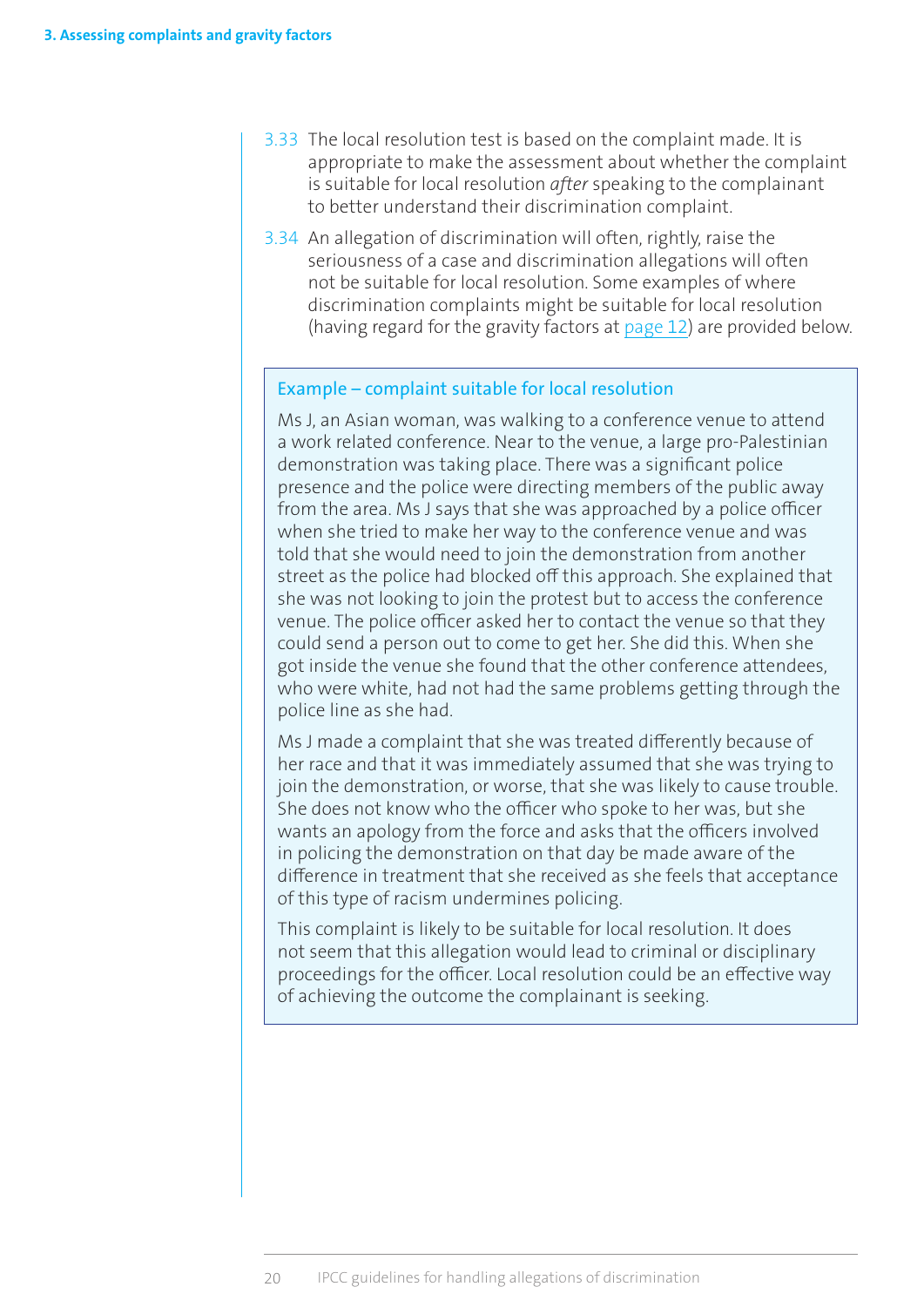#### <span id="page-32-0"></span>Example – complaint suitable for local resolution

Mrs D suffers from multiple sclerosis which means that she is often in pain. She was a victim of domestic violence. She says that her multiple sclerosis impacted on how she experienced the crime but also made it difficult for her to engage properly with the investigation as the pain causes confusion and distraction. She told the investigating officer that she had multiple sclerosis but she feels that he did not understand the impact of this and did not take proper account of her condition. Mrs D says that she would like someone to explain to the officer the impact of multiple sclerosis on a victim and for the police to put in place a strategy to make sure more appropriate service provision and support for suffers of multiple sclerosis or other disabilities that cause chronic pain in the future.

This complaint is likely to be suitable for local resolution. The complainant has indicated that the officer's insensitive behaviour is a result of a lack of knowledge or training. It does not appear that the conduct would lead to disciplinary or criminal proceedings. In this case, local resolution could be an appropriate process to explore the complainant's suggestions for how her complaint should be addressed.

- 3.35 Local resolution is unlikely to promote confidence or to achieve real resolution, particularly in discrimination cases, unless the complainant is given a reasonable explanation for what happened and it is clear that the complainant's perspective has been heard and valued in the process.
- 3.36 The principles for engaging with the complainant outlined in [chapter](#page-19-0) 2 and achieving a resolution-focused outcome on [page](#page-71-0) 60 should be applied to the local resolution of complaints.

#### **Severity assessments**

3.37 The process for certifying an investigation as one subject to special requirements and undertaking a severity assessment is no different for discrimination cases than any other case. A complaint investigation must be certified as subject to special requirements and a severity assessment done if the investigating officer believes that there is an indication that the person under investigation may have committed a criminal offence or behaved in a manner that would justify disciplinary proceedings.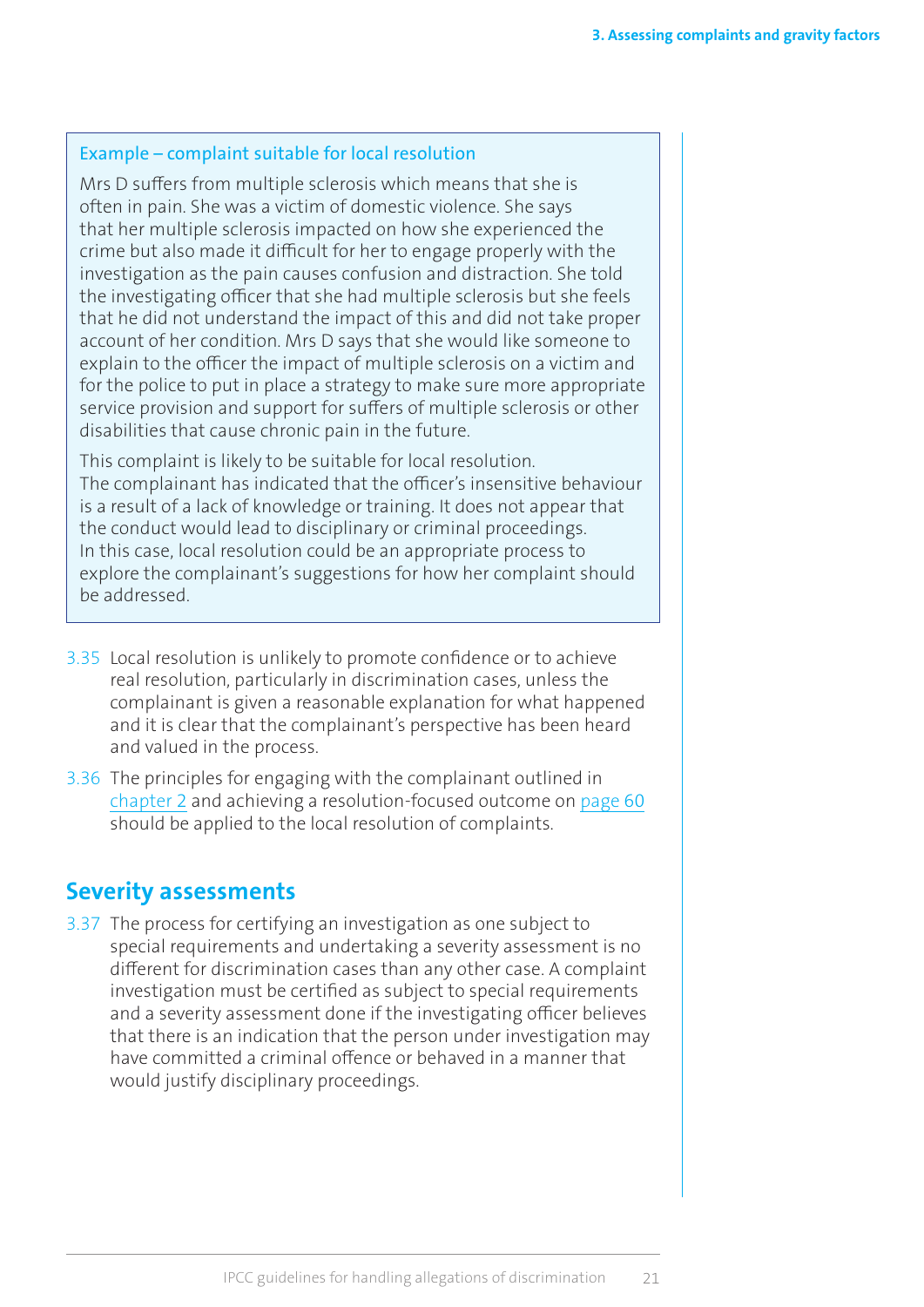3.38 An allegation of discrimination can raise the seriousness of a case which can impact on the severity assessment. Examples of undertaking a severity assessment in relation to an allegation of discrimination, having regard for the gravity factors, are provided below.

#### Example – severity assessment of gross misconduct

Mr K is a white man who suffers from serious ongoing mental health issues. He was detained by police officers under section 136 of the Mental Health Act, having self-harmed and been found in a public place covered in blood from self-inflicted, non-life threatening wounds on his arms.

He says that the police officers handcuffed him and took him to accident and emergency as a 'place of safety', where they waited with him for a number of hours for assessment.

Mr K complains that despite the injuries to his arms he was kept in handcuffs throughout, and police officers refused to let him go to the toilet. He says that he was verbally abused and felt belittled for having a mental health problem, with police officers calling him names such as 'nut nut' and 'mental bastard'.

Mr K says that he felt embarrassed to be kept in handcuffs in sight of everyone else at the hospital when he was not under arrest for a crime. He feels that he was criminalised for having a mental health problem. He complains that the handcuffs were unnecessary and caused him pain and the verbal abuse he received from the police officers present reflected their prejudice around mental health.

The complaint against the two attending officers includes allegations of use of excessive force, by applying and keeping handcuffs on Mr K, aggravated by overt discrimination and harassment relating to his mental health issues (a disability). The alleged treatment in this case could amount to a breach of Article 3 of the European Convention on Human Rights, which prohibits inhuman and degrading treatment. Article 14 would also therefore be engaged, which protects against discrimination in the application of human rights. Depending on the other evidence available, it is arguable that a severity assessment of gross misconduct would be appropriate for the officers in this case.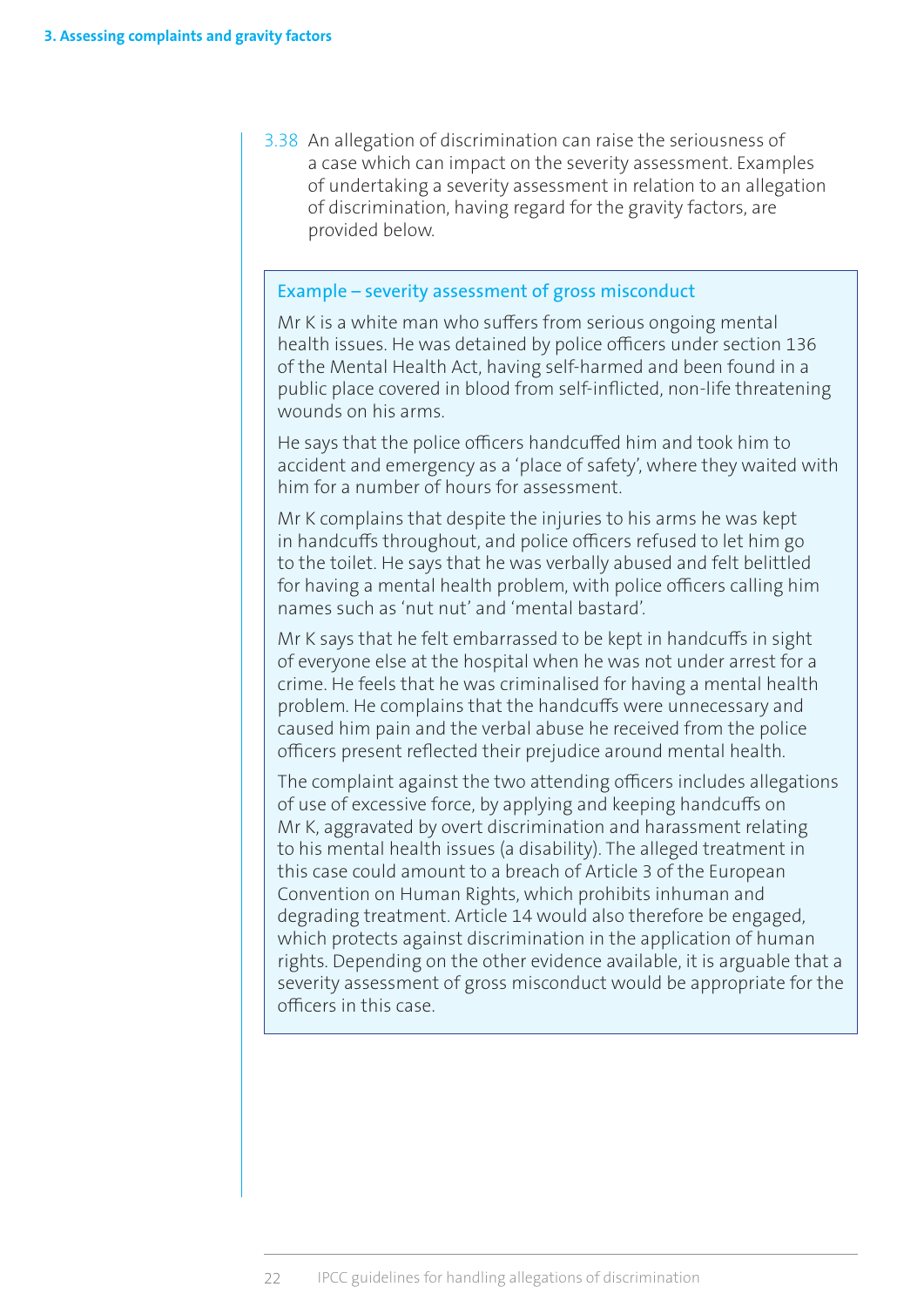#### Example – severity assessment of misconduct

Mr G is a 25 year old Traveller man. Mr G says that he was stopped by police while driving a commercial vehicle near to his home. Mr G says that he demanded to know the reason for the stop. He says that the officer gave no reason but said 'right then, I'm going to search your van now' and conducted a search but found nothing.

Mr G complains that he was stopped because he is a Traveller and was driving a commercial vehicle near to a Traveller site. In his complaint he states that he has been stopped many times before and is never given a good reason. He says that on this occasion the officer did not give any reason for the stop and the frustration he expressed in response to this was reasonable but was used by the officer as an excuse to search his vehicle as well.

The investigating officer reviews the officer's complaint record. There are no previous complaints of discrimination. The investigating officer also reviews the search record for the incident and notes that a poor rationale was recorded for the search.

This is a complaint about abuse of authority (wrongful use of powers to stop and to search), aggravated by discrimination. Based on the complaint and the evidence available, a severity assessment of misconduct would be appropriate for the officer in this case.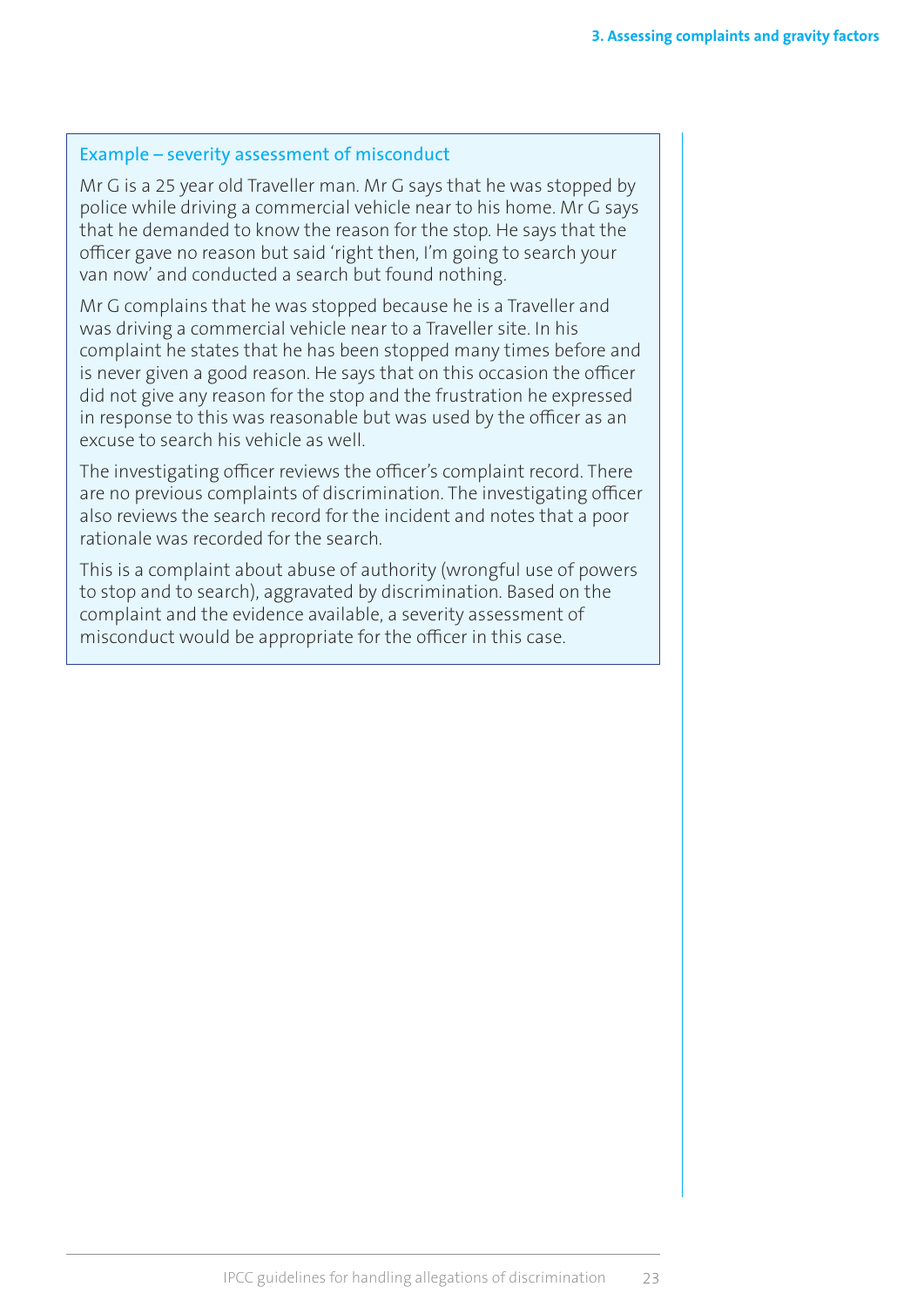# <span id="page-35-0"></span>**4. Understanding the allegation of discrimination**

- 4.1 Discrimination can be overt and expressed as open hostility or use of offensive, degrading language. However, it is more than just these things. Direct discrimination includes actions that are informed by biased assumptions or prejudice in respect of a protected characteristic – even if this is done unconsciously.
- 4.2 An investigation into this type of allegation will need to test whether discriminatory assumptions, prejudice or bias impacted on police actions or behaviours. To do this the investigating officer will need to have an understanding of what these discriminatory assumptions might be.

**At the beginning of the investigation, the investigating officer should take steps to develop an understanding of the types of assumptions, prejudice or bias that might have informed the police officer or staff member's decisions, actions or behaviours.** 

4.3 It is impossible to provide a full list of how discrimination might present in any given situation and what types of bias or prejudice might inform decision making. This needs to be considered on a case-by-case basis. To do this, the investigating officer should consider:

#### What does the complainant say?

- It is essential that the investigating officer takes time to understand why the complainant feels that they have been discriminated against. This should include exploring any prejudiced assumptions the complainant feels the police made about them.
- Further guidance on contacting the complainant to explore their allegation is provided on page 8.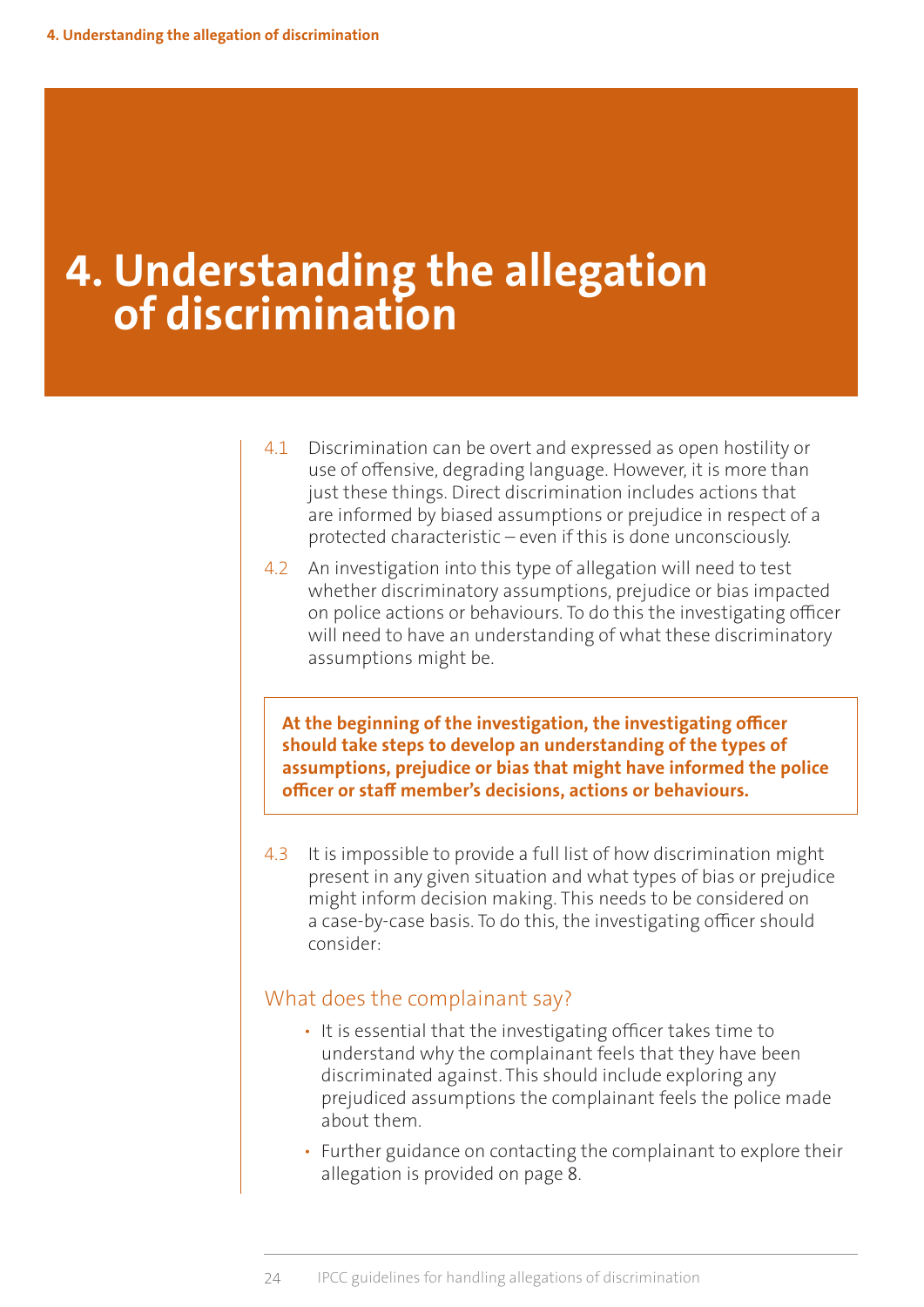## What else do you know?

- Are there any stereotypes or common assumptions made about the protected characteristic group that you are aware of, which might be relevant to consider?
- Does this complaint fit with a pattern of previous complaints about similar issues?
- Is there anything about the policing context in the area or beyond (e.g. relations between police and relevant local communities, any high levels of particular types of crime or recent tensions or significant events) which may impact on or inform these types of assumptions? This could include national or international events.

# What do you need to find out?

- Depending on the seriousness and nature of the allegation, it might be proportionate for the investigating officer to seek expert advice – to help to get a better understanding of the discrimination alleged and how it might present and be evidenced. Advice could be sought from an appropriately trained or experienced colleague (for example, officers trained to deal with hate crimes or a relevant minority policing association).
- The investigating officer may also be able to usefully draw on findings from relevant inquiries, research or reports about discrimination. Some examples of useful resources are listed at [Annex A.](#page-86-0)
- In more serious cases or critical incidents, it may be appropriate to seek external expertise, for example from an independent advisory group, a relevant community or advocacy organisation, or from a legal or academic expert.
- 4.4 The investigating officer should draw on this information to inform the lines of enquiry for the investigation.

**The investigating officer should continue to return to the key question of whether the same decisions, actions or behaviours would have happened but for the complainant's protected characteristic.**

4.5 Examples of how this might be done are provided below in relation to a range of protected characteristics.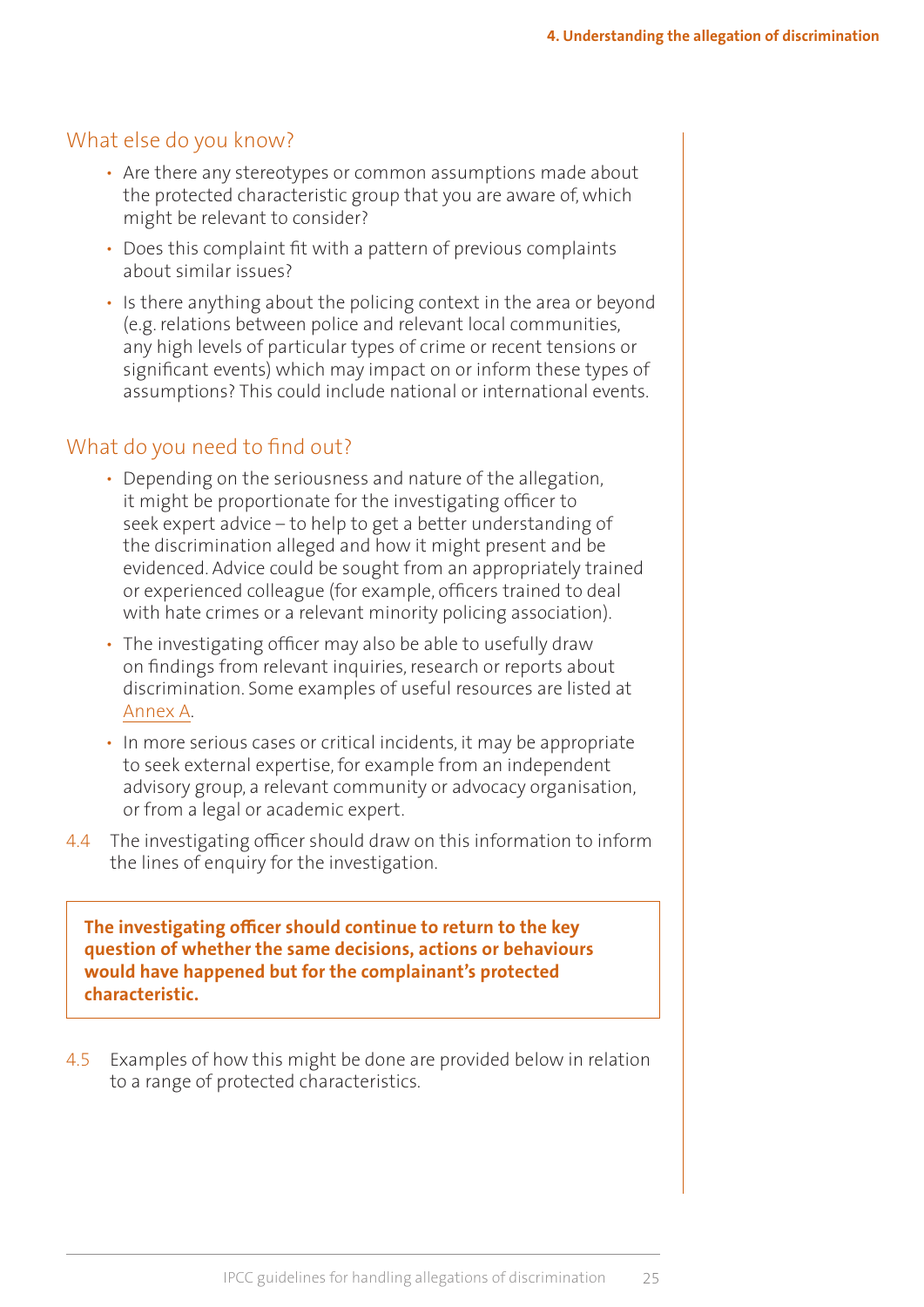# **Racism**

4.6 Racism is a much-debated term. In the context of complaints of race discrimination it includes any discrimination relating to race, ethnicity, or nationality. The types of racist assumptions or prejudices that should be considered in a discrimination investigation will vary greatly depending on the particular race, ethnicity, or nationality and the context of the incident. Some examples of how allegations of racism might be explored are provided below.

#### Example – allegation of racism made by a black man

Mr A is a 36-year-old black man with mental health issues. Mr A says that he was arrested by the police when he was suffering from a manic episode. He complains that the police used excessive force to restrain him, breaking his arm. He alleges that the police were violent and rude and they failed to appropriately care for him while he was in a state of mental health crisis. He feels that the police only responded in this way because he is a black man.

To address the allegation of race discrimination the investigating officer should ask themselves:

What types of assumptions, prejudices or bias might lead to a black man with mental health issues being treated differently due to his race and resulting in the use of excessive force? Would a white man with mental health issues acting in a similar way be treated by these officers in the same way?

Mr A has made an allegation of race discrimination. He has not complained that he was discriminated against because of his mental health, but this is suggested in his complaint that officers failed to appropriately care for him while he was in a state of mental health crisis. This should be recorded and considered as part of the investigation with attention given to whether Mr A was treated less favourably because of both his race and mental illness.

This is a serious allegation and the investigating officer is aware that the case has similarities with a number of high profile cases involving issues of restraint, mental health and race. Given this, the investigating officer contacts a well respected local race relations advocacy group to seek their views and advice on any recurring issues around race, mental health and policing. He also considers the discussion around these issues in The Independent Commission on Mental Health and Policing Report<sup>11</sup>.

11. The [Independent Commission on Mental Health and Policing Report](http://www.turning-point.co.uk/media/621030/independent_commission_on_mental_health_and_policing_main_report.pdf), May 2013.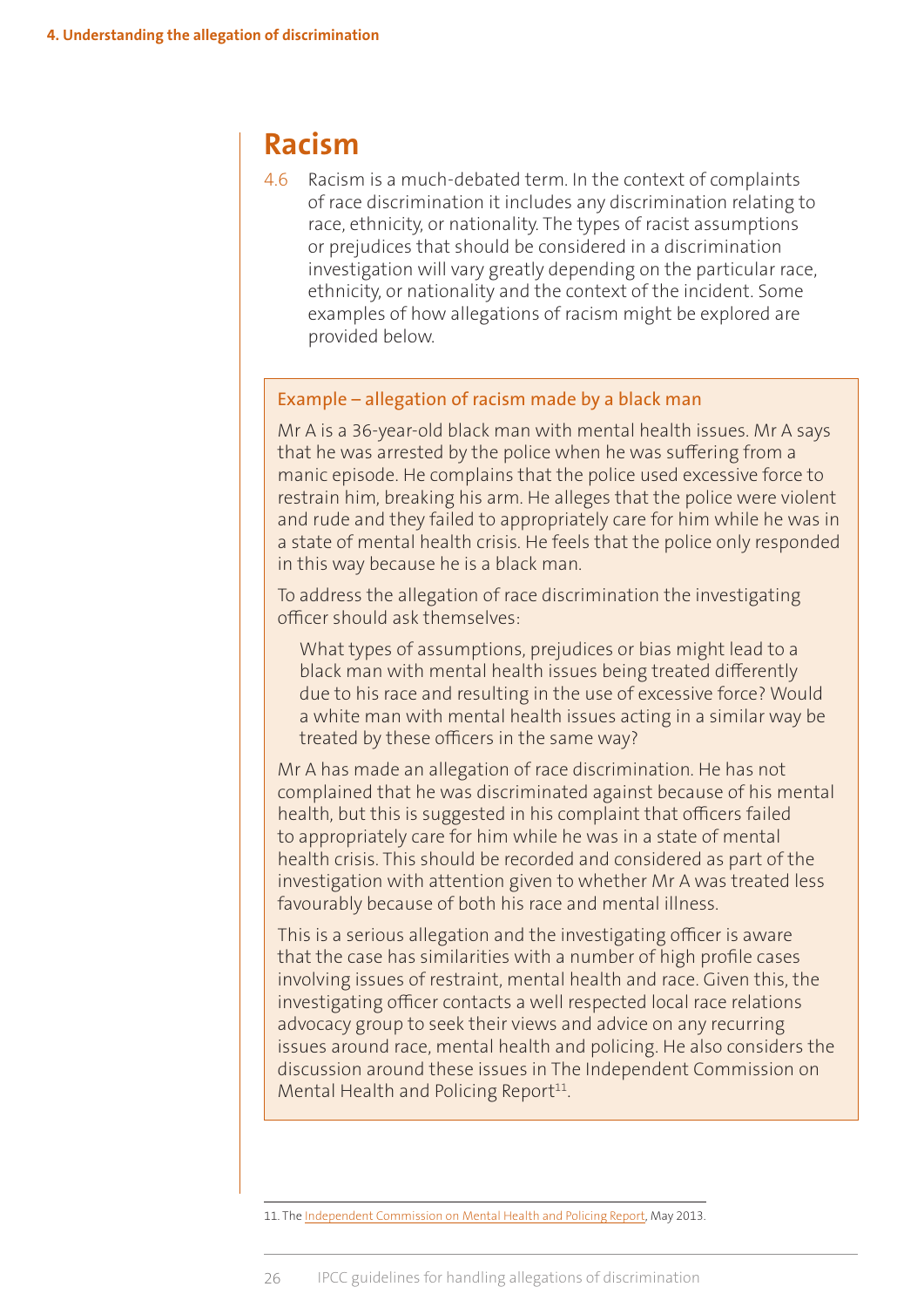Drawing on this background information and the details of the discrimination allegation provided by the complainant, the investigating officer identifies a number of questions to be addressed through the investigation. These include:

- Were officers aware, or could they have been reasonably expected to be aware, that Mr A was experiencing a mental health crisis?
- What assessments were made to take account of Mr A's mental health condition? How was this reflected in the actions taken? In light of his mental health problems, was it appropriate for Mr A to be arrested and taken to a cell? Would a white man with similar mental health problems have also been arrested in these circumstances?
- Were assumptions made that Mr A's behaviour was a result of drug taking, aggression or criminality rather than symptoms of mental health crisis and a reflection of vulnerability? Would similar assumptions have been made if he was a white man?
- Were assumptions made that Mr A posed a greater threat/risk because he was black? Were assumptions made that he was particularly strong or more likely to resist or to be violent? Would the same assumptions and risk assessment have been made if he was white?
- Is there any indication that the officers involved hold negative views of black people or that Mr A was targeted because of his race?
- Is there anything about the policing context in the area (e.g. relations between police and local black communities, any high levels of particular types of crime, or recent tensions or significant events) which may impact on or inform these types of assumptions?

*This example is revisited on [page](#page-69-0) 58 to show how the evidence collected could be used to reach a case to answer finding.*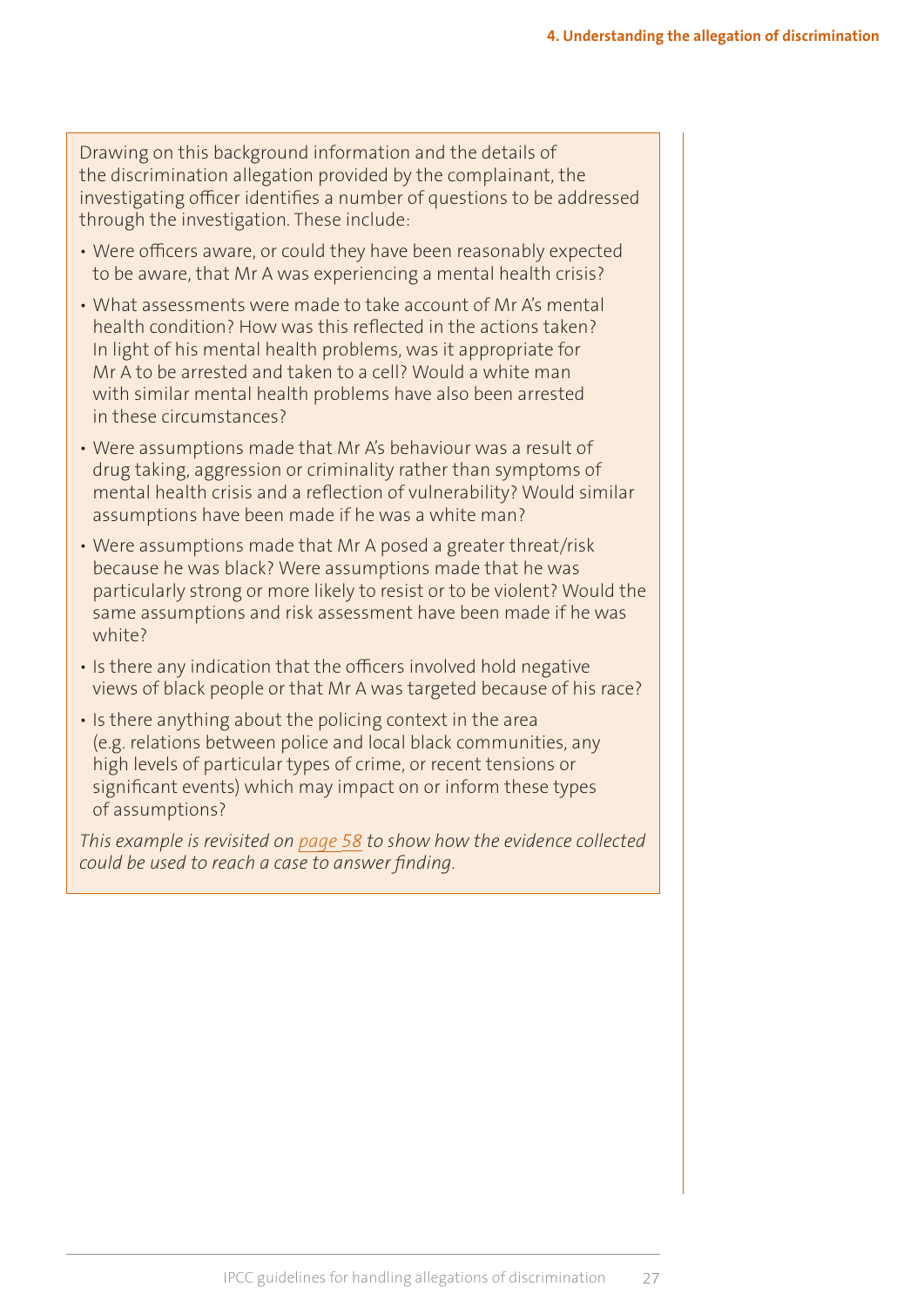#### Example – allegation of racism made by a Traveller woman

Mrs C, a 45-year-old Traveller woman, complained that the police searched her caravan in connection with a man who did not live there. The contents of the caravan were completely turned over and some of her things were damaged. She says that one of the officers involved in the search said 'now you know what it's like to have your house burgled'. Mrs C alleges that the police actions were racist against her because she is a Traveller. She says that the officers were aggressive and threatening and that her children who were present were terrified and are still frightened from the experience.

The investigating officer met with Mrs C to explore the reasons why she feels she was discriminated against. She says that because she is a Traveller, the officers assumed she was a thief and treated her and her children like criminals even though they were looking for someone else. She says that they have no respect for Traveller property, there were no grounds for the search, and that if she lived in a house they probably would not have even stepped through the door.

The investigating officer has experience of working with Traveller communities in the local area. She draws on this knowledge and the detailed information provided by the complainant to identify the key considerations in this case. These include:

- What was the rationale for the search and was it reasonable? Was the search lawful and conducted in accordance with procedure? Were there alternatives available to searching the caravan?
- Did the officers believe that there was a connection between Mrs C and the criminal suspect the search related to? Was the suspect also a Traveller and if so, were assumptions made that he was likely to be known to Mrs C on this basis? Would the same assumptions have been made if Mrs C and/or the suspect were not Travellers?
- Would officers have searched a house (i.e. not a caravan) in the same circumstances? If 'yes', are there examples of this? If 'no', why not?
- Did the officers make any comment similar to the alleged 'now you know what it's like to have your house burgled'? If so, why was the statement made and what was meant by it?
- Were assumptions made that Mrs C was a thief or involved in criminal behaviour? If so, what was the basis for these assumptions? Would similar assumptions have been made if Mrs C was not a Traveller?
- Was any property damaged? If so, was this recorded and addressed in line with relevant policies? If not, why not?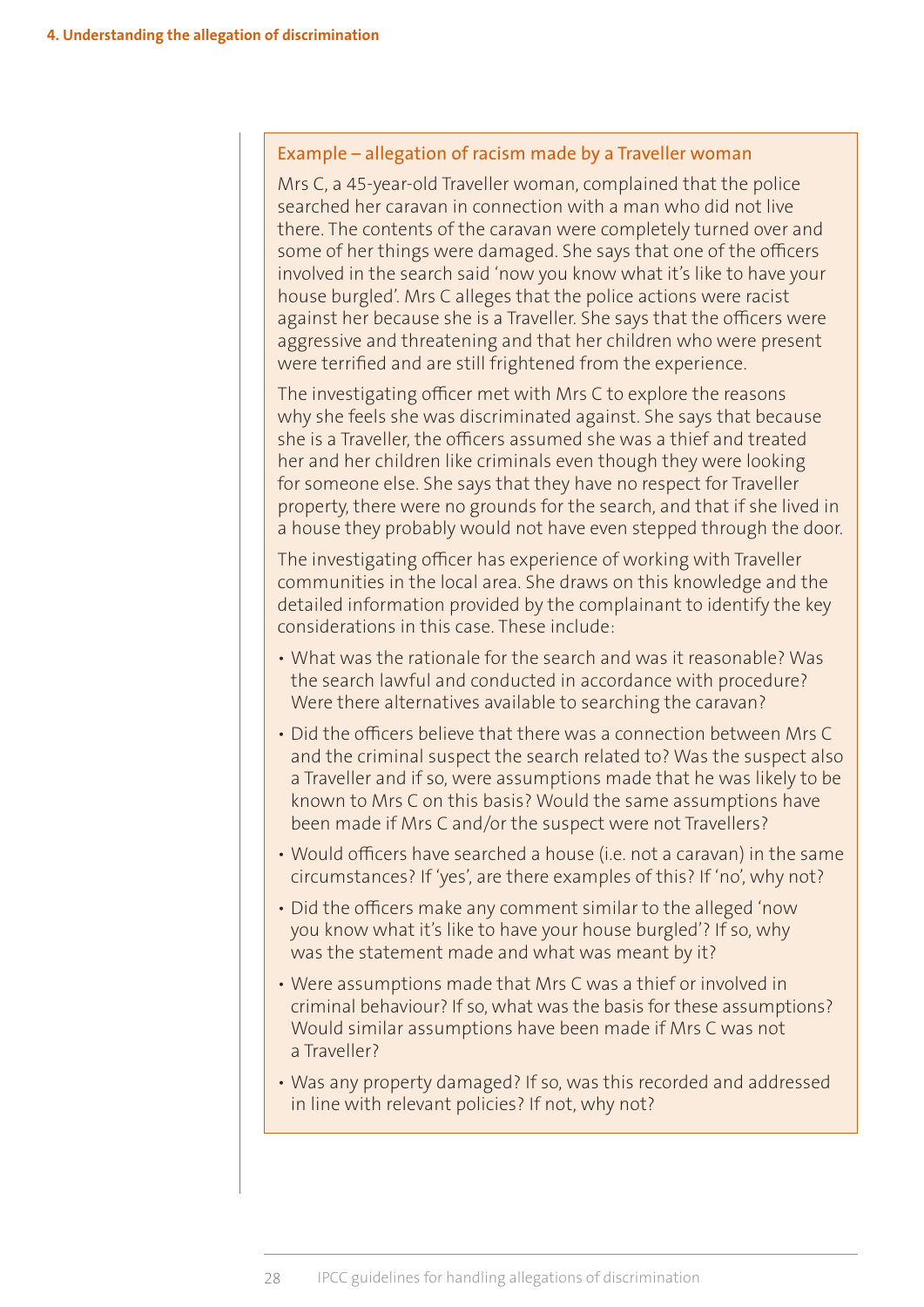- What consideration was given to the impact of the search on children present in the planning and execution of the search? What actions, if any, were taken to limit any negative impact on them?
- Is there any indication that the officers involved hold negative views of Travellers?
- Is there anything about the policing context in the area (e.g. relations between police and local Traveller communities, any high levels of particular types of crime or recent tensions or significant events) which may impact on or inform these types of assumptions? Does this complaint fit with concerns or complaints previously raised around searches of Traveller caravans?

#### Example – allegation of racism made by a Slovakian man

Mr P, a Slovakian man who is resident in the UK, was stopped by police for riding his bicycle on the pavement. The man objected to the stop and shouted and swore at the police officer. He was arrested for a public order offence. The officer asked the man why he was riding so fast and the man explained that he was working as a bike courier. The officer asked him where he was from. When the man said that he was from Slovakia, the officer further arrested him for an immigration offence.

The officer said that he thought at the time that Mr P might be lying about the country he came from. He admits that this arrest was unjustified but says this was just his own stupidity and not discrimination.

The investigating officer discusses the case with a colleague with considerable experience in immigration law enforcement. The colleague advised that a person's nationality may be a relevant consideration when assessing whether there is reasonable grounds to suspect an immigration offence. But basing a decision to arrest a person for any offence purely on the basis of their nationality or assumed nationality would be unreasonable.

Drawing on this advice, the investigating officer identifies the following key considerations:

- Why was Mr P asked about his nationality? What was the purpose of this question? Would a white British man in similar circumstances have been asked for his nationality?
- Did the officer genuinely believe that Mr P "might be lying" about the country he came from? If so, what was the basis for this belief? Would he have formed such a belief about a white British man in similar circumstances?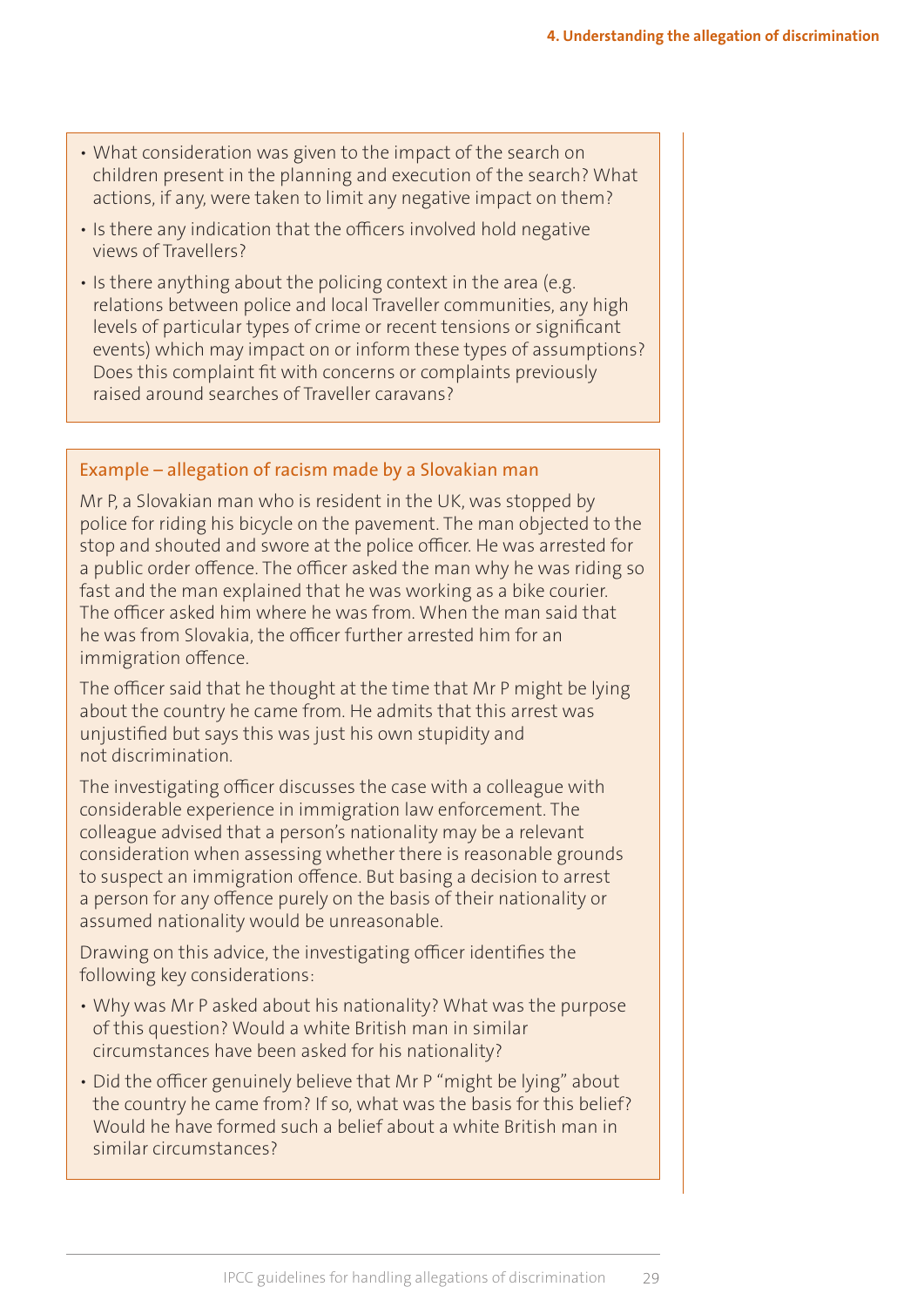- Did the officer make a decision to arrest based solely on Mr P's nationality or assumed nationality? Have any other reasons for the arrest been provided? If so, are these reasonable and credible? To what extent have they been influenced by Mr P's nationality?
- Would the officer have arrested a white British man in similar circumstances for an immigration offence? If not, is there any reasonable justification for the difference in treatment?

# **Discrimination on grounds of religion or belief**

4.7 Religious discrimination is discrimination relating to a person's philosophical or religious belief. You can also be discriminated against for holding no such belief. Religious discrimination often intersects with racism. For example, Islamaphobia or anti-Semitism could be either an expression of racism or religious discrimination or both.

#### Example – allegation of Islamaphobia made by a Muslim woman

Mrs A, a Muslim woman, was stopped and questioned at the airport under Schedule 7 of the Anti-Terrorism Act. She says that she feels she was targeted because she wears a burka, as the other woman she was travelling with, who was wearing western clothes, was not stopped. She states that the officers asked her questions about where she was going and the reasons for her travel, but she was also asked inappropriate questions about her faith and religious practices – such as 'do you pray five times a day?'.

Mrs A feels she was targeted because she is a Muslim and wears a burka. She feels that the police wrongly associated her expression of faith (including the way she dresses and how often she prays) with terrorism.

The investigating officer is referred by his supervisor to an Equality and Human Rights Commission research report: *The impact of counter-terrorism measures on Muslim communities*<sup>12</sup>. The investigating officer draws on the evidence included in the report about how Schedule 7 stops are experienced by Muslim communities, as well as the information provided by Mrs A to identify the key considerations in this case. These include:

• Why was Mrs A stopped, while the woman she was travelling with was not? Was there any objective reason for wanting to question Mrs A and not the other woman (such as known association with those convicted of or reasonably suspected of terrorism offences)?

<sup>12.</sup> Equality and Human Rights Commission, Research report 72[: The impact of counter-terrorism measures](http://www.equalityhumanrights.com/publication/research-report-72-impact-counter-terrorism-measures-muslim-community)  [on Muslim communities](http://www.equalityhumanrights.com/publication/research-report-72-impact-counter-terrorism-measures-muslim-community).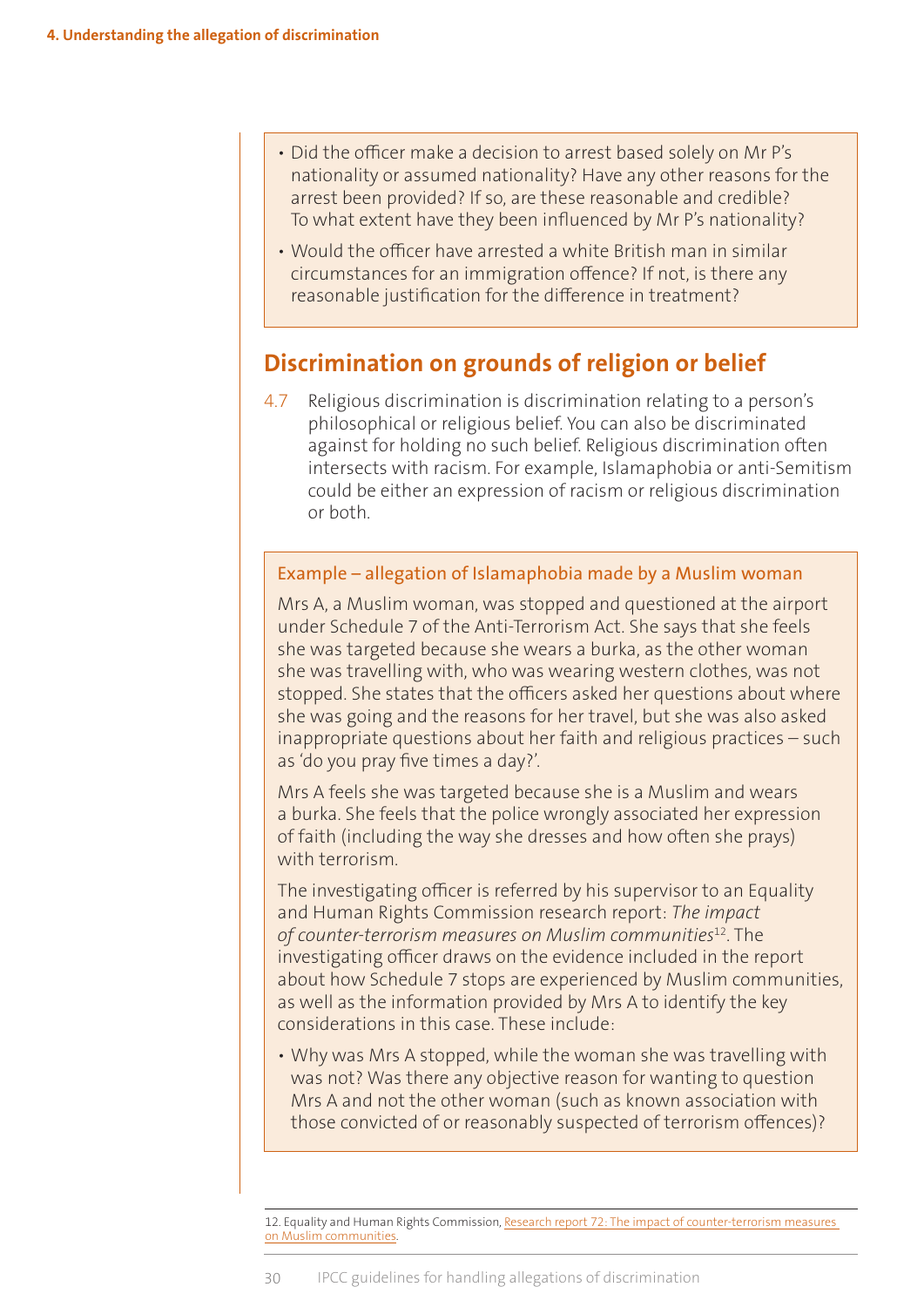- Were questions asked about her religious observance, including how often she prays? If so, what was the reason for this? What is the relevance of this type of questioning?
- Was a link made between how devoutly religious she is and the risk of terrorism? I.e. was she considered a greater risk because she wears a burka or because she prays five times a day?
- Would another person in similar circumstances, but from a different religion, be considered a greater threat as a result of being more devoutly religious? If not, is there a non-discriminatory reason for the difference in treatment in this case?

# **Homophobia and biphobia**

4.8 Homophobia and biphobia are discrimination on grounds of sexual orientation. This may be expressed as intolerance, fear, or hatred; through stereotyping and prejudiced assumptions; failure to acknowledge or give equal weight to same sex relationships; or an inappropriate interest in a person's sexual preference or sexual activities.

### Example – allegation of homophobia made by a gay man

Mr C, a gay man, was arrested and held in custody for questioning. While in custody, the police searched his house. He was released on bail and his parents collected him to take him home. He arrived home to find a number of his possessions had been left strewn around his home following the search – mostly gay pornography and some sexually explicit personal photographs.

He complains that he felt shocked and violated by the conduct of the search and was embarrassed in front of his parents. He feels that this would not have happened if he was heterosexual.

The investigating officer could see that the incident was embarrassing for the complainant and that the actions of the officers, if proved, were clearly inappropriate. However, she was unclear how to approach the discrimination allegation and had little experience in dealing with allegations of homophobia.

The investigating officer was aware of an active local network of LGBT police officers within the force and she approached the chair person for advice on the issues raised in this complaint. The chair person advised that it was not uncommon for homophobia to be expressed through unreasonable or even voyeuristic interest in a person's sexual activities, as appeared to be the case in the allegation made.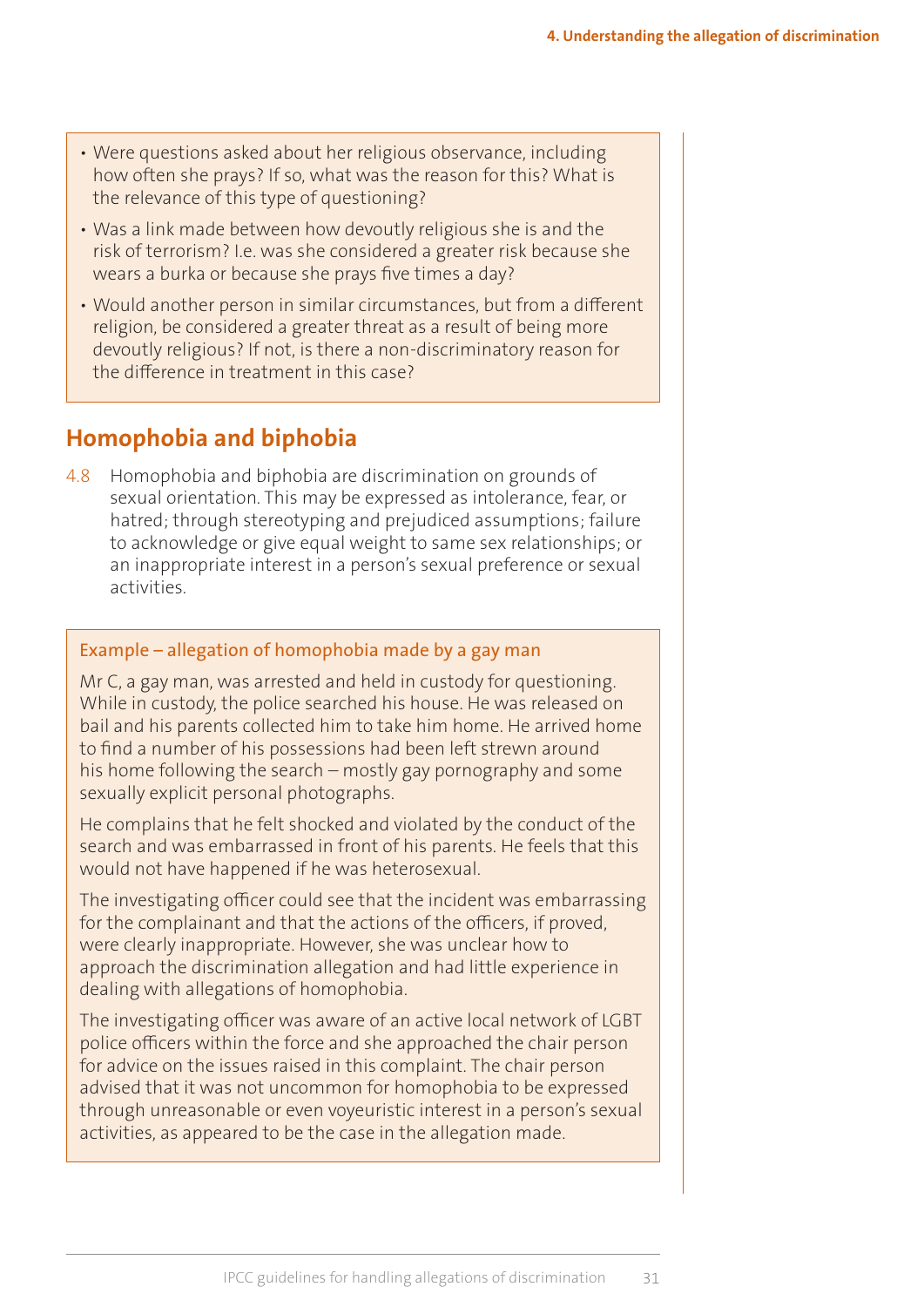Bearing these issues in mind, the investigating officer should consider whether a heterosexual man would have been treated in a similar way in these circumstances – such as having personal photographs or pornography removed and left lying around. Key considerations would include:

- Were sexually explicit photographs and gay pornography left out after the search as described? If so, in what circumstances were these items found, moved, and not replaced during the search?
- How was the search different or similar to other searches undertaken by the officers involved?
- Have any similar issues been raised in the past in relation to these officers?
- If so, have these all arisen in relation to searches of a gay person's home, or have similar issues arisen in searches of straight people?
- Were the actions of the officers suggestive of an unreasonable or voyeuristic interest in the complainant's sexual activities?
- Is there any evidence that the officers involved hold negative views about homosexuality or homosexual people?

# **Transphobia**

4.9 Transphobia is discrimination motivated by hostility, prejudice or bias against a person who is trans or perceived to be trans<sup>13</sup>. It includes any discrimination against those who express their gender in a way that differs from or is inconsistent with the physical sex they were born with. This can take many forms including denial of a person's acquired gender (including by refusing or failing to use the correct pronoun e.g. he/she); inappropriate interest in surgery status or sexual preferences; stereotyping and making prejudiced assumptions; as well as expressions of intolerance, fear and hatred.

13. 'Trans' is an umbrella term to describe people whose gender identity is different from the gender they were assumed to be at birth.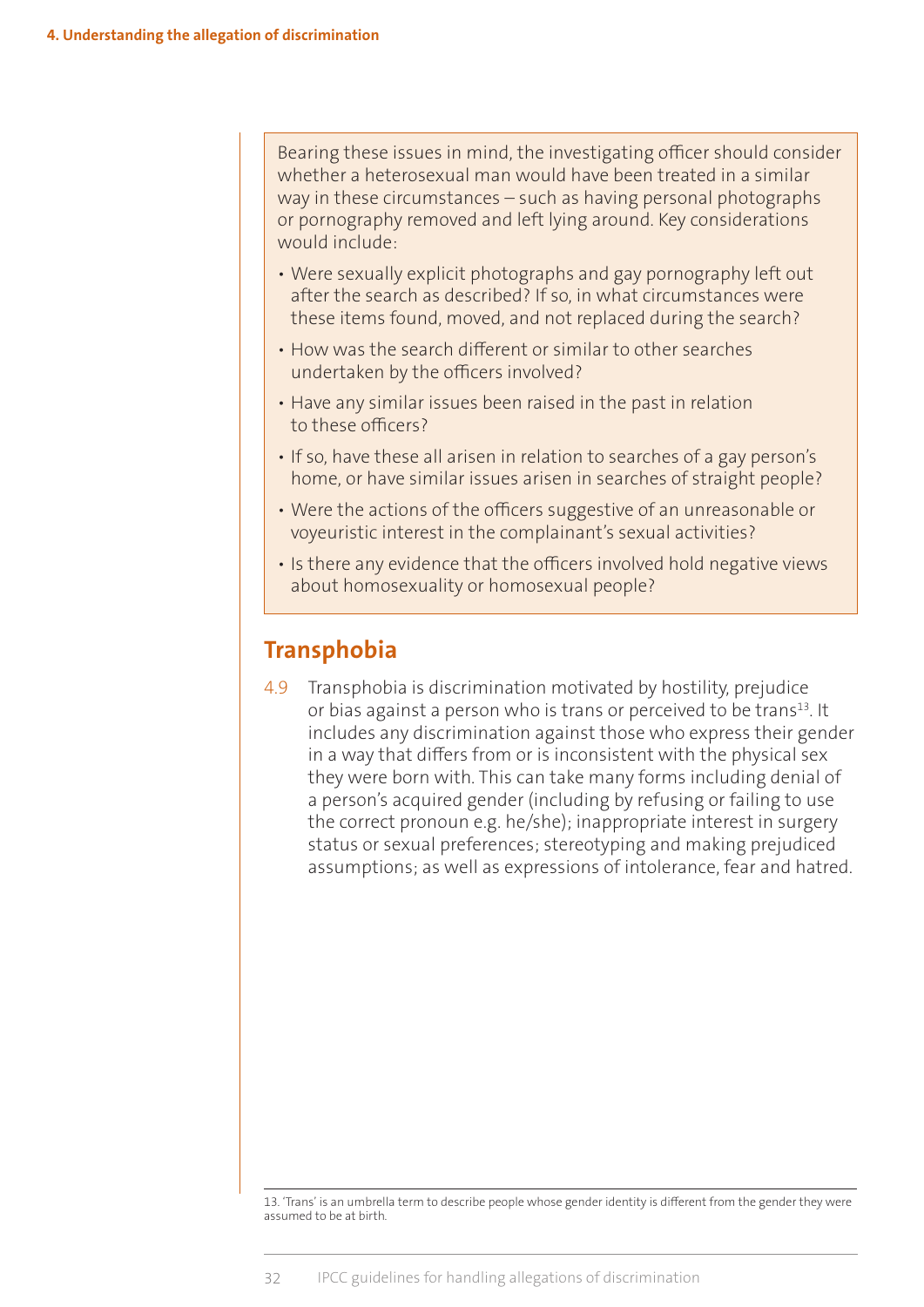#### Example – allegation of transphobia made by a trans woman

Miss K, a trans woman, reported a sexual assault to the police. When doing the videoed interview she was asked to explain her gender history as the first question in the interview. She was then called 'Mr K' instead of 'Miss K' throughout the interview and the interview was cut short by the interviewing officer without explanation. She was left feeling that she was not trusted or listened to, which made the trauma of the assault worse.

Miss K made a complaint, with the support of an LGBT advocacy organisation. She complains that the interviewing officer was transphobic in how he dealt with her.

The investigating officer had little knowledge of transgender issues. The complainant did not want to engage directly with the police and refused the offer to discuss the complaint in more detail. The investigating officer asked the LGBT advocacy organisation to provide some general background information about transphobia and sought their views on why they believe that the officer's actions were discriminatory in this case.

Drawing from the complaint and the advice provided by the advocacy organisation, the investigating officer identifies the following key points to consider:

- Why was Miss K asked about her gender history as part of the victim interview? Was this relevant to the investigation? Was the relevance explained? Why was this asked first? Was any thought given to the impact this line of questioning might have on the victim?
- Why was the title 'Mr' instead of 'Miss' (or another female title) used during the interview? Would this have happened to a nontrans woman?
- Did Miss K express any concerns about her treatment at the time? What was the response to these?
- Was victim support provided in line with force policy? If not, why not? Would a different level of support have been provided to a nontrans woman reporting a sexual assault?
- What training or previous experience did the officers have in dealing with allegations of sexual assault? Did this training include any reflection or guidance on dealing appropriately with trans victims? Do they have previous experience in dealing with trans victims of crime?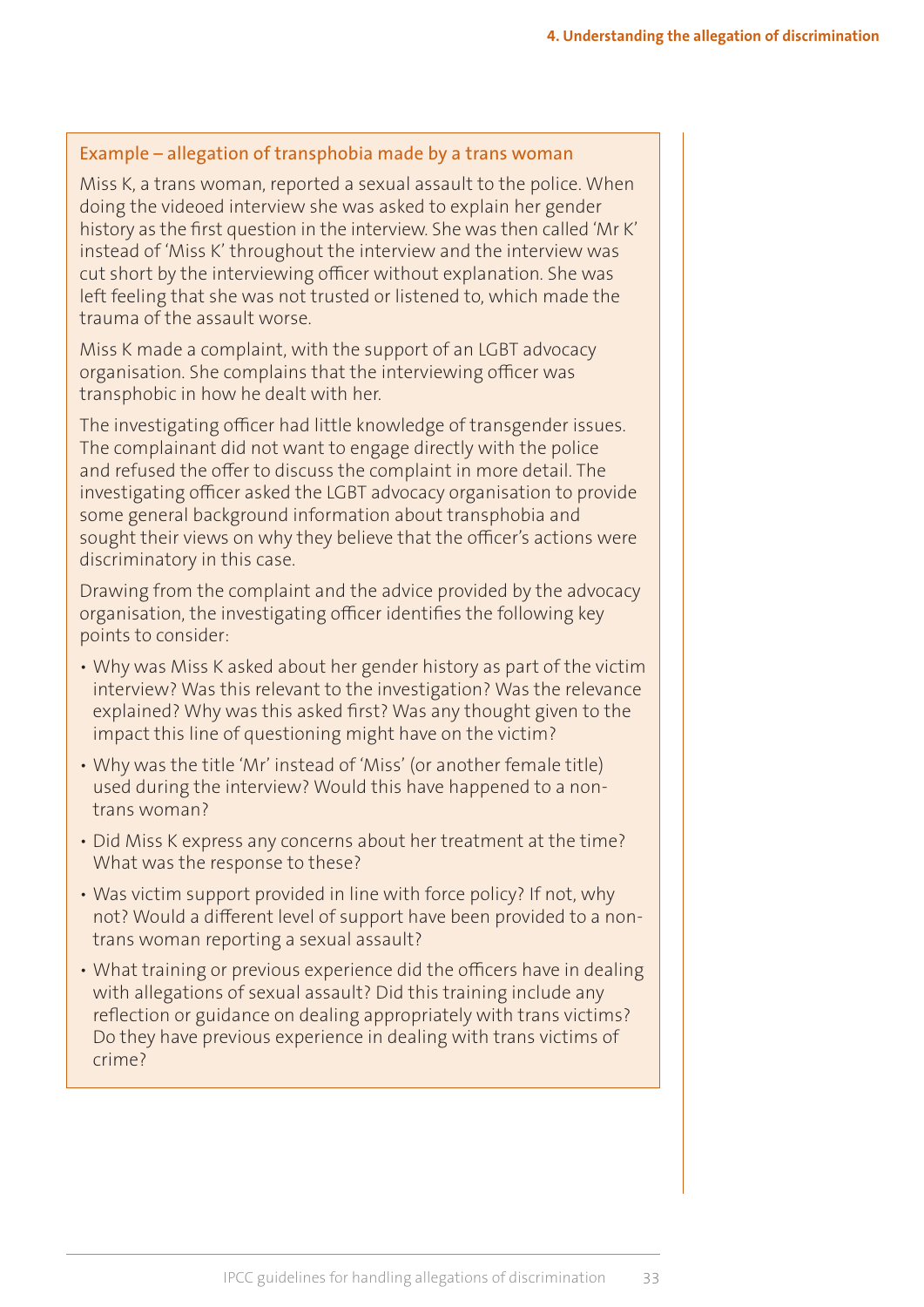# **Disability discrimination**

4.10 Disability discrimination is discrimination arising from or relating to a person's disability. The term 'disablism' is also sometimes used. It may present as offensive remarks, behaviours which belittle or undermine the disabled person's dignity, or wrongful and prejudicial assumptions about impairments and health conditions. Disability discrimination can also arise from failures to make reasonable adjustments or to make accommodation for impairments and health conditions.

#### Example – allegation of disability discrimination made on behalf of a disabled woman

The complainant, Mrs M, is a carer for her adult daughter, Miss M, who has autism. Miss M can communicate, but not easily, and is often non-verbal following periods of stress.

Mrs M believes that her daughter was physically assaulted by a professional carer. Mrs M reported this to the police but they took no action. The officer who attended told her that this was because her daughter could not speak for herself and would not be able to stand up in court. Mrs M wrote to the Police and Crime Commissioner which led to a review of the case and the carer being arrested, but no action was taken against the original investigating officer.

Mrs M feels that her criminal allegation was not considered to be serious because the victim is a disabled person. She feels that her daughter's vulnerability means that the assault allegation should have been seen as more serious, not less. She is also concerned that her daughter was not listened to because of her communication difficulties, but neither was she able to represent her daughter's interests.

The different response to the allegation of assault on review provides a useful comparison. Focusing on this, the investigating officer identifies the following key considerations:

- What was the reason for the decision not to pursue the investigation in the first instance? Was the reason in any way related to Miss M's disability? What options were considered to overcome any issues she might face in giving evidence?
- How were the same issues overcome or discounted in the revised investigation?
- Was Miss M treated in accordance with victims of crime policy? Would she have been treated differently and better if she had reported a similar crime but was not disabled?
- What consideration was given to Miss M's disability and her vulnerability in assessing the severity of the alleged crime and the response to her and her mother?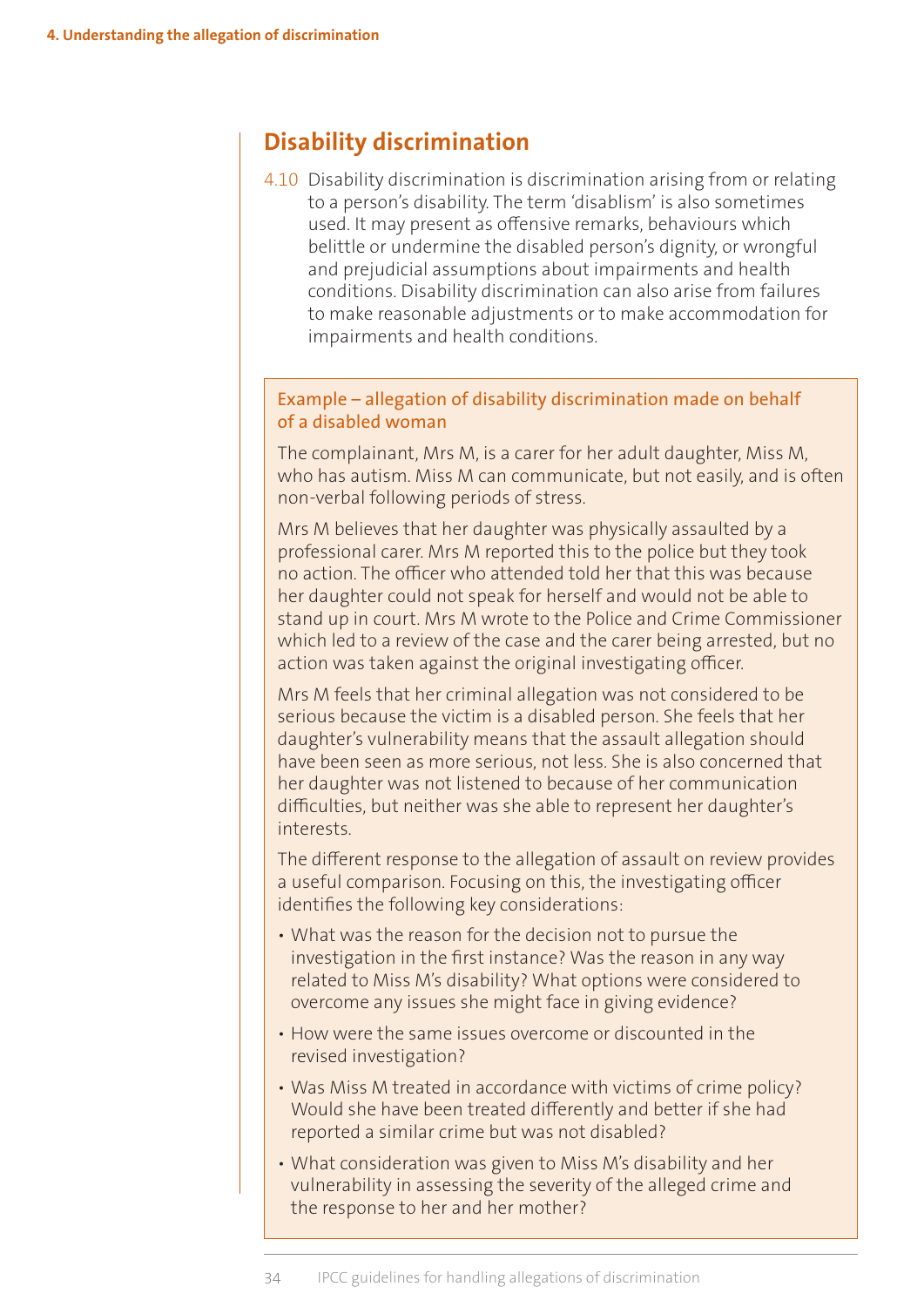# **Ageism**

4.11 Ageism is discrimination on the basis of age, or age defined groups such as 'the elderly' or 'young people'. The prohibition of discrimination on the grounds of age under the Equality Act does not apply to children (under 18s). However, discrimination against children because of their age could still be 'unfair discrimination' for the purposes of the Standards of Professional Behaviour if the difference in treatment was unjustified. Ageism could present as prejudiced assumptions made about an age related group or older or younger people being marginalised or patronised.

#### Example – allegation of age discrimination made by a young man

Mr C, an 18-year-old man, was out drinking at a pub with a group of four friends. They got into an argument with another group of four or five men who were older, perhaps mid-30s, and wearing suits. The fight got physical and both groups were pushed out onto the street where the fight continued until the police turned up.

Mr C states that when the police arrived, they only spoke to the other group of men and did not listen to anything he or his friends had to say. Mr C and two of his friends were arrested but none of the other group were, even though he told the police that they had started the fight.

Mr C complains that he was treated unfairly by the police and was not listened to. He feels that the police automatically saw him and his friends as the trouble-makers because of their age and the way they dressed.

Mr C does not use the term 'discrimination' in his complaint – however, it is clear that the allegation includes the claim that he was treated differently and less favourably than the other group of men, in part, due to his age (a protected characteristic). The investigating officer should record and deal with this as an allegation of direct discrimination.

Mr C has drawn a comparison in his complaint between how he and his friends were treated compared with the other group of men. The investigating officer should ask themselves whether Mr C and his friends would have been treated differently if they were older and dressed differently. This comparison should provide the focus for the key considerations in this case:

• What led to the police attending the incident? What information or intelligence did officers receive before they arrived about the fight? Did this include any information about either of the two groups?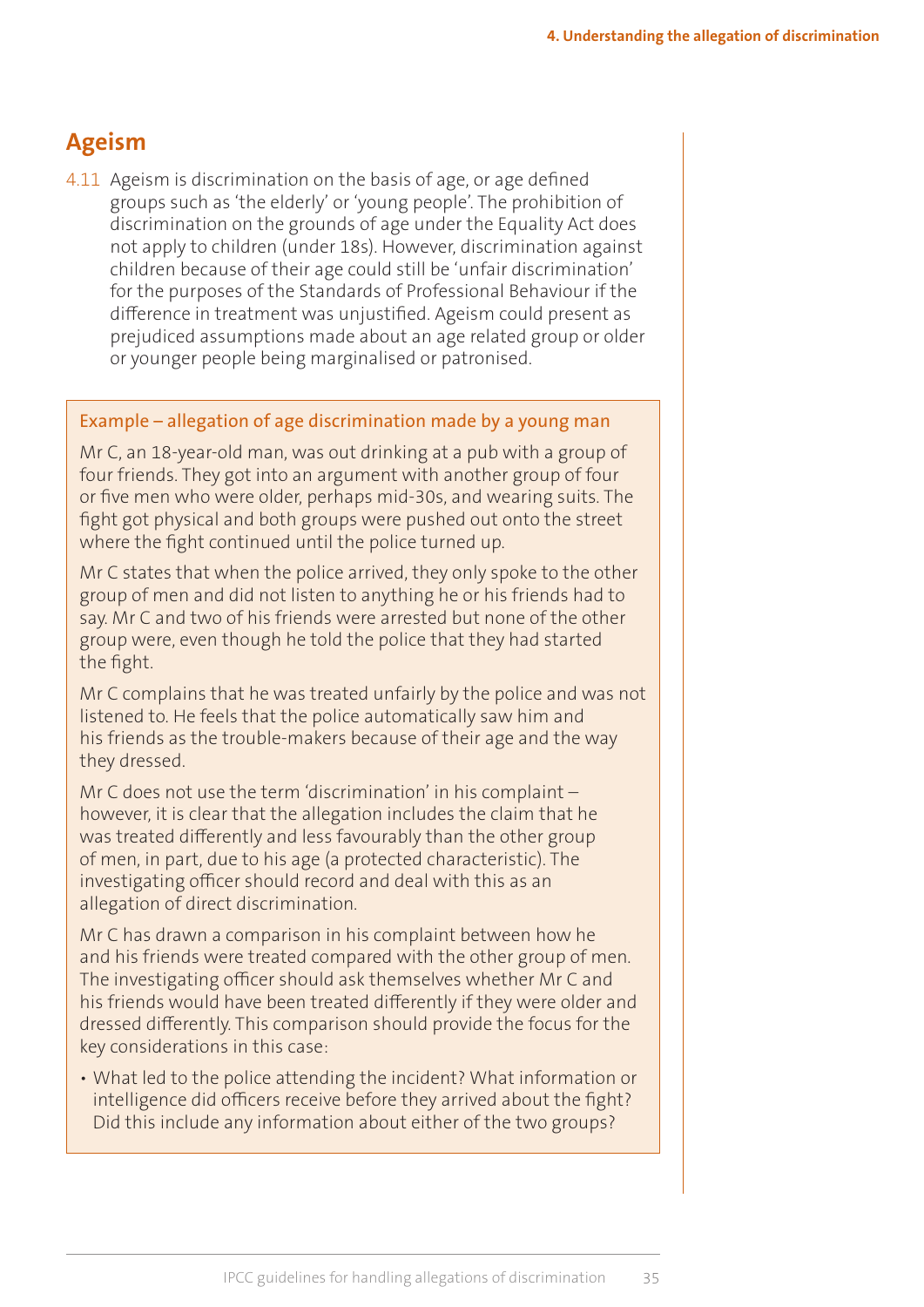- What did the officers hear and see when they arrived? What was their impression of the two groups involved? How were the two groups described in records made by police officers or call handling staff at the time of the incident?
- Were the assessments made about the incident and the involvement of the two groups reasonable and based on evidence?
- Were different assumptions made about Mr C and his friends compared with the other group? Were these assumptions based on the age and appearance of Mr C and his friends?
- Why were Mr C and his friends arrested? Why were others involved in the incident not arrested? What is the reason for the difference in treatment? If Mr C and his friends were older and dressed differently (e.g. in suits) would they have been treated in the same way?

# **Sexism**

4.12 Sexism or gender discrimination is discrimination based on a person's sex. Sexism is typically thought of as being against women – but it can affect both men and women. It might present as stereotyped views about gender roles or male and female attributes, or as a favouring of one gender over another.

#### Example – allegation of sex discrimination made by a woman

Ms F made an allegation to the police that she was raped by a man she met in a bar. She had been drinking and agreed to go back to the man's house to 'sleep it off' as she had drunk too much to drive. She went to sleep on a couch and was woken by the man raping her.

Ms F complains that her allegation of rape was not properly investigated. She also states that when she reported the incident to police, the officer who took her initial account told her that it was dangerous for women to drink alone at night and that she should have caught a cab home. She feels that the officer's comments were sexist and suggested that she was to blame for the assault.

The investigating officer arranges to meet with Ms F to explore in more detail why she feels that she was discriminated against. Ms F states that she felt that the officer's comments showed a dismissive and judgemental attitude. From that moment on, she felt that the officer seemed reluctant to deal with her case as if it was not worth pursuing or investigating properly.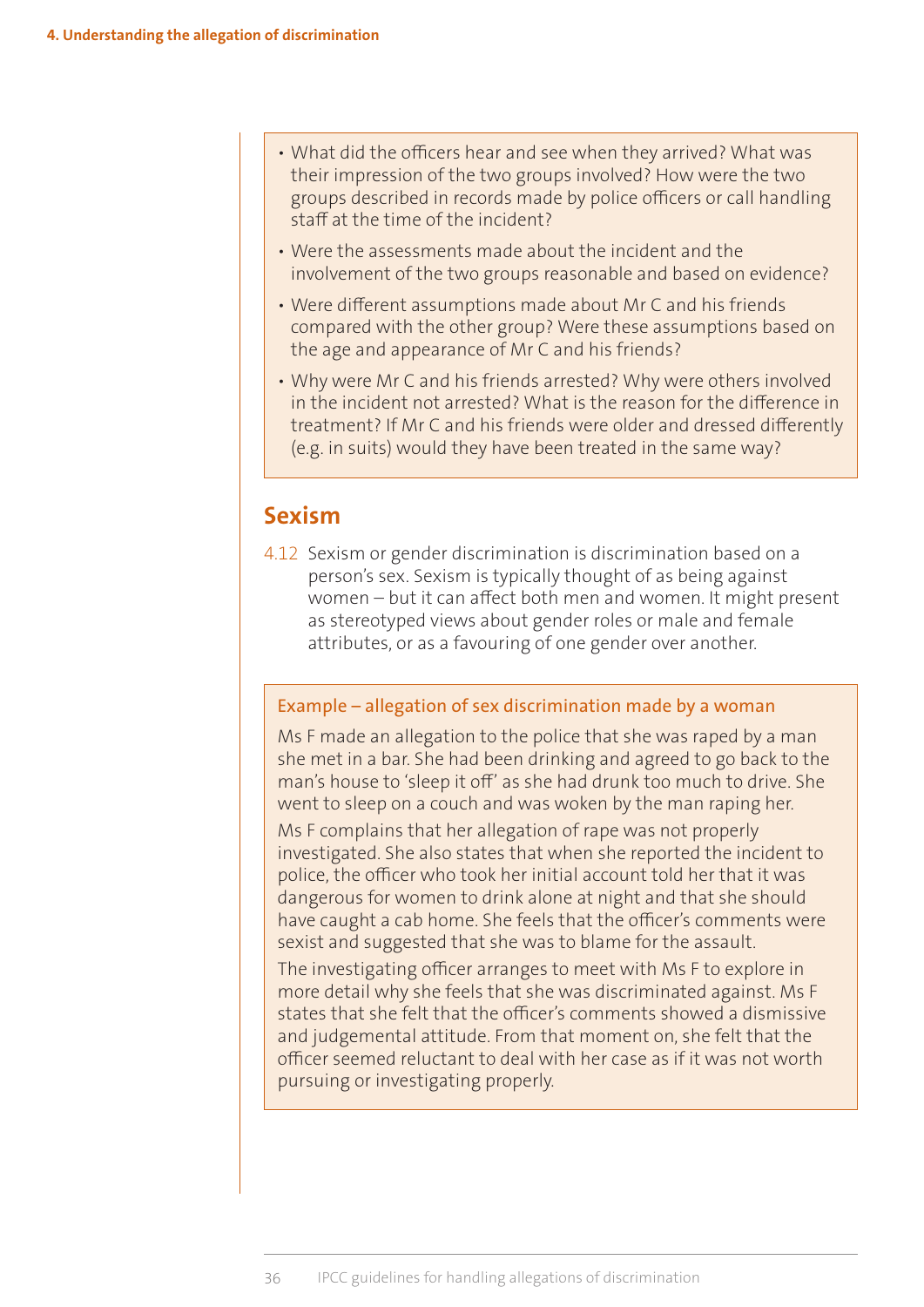The investigating officer is aware of some guidance around avoiding 'rape myths' circulated to the force by a local women's support charity. The investigating officer uses this information to help reflect on the issues in this case.

Key considerations in this case include:

- Did the officer make any comments about the dangers of drinking alone or that Ms F should have taken a cab home? What was the purpose and reason for these comments? Would similar comments have been made about a male victim of crime who had been drinking?
- Is there any evidence available of the officer making this type of comment, or any inappropriate comments associated with 'rape myths' or 'victim blame', in previous sexual assault cases?
- Was the rape allegation investigated in line with force policy and best practice? Was Ms F provided with victim support in accordance with force policy? If not, why not?
- Does the officer have an awareness about the concept of 'rape myths' or 'victim blame'? Has the officer received any training or guidance on these issues?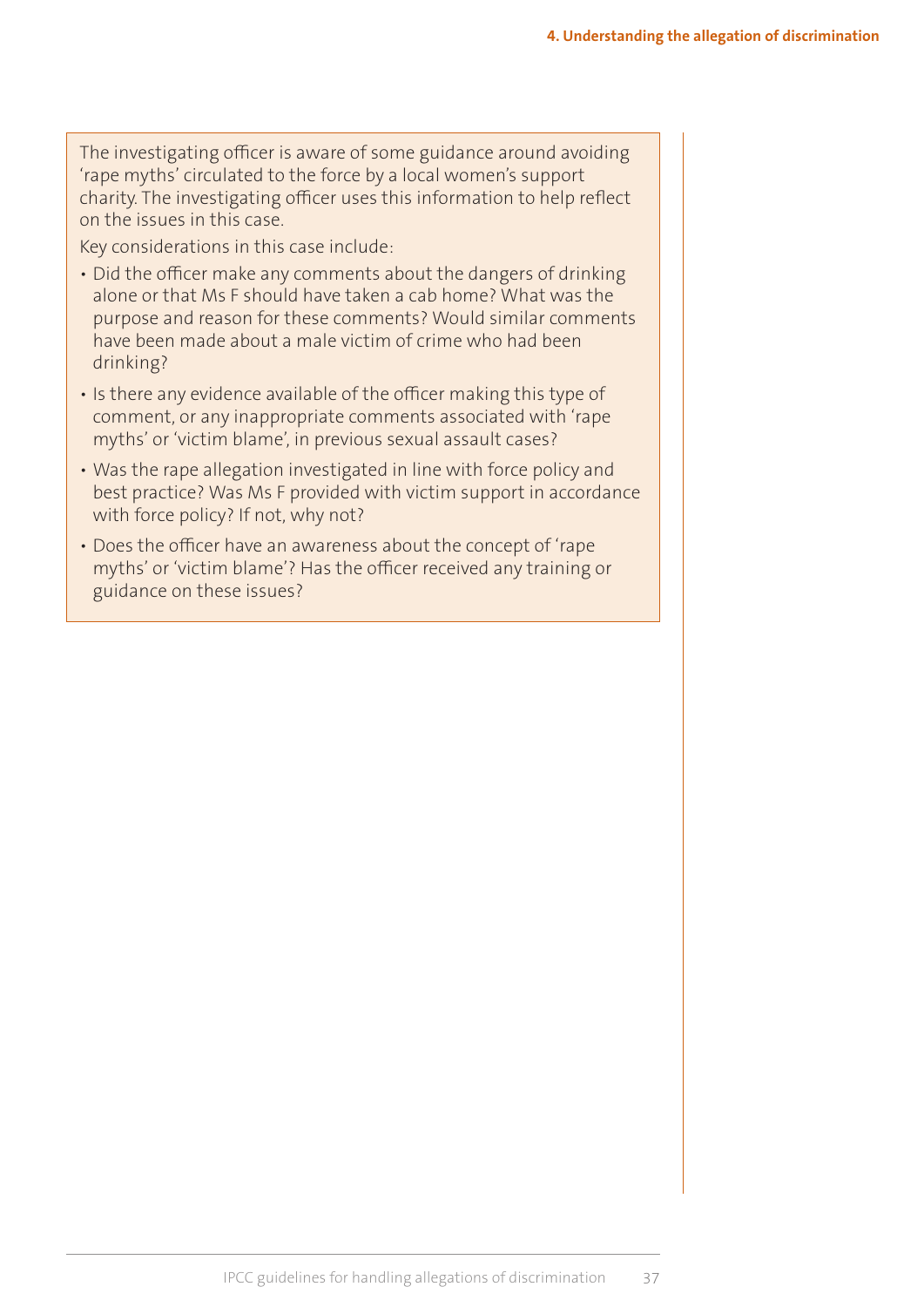# **5. Conducting the investigation**

# **Appointing an investigating officer**

- 5.1 In all investigations into police complaints it is required that the investigating officer 'must have an appropriate level of knowledge, skills and experience to plan and manage the investigation<sup>'14</sup>
- 5.2 For discrimination complaints, the investigating officer should be able to show a good understanding of equality and diversity issues and have the knowledge, skills and experience to be able to effectively apply these guidelines.

# **Terms of reference**

- 5.3 The terms of reference for an investigation into a complaint, conduct matter or death or serious injury matter that raises issues of discrimination should explicitly refer to and address any discrimination allegations raised. This includes where discrimination is alleged as an aggravating factor in relation to a separate criminal or misconduct allegation or where no specific allegation of discrimination has been made but it is apparent that discrimination may be a relevant consideration.
- 5.4 All allegations of discrimination arising in complaints, conduct matters and death and serious injury investigations should be dealt with according to this guidance.

# **Lines of enquiry**

5.5 Standard lines of enquiry should be followed to try to find out what happened. This will include identifying and speaking with witnesses, looking at CCTV evidence and other relevant records, and assessing the officer or staff member's actions against operational policy and reasonable behaviour.

<sup>14.</sup> Regulation 24, Police (Complaints and Misconduct) Regulations 2012.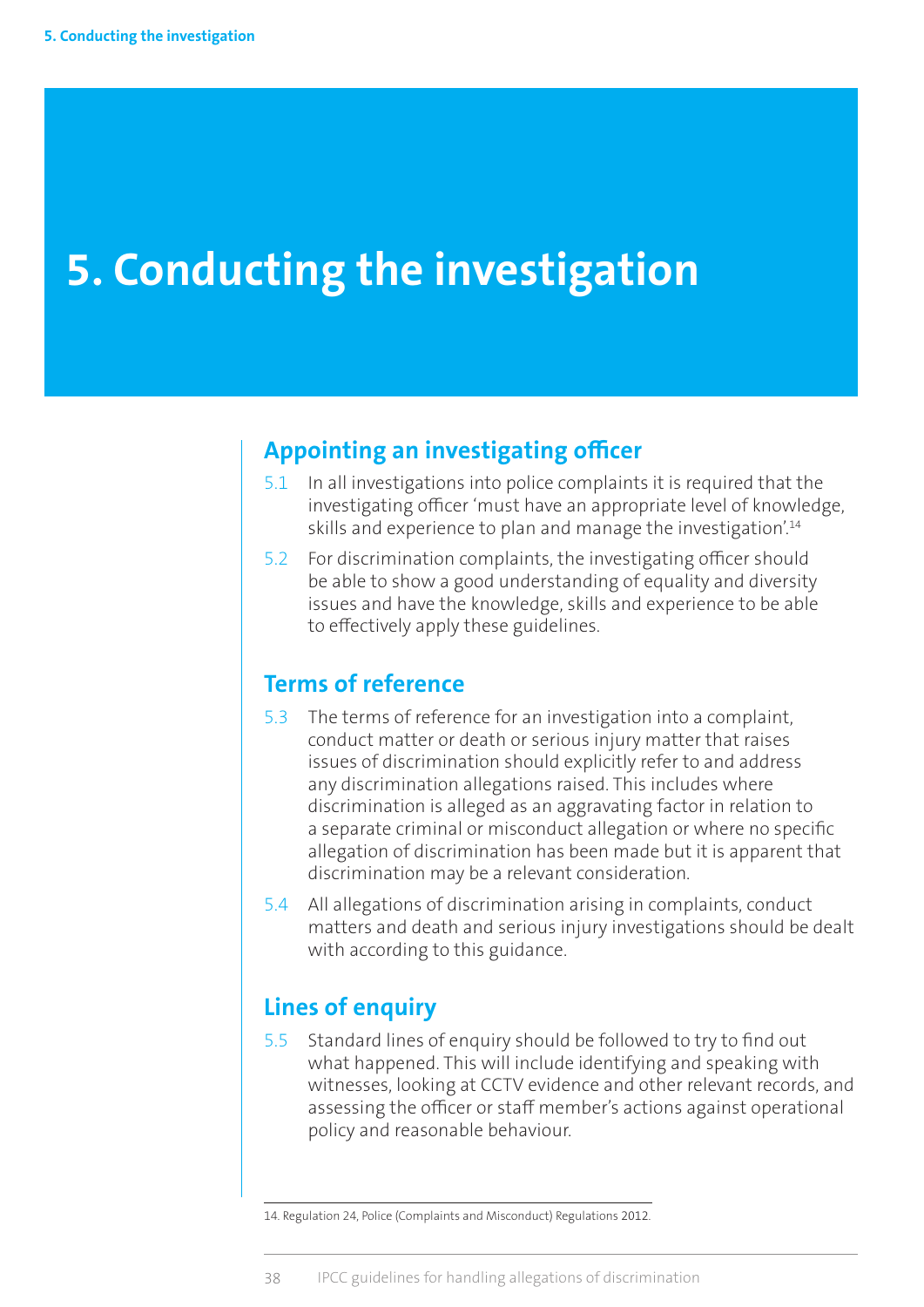- 5.6 The thinking done at the beginning of the investigation to consider how the alleged discrimination might present and what stereotypes or prejudicial assumptions might have informed the officer or staff member's actions should inform the key lines of enquiry.
- 5.7 It is common in discrimination cases for there to be little or no direct evidence available to support an allegation (direct evidence might be CCTV footage that showed use of discriminatory language, for example). This is particularly the case if the allegation is about discriminatory actions arising from prejudiced assumptions or attitudes.
- 5.8 In this case, the investigation will need to consider whether there is other evidence from which a case to answer for discrimination can be established. The sections below discuss how an investigating officer might look for and assess this type of evidence, including:
	- complaint history and patterns of behaviour
	- comparator evidence comparing how the complainant was treated against a person in the same or similar situation who does not have the same protected characteristic
	- an assessment of language used, including language used in any records relating to the incident in question or arising from the complaint investigation

# **Considering officer complaint history and other patterns of behaviour evidence**

- 5.9 Patterns of behaviour are important to consider in discrimination cases as an instance of discrimination may reflect an attitude or underlying prejudice that may arise in the person's behaviour across a range of situations.
- 5.10 Patterns of behaviour evidence could include:
	- an officer's complaint history, including any relevant internal grievances and management records
	- consideration of any trends in how an officer has acted in similar situations – for example, an analysis of stop and search records to identify if there is a pattern of the disproportionate use of stop and search against a particular ethnic group

#### Officer or staff member's complaint history

5.11 An officer or staff member's complaint history should be considered early in an investigation so that it can inform the scope and lines of enquiry for the investigation.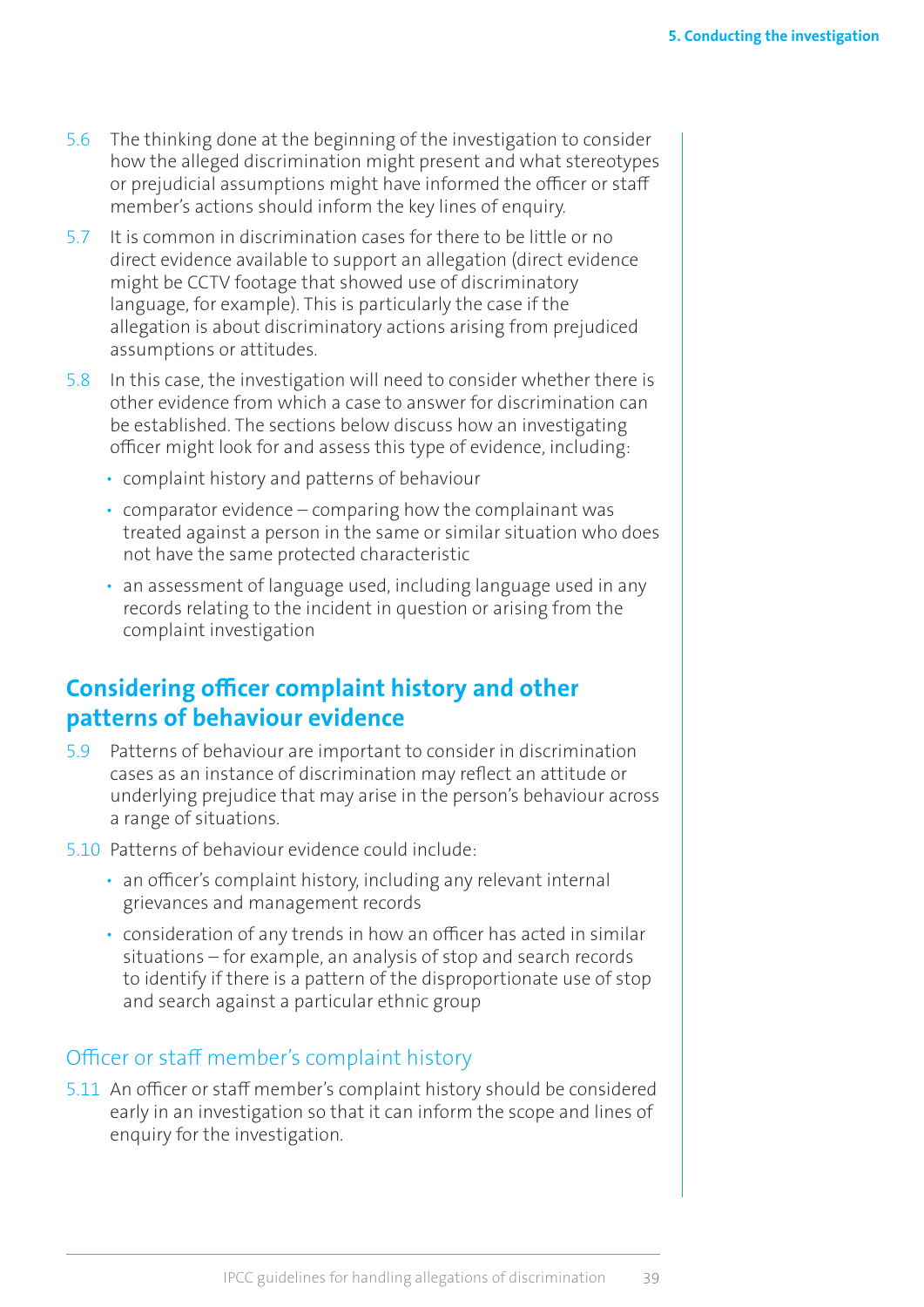- 5.12 It will be relevant to consider any other discrimination allegations that have been made against the officer. This includes discrimination allegations that have not been substantiated. An unsubstantiated allegation might reflect that there was not enough evidence to find a case to answer for discrimination – it does not necessarily suggest that the allegation was found to be false or baseless.
- 5.13 A previous complaint of discrimination against a police officer or staff member would be unlikely to provide strong evidence that they have discriminated in a separate, unrelated incident. However, if repeated allegations or other concerning trends are found, this should be taken into account in the assessment of the seriousness of the allegation and will impact on whether local resolution is appropriate, and the scope and severity assessment of any investigation.
- 5.14 A pattern of previous upheld complaints that showed *a clear propensity* for the described behaviour could be used to help assess the credibility of competing accounts and might tip the balance of probabilities in a case depending on the other evidence available.
- 5.15 If no concerning trends in the officer's complaint history are found this should not in itself be used as evidence that clears the officer or staff member subject to complaint – though this might reasonably be taken into account when assessing the credibility of the officer or staff member's account or when deciding the appropriate outcome if the allegation is substantiated.

#### Other patterns of behaviour evidence

- 5.16 Other patterns of behaviour evidence that might be relevant to consider includes any evidence of how the officer or staff member has behaved in similar situations with people with the same protected characteristic referred to in the complaint or people who do not share the protected characteristic by way of comparison. This will usually involve a review of records to look for trends.
- 5.17 This can be a time consuming and resources intensive process. Consideration of patterns of behaviour evidence should be proportionate to the allegation made. An assessment of proportionality should include consideration of the gravity of the allegation, including the impact on the complainant, the wider community or on confidence in the police (see [page](#page-23-0) 12). It will also be relevant to consider:
	- How easy/difficult is it to identify and analyse relevant records to look for patterns?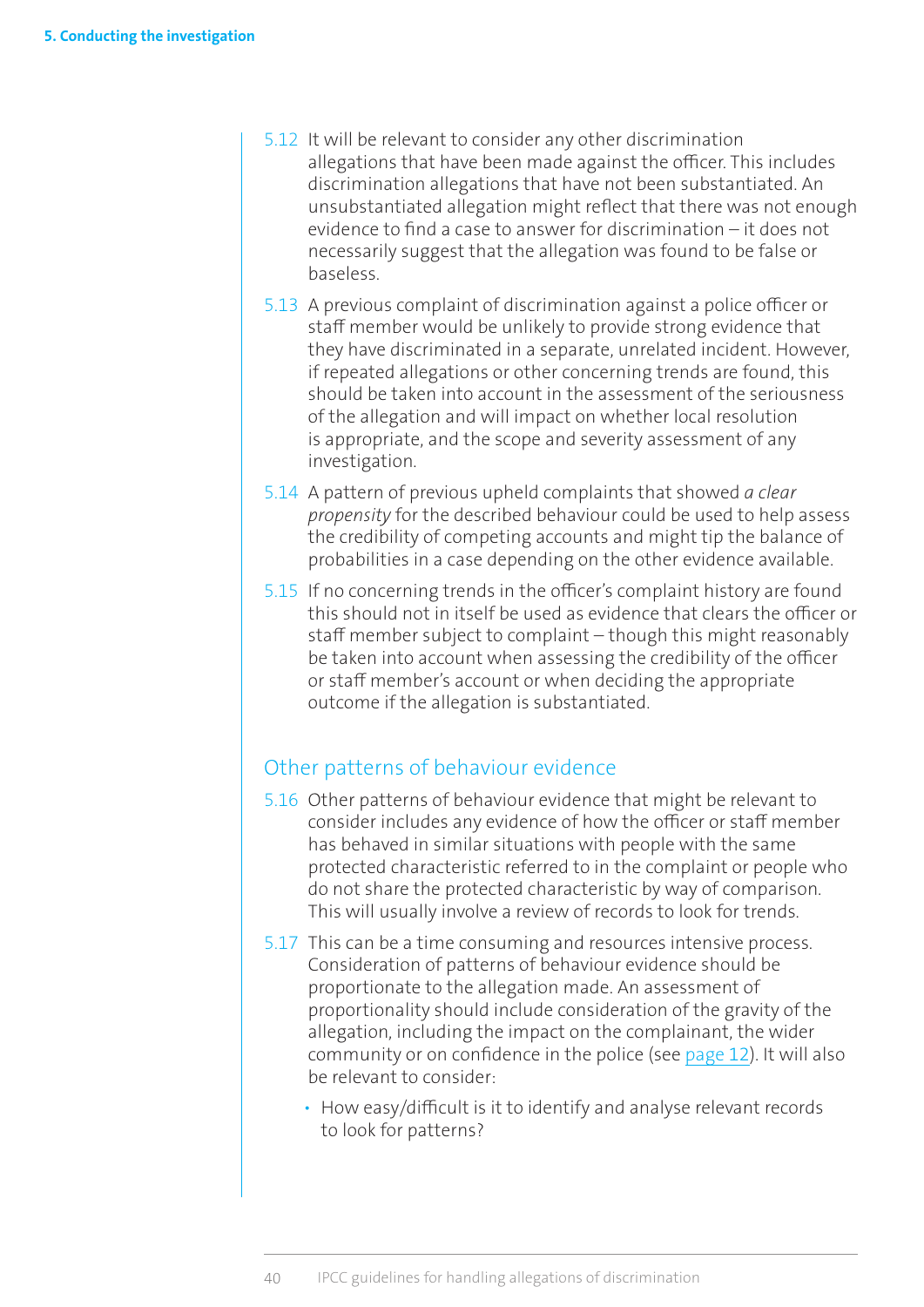- What are you looking to establish through the analysis of patterns of behaviour evidence and how relevant is this to the allegation made?
- Will the evidence help you to make a finding?
- 5.18 Some records might be easily available and there may already be processes in place that allow the information to be reviewed for trends. For example, stop and search records can often be reviewed to identify disproportionality regarding ethnicity. This type of evidence should be considered if it is easily available.
- 5.19 In other circumstances, it may still be useful and proportionate to consider a sample of similar cases to look for any evidence of recurrent issues about how the officer or staff member treats individuals from the same protected characteristic group – or different groups by way of comparison. Statistical patterns found by looking at small samples should be used cautiously. Nevertheless, this type of review would still provide useful evidence if there is evidence of repeated concerning behaviours, or complaints, in relation to specific groups or situations.

#### Example – considering patterns of behaviour evidence

Ms F complains that when she reported a rape, the officer who took her account made inappropriate and sexist comments about the dangers of women drinking alone at night.

The investigating officer reviewed a sample of interview transcripts for sexual assault investigations undertaken by the officer. Eight interviews were reviewed, with the following concerning statements found in two other cases:

"We get a lot of girls come down here to the beach and then regret having had intercourse the following day."

"Some girls like to get back at their boyfriends for splitting up with them by making allegations."

This pattern of inappropriate comments about female sexual assault victims is relevant evidence that supports the allegation of sex discrimination made by the complainant.

5.20 Where a concerning trend is found this should lead to further and more intensive investigation of the incident and should be put to the officer when getting their account. A pattern showing repeated failures or *a clear propensity* for the described behaviour could be used to help assess the credibility of competing accounts and might, in itself, be enough to find a case to answer for discrimination depending on the other evidence available.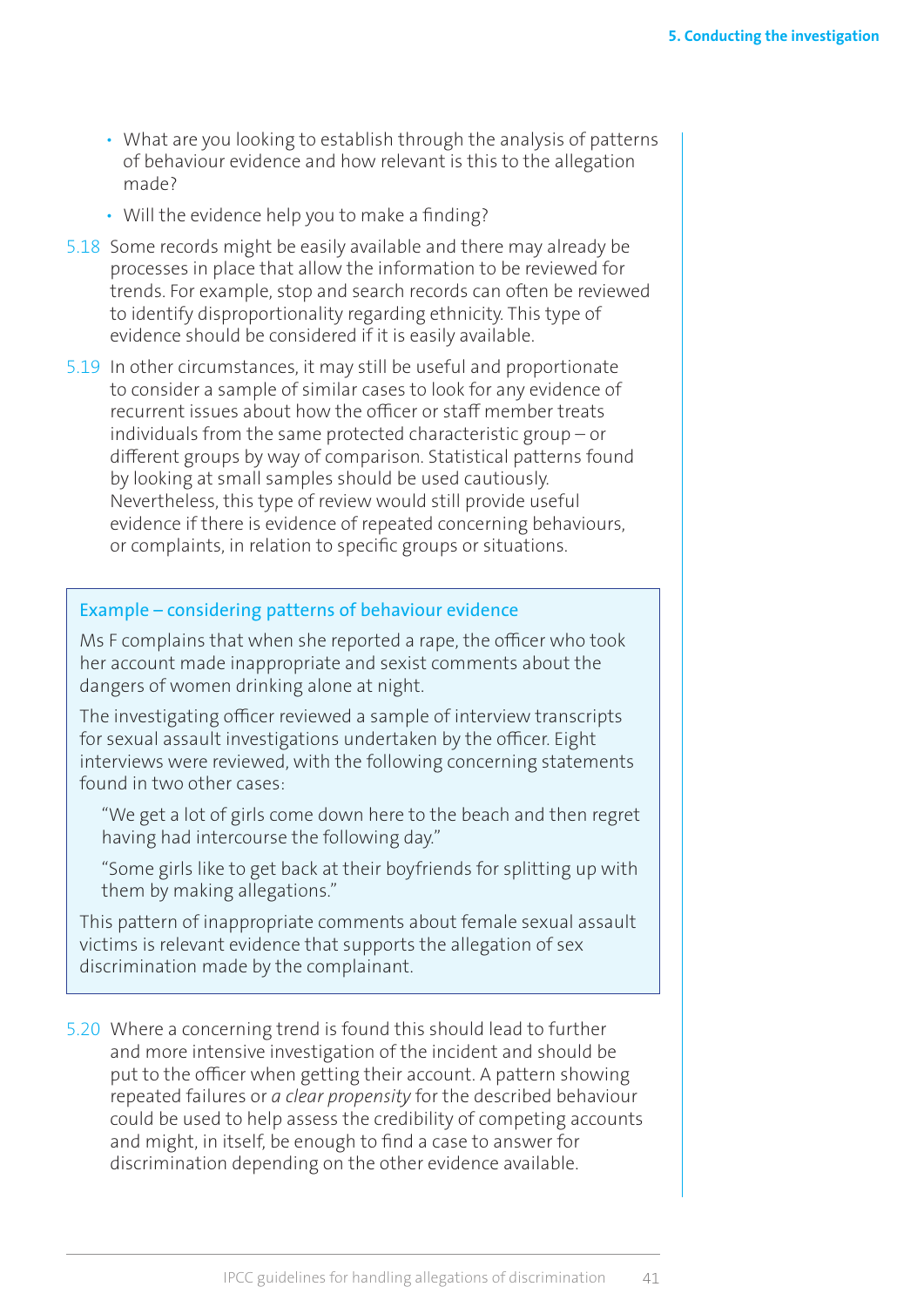5.21 Patterns of behaviour evidence can also be used to help make a comparison between how a police officer or staff member treated one group of people who share the relevant protected characteristic compared with another group who do not. Further advice on making comparisons is provided below.

#### Patterns indicating systemic issues

5.22 An investigation could also look at patterns or trends across a team or force as evidence of a more systemic issue.

#### Example – where patterns may indicate a systemic issue

Mr D reported a disability hate crime to the police. He states that the police officer who responded and took his criminal complaint refused to record a hate crime saying that the incident seemed more like a public order issue involving 'normal' drunken behaviour. Mr D complains that the officer's disregard for the impact on him as a disabled person and his unwillingness to see the matter as a disability hate crime was discrimination.

The investigating officer questions the officer about the incident. The officer does not appear to have a good understanding of the hate crime reporting policy as it relates to disability hate crime. He states he has not received training or guidance on this. A review of the crime records for the force area in the last 12 months show that no disability hate crimes were recorded across the force area. This pattern could be evidence of a systemic issue and should be explored further as part of the investigation.

*This example is revisited on [page](#page-64-0) 53 to show how the terms of reference for the investigation might be developed.*

## **Making comparisons – comparator evidence**

- 5.23 The test for direct discrimination under the Equality Act is 'was the person treated less favourably because of a protected characteristic?' 'Less favourably' implies a comparison. 'The comparator' is the other person, who does not have the same protected characteristic, who the complainant is comparing their treatment against.
- 5.24 In most cases, deciding whether there is a case to answer for misconduct relating to direct discrimination will necessarily involve considering a comparison. The exception to this is where it is clear that the alleged behaviour is discriminatory even without making a comparison – for example, the use of discriminatory language.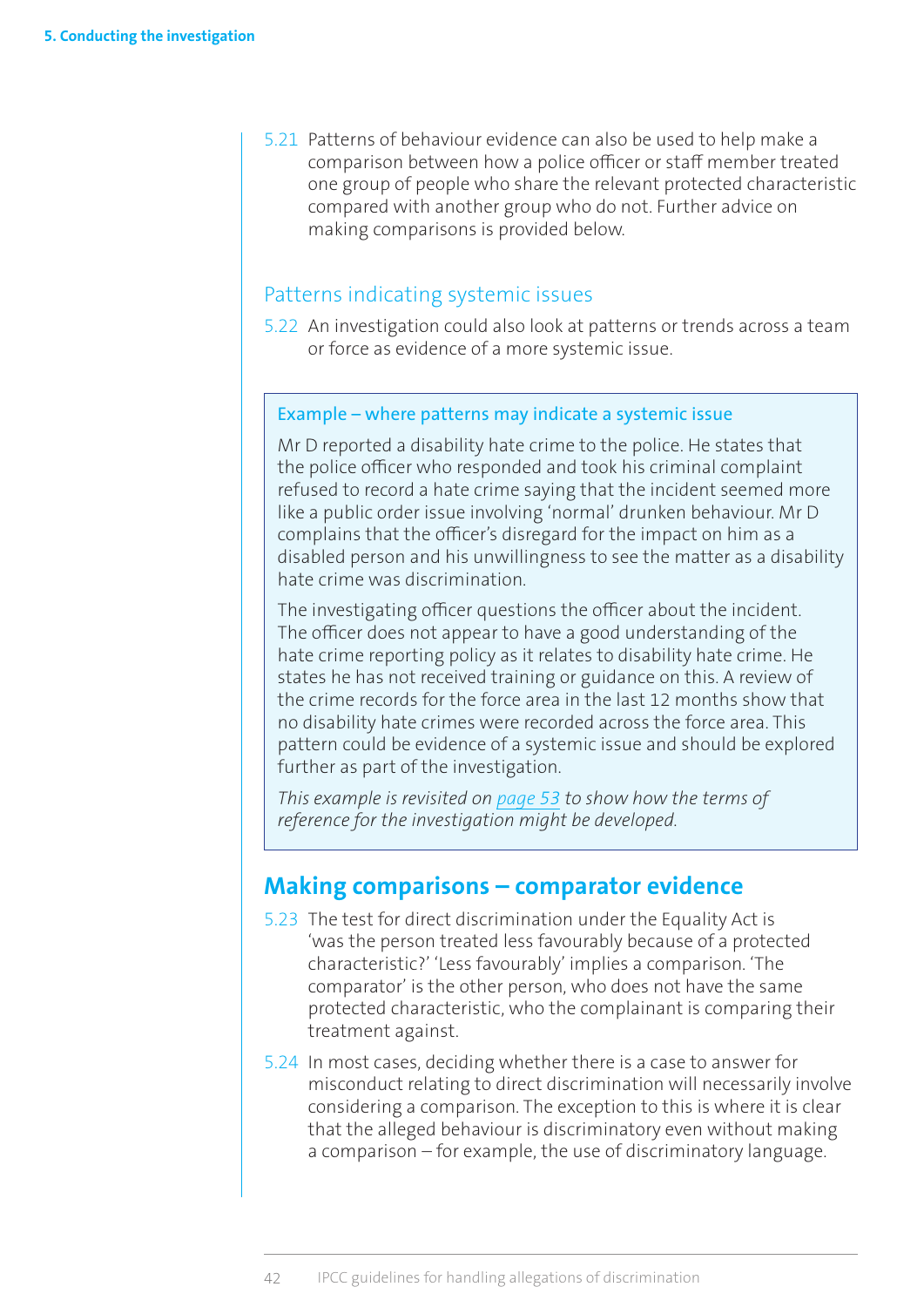- 5.25 This does not mean that there needs to be an actual person to compare against to be able to assess the discrimination allegation. However, consideration will need to be given the question of whether the complainant would have been treated in the same way if they were white instead of black, for example.
- 5.26 Where an actual person can be identified who can be used as comparator, this can be useful evidence to help decide whether there is a case to answer for discrimination or grounds to uphold a discrimination complaint.
- 5.27 *An actual comparator* is another person who:
	- was in the same or very similar circumstances to the complainant
	- was treated differently to the complainant
	- does not share the protected characteristic that the complaint is about
- 5.28 The investigating officer should ask the complainant about possible comparators when exploring their complaint – i.e. did the complainant note any differences in the way he or she was treated compared with others?

#### Example – considering comparator evidence (difference in treatment)

Mrs D, a British Pakistani woman, was involved in a dispute with her neighbour who is white. During a heated exchange the police were called. The neighbour made an allegation that Mrs D had assaulted her. Mrs D made a counter allegation of assault. The police arrested Mrs D but not the other neighbour. Mrs D alleges that the police were racist. She says that she felt the police identified with the neighbour because she is white and that is why they only arrested her.

In this case the comparator is the neighbour who is of a different race and who was not arrested. The two women both made allegations of assault relating to the same incident. If the investigation finds that there were similar grounds for arresting both women, the comparison of their treatment will provide evidence that supports the allegation that Mrs D was treated less favourably because of her race.

- 5.29 When making a comparison, it is important that the investigating officer takes account of any differences in the circumstances or behaviour of the people being compared.
- 5.30 In the above scenario, if the investigation finds that there was a convincing and legitimate reason why Mrs D was arrested and the neighbour was not – the circumstances of the two women could no longer be considered 'materially the same' and a comparison between the two would not support the allegation of discrimination.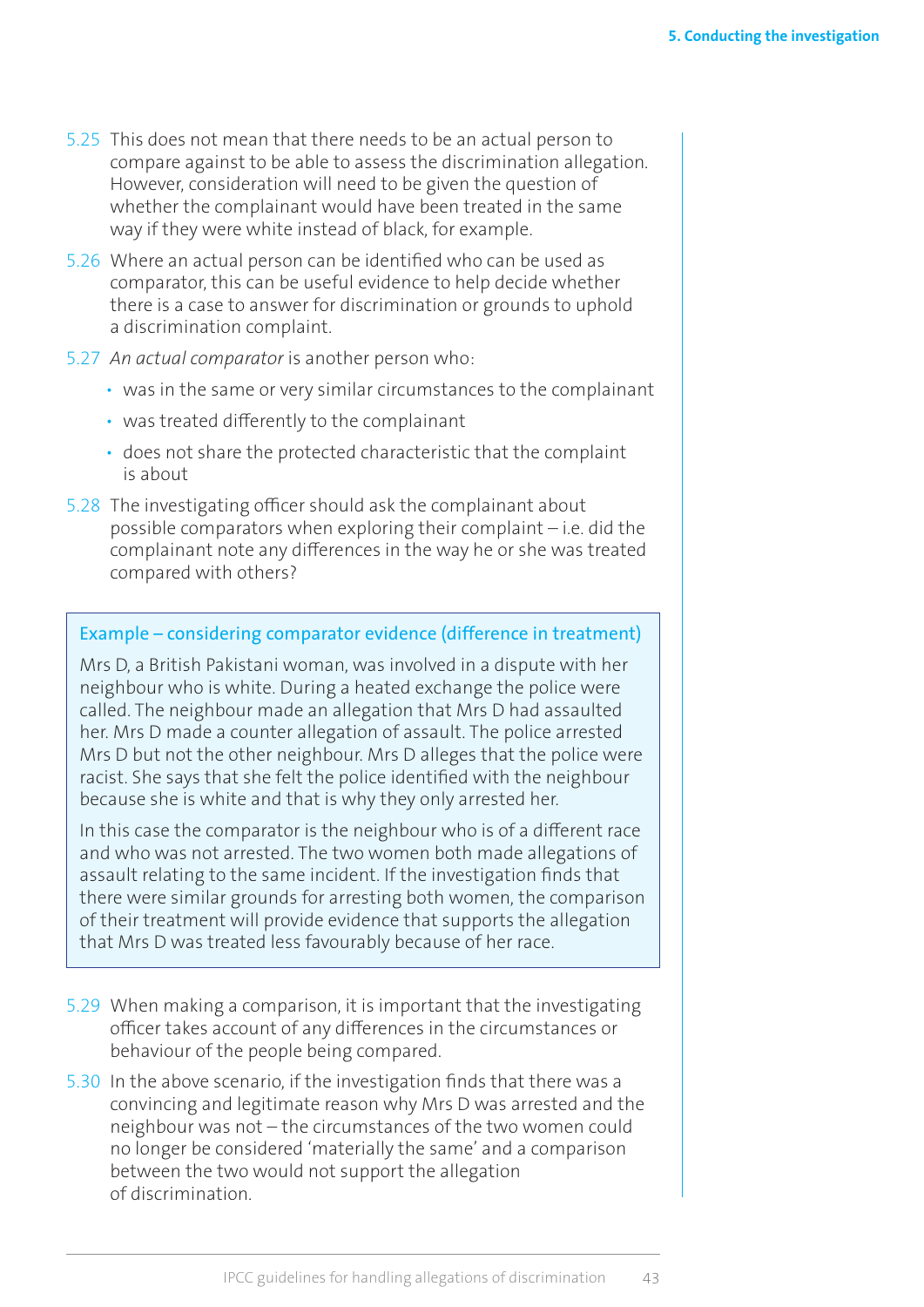5.31 Also, in some cases, treating two people in the same way can be discriminatory if the circumstances suggest that they should have been treated differently.

#### Example – considering comparator evidence (difference in circumstance)

Mr S, a young black man, alleges that he and his friend were subjected to racist abuse on a bus and then beaten in a racist attack by a group of eight young white men. The police arrive on the scene. Mr S told them that he had been the victim of a racist attack. He was the only injured party and had received a serious head injury. The police treated the incident as a fight where both groups were seen as equally responsible and told them all to go their separate ways. No crime was recorded. Mr S complains that the failure of the police to treat him as a victim of hate crime was racist and that his attackers should have been arrested.

In this case both parties were treated in the same way (i.e. no one was arrested). However, this does not disprove discrimination. The complaint is that they should have been treated differently but were not. An investigation would need to assess whether it was reasonable for the officers to decide *not to* treat Mr S and his friend as victims and the white group as suspects and to not record a race hate crime.

The comparison the investigating officer should consider is:

If police encountered two white men, one with a serious head injury, surrounded by a large group of black men who had caused the injury, would the police treat them as equally responsible and not see the white men as victims?

- 5.32 It is not always possible to find an actual comparator, where the circumstances and behaviours of the complainant and another person, who does not share the relevant protected characteristic, are materially the same. If there is no actual comparator, a 'hypothetical comparator' can be used.
- 5.33 *A hypothetical comparator* is constructed from evidence about how other people have been treated in situations that are still similar but not identical to the complainant. This evidence can be used to help form a view about how another person *would probably have been treated* in the same circumstances as the complainant.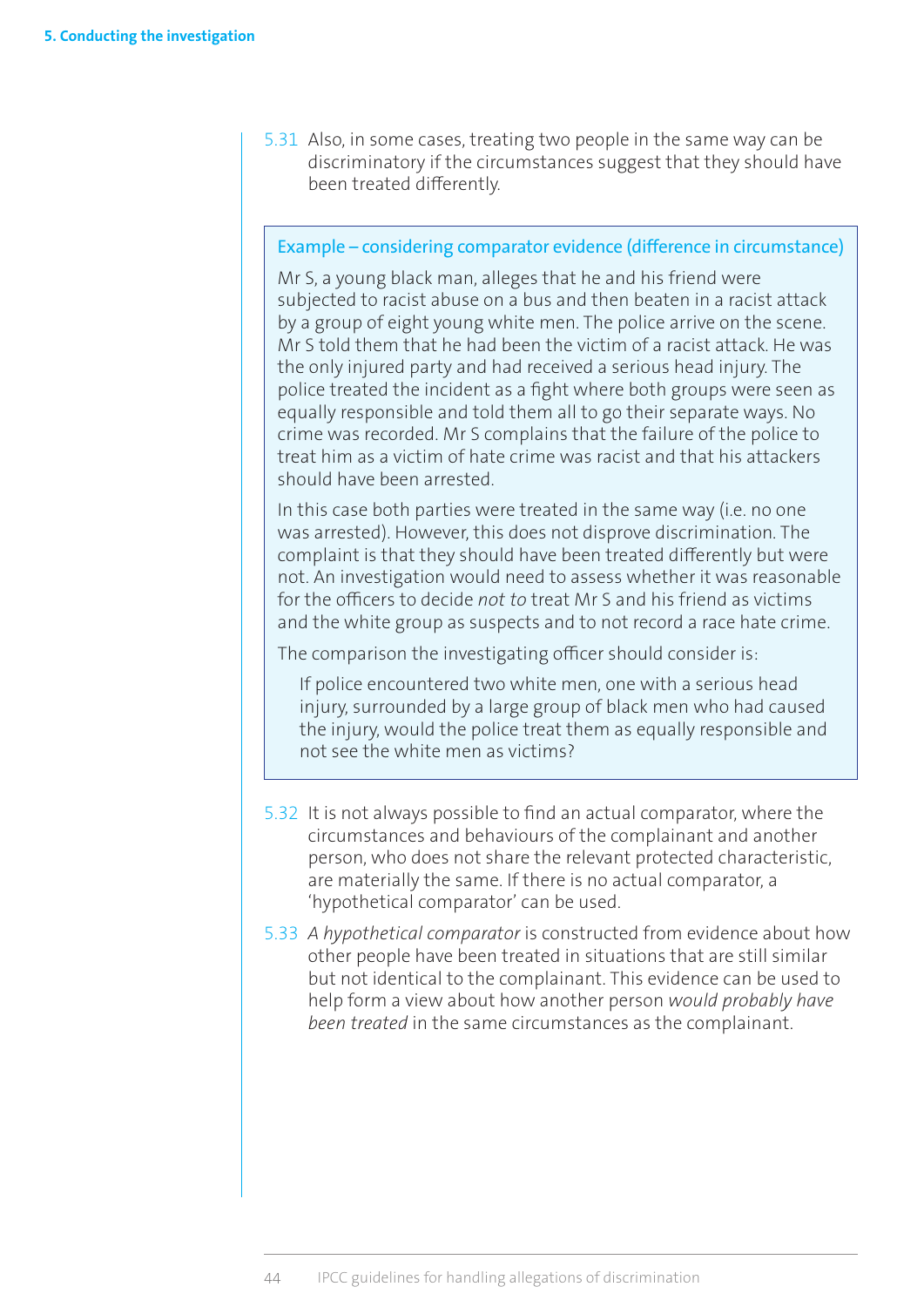#### Example – constructing a hypothetical comparator

Mr R, a Muslim man, makes a complaint that while detained in custody he was subjected to repeated degrading comments and treatment because he is a Muslim. He states that whenever he made a request he was made to feel he was being difficult. For example, when he asked for a halal meal, he says the custody sergeant openly scoffed at him. When he asked for a glass of water, he received a cup of water that was barely one quarter full and when he asked for more he says he was told 'What do you think this is? A hotel?' Finally, when he asked for a prayer mat he states that the custody sergeant said 'anything else for your highness?'

The CCTV footage from the custody suite supports Mr R's version of events. The custody sergeant admits that he may have grumbled about having to respond to the requests made by Mr R, but says that this was because Mr R was making so many requests and it was a busy night, not because of Mr R's race or religion.

The CCTV footage for the custody suite shows that Mr R did make considerably more requests than the other detainees. However, it also shows that the requests made by the other detainees, who were all white, were responded to without any negative remarks. There is no actual comparator who made a similar number of requests as Mr R. However, the different treatment of the white detainees can be used to construct a hypothetical comparator to help assess how a white detainee who made a similar number of requests to Mr R would likely have been treated.

5.34 Another approach is to construct a hypothetical comparator by drawing on elements of the treatment of several people i.e. by looking at a pattern of behaviour in relation to one group compared with another

#### Example – using patterns of behaviour evidence to support a hypothetical comparator

Mr H, a young Asian man, was stopped by police when he was walking home from morning prayers before dawn, during Ramadan. He says that the police asked him what he was doing out at that time. When he tried to explain, the officers were rude and did not listen and decided to search him for drugs. He believes that he was targeted because of his race.

A review of the stop and search record shows that a poor rationale was recorded for the stop and search. The officer was interviewed but failed to provide a reasonable justification for the stop and search.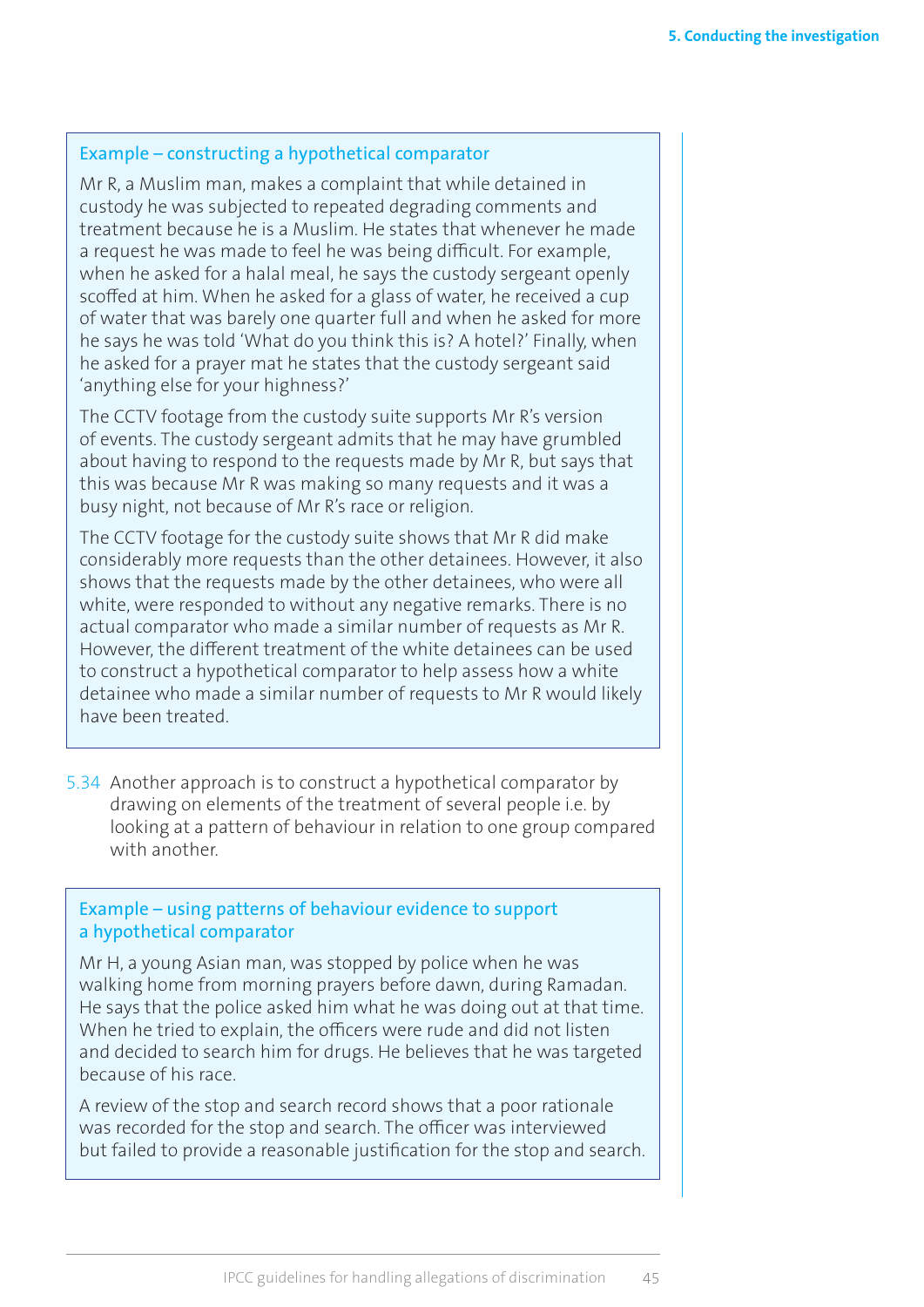The investigating officer reviews the stop and search record which shows that insufficient grounds were recorded for the stop and search.

The investigating officer could review a sample of the officer's stop and search records looking at whether sufficient grounds were recorded where the subjects were Asian and whether sufficient grounds were recorded where the subjects were white.

This would build up a picture of how a person of a different ethnicity was likely to have been treated – this could then be used as a hypothetical comparator.

*This example is revisited on [page](#page-68-0) 57 to show how this type of evidence could be used to reach a case to answer finding.*

# **Discriminatory language**

- 5.35 Throughout the investigation, while reviewing documents, records and during interviews, investigating officers should look for any signs of discriminatory attitudes in the language used. This includes any use of obviously discriminatory language but also more subtle indicators that a person may have acted or made a decision based on prejudicial assumptions.
- 5.36 There are terms that are commonly recognised as being offensive and officers and police staff members should be expected not to use them. Examples include (but are not limited to) racially offensive terms such as 'nigger', 'pikey' or 'paki', offensive terms for homosexual people such as 'dyke' or 'faggot', or offensive terms relating to disability such as 'spaz' or 'retard'.
- 5.37 However, there are other words and phrases which are inoffensive in themselves but, when heard in context, can reasonably be thought of as being discriminatory.
- 5.38 For example, reference to a person's nationality may ordinarily be inoffensive, but the context in which it is used – for example, during an arrest – may reasonably lead a complainant to believe that their nationality affected the interaction or encounter in a negative way.

# Making generalisations

5.39 Speaking in generalisations may be an indication that a person is making judgements based on assumptions rather than individual circumstances and the evidence and intelligence available to them.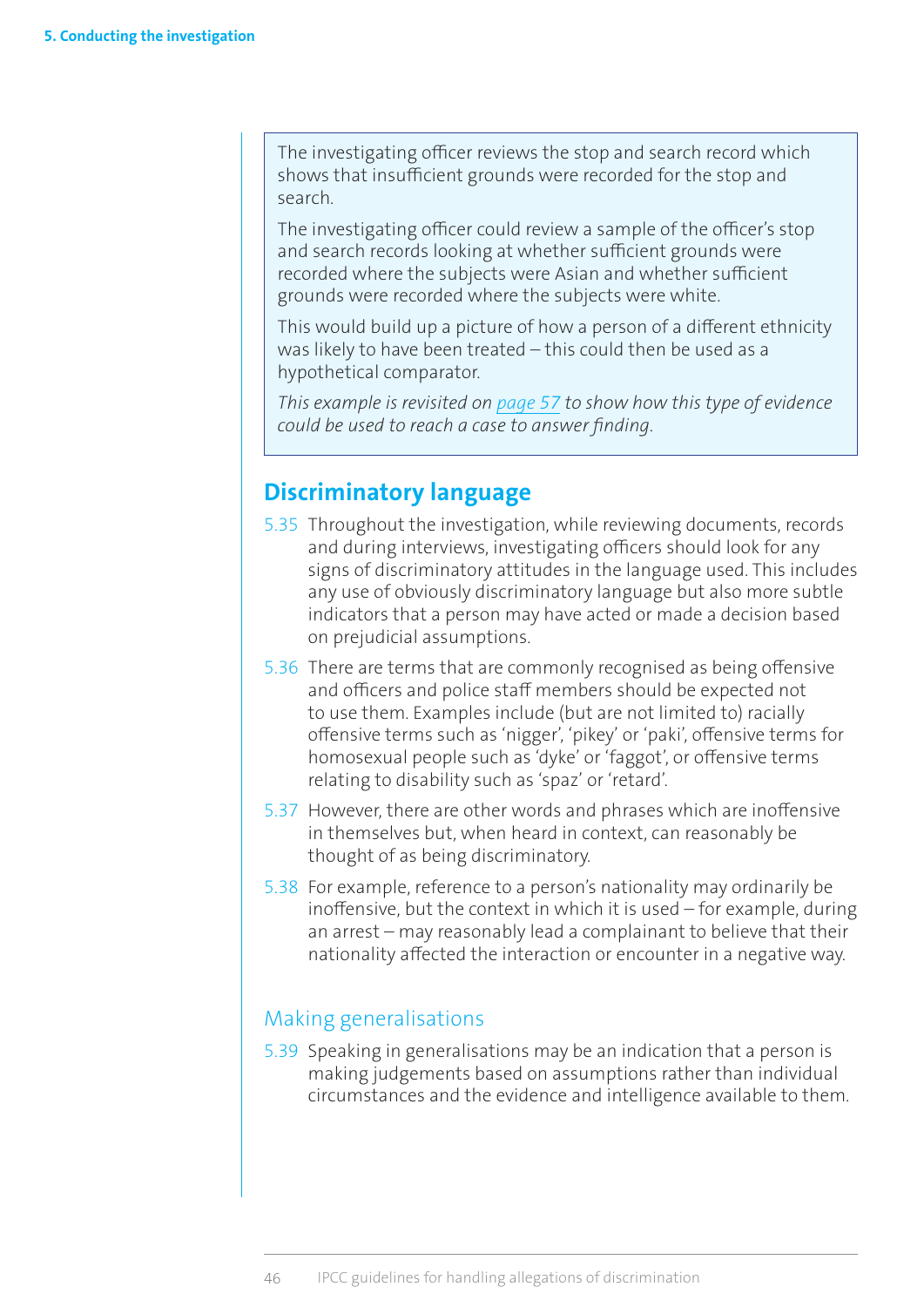- 5.40 Examples include making generalisations about non-descript groups such as 'those people' or 'people round here' or 'people like you/him/her', as well as in relation to specific groups such as black people, Gypsies, gays etc. It is important to consider the context in which the language is used and the nature of the generalisation. Particular attention should be paid to generalisations that have negative connotations or that indicate an 'us and them' divide.
- 5.41 Even if it is unclear whether the language is discriminatory, the use of such generalisations should flag concerns that should be explored further. For example, questions put to the officers or staff members involved might include 'who were you referring to when you mentioned 'those people'?', 'what did you mean?', 'how did this impact on the approach you took?'

## Reference to a characteristic which is irrelevant to the policing purpose

5.42 In some circumstances, describing a person's race, religion, gender, age, disability etc will be relevant to a legitimate policing purpose – i.e. to help identify a suspect or victim, or to provide a service that takes account of a person's individual needs. However, reference to clearly irrelevant details about a person that distinguish them as 'different' may suggest a discriminatory approach.

#### Example – reviewing language used

Miss G alleges that a police officer failed to investigate her allegation of domestic violence properly. She feels that the officer was unsympathetic to her because she is a practicing Muslim and wears a hijab. The officer's pocket notebook entry refers to the victim as a 'young Muslim woman who was wearing a headscarf'.

It could, depending on the circumstance, be appropriate to note a victim's religion if this is relevant to the alleged crime or to the provision of victim support. It is more difficult to see how the reference to the victim's headscarf is relevant information to record in this case. The description of the victim is not necessarily discriminatory in itself, but suggests that the officer may be thinking about the victim as different. It is reasonable to question whether this differential thinking has led to differential treatment.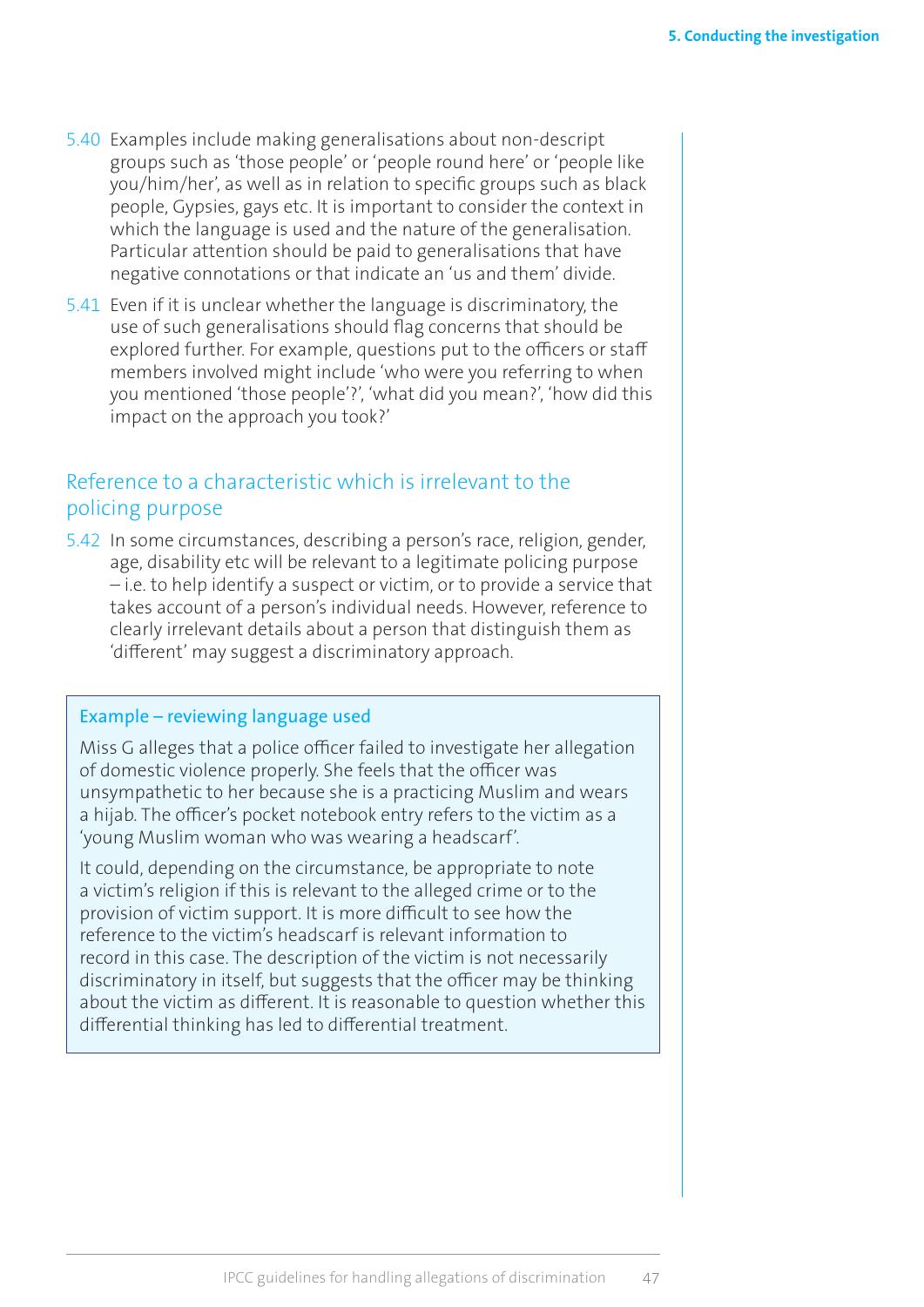# **Probing the officer or staff member's account**

- 5.43 In discrimination cases, it is important to get an account from the officer or staff member and to unpick and challenge *why* they acted in the way that they did. In most cases the most effective way to do this will be to speak directly with the officer or staff member. Sometimes it will be appropriate to conduct a formal interview, in other cases a less formal conversation may be appropriate, if properly documented. In other cases, it might be enough to accept statements, as long as they can be probed further and a suitable record is kept.
- 5.44 Direct, closed questions such as 'did you discriminate against the complainant?' or 'did you treat the complainant differently because they were black?' are unlikely to be very helpful. It is extremely unlikely that this type of questioning will lead to anything other than a denial.

# Probing rationales

- 5.45 Questions should focus on:
	- why the police officer or staff member undertook the actions that they did
	- what assumptions were made
	- what were the reasons for these
- 5.46 Investigating officers should refer back to the thinking done at the beginning of the investigation to consider what stereotypes or prejudicial assumptions might have informed the officer or staff member's actions. Questions should be asked to test whether these sorts of assumptions informed their decision making.
- 5.47 It is not enough that an officer provides a reason for their actions. The investigating officer needs to be satisfied that their reasoning is sound, convincing and fair – and not informed by prejudiced assumptions.

#### Example – probing rationales

As part of an investigation into an allegation of discrimination and use of excessive force, the investigating officer is looking to test whether a police officer made prejudiced assumptions that the complainant, Mr C, posed a greater threat or risk because he was black.

Questioning should look to probe what the basis of the risk assessment was, whether this was reasonable in the circumstances, and whether the actions taken appropriately matched the level of risk identified. This might include questions such as: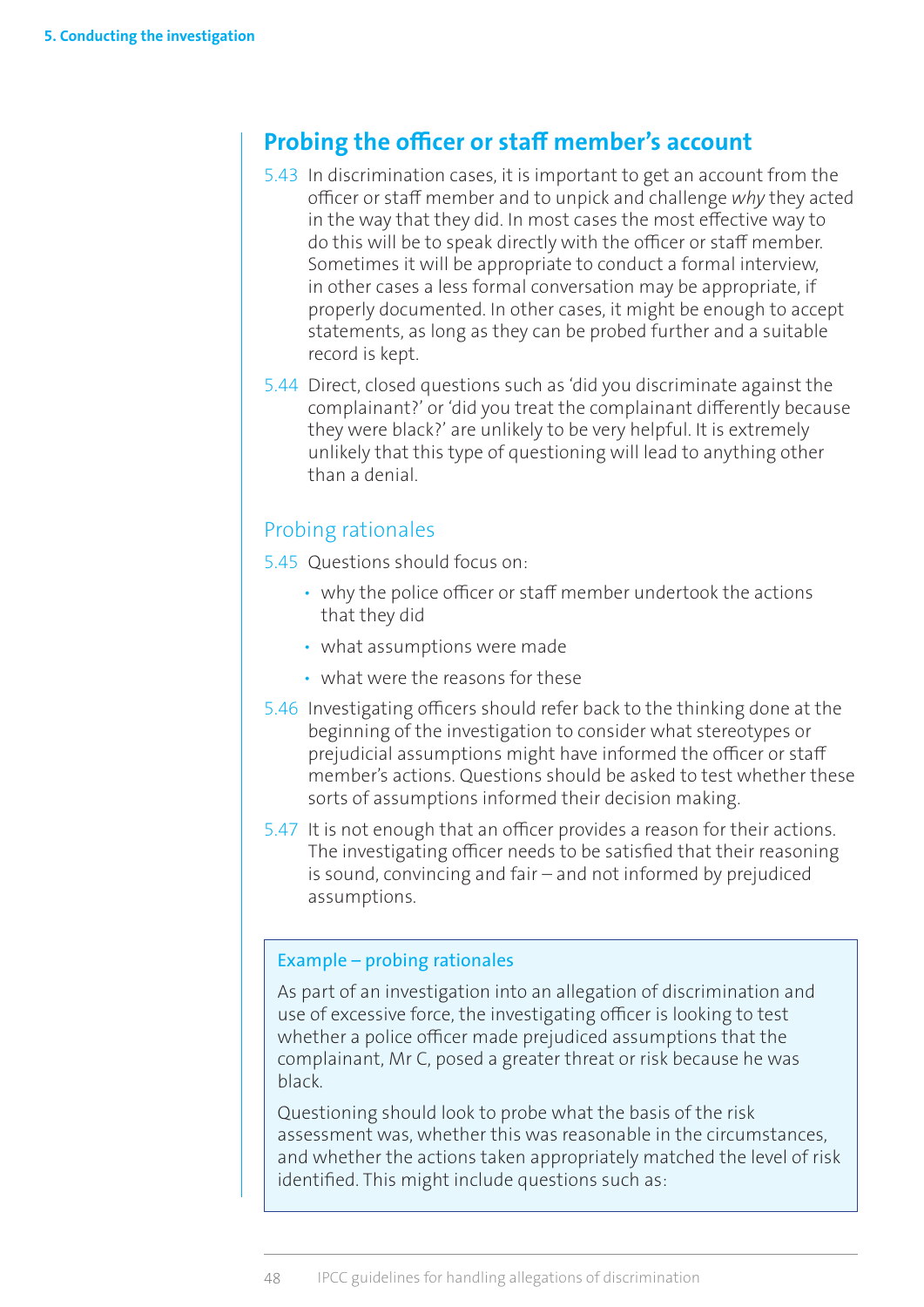- What was your first impression when you arrived at the scene and saw Mr C?
- How did you assess the risk of harm to you and your colleagues/to members of the public/to the complainant? What things did you consider?
- How did you take into account the level of risk in the way that you approached Mr C? What were your options and how did your thoughts about likely risk impact on what you decided to do?
- When you decided to restrain Mr C, what did you think this would involve? Were you surprised by his response?
- Did anything happen to change your risk assessment at any stage?

If the risk assessment is found to be unreasonable in a way which is consistent with the stereotype view of black men as being more violent/unpredictable/aggressive – the investigating officer will need to weigh up the likelihood that the reason for this relates to Mr C's race as opposed to any non-discriminatory reason offered for the officers' actions.

## Probing patterns of behaviour and comparator evidence

- 5.48 As with other investigations, questioning should refer to evidence that supports the allegation that has been made – this should include reference to any relevant patterns of behaviour evidence or comparator evidence found throughout the investigation.
- 5.49 For example: We have looked at your stop and search records for the last three months and the data suggests that you stop and searched a disproportionate number of people from black or minority ethic backgrounds – can you explain why this would be?
- 5.50 Where a comparator is available, it will be relevant to ask direct questions about the reasons for any difference in treatment. For example: Why did you arrest this person and not that person?
- 5.51 Where there is no comparator, it may be appropriate to ask about a hypothetical comparator or to ask the officer or staff member to suggest any comparable situations themselves.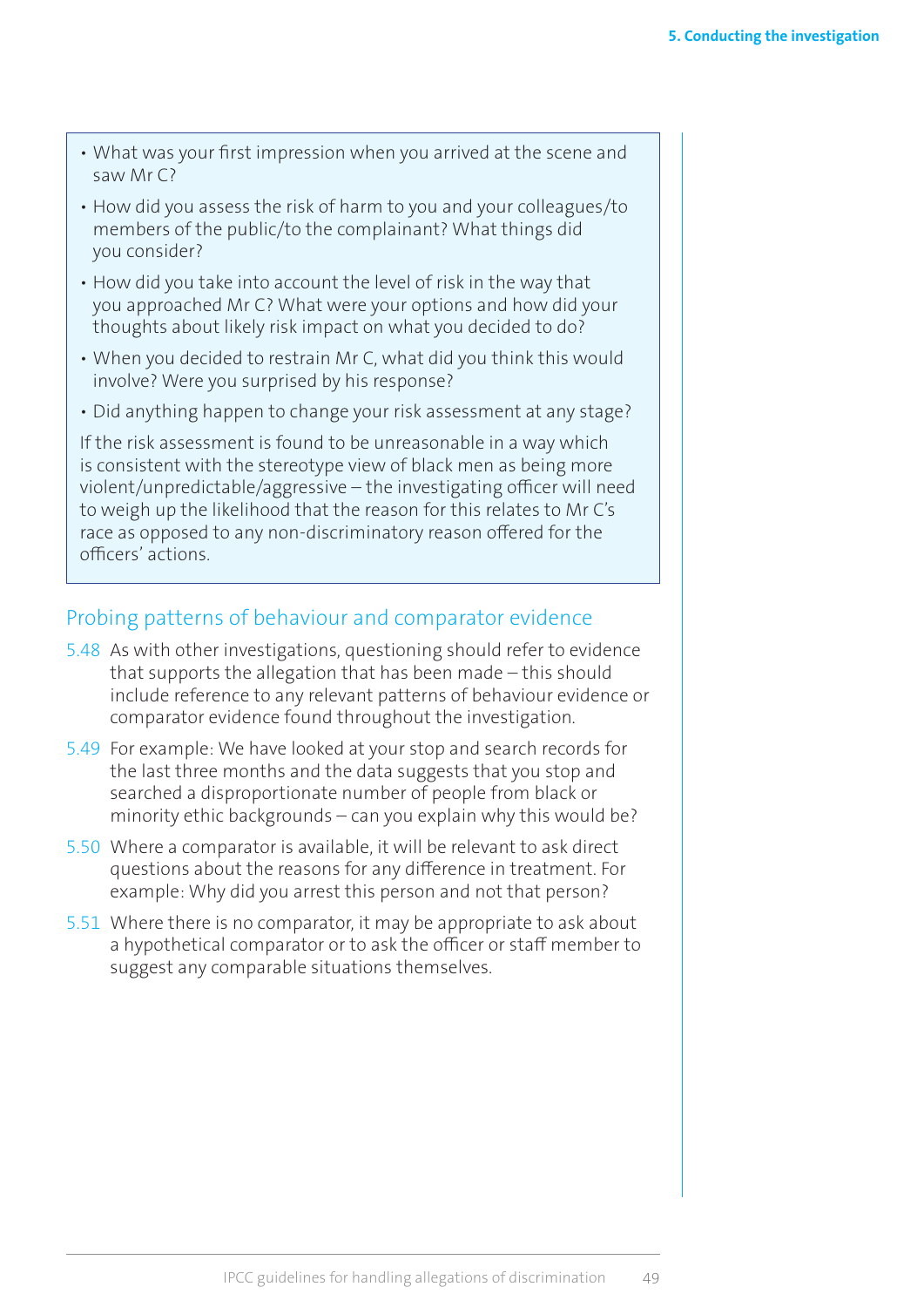#### <span id="page-61-0"></span>Example – questioning drawing on comparator evidence

Mr R, a 29-year-old gay man, made a report of domestic violence to police. He reported that his partner had punched him repeatedly in the face and had broken his nose. Mr R complains that when the police arrived they seemed unclear who the victim was, even though he had reported the assault and there was a recorded history of domestic violence against him by his partner. Mr R believes that the response was sexist and homophobic and if he had been a female victim in a heterosexual couple he would not have been treated in the same way.

It is likely that the officer in this case will have responded to many domestic violence incidents involving heterosexual couples – with cases involving a female victim and male perpetrator being more frequent. Questioning should explore any differences in approach in this instance compared with the approach taken in those more 'usual' cases. This might include questions such as:

- What is your experience of dealing with domestic violence incidents? What is your experience of responding to domestic violence incidents involving same sex couples? Or male victims?
- What was your first impression when you arrived at the scene? Was it clear to you who had reported the incident? If not, how did you find out who the victim was?
- Was this incident unusual? What was different about it? Did you take a different approach to your usual response? If so, why?
- Are there different things (e.g. different risks or needs) to take into account when the victim is male? Or where both the victim and perpetrator are male?

## Reflecting on the complainant's experience of the incident

- 5.52 The investigating officer should also ask questions that lead the officer or staff member to reflect on:
	- how the complainant might have experienced the situation
	- why the complainant might have come away with the impression that the treatment of them was unfair or discriminatory
	- what else could have been done that might have prevented the complainant forming this view
- 5.53 This line of questioning is partly about getting the officer or staff member to reflect on how they can improve their practice. It also has evidential value. Failure to properly think about how an incident might impact differently on different groups of people can lead to discrimination.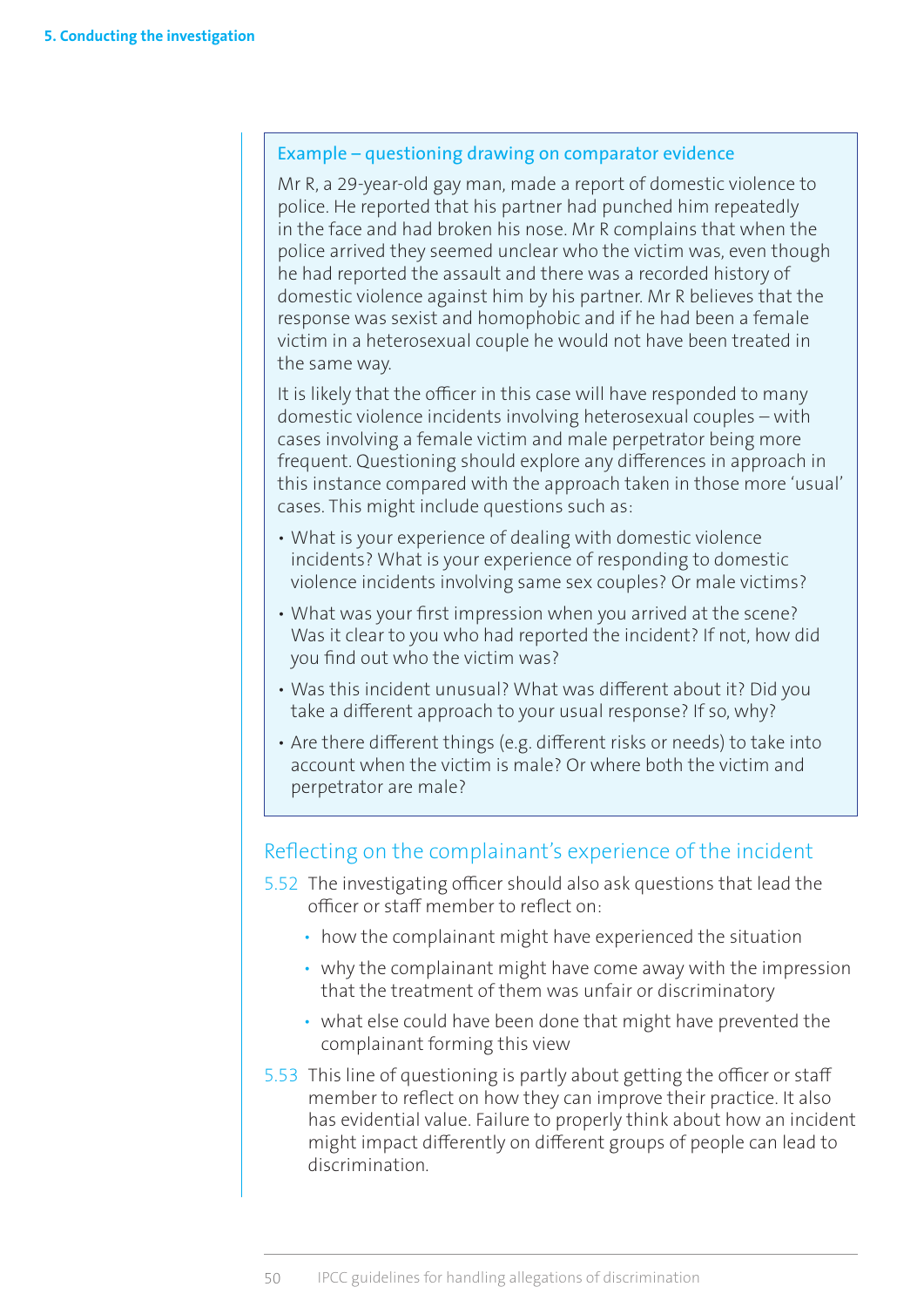#### Example – reflecting on the complainant's experience of the incident

Mr C, a young black man, alleges that he was stopped and searched because of his race. He states that he asked the officer repeatedly why he was being searched but the officer gave him no good reason and just told him that he 'looked suspicious'. Mr C says that this infuriated him and that he started to shout and swear at the officer and was arrested for a public order offence.

Mr C says that he has been stopped many times before and is never given a good reason. He says that on this occasion the officer did not give any reason for the stop and the frustration he expressed in response to this was reasonable and his arrest was unjustified.

The officer subject to investigation should be asked questions about his reasons for the stop, the search, and for the arrest, and whether he explained these reasons to the complainant. Some useful additional questions to ask might be:

- When you stopped Mr C, how did you think he was going to feel about being stopped by a police officer?
- If he had been stopped many times before, do you think that this might affect how he responded? Did you take account of this possibility?
- Why do you think that Mr C feels he was discriminated against?
- Is there anything that you could have done differently that might have left him with a different impression?

*This example is revisited on [page](#page-73-0)* 62 *in the section on outcomes and resolution.* 

## Asking about training and experience, and reflecting on what could have been done differently and better

- 5.54 Investigating officers should also ask questions about the officer or staff member's experience and training and about whether they felt adequately equipped to deal with the situation they faced.
- 5.55 This could include asking about any relevant procedural training they have received and whether this included reflection on equality and diversity issues, as well asking about general training in equality and diversity issues.
- 5.56 This questioning may help to reveal any training needs which might underlie the actions of the officer or staff member. However, a lack of training should not be used to excuse discriminatory behaviour where the officer or staff member could reasonably have been expected to know the appropriate course of action. Officer experience will also be relevant to this assessment and should be probed as part of this line of questioning.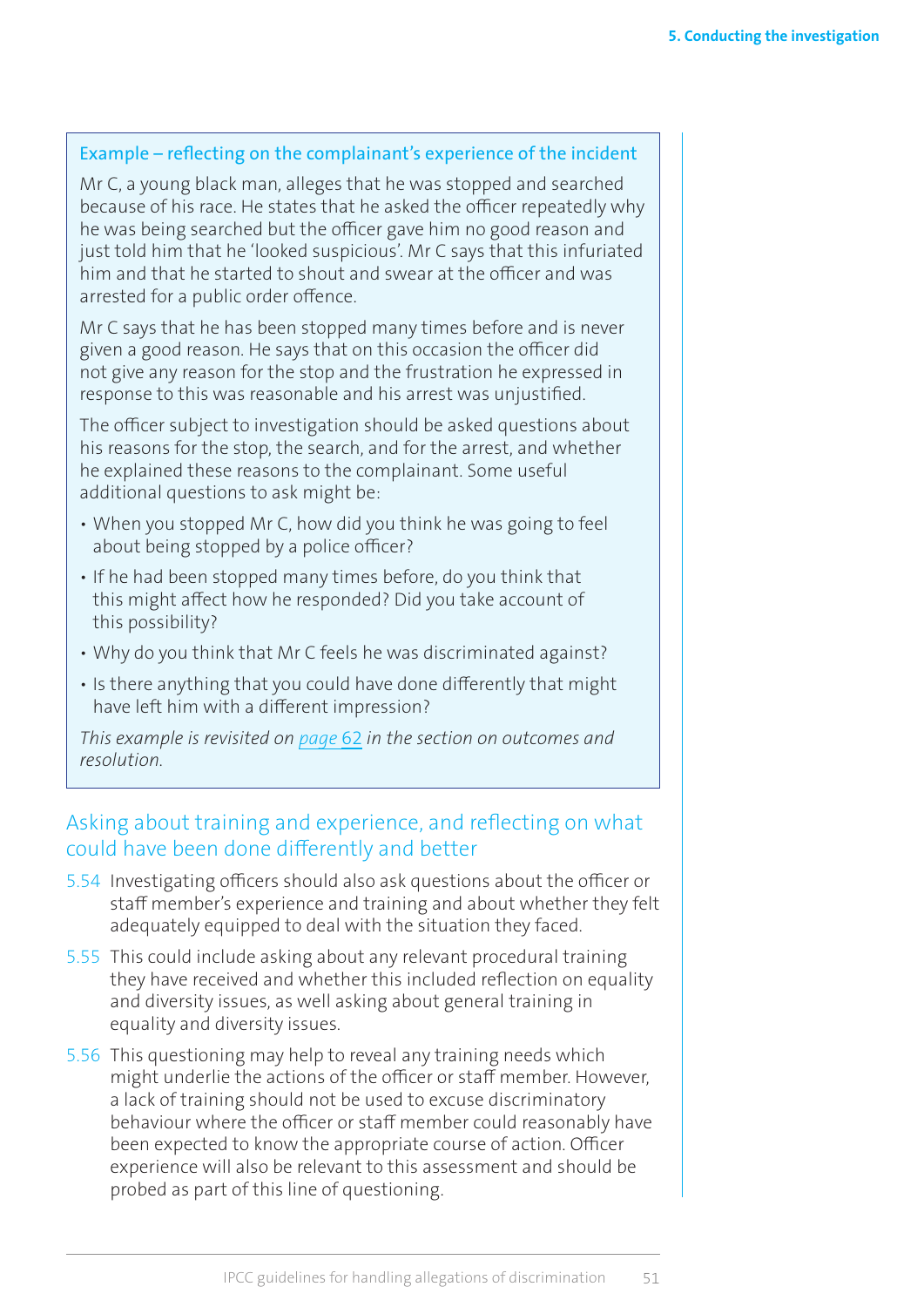The officer or staff member should also be asked to reflect on how the complainant came to the view that the police actions were discriminatory and whether there is anything, in hindsight, that they could have done differently or better that would have changed this view.

Example – asking about training and experience and what could have been done differently

Mr R (case on [page](#page-61-0) 50) complains that the police response to his report of domestic violence against his male partner was sexist and homophobic.

Relevant questions to ask about training in this case could include:

- Have you received equality and diversity training? If so, when? Did the training include any discussion of homophobia or LGB issues?
- Have you received any specific training around handling incidents of domestic violence? Did this training include any discussion of responding to domestic violence involving same sex couples? Or responding to male victims of domestic violence?
- What is your experience of responding to incidents of domestic violence? Have you responded to incidents involving same sex couples or male victims previously? If so, what action did you take on that occasion?
- What do you think you could have done differently in this case that would have given Mr R confidence that he would be treated appropriately as the victim?

# **Institutional discrimination and organisational issues**

- 5.57 Complainants may raise allegations of institutional discrimination in their complaints against police. It will not be within the scope of an individual complaint, conduct or death or serious injury investigation to systematically audit the practices of a police force to broadly answer whether the force is institutionally racist/ ageist/homophobic etc. Other organisations such as Her Majesty's Inspectorate of Constabulary (HMIC) or the Equality and Human Rights Commission (EHRC) may be able to undertake this type of inquiry.
- 5.58 However, organisational issues and organisational learning can and should be considered where these arise from enquiries relating to the particular incident or series of incidents that the complaint relates to.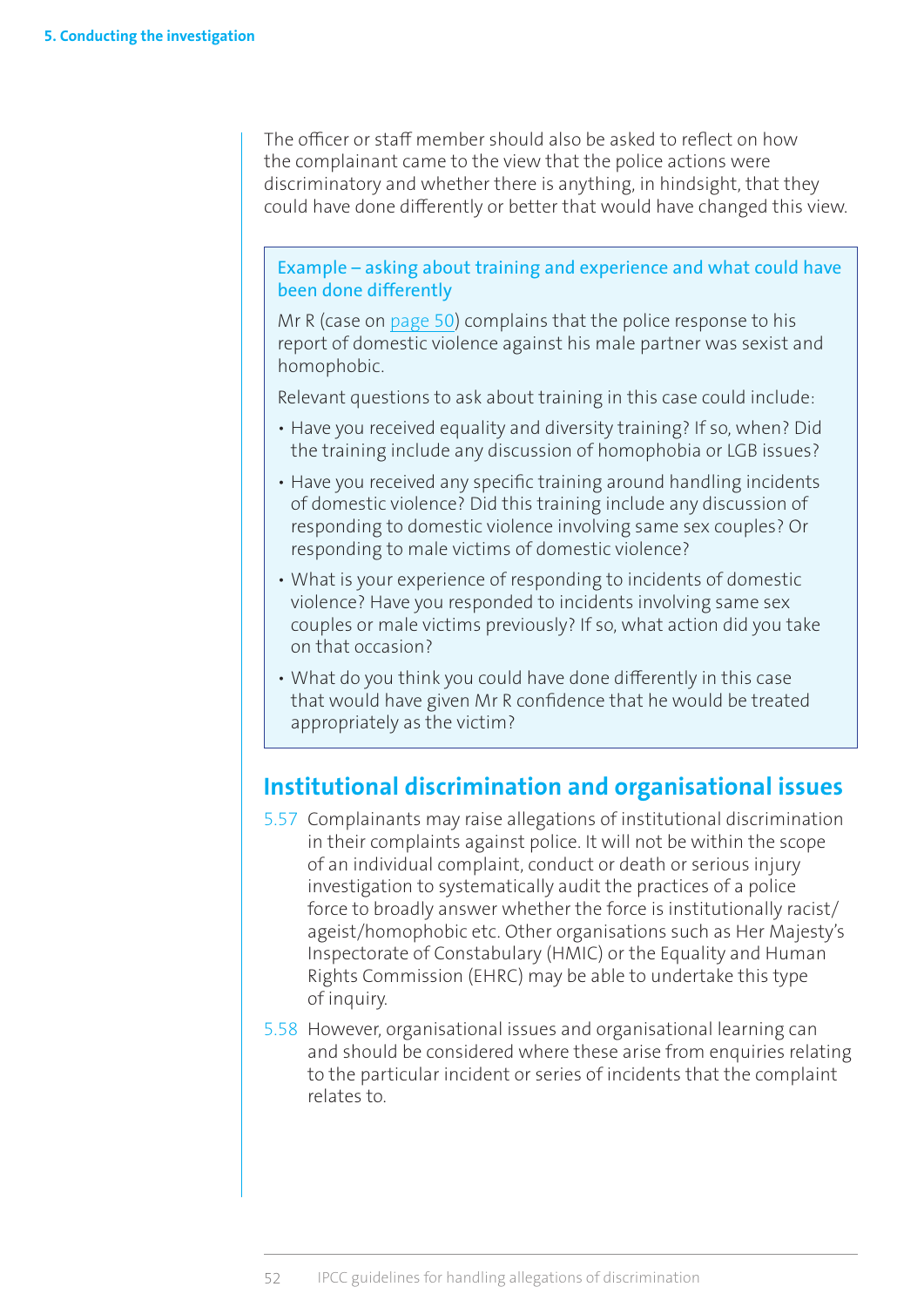<span id="page-64-0"></span>5.59 Where a complaint includes an allegation of institutional discrimination, the terms of reference for the investigation should clearly indicate what will be looked at and how the organisational issues under consideration link to the individual incident(s) being investigated.

#### Example – terms of reference that cover organisational issues

Mr D complains that the police have failed to deal with his repeated allegations of disability hate crime. He alleges that the failings were signs of institutional discrimination by police against disabled people whereby disabled people are denied access to justice for hate crimes. Terms of reference for the investigation into this complaint might include:

The investigation will include consideration of the following:

- whether Mr D's allegations of disability hate crime were appropriately recorded and dealt with
- whether police officers or police staff discriminated against Mr D because of his disability in their handling of his allegation of hate crime
- whether any failure to deal appropriately with Mr D's allegations of disability hate crimes is a reflection of discriminatory policies, practices or culture within the organisation
- 5.60 In all cases where an investigation finds a case to answer for discrimination or learning/improvements are indentified, proportionate consideration should be given to whether the issues found show a broader team-wide or organisation-wide issue.
- 5.61 For example, consideration should be given to:
	- Supervision was sufficient guidance or supervision provided by supervisors/senior managers? Were inappropriate behaviours challenged?
	- Force policies are force policies adequate? Do they protect against the failing found?
	- Force/team practices and adherence to policies are any individual failures to adhere to policy suggestive of a team or organisational culture or approach?
	- Team or organisational culture is there anything concerning about the collective approach or language used by the team or organisation?
	- Training provision across team/force if a training need is identified for a particular officer, does this suggest a broader training need across the team or force?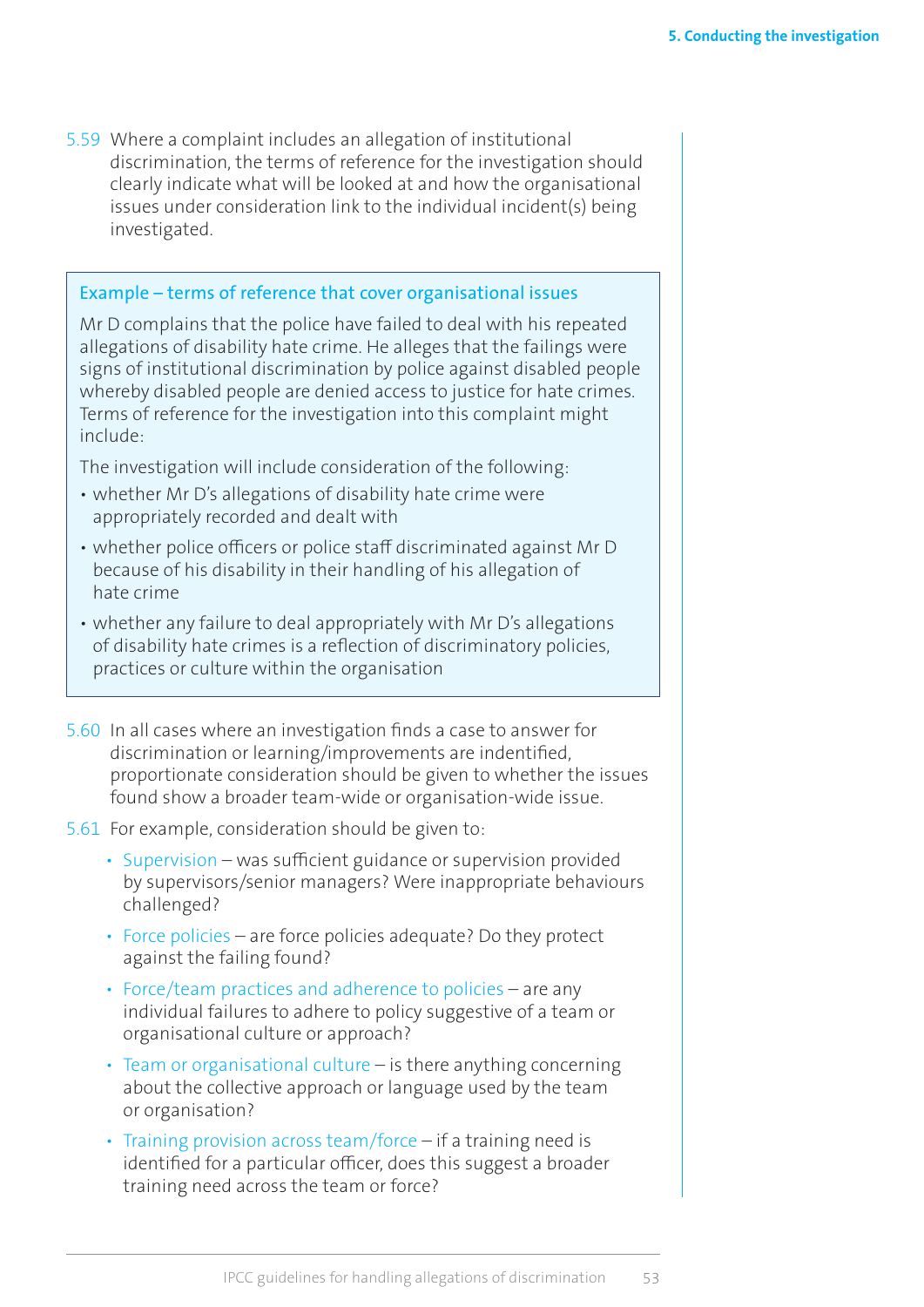- The equality objectives published by the force under the public sector equality duty – have these been engaged? Do these need to be revised?
- 5.62 The scope of these considerations should be proportionate and will depend on:
	- the seriousness of the failing found
	- any intelligence/evidence collected through the investigation or otherwise known which might suggest a broader issue
	- whether other similar issues have been raised with the force/ team – i.e. through other complaints or investigations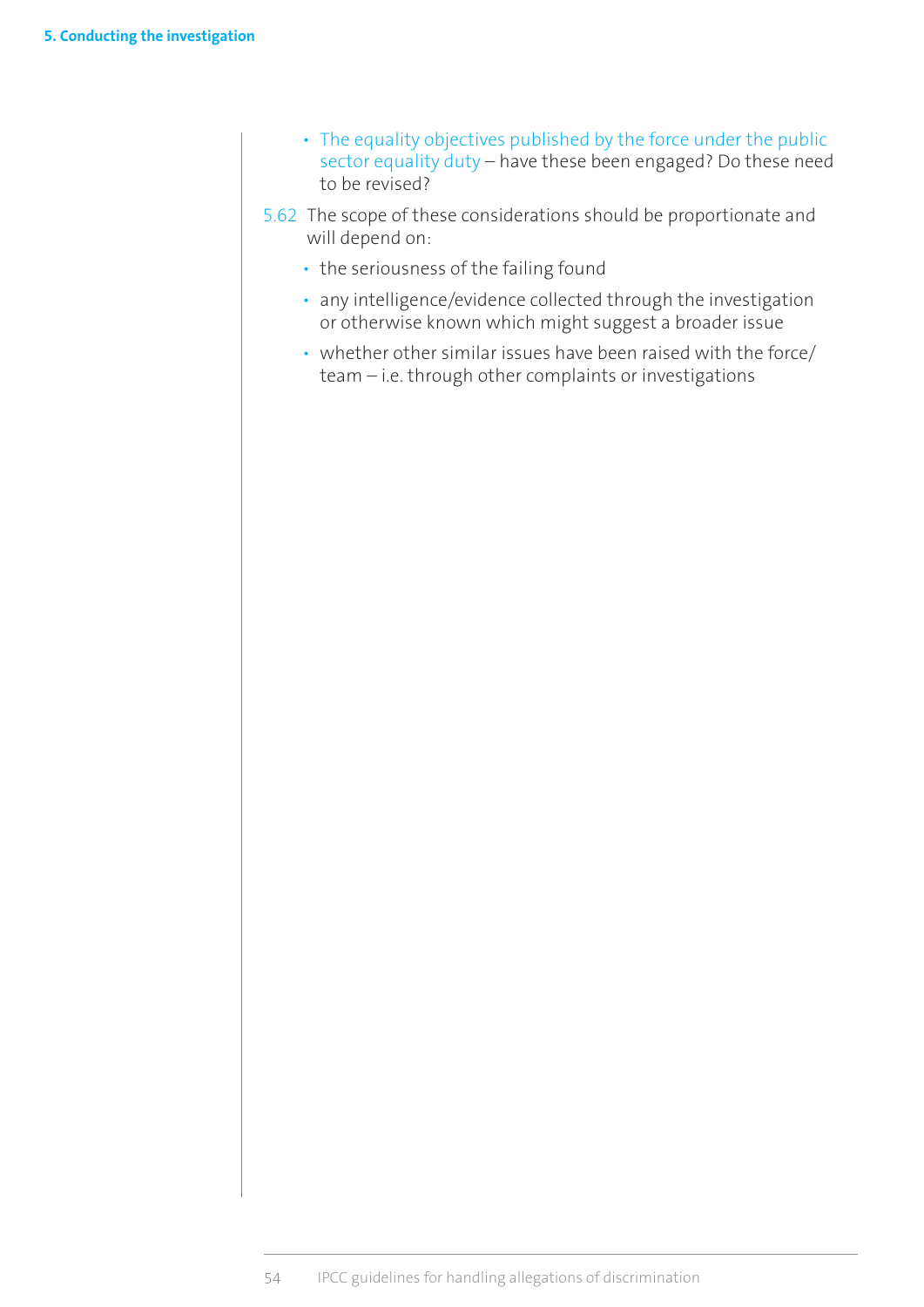# **6. Findings and outcomes**

- 6.1 As with all police complaints, investigating officers must use the 'balance of probabilities' test when drawing conclusions or making findings about allegations of discrimination.
- 6.2 This is a simple test where an investigating officer decides whether the conduct is more likely than not to have happened.
- 6.3 If an investigation may lead to disciplinary proceedings and is therefore 'subject to special requirements', the investigating officer will need to decide if there is a case to answer for misconduct or gross misconduct (see [page](#page-32-0) 21 for further advice on special requirements and severity tests). To find a case to answer the investigating officer needs to think that there is sufficient evidence that a reasonable misconduct hearing/meeting, *could find*, on the balance of probabilities, gross misconduct or misconduct.
- 6.4 If the investigation is not 'subject to special requirements' the investigating officer will need to assess whether, on the balance of probabilities, the discrimination allegation should or should not be upheld.
- 6.5 The decision about whether there is a case to answer or whether an allegation of discrimination should be upheld, should refer to the relevant test for discrimination under the Equality Act. However, it is not for an investigation under the police complaints system to ultimately determine that the police have unlawfully discriminated against a person. A determination of unlawful discrimination can only be made by the courts under the Equality Act or the Human Rights Act or by the EHRC using its enforcement powers.
- 6.6 The investigating officer should be careful to express their findings in terms that make it clear that they are giving an *opinion* about whether or not the officer or staff member discriminated. This opinion will inform the decision about whether or not to uphold the complaint or find a case to answer.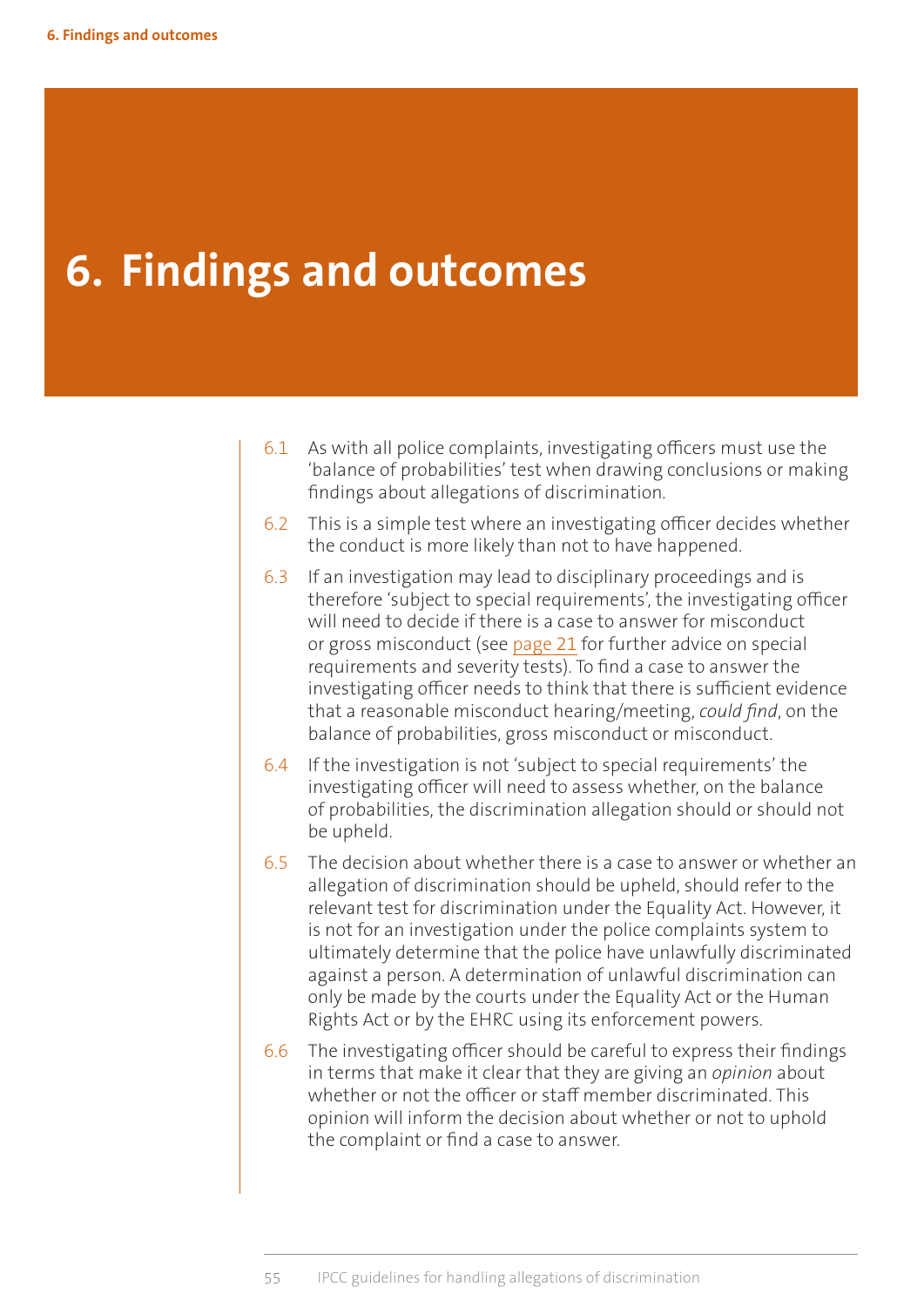#### Example – an upheld finding in an investigation not subject to special requirements

I have considered your allegation in light of the test for discrimination arising from disability under the Equality Act 2010. Having considered all of the evidence gathered during the investigation it is my opinion that PC A did not take appropriate account of your needs arising from your disability even though you told him about your disability. I am therefore upholding your complaint that you were discriminated against.

#### Example – a case to answer finding in an investigation subject to special requirements

I have considered your allegation in light of the test for direct race discrimination under the Equality Act 2010. Having reviewed all the evidence available, I am satisfied that there is credible evidence to support your allegation that your race was a factor in the decision made by PS R to arrest you such that a disciplinary tribunal could, on the balance of probabilities, make a finding of gross misconduct. I am satisfied that PS R has a case to answer for gross misconduct.

# **Assessing the evidence**

- 6.7 In some cases there will be strong evidence of discrimination which will lead to an upheld complaint or a case to answer finding. This could include:
	- Direct evidence of discrimination, e.g. CCTV evidence, audio or video recording, or independent witness evidence showing overt discriminatory language, or a clear disregard for a person's needs arising from a disability, for example.
	- Strong circumstantial evidence e.g. strong comparator evidence, such as a person who does not share the protected characteristic, whose relevant circumstances and behaviour were the same but who was clearly treated differently.
- 6.8 In many cases there will not be any one piece of evidence which is enough to uphold an allegation of discrimination or to find a case to answer for discrimination. However, it may still be possible to build a convincing picture of circumstantial evidence upon which an upheld or case to answer finding can reasonably be based.
- 6.9 The investigating officer must look at all the circumstances of the particular case in order to see if discrimination can rightly be inferred from the surrounding facts. This could include patterns of behaviour, comparator evidence, any concerning language or evidence that the officer/staff member acted in a way that fits with discriminatory stereotyping.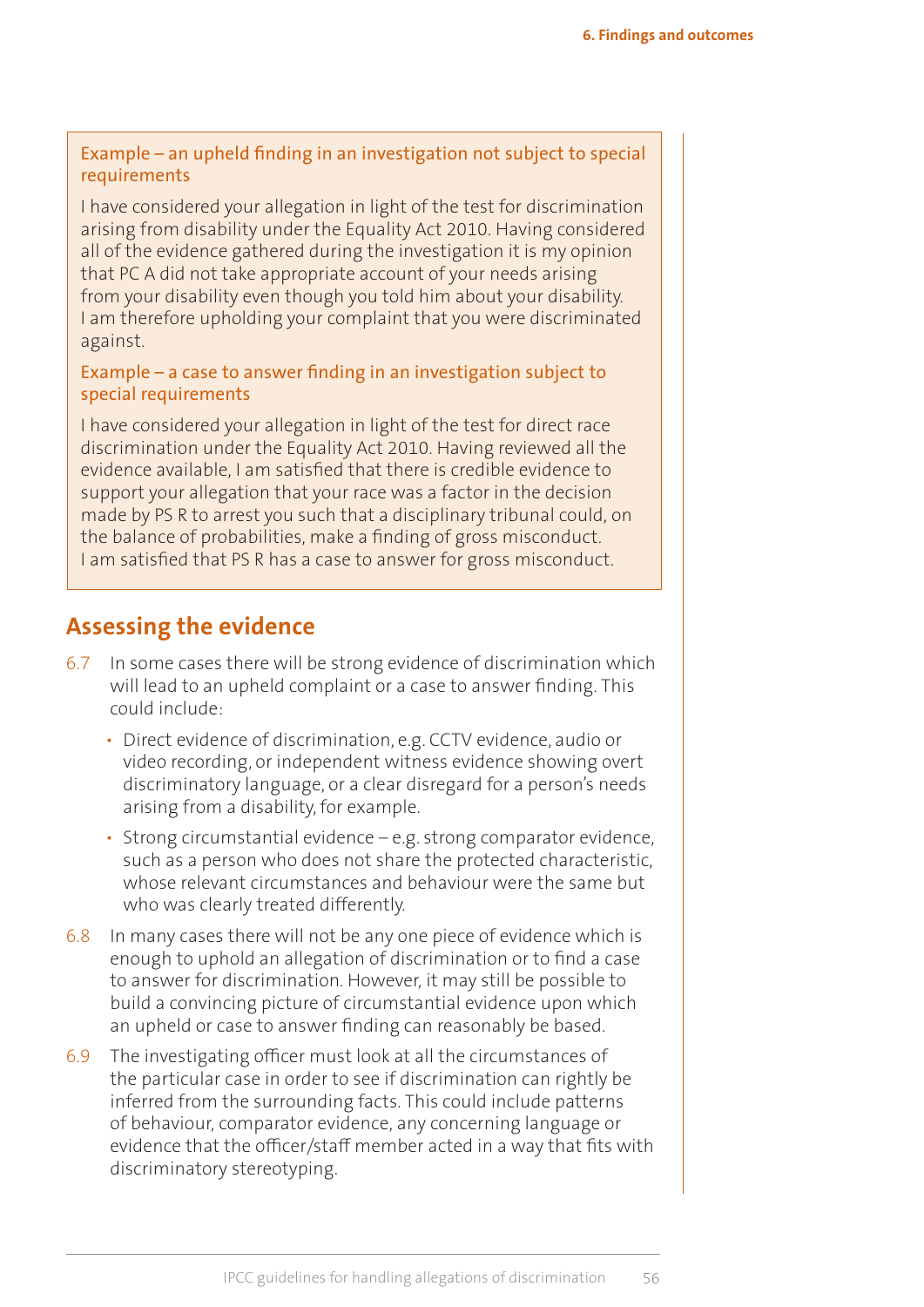<span id="page-68-0"></span>6.10 The evidence supporting the allegation of discrimination should be weighed against any alternative, non-discriminatory explanation provided by the officer or staff member or otherwise suggested and supported by the evidence. The relative credibility and plausibility of competing accounts and explanations should be assessed in light of all the evidence available.

#### Example – making a finding based on patterns of behaviour and comparator evidence

Mr H, a young Asian man, was stopped by police when he was walking home from morning prayers before dawn, during Ramadan. He says that the police asked him what he was doing out at that time. When he tried to explain, the officers were rude and did not listen and decided to search him for drugs. He believes that he was targeted because of his race.

A review of the stop and search record shows that a poor rationale was recorded for the stop and search. The officer was interviewed but failed to provide a reasonable justification for the stop and search.

The investigating officer looked at the racial breakdown of the officer's stop and searches over the previous six months and compared this to overall stop and search figures for the force area where he works. This showed that the officer had stopped a higher proportion of people identified as Asian or black compared to the proportion recorded for the force area. The officer suggested when interviewed that the decision to target gang activity in the area would account for the higher stop rate of black and minority ethnic (BME) groups.

The investigating officer also looked at the rationales recorded on a sample of the officer's stop and search records to look for any patterns. Half of the records reviewed where the person stopped was Asian did not have a sufficient rationale recorded compared with 20% of the records reviewed where the person stopped was white. The analysis also showed that the percentage of searches that led to arrest for Asian suspects was significantly lower than for white suspects. This evidence suggests that the officer was less likely to have reasonable suspicion for these searches.

To draw a conclusion in this case, it is essential that the investigating officer looks at the whole picture built up by the different pieces of evidence. Each on their own may not be sufficient to find a case to answer. However, together they may provide enough points of concern to satisfy the investigating officer that disciplinary proceedings could find that it is more likely than not that race was a factor in the stop and search of Mr H.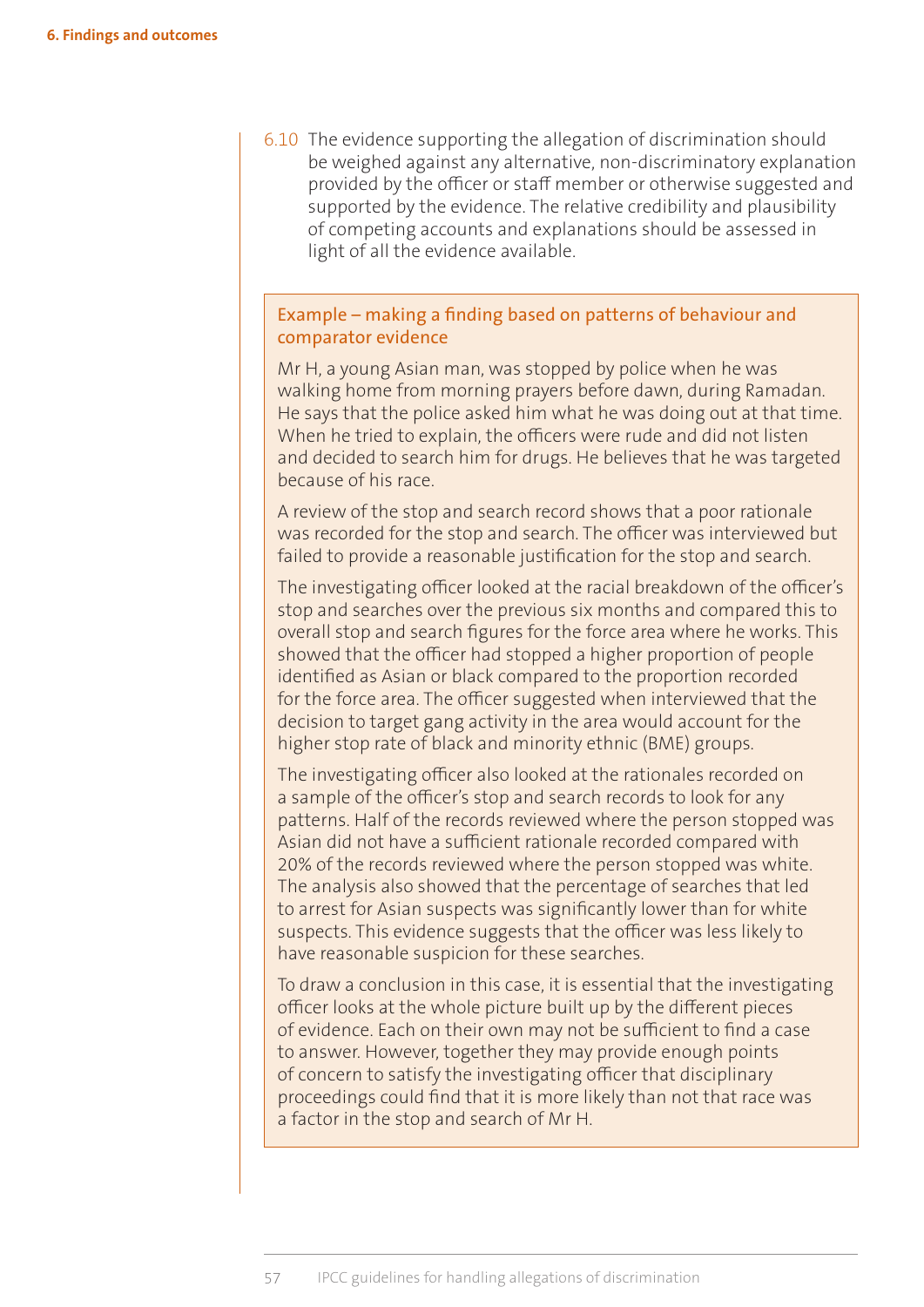<span id="page-69-0"></span>This needs to be weighed against any non-discriminatory reasons for the stop given by the officer. The officer has offered a reason why he may have stopped a disproportionate number of people identified as BME. However, he has not provided an adequate non-discriminatory reason for this particular stop and search encounter.

- 6.11 At the beginning of the investigation, the investigating officer should map out the types of assumptions, prejudice or bias that might have informed the police officer or staff member's actions.
- 6.12 If the investigation finds that officers or staff members acted in a way that closely aligns to these discriminatory assumptions or stereotyping, and discrimination is a more plausible reason for the officer or staff member's actions than any non-discriminatory reasons considered, this would be grounds to find a case to answer for discrimination. Again, a careful assessment will need to be made as to the cumulative weight of such evidence.

#### 6.13 Considerations will include:

- How far from expected and reasonable behaviour were the actions of the officer or staff member?
- How closely does the behaviour align with what might be expected if the officer or staff member did make prejudiced assumptions based on the relevant protected characteristic?
- What reasons, other than discrimination, might account for the behaviour? How plausible and credible are these reasons? Do they wholly account for the behaviour or could discrimination still be a contributing factor?

#### Example – making a finding drawing on a range of evidence

Mr A is a 36-year-old black man with mental health issues. Mr A states that he was arrested by the police when he was suffering from a manic episode. He complains that the police used excessive force to restrain him, breaking his arm. He alleges that the police were violent and rude and they failed to appropriately care for him while he was in a state of mental health crisis. He feels that the police only responded in this way because he is a black man.

Following the investigation, the investigating officer is satisfied that there is a case to answer for use of excessive force as there is credible evidence that:

• officers inappropriately and unreasonably assessed the risk to themselves and to the public as higher than it was and did not take sufficient account of Mr A's mental state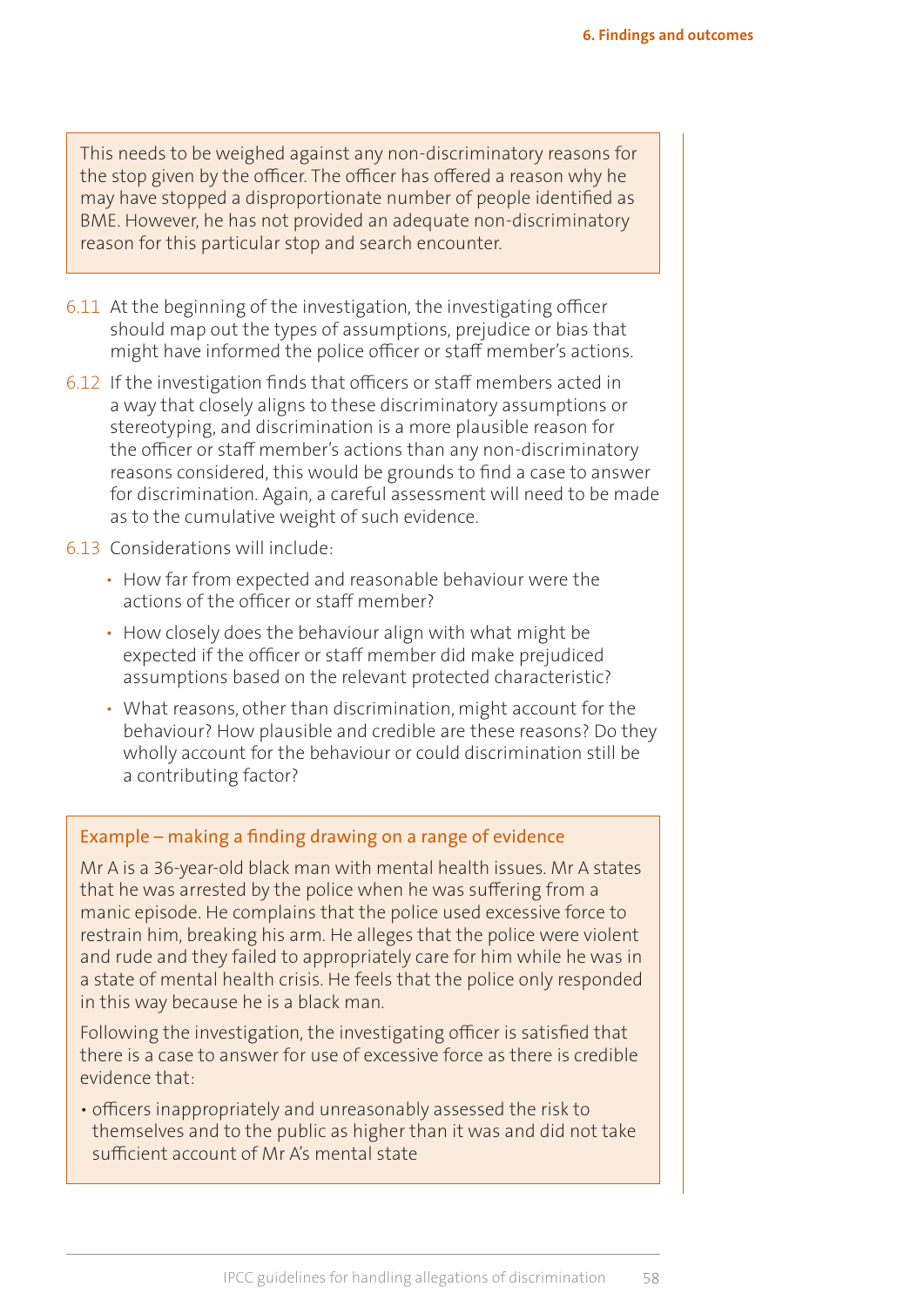• officers did not attempt to contain or de-escalate the situation before using restraint

The investigating officer also concludes that there is credible evidence, based on comments recorded at the time of the incident, that officers made assumptions that the complainant had taken drugs and that he might be associated with local gangs involved in illegal drug dealing which were unfounded.

The investigating officer notes that there are a number of predominantly black gangs known to be involved in drug dealing in the area. This context adds credibility to the argument that Mr A was assumed to be involved in this type of criminal activity because of his race.

The evidence that the investigating officer has relied on to find a case to answer for use of excessive force is also relevant to the assessment of the allegation of racial discrimination. In this case, the investigating officer draws on the [Independent Commission on Mental Health](http://www.turning-point.co.uk/media/621030/independent_commission_on_mental_health_and_policing_main_report.pdf)  [and Policing report](http://www.turning-point.co.uk/media/621030/independent_commission_on_mental_health_and_policing_main_report.pdf) to support an opinion that the behaviour of the officers closely aligns with the behaviours that have been associated with discriminatory assumptions or stereotyping in police responses to black men in mental health crisis.

Considering the combination of evidence, and in the absence of plausible non-discriminatory reasons for the officers' behaviour, it could be reasonable for the investigating officer to conclude that there is a case to answer for gross misconduct in respect of discrimination and as well as use of force.

## Important points to note

#### Intent

• It is not necessary to show intent to find that there is a case to answer for discrimination or to uphold a discrimination complaint. Discrimination can be unconscious or institutional and, in some cases, can even arise from well meaning actions. However, evidence that the discrimination was intentional and targeted would significantly increase the severity of the misconduct and could, depending on the circumstances, give grounds for criminal offences to be considered.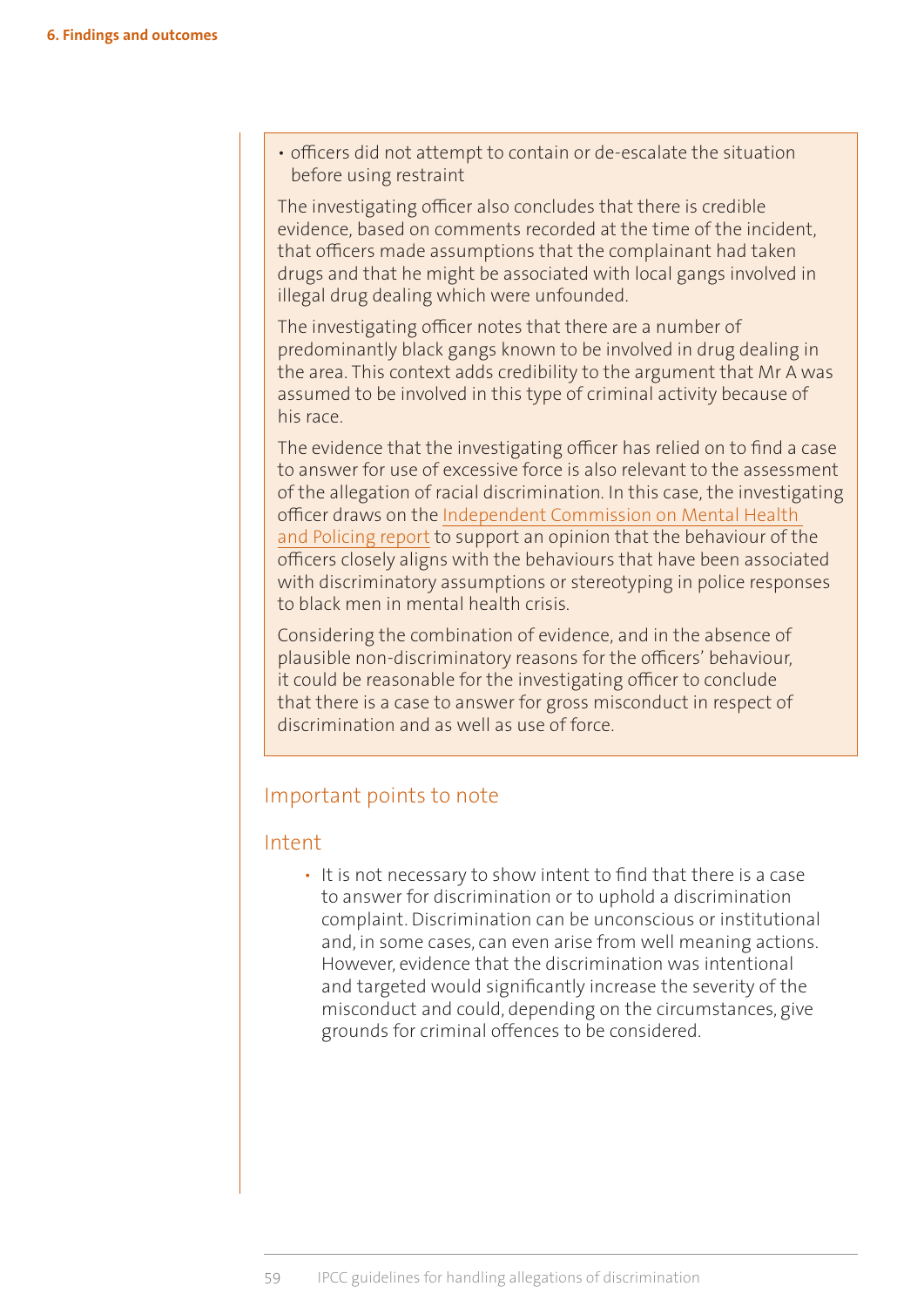#### Impact/detriment

• It is not necessary to demonstrate that the complainant has suffered material detriment to find possible discrimination. It is only necessary that the complainant has been treated less favourably (in the case of direct discrimination) and would reasonably have preferred not to have been treated in that way. Nevertheless, the impact of the alleged discrimination on the complainant should always be a central consideration when dealing with a complaint and should inform both the scope of the investigation and potential outcomes for the case.

# **Outcomes and resolution**

- 6.14 The complaints process should try to resolve and rebuild trust regardless of the outcome of the complaint and regardless of whether the matter is locally resolved or investigated.
- 6.15 A resolution focussed approach should be evident in the way in which the findings and outcome of the investigation are reported back to the complainant. The complainant's view of the incident must be recognised and valued even if there is insufficient evidence to uphold the complaint or to find a case to answer for discrimination.
- 6.16 A resolution-focused outcome should also:
	- recognise the impact of the incident on the complainant
	- provide a clear evidence-based response to the discrimination allegation (as well as other allegations made)
	- give a clear explanation of what the investigation found in terms of what happened and why
	- give a clear explanation for the decisions made in relation to the complaint
	- openly recognise and apologise for any failings found and for the impact on the complainant
	- take appropriate action in relation to any officer or staff member who has acted inappropriately, including disciplinary action where relevant
	- show how the individual and the organisation will learn from the complaint to stop the same thing from happening again
	- give appropriate consideration to any proposals for resolution suggested by the complainant (there may be things that can be done to resolve the complaint, even if no case to answer for misconduct is found)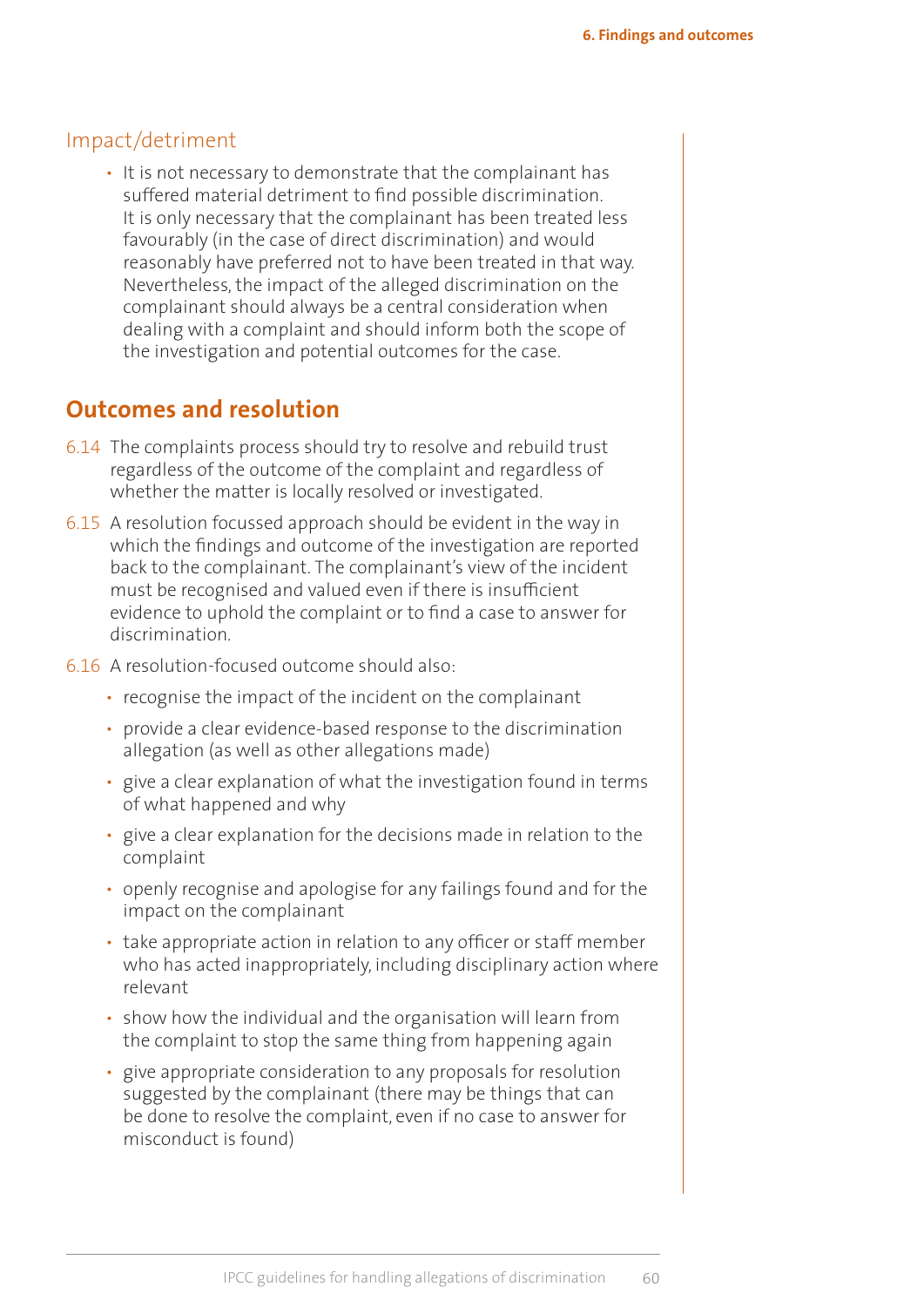- reflect on what could have been done differently or better to make sure that the complainant did not feel discriminated against – even where no case to answer for discrimination is found
- 6.17 Consideration should be given to the gravity factors on [page](#page-23-0) 12 when considering the appropriate outcome for the case, as well as any views expressed by the complainant about how they would like the matter to be resolved.
- 6.18 Proven discriminatory words or acts should be dealt with at the more serious end of the spectrum in terms of disciplinary action, and in some cases it will be entirely appropriate that a person serving with the police should face disciplinary proceedings for complaints of discriminatory behaviour. However, in cases where the behaviour is clearly unintentional and not motivated by lack of respect for specific groups of people, the response should focus on changing the behaviour or attitudes. There may also be circumstances where a person serving with the police has acted in good faith, but the outcome was still unfair to the complainant. It may then be appropriate to find no case to answer for misconduct for the individual officer or staff member but still identify individual or organisational learning. In any case, the outcome should be based on the evidence, take account of the attitude of the person who is the subject of an investigation and the effect on the person discriminated against.
- 6.19 The IPCC expects that disciplinary panels will have regard for this guidance when considering allegations of discriminatory behaviour.

# **Learning and best practice**

- 6.20 Whether or not a case to answer has been found, the question should still be asked about how the complainant came to the view that the police actions were discriminatory and whether there is anything that the officer or staff member could have done that would have changed this. For example, could the officer or staff member have shown greater care, consideration or politeness or could they have provided a better explanation for their actions at the time?
- 6.21 The Code of Ethics provides a best practice framework against which an officer or staff member's actions can be assessed to identify any areas for improvement – even where their actions may not have amounted to misconduct. The Code of Ethics relating to equality and diversity suggest the following behaviours are expected of a police officer:
	- show compassion and empathy, as appropriate, to people you come into contact with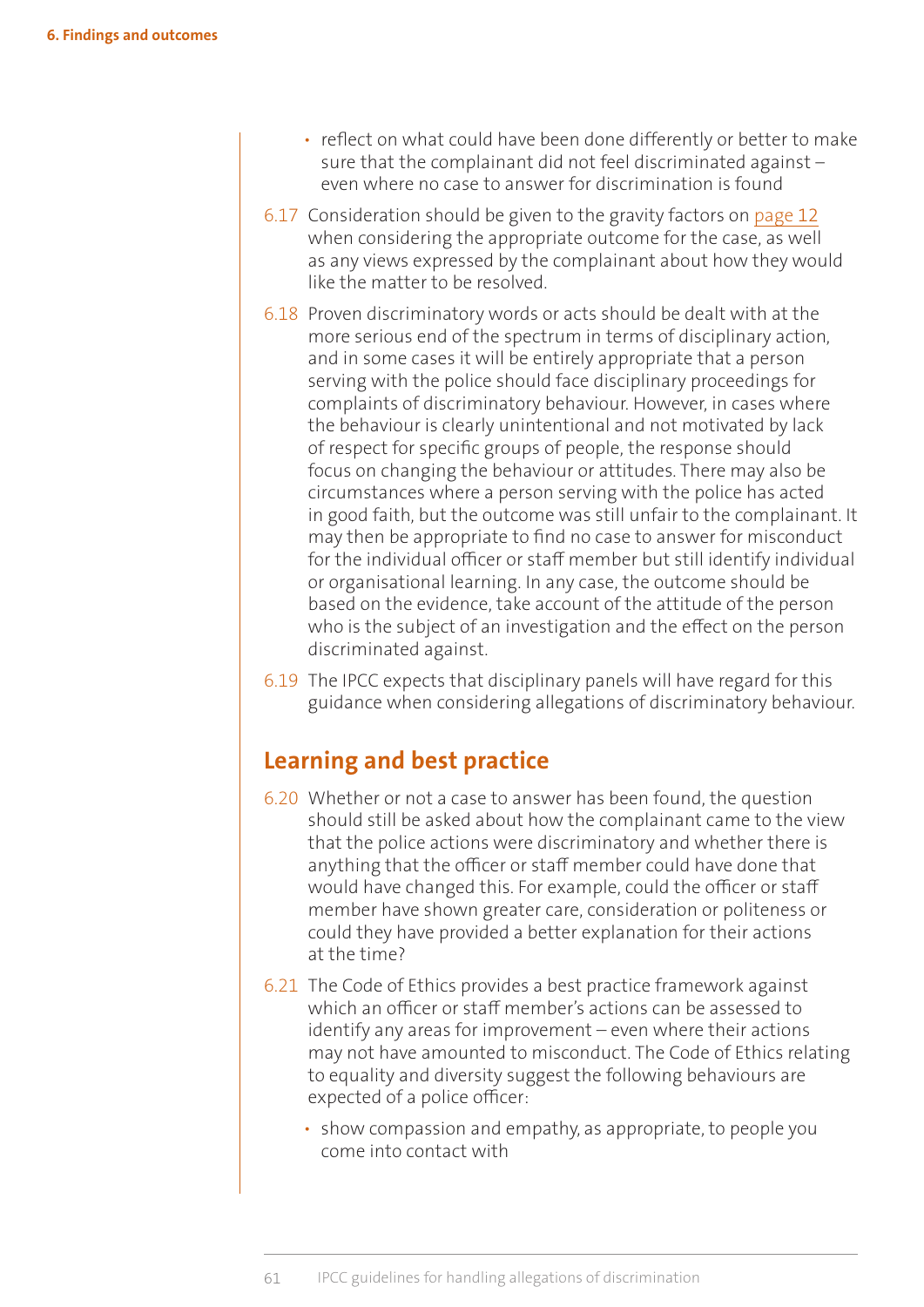- treat people according to their needs
- recognise that some individuals who come into contact with the police are vulnerable and may require additional support and assistance
- take a proactive approach to opposing discrimination so as to adequately support victims, encourage reporting and prevent future incidents
- act and make decisions on merit, without prejudice and using the best available information
- consider the needs of the protected characteristic groupings
- actively seek or use opportunities to promote equality and diversity
- 6.22 Investigating officers should reflect on whether the officer or staff member can learn from the complaint by thinking about what a best practice approach would have been to the incident in question.

#### Example – identifying opportunities for learning

Mr C, a young black man, alleges that he was stopped and searched because of his race. He states that he asked the officer repeatedly why he was being searched but the officer gave him no good reason and just told him that he 'looked suspicious'. Mr C says that this infuriated him and that he started to shout and swear at the officer and was arrested for a public order offence.

Following an investigation, the investigating officer is satisfied that the officer had a legitimate and evidenced based reason for the stop and search and for the arrest. However, the officer admits that he did not provide a clear explanation for the stop to Mr C at the time. In these circumstances, it was not unreasonable or unforeseeable that the Mr C would form the view that he was discriminated against and this should be acknowledged.

The principles in the Code of Ethics relating to equality and diversity state that police officers should 'act and make decisions on merit' and that they should 'use opportunities to promote equality and diversity'. Having evidence-based reasons for a stop and search and explaining this to the person who has been stopped and searched would be part of meeting this expectation. It would be appropriate for the findings and outcome in this case to reflect this failure and the missed opportunity to help Mr C to understand why he was stopped and searched and that there were legitimate reasons for taking this action.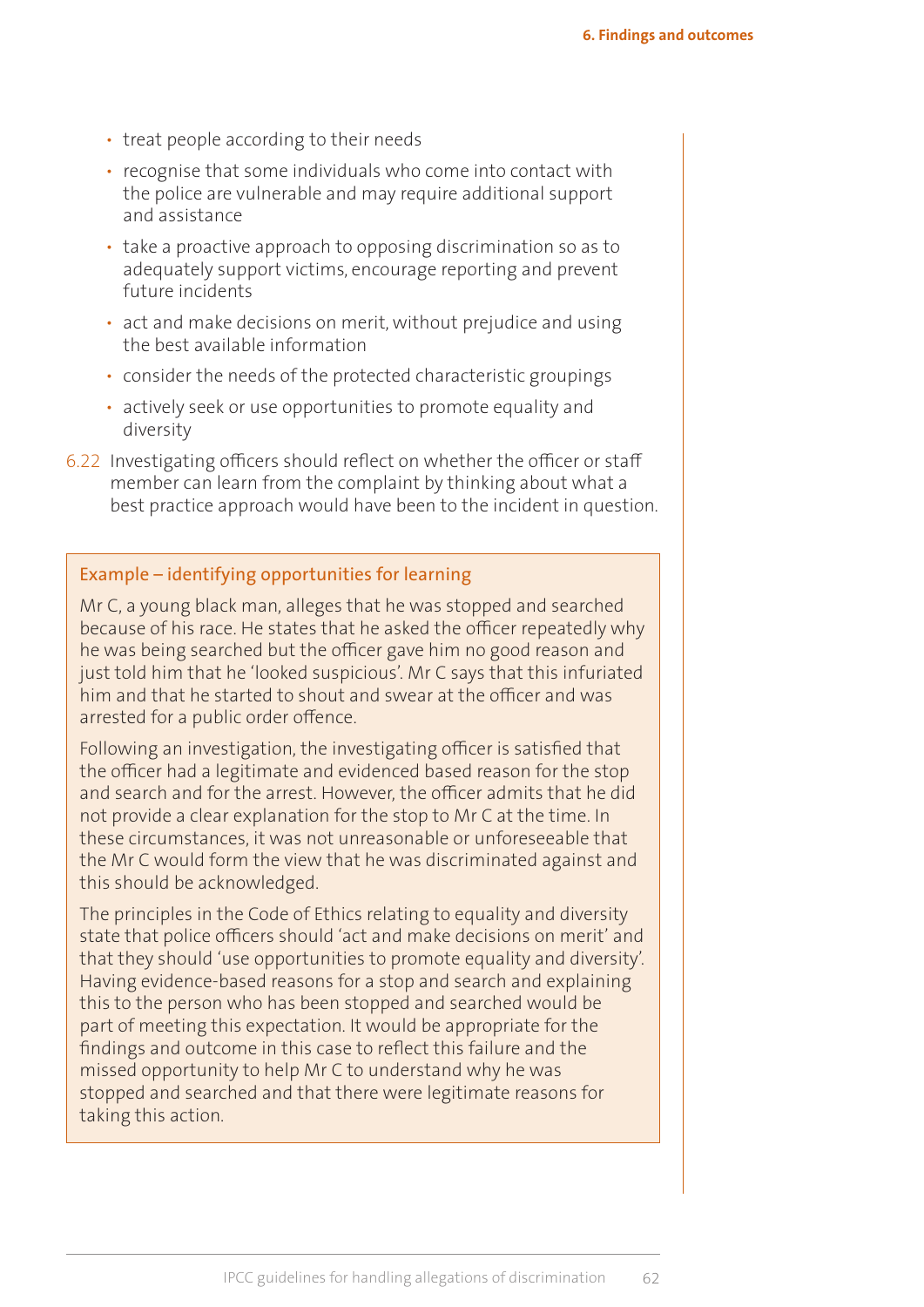# **7. Handling allegations of disability discrimination**

- 7.1 The protections against direct and indirect discrimination, as well as harassment and victimisation, apply to disabled people. However, there are additional protections under the Equality Act relating to disability which mean that, in some circumstances, the police should treat disabled people differently to take account of their impairment.
- 7.2 This chapter outlines a framework for approaching allegations of:
	- discrimination arising from disability
	- failure to make reasonable adjustments in respect of a disability

## **Which test to apply?**

- 7.3 If a complaint, conduct matter or death and serious injury investigation includes issues of disability discrimination, it is important for the investigating officer to carefully consider which test for discrimination will be relevant to use.
- 7.4 Deciding the appropriate test is important because the elements of the different disability discrimination tests are quite different.
- 7.5 If the investigating officer is unsure about what test to apply they should seek advice.

#### When will the test for direct disability discrimination apply?

- 7.6 Direct disability discrimination is where a person is treated less favourably because of their disability.
- 7.7 The test for direct discrimination is likely to apply if the complaint includes allegations that the disabled person was stereotyped because of their disability or that fear, disdain or prejudiced assumptions relating to their disability influenced the actions or behaviours of the police.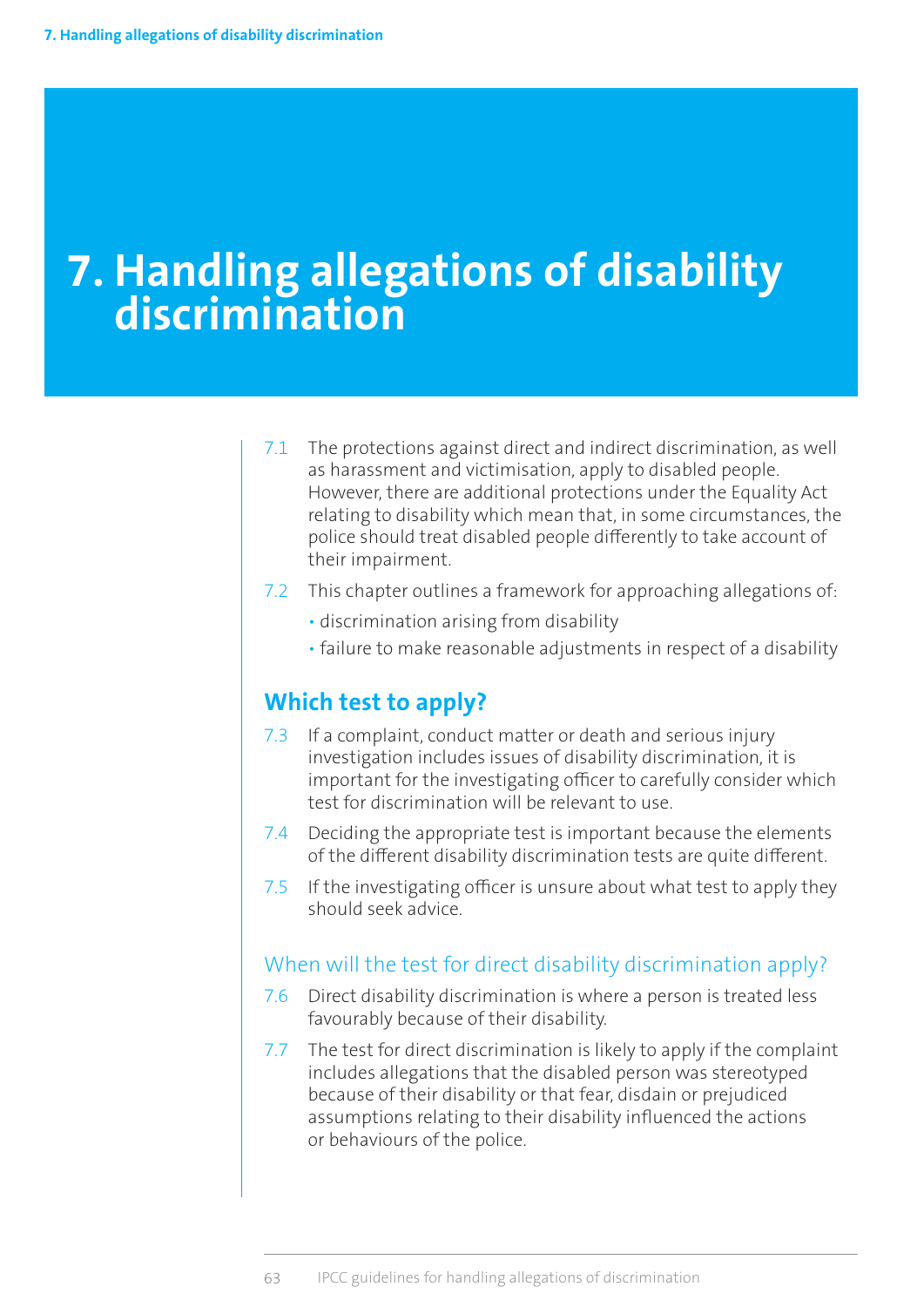#### Example – direct disability discrimination

Ms A is a long-term sufferer of schizophrenia and is known to police. She made an allegation to police that she was sexually assaulted. The police did not investigate and closed the case. Ms A complained that the police took no action because of her mental illness. She claims that the police assumed that she was making the allegation up and that she could not be believed because she is schizophrenic.

Ms A is alleging that she was treated less favourably than she would have been if she did not have a disability – i.e. she was not believed, when she would have been if not for her mental illness. This is an allegation of direct disability discrimination.

- 7.8 The test for direct disability discrimination (and/or the test for harassment) will also apply if it is alleged that the officer or staff member spoke or acted in an offensive or derogative way in relation to a person's disability.
- 7.9 If the complaint relates to direct disability discrimination (or harassment, indirect discrimination or victimisation), the processes for considering and investigating the complaint set out in the previous chapters should be followed.

#### When will the tests for discrimination arising from disability and making reasonable adjustments apply?

- 7.10 Discrimination arising from disability is where a disabled person is treated unfavourably because of something arising from their disability, and there is no objective justification for treating them in this way.
- 7.11 This test will apply where the unfavourable treatment is because of the person's particular abilities or needs, as affected by their disability. There is some cross over between discrimination arising from disability and the duty to make reasonable adjustments. Making reasonable adjustments can be a way to prevent a person being treated unfavourably because of their disability.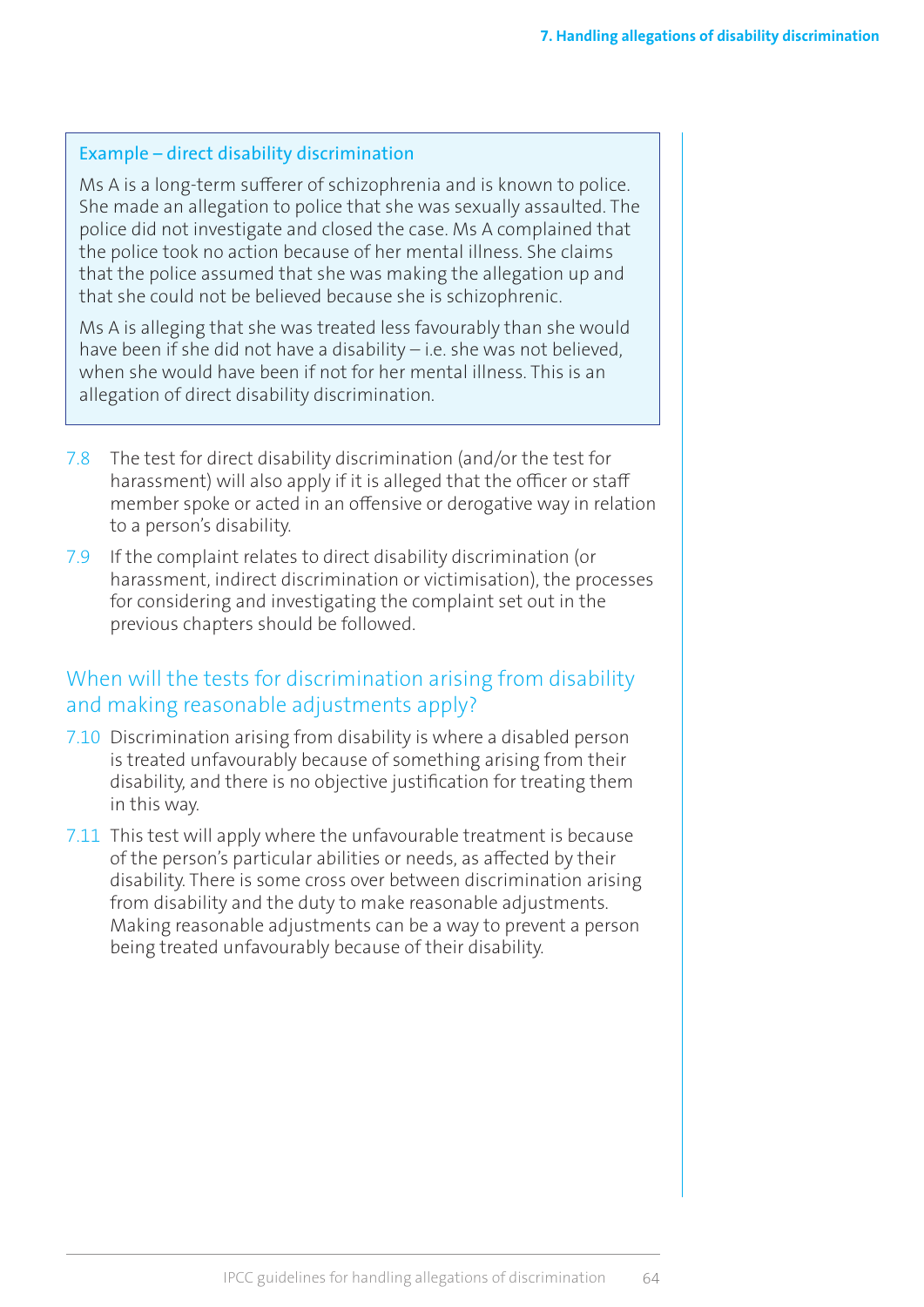#### Example – discrimination arising from disability

Mr R is deaf and non-verbal. He has reported to police a number of instances of disability hate crime from his neighbours. Mr R is able to use British Sign Language (BSL) to communicate, but he finds it difficult to get access to an interpreter in order to report crimes to the police.

Mr R prefers to communicate in writing where possible. He has repeatedly sent written evidence of the disability hate crimes that he has been victim to, but he is unhappy about the limited action taken. He complains that officers have failed to properly consider this written evidence because it is not accompanied by oral explanations.

This is a complaint about discrimination arising from disability. Mr R alleges that he has been treated unfavourably (his reports of crimes have not be properly investigated) because he is non-verbal and submits evidence in writing (which is a result of his disability). It is also a complaint about a failure to make reasonable adjustments in respect of the difficulties Mr R has faced in getting access to a BSL interpreter to report crimes.

7.12 The tests for discrimination arising from disability and making reasonable adjustments are explained in more detail below.

# **Discrimination arising from disability**

- 7.13 Discrimination arising from disability is where a disabled person is treated unfavourably because of something arising from their disability, and the treatment cannot be objectively justified.
- 7.14 The general principles for handling allegations of discrimination set out in the other chapters of this guidance will apply to the handling of an allegation of discrimination arising from disability, including:
	- principles for engaging with the complainant
	- assessing gravity and considering local resolution where appropriate
	- making decisions using the balance of probabilities test
	- resolution-focused outcomes
- 7.15 However, the focus of the investigation will not be on assessing whether the complainant was treated differently compared to another person. There is no requirement to make this kind of comparison when assessing an allegation of discrimination arising from disability and it will not be relevant to look for comparator evidence.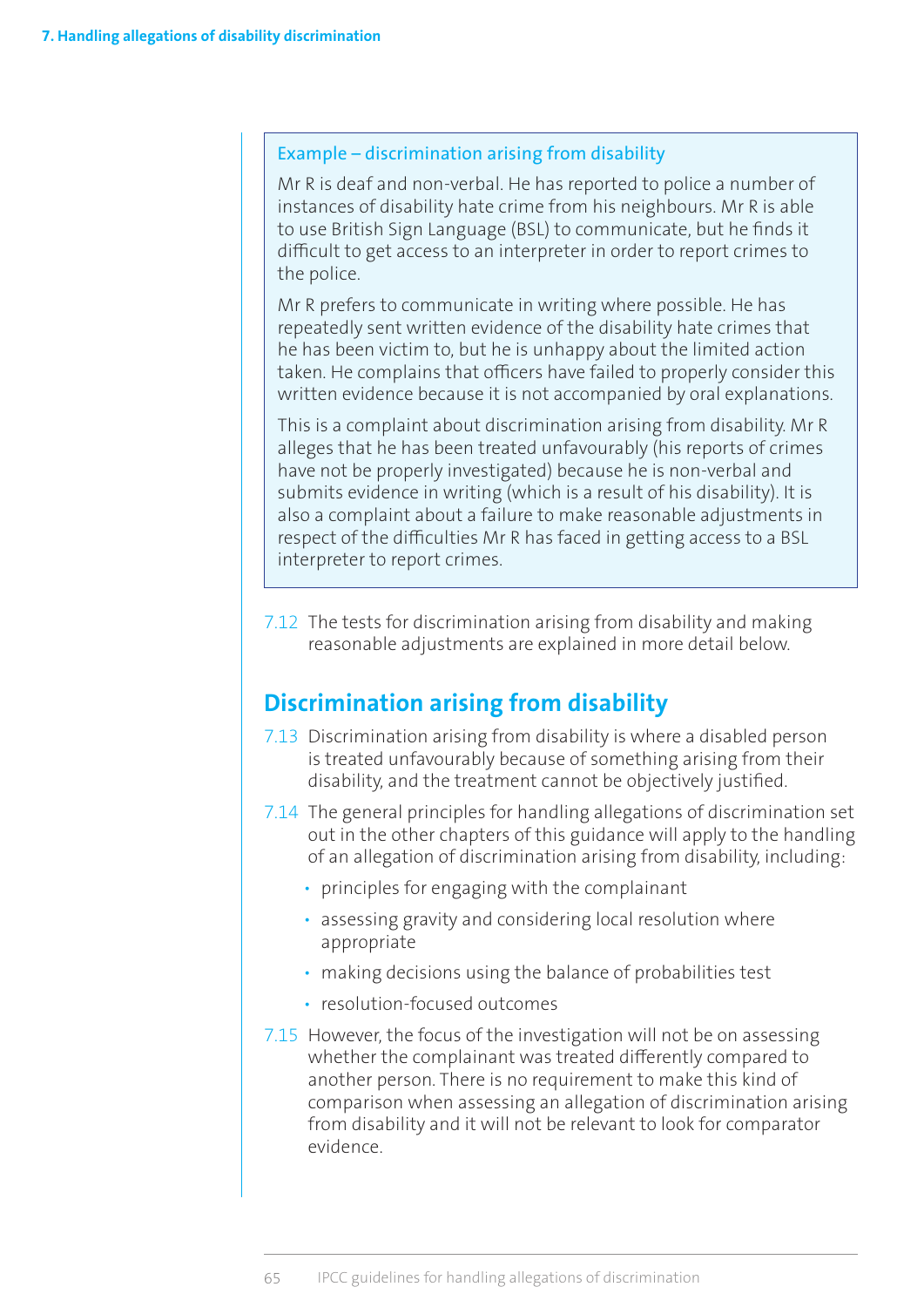- 7.16 Instead, the investigating officer will need to make the following assessments:
	- Was the person treated unfavourably?
	- Was the unfavourable treatment because of something arising from the person's disability?
	- Did the police officer or staff member know or could reasonably have been expected to know that the person had a disability?
	- Can the unfavourable treatment be objectively justified?
- 7.17 Each of these elements is discussed in more detail below.

#### Was the person treated unfavourably?

- 7.18 The first point to consider is whether, on the balance of probabilities, the alleged treatment took place. As with any other type of complaint this question will be easier to answer in some case than others. For example, it would be relatively easy to establish whether or not someone was arrested, but harder to establish whether the arresting officer made a particular comment during the arrest.
- 7.19 The investigating officer will then need to assess whether the treatment of the disabled person was unfavourable.
- 7.20 To be unfavourable, the treatment must put the disabled person at a disadvantage. Examples of unfavourable treatment include being denied a service or given a poor service. Unfavourable treatment could also be a policing action which has negative consequences for the person, such as an arrest or stop and search. Unfavourable treatment can happen even where actions are carried out with the best of intentions but still result in a disadvantage to the disabled person.

#### Was the unfavourable treatment because of something arising from the person's disability?

7.21 Something arising from a disability is anything that is the result, effect or outcome of the disability. This could be something that the disabled person is not able to do easily, for example, an inability to walk. It could also be a difficulty to understand complex information or instructions where a person has a learning disability for example, or erratic behaviour arising from a psychotic episode where a person has a mental illness.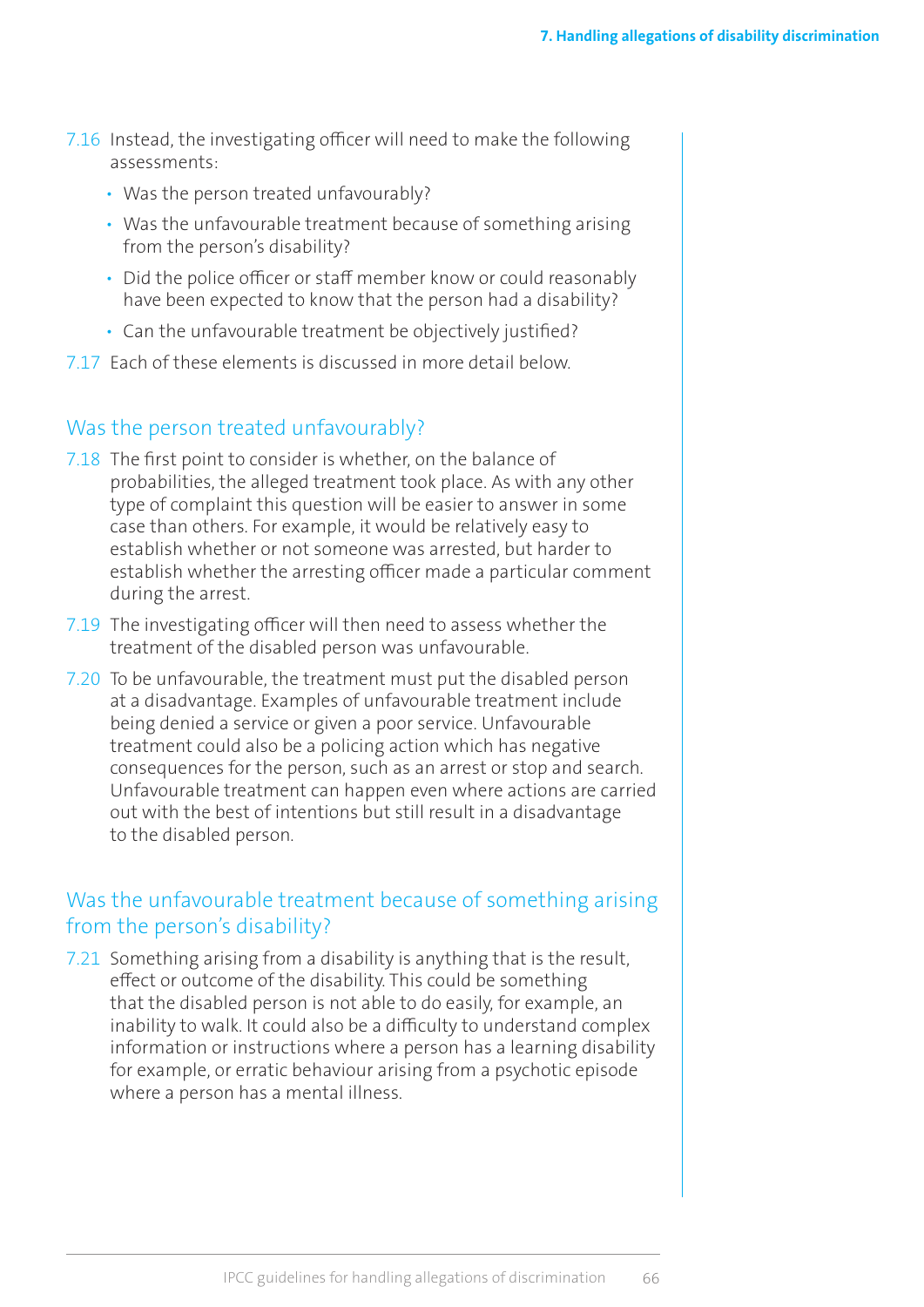- 7.22 The person's needs or abilities arising from their disability need to be a reason for the unfavourable treatment they received but not the only reason. There must be a connection between whatever led to the unfavourable treatment and the disability.
- 7.23 The investigating officer should look for evidence to help assess what the reasons were for the treatment of the disabled person. This will include probing the accounts from the officer or staff member involved to establish why they took the actions that they did.

#### Did the police officer or staff member know or could reasonably have been expected to know that the person had a disability?

- 7.24 Even if a person is treated unfavourably because of something arising from their disability, this will not be discrimination if the officer or staff member did not know and could not have been expected to have known about the disability.
- 7.25 In making this assessment the investigating officer should give consideration to:
	- Whether the person's disability would have been apparent even if it was not brought to the attention of the officer or staff member. For example, if the person is visibly disabled and the complaint relates to a face-to-face interaction.
	- Whether the person's disability was brought to the officer or staff member's attention – for example, if the person told them about the disability. This could be a disputed fact in the complaint, in which case an assessment on the balance of probabilities should be made.
	- Whether any note of the person's disability was made in relation to this or previous interactions and whether the officer or staff member could reasonably have been expected to look for and consider this information.
	- Whether the police officer or staff member could reasonably have been expected to try find out if the person had a disability (for example, by asking appropriate questions when admitting a person into custody).

## Can the unfavourable treatment be objectively justified?

7.26 Unfavourable treatment will not be discrimination if it can be established that treatment was justified as a 'proportionate means of achieving a legitimate aim'. This is a two-part test: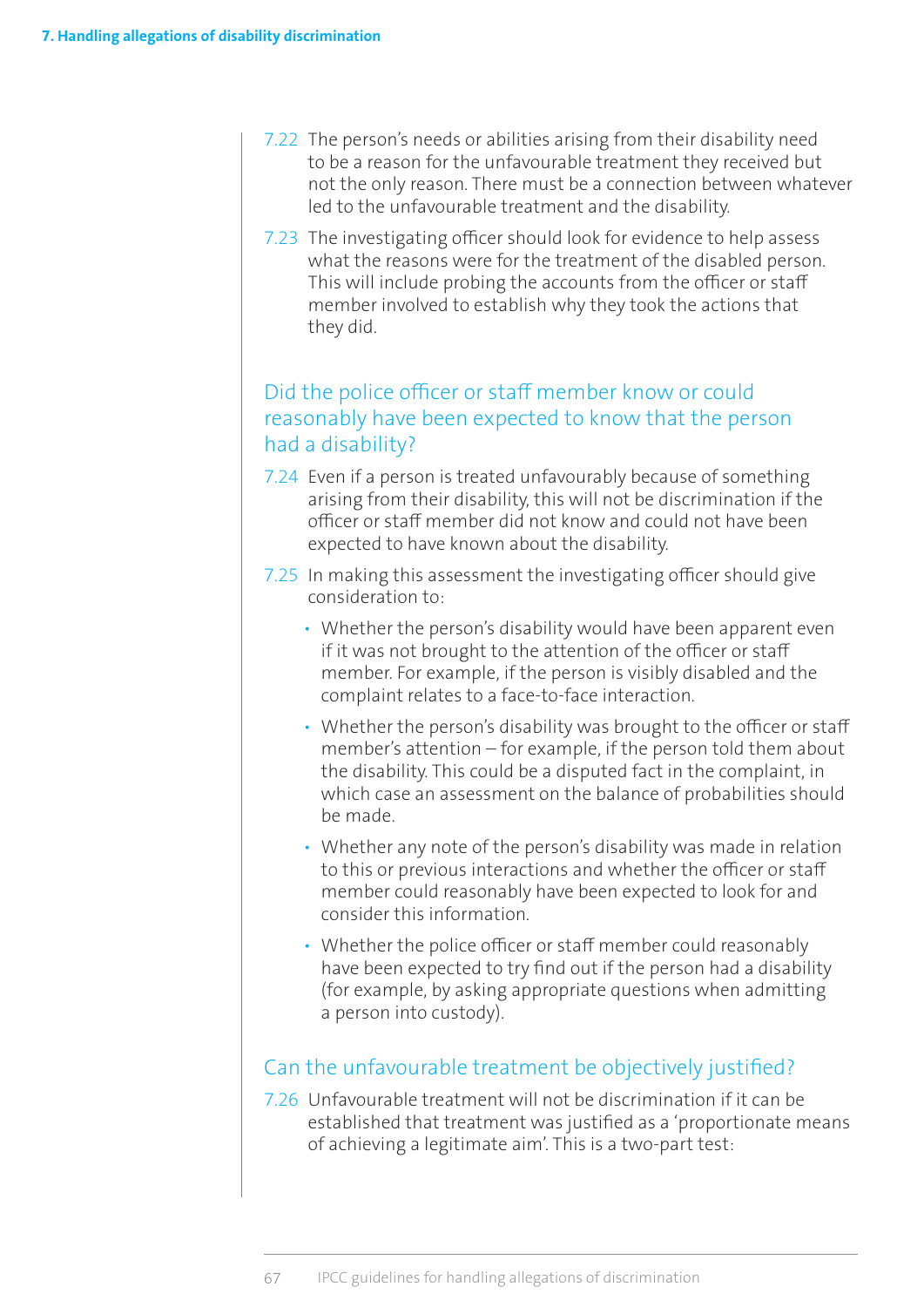- 1) The aim of the treatment must be legitimate. The aim must not be discriminatory in itself and it must be a *genuine and lawful* reason.
- 2) The treatment must be a *proportionate* way of achieving this aim. This means it must be *appropriate* and *necessary in the circumstances*. If there are better and less discriminatory ways of doing things, it will more difficult to justify.

# **Duty to make reasonable adjustments**

- 7.27 Under the Equality Act, the police have a duty to make reasonable adjustments for disabled people. This means they are required to take positive steps to make sure that disabled people are not substantially disadvantaged compared to non-disabled people when accessing police services or interacting with the police.
- 7.28 The duty to make reasonable adjustments is anticipatory. This means that the police must consider possible adjustments for different kinds of disability before an individual disabled person engages with police services as well as responding appropriately to individual requests for adjustments.

#### Direction and control or conduct?

- 7.29 In some cases the duty to make reasonable adjustments will impact on policing policies, the physical layout of police premises, or organisational decisions involving costs and priorities. Complaints about a failure to make reasonable adjustments on an organisational level are likely to be direction and control complaints. They should be recorded and dealt with under the force's procedures for handling direction and control matters.
- 7.30 This guidance relates to allegations about police conduct. A complaint about a failure to make a reasonable adjustment could raise issues about the conduct of an individual police officer or staff member. For example, a complaint that a police officer or staff member did not make a reasonable adjustment where it was within their power and discretion to do so should be recorded and dealt with as a police conduct complaint. This could include a complaint that an officer or staff member failed or refused to follow a policy or agreed practice that provides for a reasonable adjustment to be made (for example, if a force has a policy to provide British Sign Language translation and an officer does not follow this policy).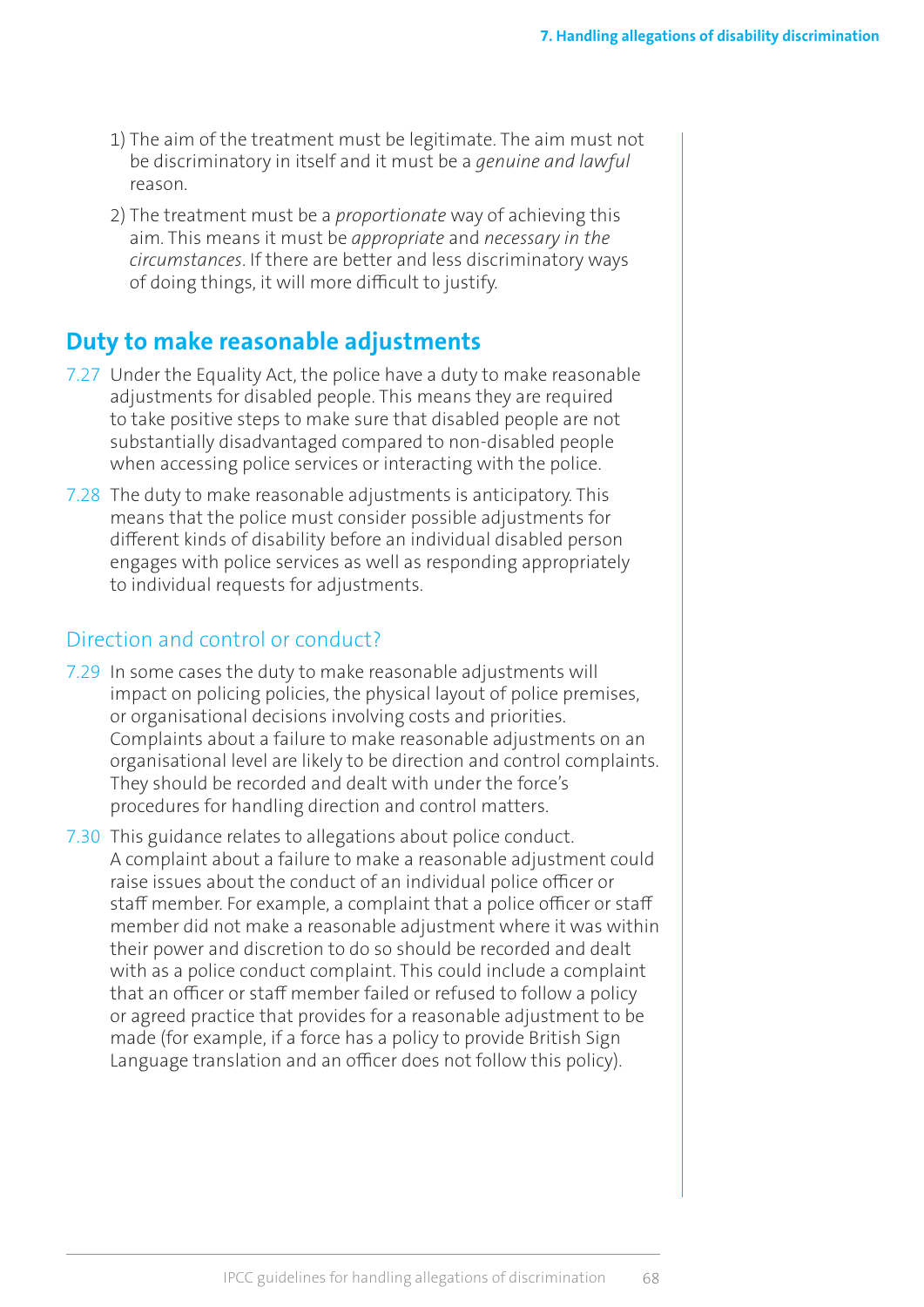7.31 A complaint that an officer or staff member failed to give reasonable consideration to a request for an adjustment to be made would also be a conduct complaint. This could include failure to refer a request for a reasonable adjustment to a person who has the authority to make or approve the adjustment.

#### Example – a conduct complaint relating to making reasonable adjustments

Mr C has multiple sclerosis (MS). He experiences pain and has mobility difficulties, usually requiring a stick or crutches to walk. Mr C was arrested at his home. He complains that he was not allowed to bring his walking aids when he was taken into custody. He says that during his arrest one officer 'joked' that they would not handcuff him as he was not likely to be able to get away. Mr C complains that he was made to stand without support in the custody area and when taken to be searched, he fell trying to remove his shoes and had no help to stand up despite requesting assistance from the officers who were watching him.

This is a complaint about a failure to make reasonable adjustments. It is clearly a complaint about the conduct of the officers involved – as the adjustments in question were actions that would have been within the officers' power and discretion to undertake. In this case, and given the impact on Mr C, the complaint should also be considered in light of the test for disability related harassment with consideration given to whether Article 3 of the European Convention on Human Rights, which prohibits torture and inhuman and degrading treatment, is engaged.

- 7.32 The general principles for handling allegations of discrimination set out in the other chapters of this guidance will apply to the handling of an allegation of discrimination about an alleged failure to make reasonable adjustments.
- 7.33 However, the investigation should focus on:
	- whether due consideration was given to making an adjustment
	- whether the decision not to make an adjustment was reasonable and appropriate in the circumstances
- 7.34 In making these assessments, the investigating officer will need to form an *opinion* about whether there has been a failure to make reasonable adjustments as required under the Equality Act. The investigating officer must be clear that this is only an opinion, which will inform the decisions about the officer or staff member's conduct. A determination that a police force has failed in its duty to make reasonable adjustments can only be made by the courts or the EHRC using its enforcement powers.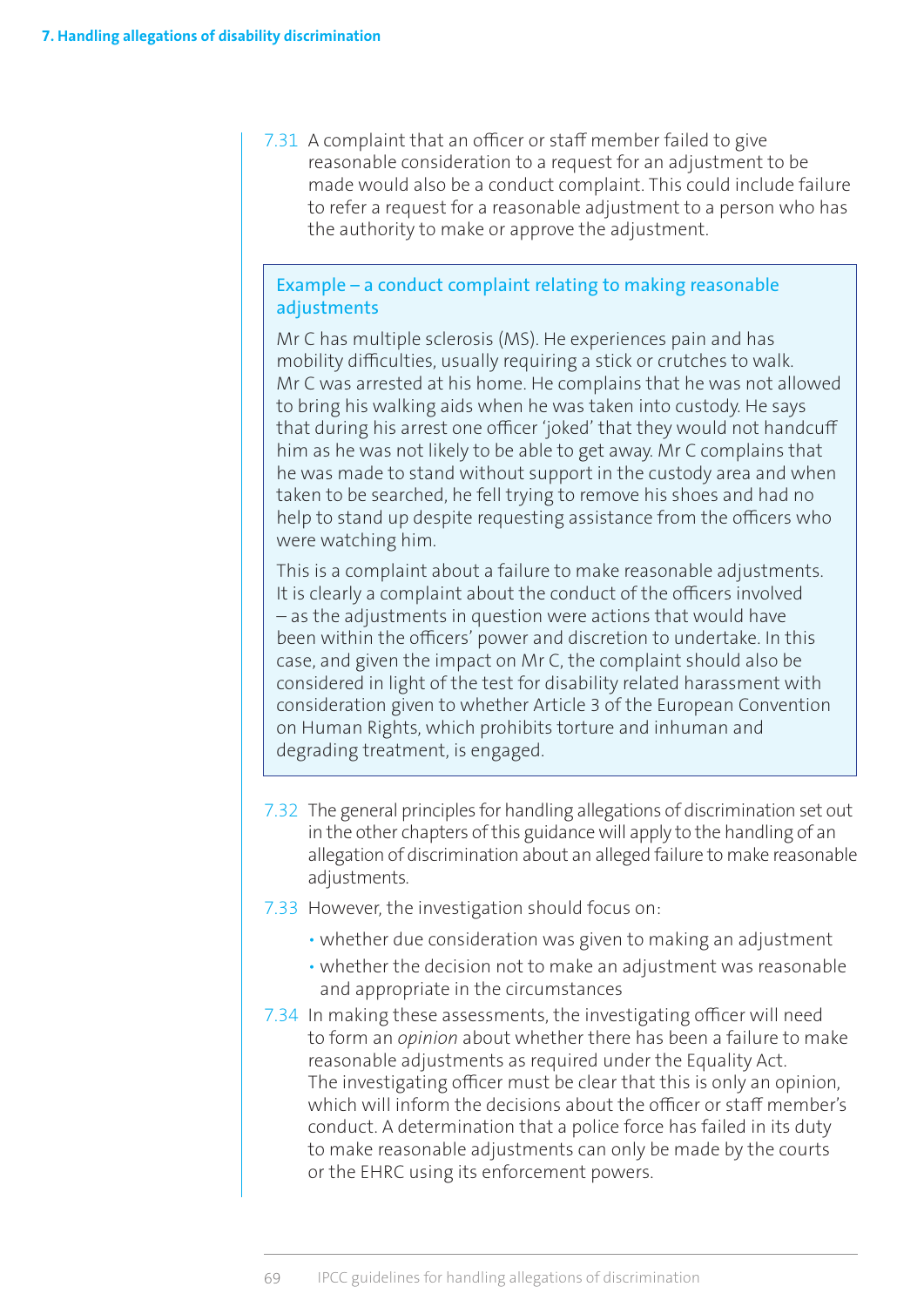- 7.35 In reaching an opinion about whether there was a failure to make reasonable adjustments the investigating officer should consider:
	- Was there a duty to make a reasonable adjustment?
	- Was the adjustment (referred to in the complaint) reasonable to make in the circumstances?
- 7.36 Each of these elements is discussed in more detail below.

#### Was there a duty to make reasonable adjustments?

7.37 The duty to make reasonable adjustments arises where:

- a provision, criterion or practice
- a physical feature, or
- the lack of an auxiliary aid or service

puts disabled people at a substantial disadvantage compared with non-disabled people.

7.38 For a disadvantage to be substantial it must be more than minor or trivial. To measure whether a disabled person was substantially disadvantaged compared with non-disabled people, a comparison needs to be made between the person's actual experience and what the situation would have been if the disabled person did not have the relevant disability.

Example – assessing whether a disabled person is put at a substantial disadvantage

Ms J is a blind woman. She was arrested and detained in custody. She is unhappy about her treatment in custody and asks to see a copy of the Codes of Practice in a format that she can read or listen to. The custody suite does not have the Codes of Practice available in a format accessible for Ms J.

The disadvantage faced by Ms J in this situation should be measured by comparing her actual experience with what her experience would likely have been if she had no visual impairment and was able to use the Codes of Practice in the format they were available.

#### Was the adjustment reasonable to make in the circumstances?

7.39 Where the duty to make reasonable adjustments arises, the police must take *reasonable steps* to make an adjustment to address the disadvantage – the aim being that the service provided to disabled people is as close as it is reasonably possible to get to the standard normally offered to the public at large.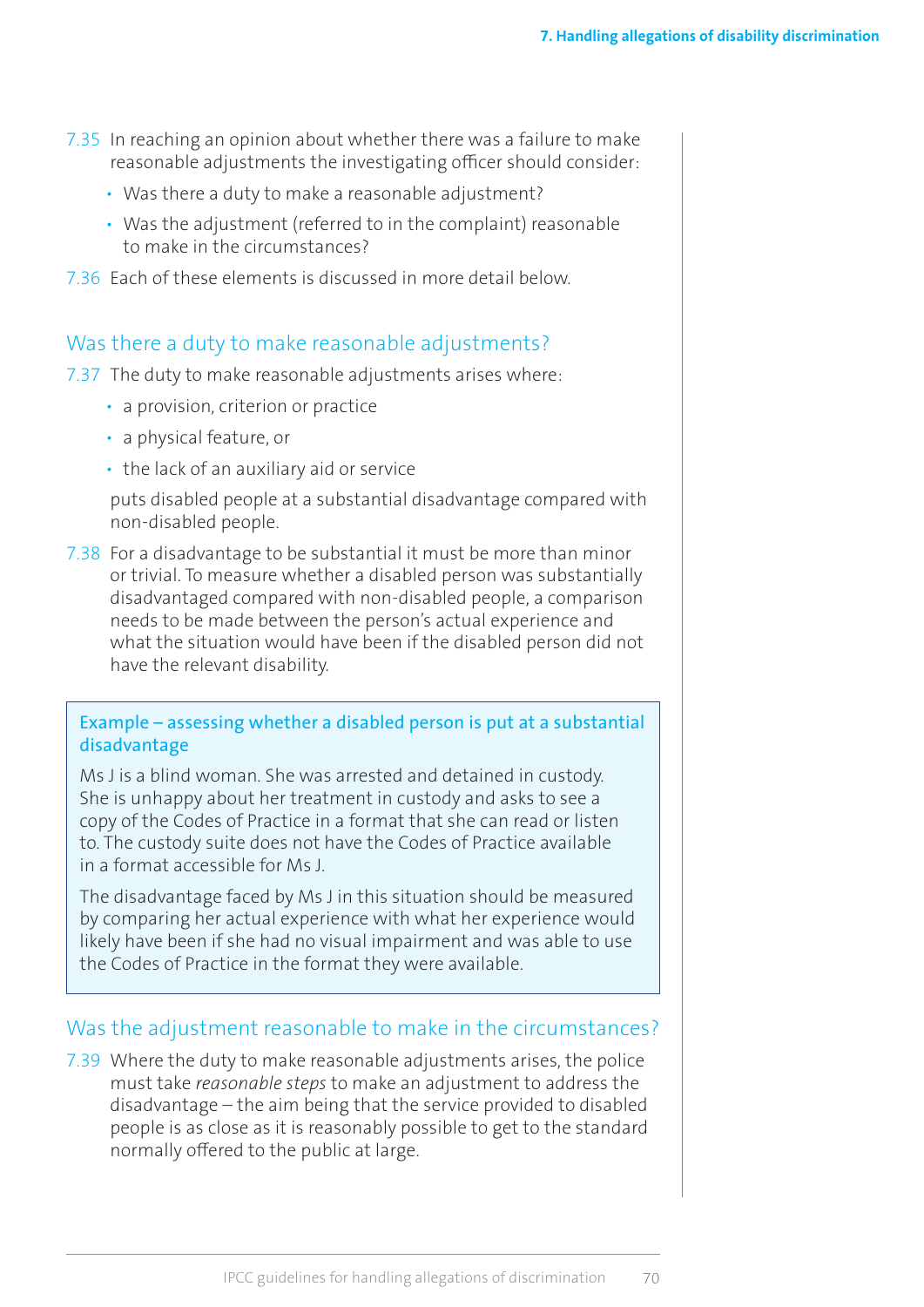- 7.40 Factors that might be taken into account when considering what is reasonable include:
	- whether taking any particular steps would be effective in overcoming the substantial disadvantage that disabled people face in accessing the services in question
	- the extent to which it is practicable to take the steps (which could include consideration of costs and the impact on other services)

### Outcomes and the ongoing obligation to make reasonable adjustments

- 7.41 If the investigating officer is of the opinion that there was a failure to make reasonable adjustments, consideration should be given to how this can be put right and whether reasonable adjustments can now be made.
- 7.42 This is part of the resolution of the complaint and also should be viewed in the context of the continuing obligation on the force to make reasonable adjustments. However, whether and what adjustments are made is a decision for the police force that falls outside the police complaints framework. If the complainant remains of the view that reasonable adjustments have not been made, there is no process within the police complaints system to ultimately determine what adjustments should be made or to direct that any adjustments are undertaken. For example, if the IPCC were to review the case on appeal, it could not direct the force to make an adjustment, though it could make a recommendation about action to take.
- 7.43 Any determination on what reasonable adjustments should be made is ultimately a matter for the courts or the EHRC using its enforcement powers under the Equality Act.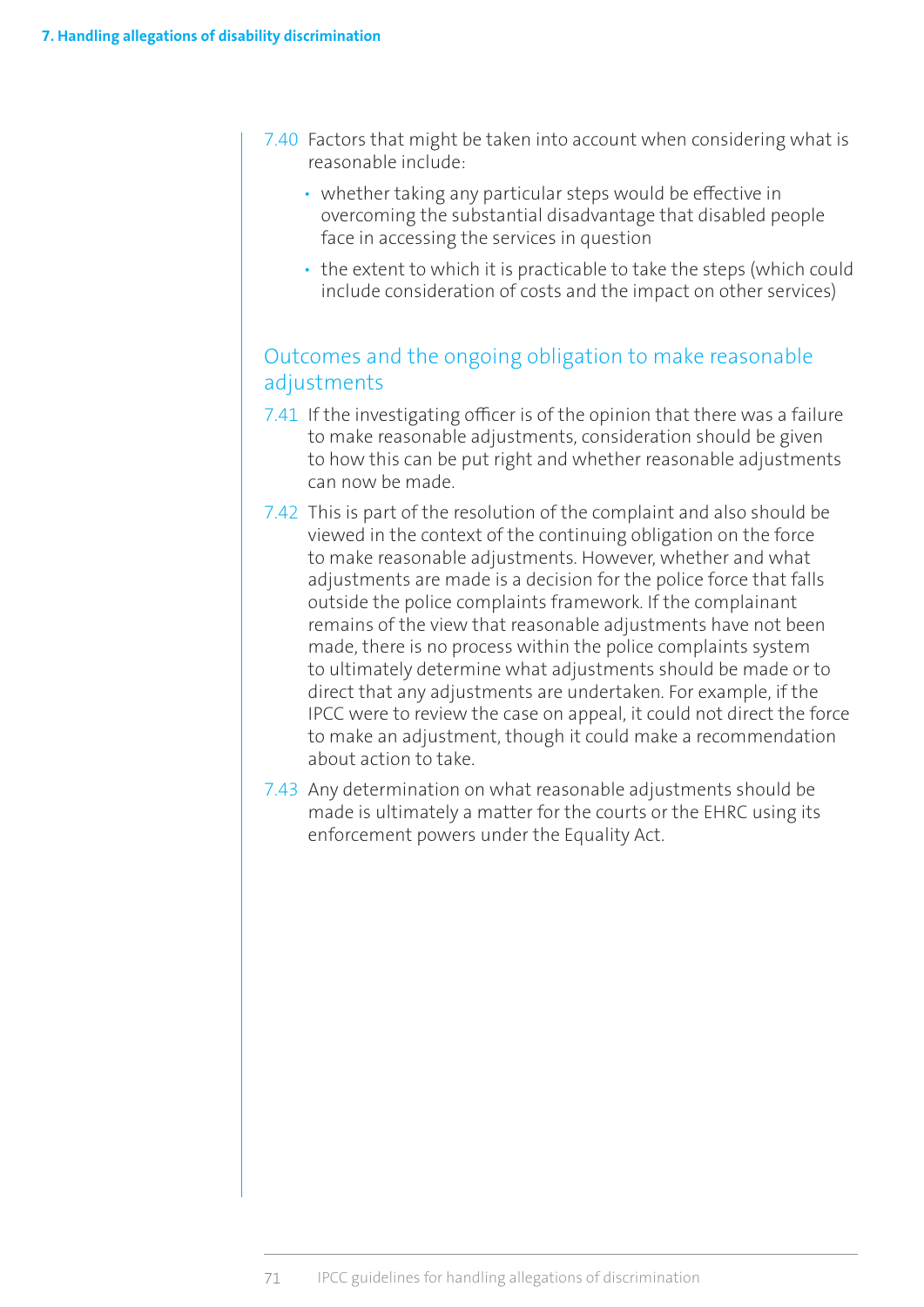# **8. Embedding the guidelines**

- 8.1 Under the public sector equality duty, police forces are required to have due regard to the need to:
	- Eliminate discrimination, harassment and victimisation and any other conduct that is prohibited by or under the Equality Act.
	- Advance equality of opportunity between people who share a relevant protected characteristic and people who do not share it.
	- Foster good relations between people who share a relevant protected characteristic and those who do not share it.
- 8.2 The effective handling of discrimination complaints is central to meeting this duty. Police forces should take active steps to embed this guidance in their complaint handling practices and should make sure that complaint handling forms part of the larger process of policy review and organisational improvement. In doing so, police forces should consider the following:

#### **Training**

- 8.3 All investigating officers appointed to investigate allegations of discrimination should be appropriately trained so that they are familiar with and able to effectively apply these guidelines.
- 8.4 It is also important that complaint handlers are confident to ask for or to seek out help and assistance, particularly where dealing with areas of discrimination that they may be unfamiliar with. Forces should consider drawing together a list of useful local contacts both internally (e.g. specialist staff or minority policing associations) and externally (community/voluntary groups or experts) that can give advice or provide relevant contextual information about particular protected groups and areas of discrimination.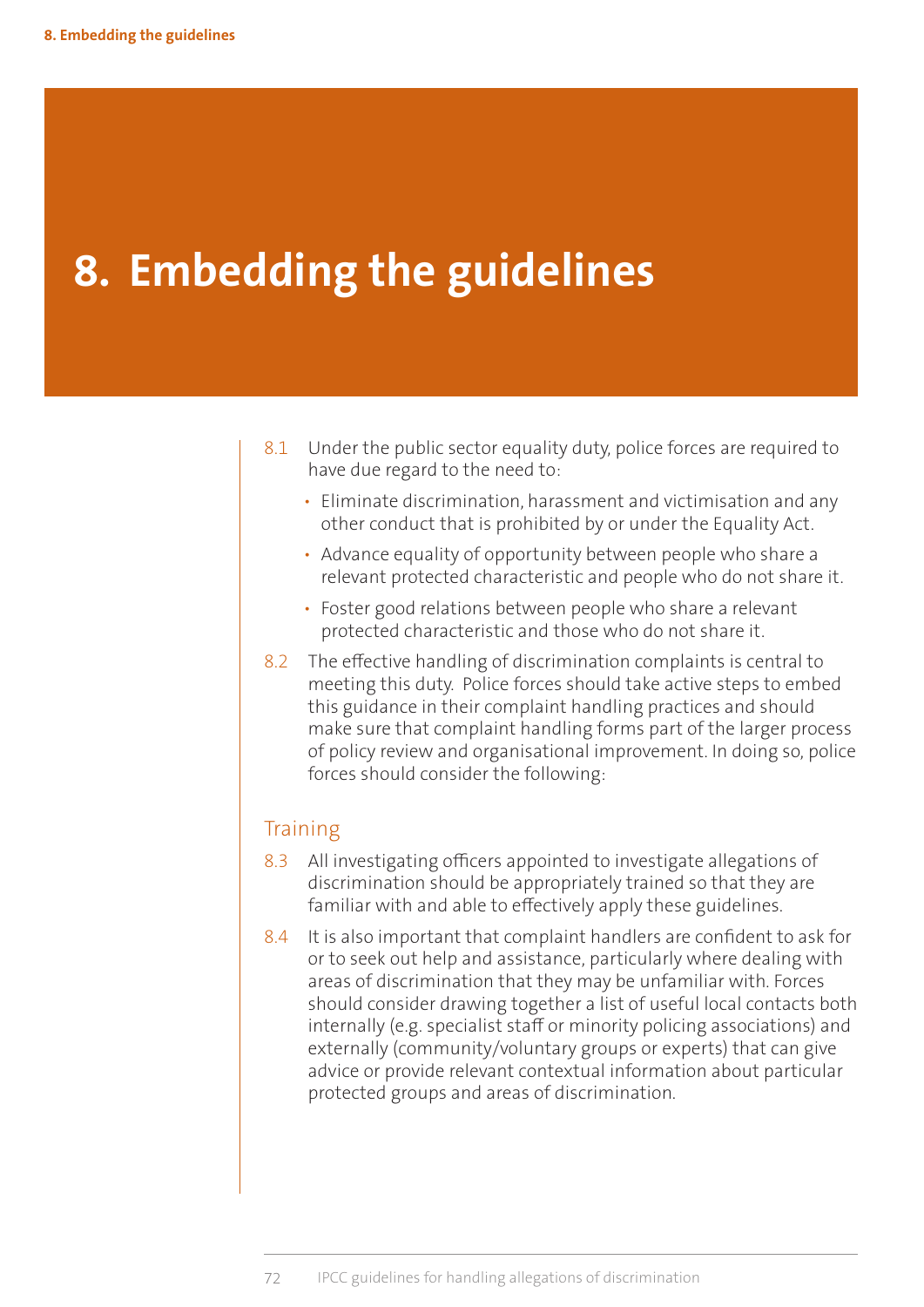#### Quality assurance

8.5 Recognising the particular challenges around investigating allegations of discrimination, it is important that forces have quality assurance processes in place to provide appropriate oversight of discrimination cases. This is particularly the case where allegations of discrimination are dealt with outside professional standards departments – on local division – where complaint handlers are likely to have less experience in handling police complaints and may also have received less specialist training in dealing with allegations of discrimination.

#### Complaint handling monitoring

8.6 Reviewing closed cases is an effective way of monitoring quality and identifying trends and issues. It is recommended that forces work with Police and Crime Commissioners to develop schemes to review closed cases to assess whether complaints are appropriately handled. Reviewing the handling of discrimination cases should be a key feature of any such scheme. It is best practice to involve members of the local community in this process to provide external scrutiny, challenge and to support public confidence.

### Collecting equalities information

- 8.7 In line with the public sector equality duty, police forces should have processes in place to collect equalities information about people making complaints. This is an important part of complaints monitoring – and can give an indication of whether policing or complaint handling policies or practices may be having an adverse affect on particular protected groups. Equalities data will also help to identify if there are particular groups who appear unwilling or unable to access the complaints system so that action can be taken to address this.
- 8.8 Forces should have processes in place to ask complainants to provide equalities information, explaining the reason why this information is being collected and how it will be used. For example, equalities surveys could be included with initial letters sent to complainants and/or complainants could be asked to provide this information when they are contacted to explore their complaint.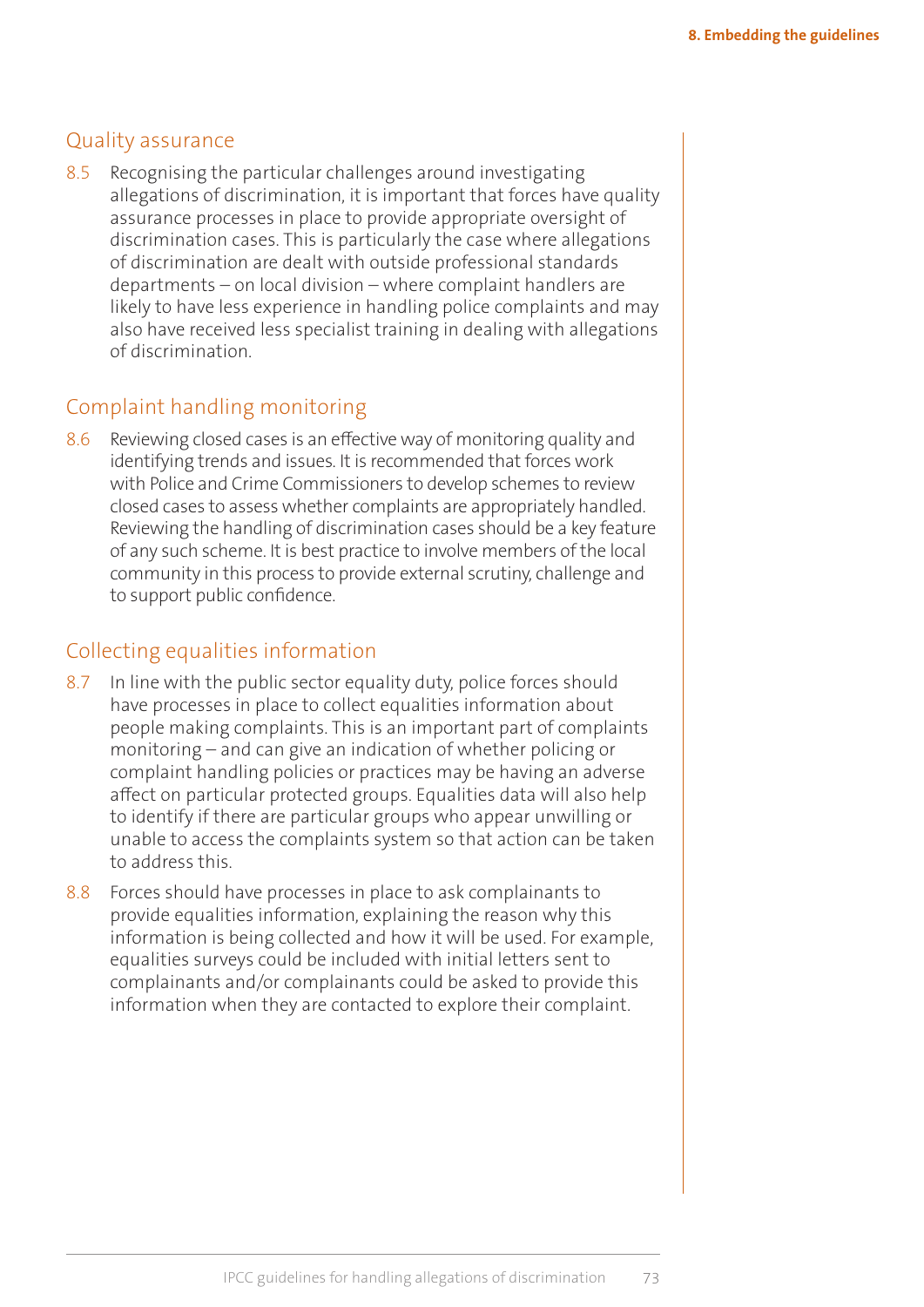#### Promoting access to the complaints system

8.9 The IPCC's public confidence survey has consistently shown that young people and black and minority ethnic groups have lower confidence in the police complaints system and are less likely to complain. These are also groups who may face discrimination. Forces, together with Police and Crime Commissioners, should consider ways of making the complaints system more readily accessible, particularly to groups which might face discrimination, engaging with their local communities to explore alternative ways for making complaints. As a minimum, forces should make sure that they meet the IPCC's access principles<sup>15</sup>.

15. See *Access to the police complaints system: key principles for police forces* available on the IPCC website.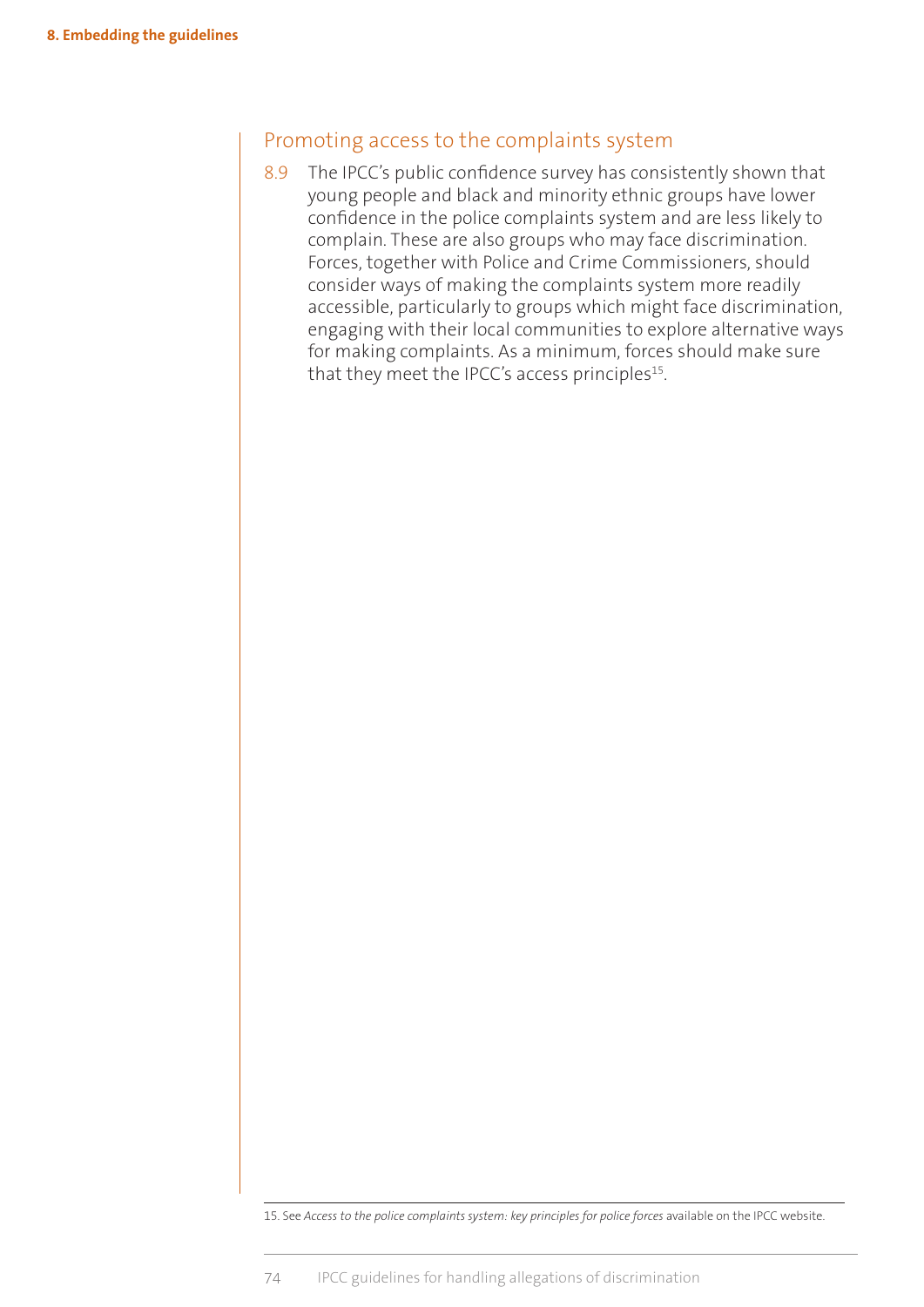# **Annex A – other resources**

Chapter 4 in these guidelines outlines how investigating officers should build an understanding of the allegation of discrimination made and that this should inform the lines of enquiry for the investigation. In some cases it will be appropriate for investigating officers to draw on findings from relevant inquiries, research or reports about discrimination.

This could include inquiries that have reported on issues of discrimination in policing, such as the inquiry by Sir William Macpherson into the police response to the murder of Stephen Lawrence and the follow up report ten years on or, more recently, Lord Victor Adebowale's report on mental health and policing.

- [The Stephen Lawrence Enquiry, Sir William Macpherson](https://www.gov.uk/government/publications/the-stephen-lawrence-inquiry)
- [The Macpherson Report Ten Years On, House of Commons Home](http://www.publications.parliament.uk/pa/cm200809/cmselect/cmhaff/427/427.pdf)  [Affairs Committee](http://www.publications.parliament.uk/pa/cm200809/cmselect/cmhaff/427/427.pdf)
- [Independent Commission on Mental Health and Policing Report,](http://www.turning-point.co.uk/media/621030/independent_commission_on_mental_health_and_policing_main_report.pdf)  [Lord Victor Adebowale](http://www.turning-point.co.uk/media/621030/independent_commission_on_mental_health_and_policing_main_report.pdf)

The Equality and Human Rights Commission (EHRC) commissions thematic research into issues of equality and human rights, including in areas relating to policing and criminal justice. Recent research reports cover areas including the use of stop and search powers, LGB&T hate crime reporting, the impact of counter-terrorism measures on Muslim communities, and disabled people's experiences of targeted violence and hostility.

[EHRC research reports are available on their website.](http://www.equalityhumanrights.com/publications/our-research/research-reports)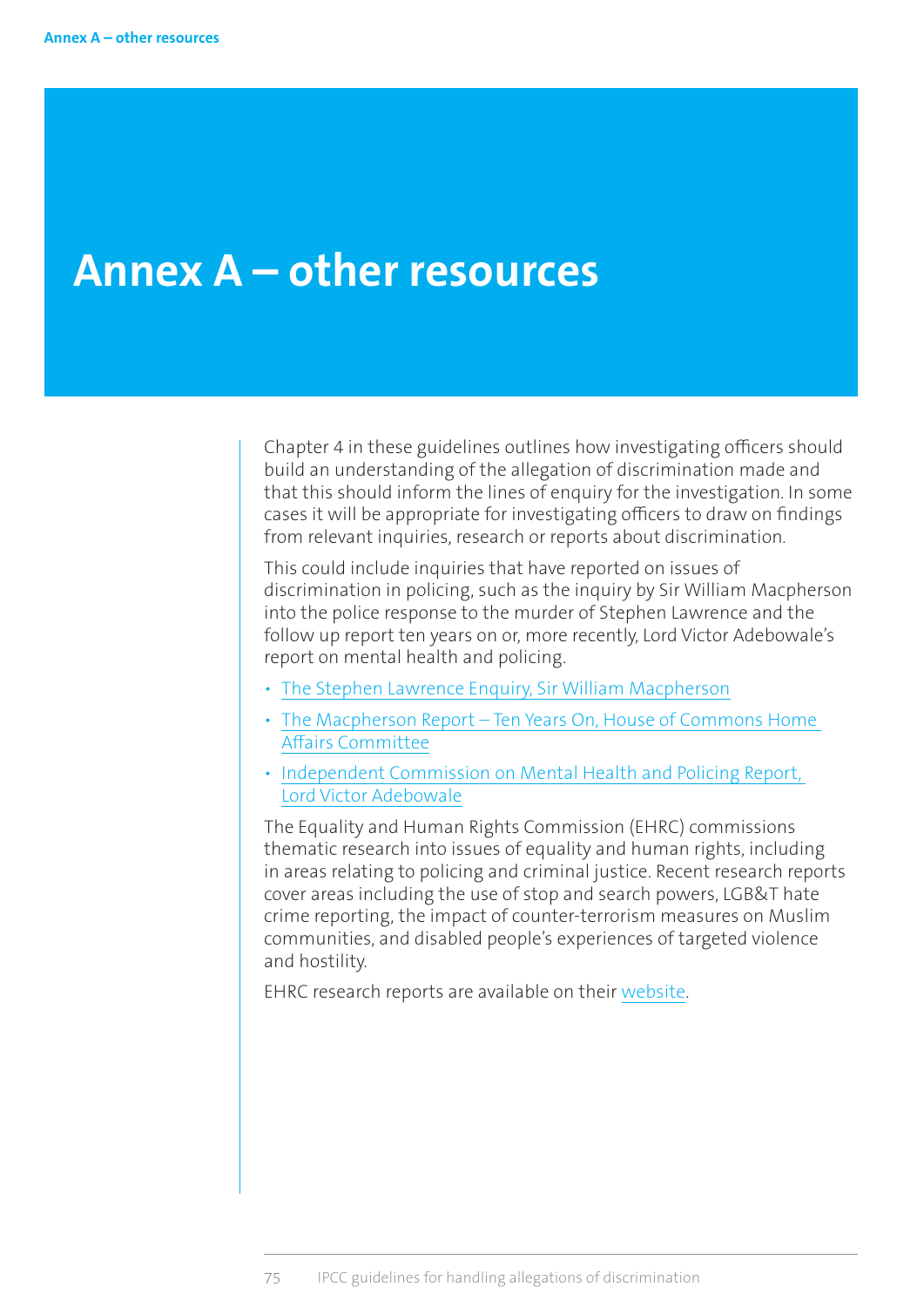Her Majesty's Inspectorate of Constabulary (HMIC) has also undertaken thematic inspections of policing practices that have commented on issues that are relevant to investigating allegations of discrimination, including reports on police responses to domestic abuse, disability hate crime, and the use of stop and search powers.

[HMIC thematic inspection reports are available on their website.](http://www.justiceinspectorates.gov.uk/hmic/our-work/thematic-inspections/) 

This is not an exhaustive list, and other research and reports undertaken or commissioned by voluntary and community sector groups or academic institutions may also provide useful information for investigating officers.